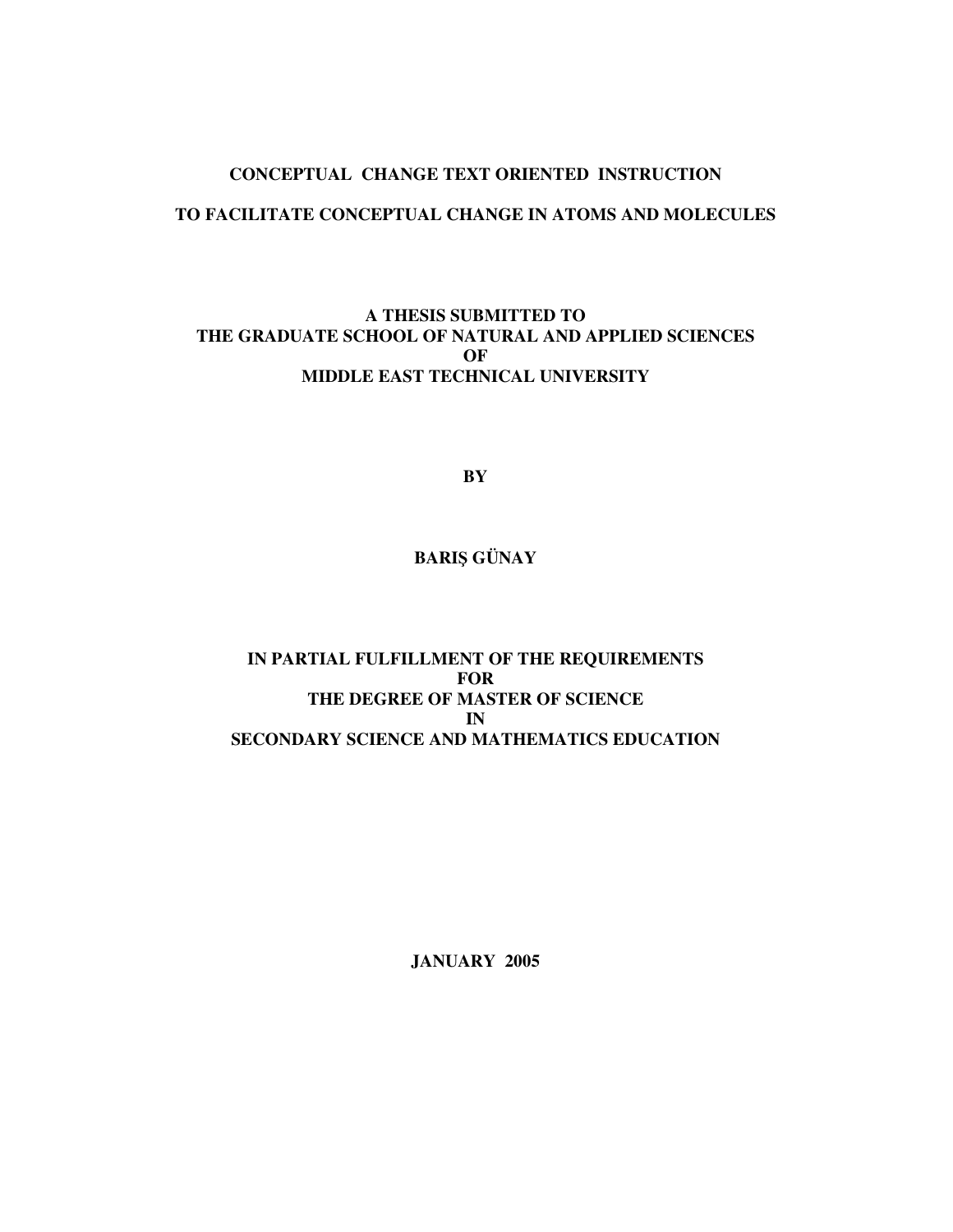Approval of the Graduate School of Natural and Applied Sciences

 Prof. Dr. Canan ÖZGEN Directory

I certify that this thesis satisfies all the requirements as a thesis for the degree of Master of Science.

> Prof. Dr. Ömer GEBAN Head of Department

This is to certify that we have read this thesis and that in our opinion it is fully adequate, in scope and quality, as a thesis for the degree of Master of Science.

> Prof. Dr. Ömer GEBAN Supervisor

Examining Committee Members

| Prof. Dr. Hamide ERTEPINAR                      | (METU, ELE)  |  |
|-------------------------------------------------|--------------|--|
| Prof. Dr. Ömer GEBAN                            | (METU, SSME) |  |
| Assist. Prof. Dr. Esen UZUNTİRYAKİ (METU, SSME) |              |  |
| Assist. Prof. Dr. Yezdan BOZ                    | (METU, SSME) |  |
| Assist. Prof. Dr. Semra SUNGUR                  | (METU, ELE)  |  |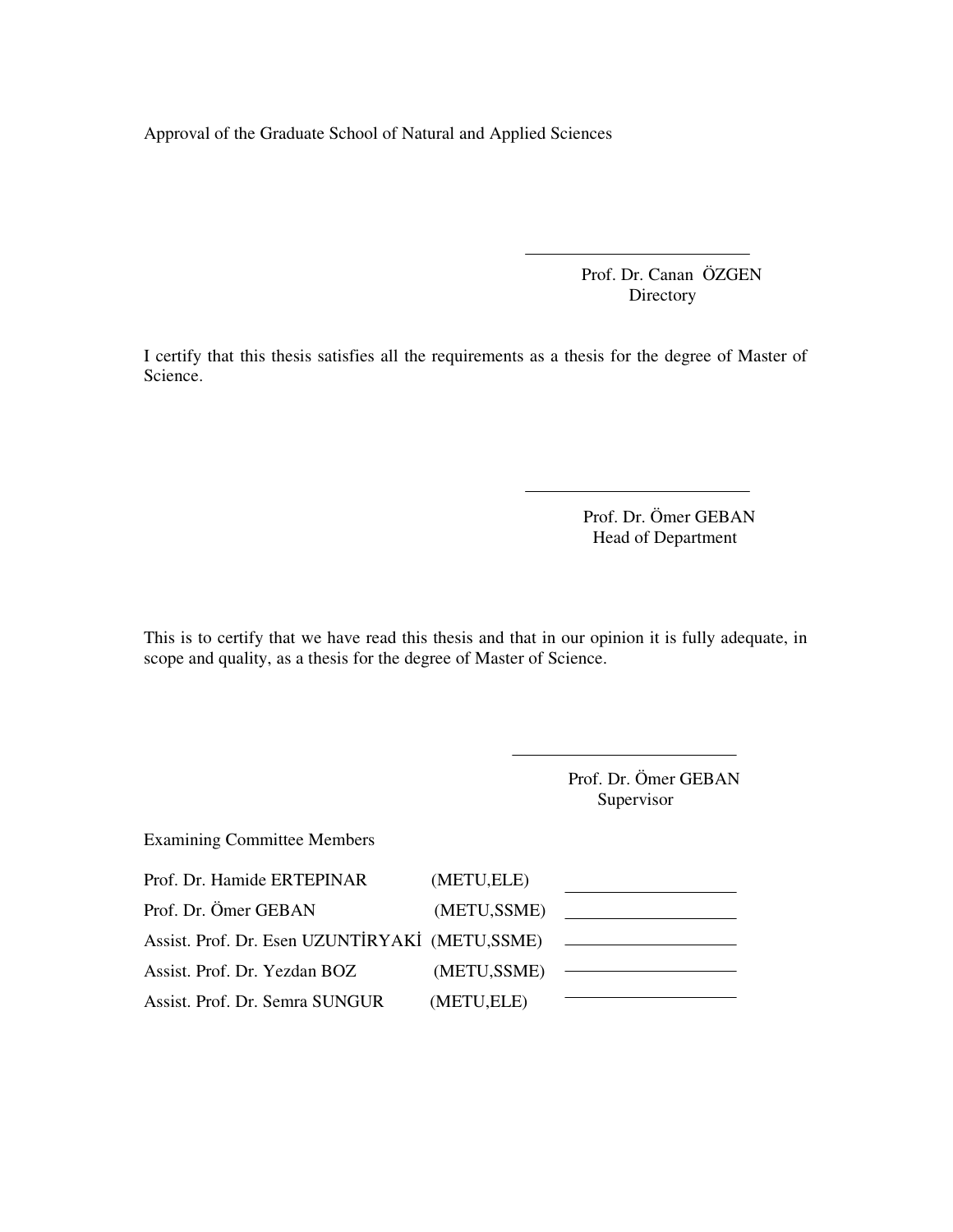**I hereby declare that all information in this document has been obtained and presented in accordance with academic rules and ethical conduct. I also declare that, as required by these rules and conduct, I have fully cited and referenced all material and results that are not original to this work.** 

Name, Last name : Barış GÜNAY

Signature :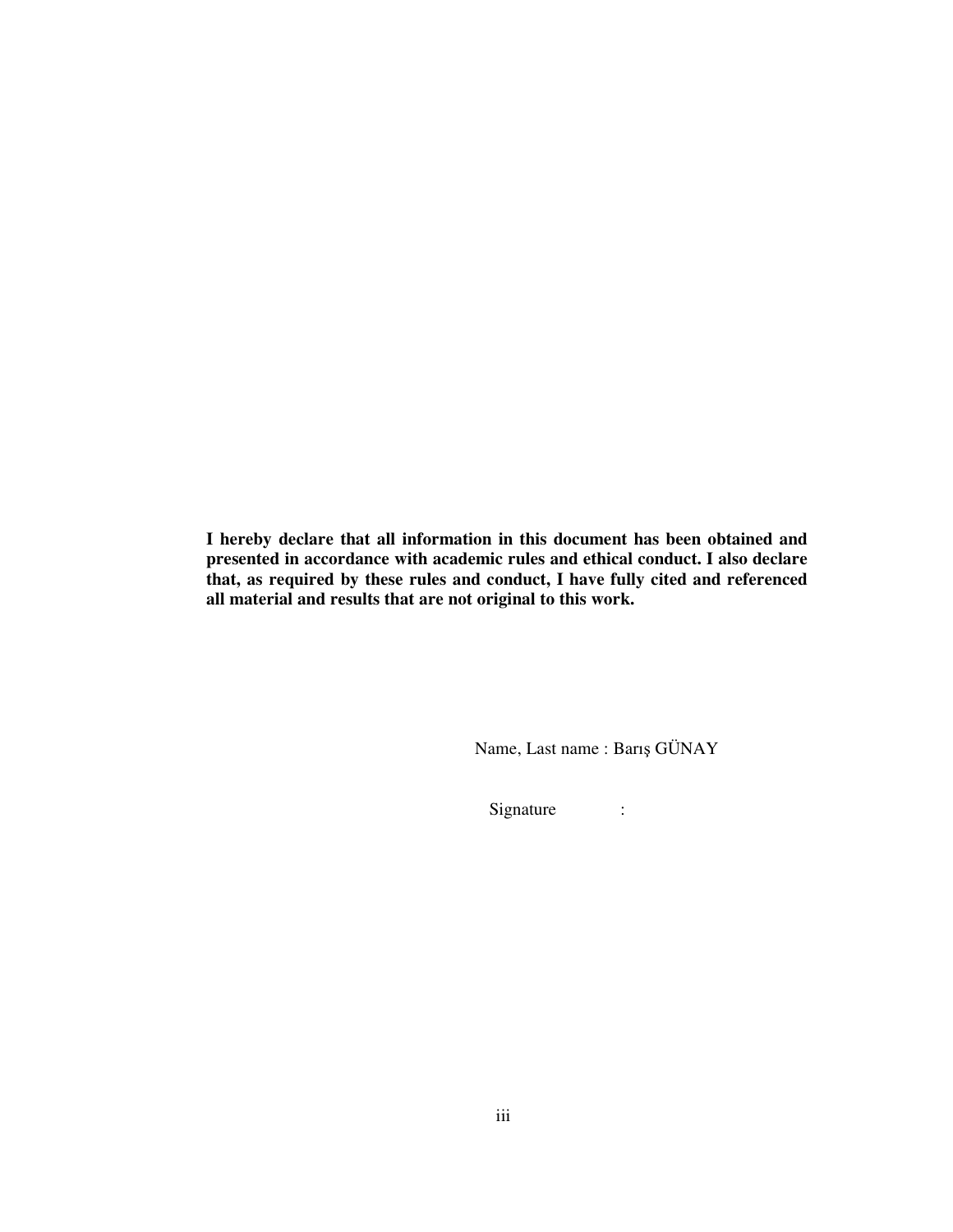## **ABSTRACT**

### CONCEPTUAL CHANGE TEXT ORIENTED INSRUCTION TO FACILITATE CONCEPTUAL CHANGE IN ATOMS AND MOLECULES

GÜNAY, Barış

 M.S., Department Secondary Science and Mathematics Education Supervisor: Prof. Dr. Ömer GEBAN

January 2005, 100 pages

The main aim of this study to investigate the effectiveness of conceptual change texts oriented instruction accompanied with analogies over traditionally designed chemistry instruction on overcoming 10th grade students' misconceptions, their understanding atoms and molecules concepts and attitude towards chemistry as a school subject .

45 tenth grades students from two classes of a chemistry course taught by the same teacher in Elmadağ High School prticipated in the study that was carried out in 2004 –2005 Fall semester .

Two student groups participated in the study . One of them , called as Experimental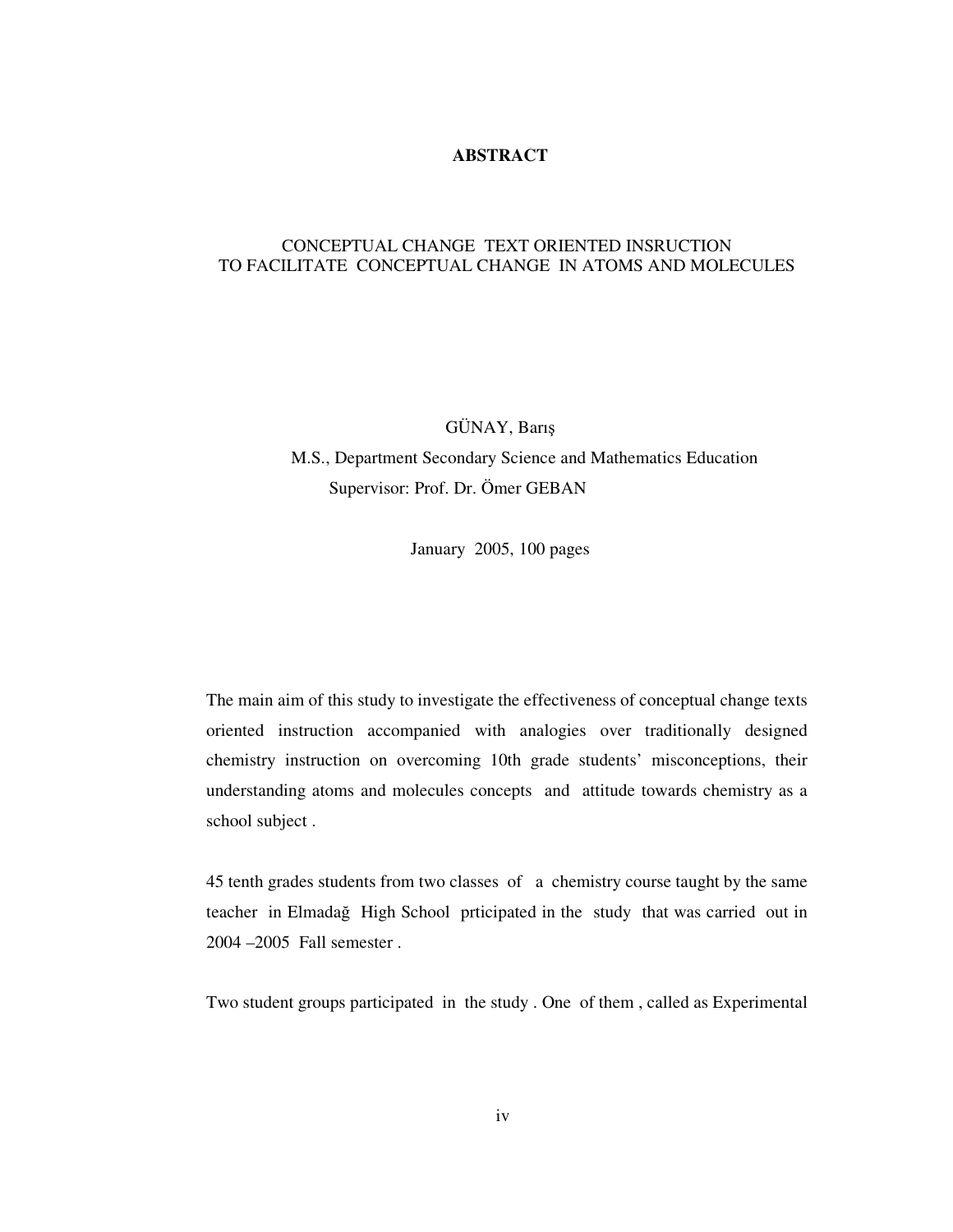group , was instructed with conceptual change text oriented instruction accompanied with analogies and the other one , called as Control group , was instructed with traditionally designed chemistry instruction over a period of two weeks .

To investigate the effect of the treatment , Atoms and Molecules Concept Test and Attitude Scale Toward Chemistry as a school subject were administrated to all students in both groups at the begining and end of the the treatment . To evaluate students' science process skills , Science Process Skills Test was administrated before treatment .

ANCOVA and ANOVA were used to test the hypothesis of the study . The result of the study showed that students instructed with conceptual change text oriented instruction accompanied with analogies gained higher average scores in Atoms and Molecules Concept Test than students instructed by traditionally designed instruction . In addition , students in experiental group indicated a higher positive attitude toward chemistry as a school subject .The results also indicated science process skill was a stronger predictor for the achievement of atoms and molecules concepts.

Strategies that were developed and results obtained for the present study may be used by science teachers to eliminate the students' misconceptions about atoms and molecules concepts and provide better conceptual understanding of atoms and molecules.

KEYWORDS : Conceptual Change Text Oriented Instruction Accomoanied with Analogies , Traditionally Designed Chemistry Instruction, Misconception, Attitude Scale Toward Chemistry as a school subject, Science Process Skills.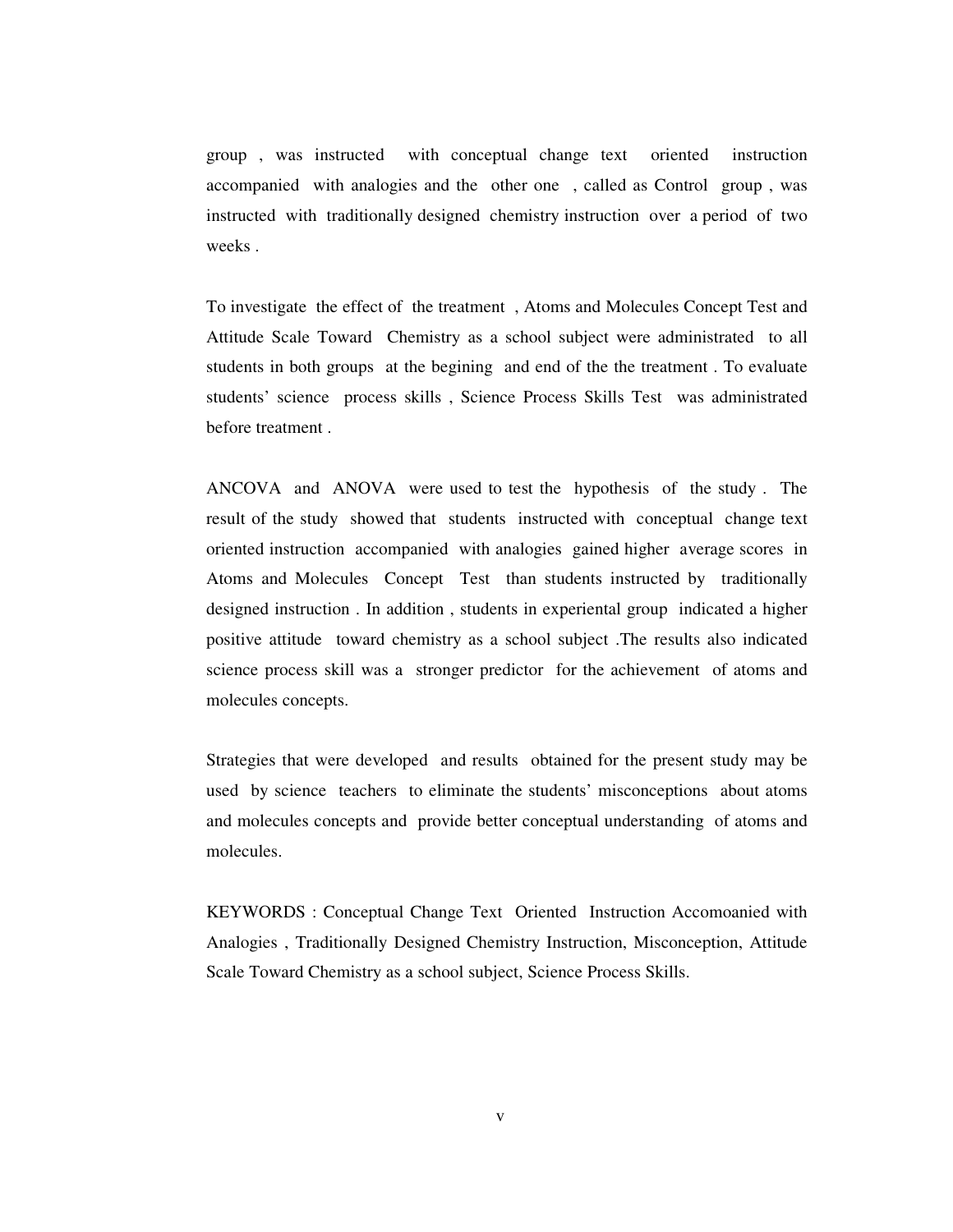# **ÖZ**

## ATOM VE MOLEKÜLLERLE İLGİLİ KAVRAMLARI ÖĞRENMEDE KAVRAMSAL DEĞİŞİMİN KOLAYLAŞTIRILMASI

GÜNAY ,Barış

Yüksek Lisans, Orta Öğretim Fen ve Matematik Alanları Eğitimi Tez Yöneticisi: Prof. Dr. Ömer GEBAN

Ocak 2005, 100 sayfa

Bu araştırmanın amacı,benzetmelerle ve aktivitelerle desteklenmiş kavramsal değişim metinlerine dayalı öğretimin lise 2.sınıf öğrencilerinin atom ve moleküller konusunu anlamalarına,kavram yanılgılarını azaltmalarına ve kimya dersine olan tutumlarına etkisini incelemektir.

Çalışmada aynı kimya öğretmenin eğitim verdiği 45 lise ikinci sınıf öğrencisi yer almıştır.Çalışma Elmadağ Lisesinde 2004-2005 öğretim yılı sonbahar döneminde gerçekleştirilmiştir.

Çalışma için iki grup oluşturulmuştur.Deney grubunda, atom ve moleküller konusu işlenirken benzetme ve aktivite destekli kavramsal değişim metinleri kullanılmıştır. Kontrol grubunda ise geleneksel kimya öğretim metodu kullanılmıştır.Öğrencilerin atom ve moleküller konusundaki başarılarını belirlemek için atom ve moleküller kavramları testi uygulanmıştır.Öğrencilerin kimya dersine olan tutumlarını belirlemek için kimya dersi tutum ölçeği kullanılmıştır.Öğrencilerin bilimsel işlem becerilerini ölçmek için ise bilimsel işlem beceri testi uygulanmıştır.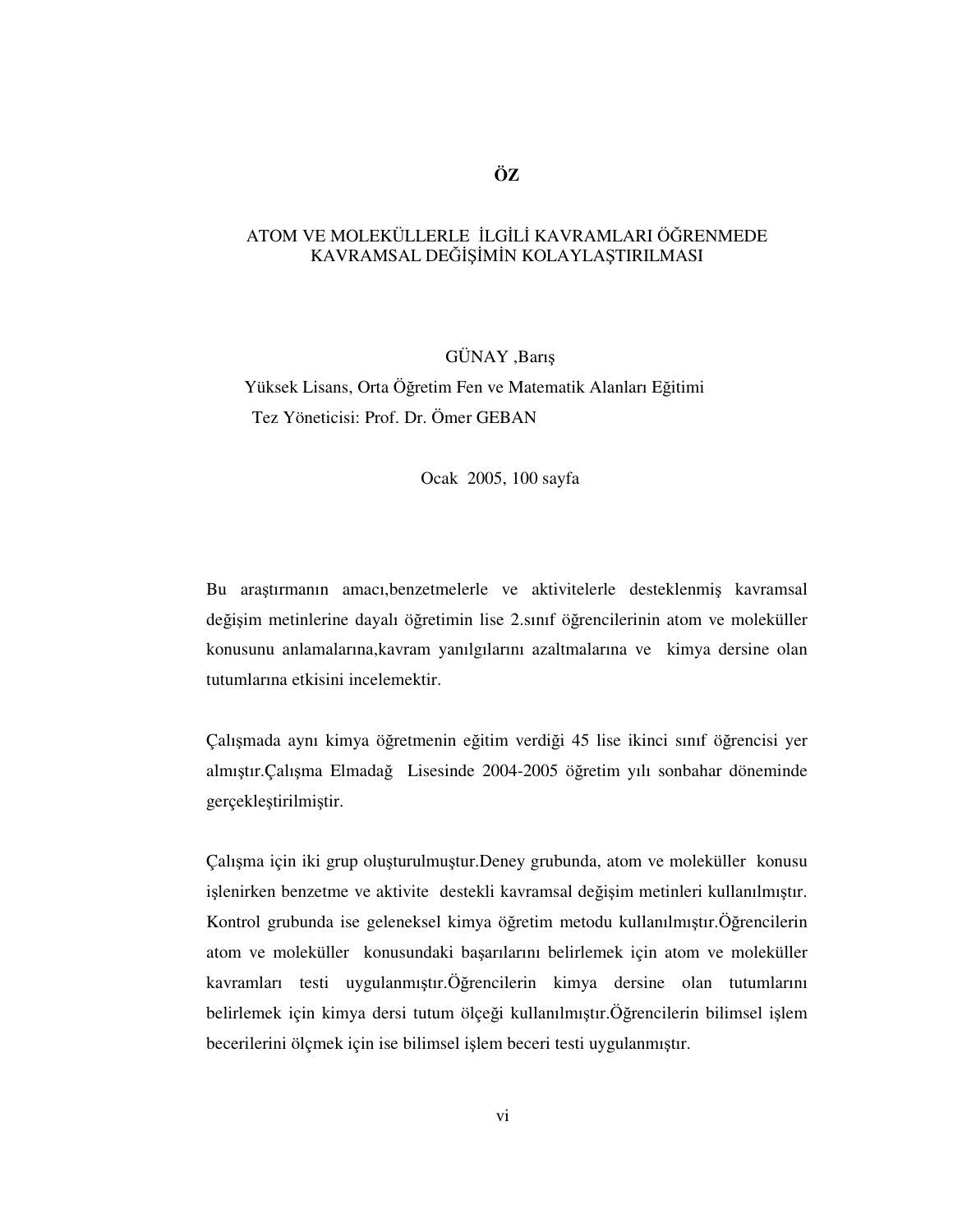Çalışmanın hipotezlerini test etmek için Varyans analizi ve Ortak Değişkenli Varyans Analizi istatiksel analiz yöntemleri kullanılmıştır. Analiz sonuçları benzetme destekli kavramsal değişim metinlerini kullanan öğrencilerin atom ve moleküller konusundaki başarılarının geleneksel kimya öğretim metodunu kullanan öğrencilere göre daha yüksek olduğunu göstermiştir.Ayrıca, benzetme destekli kavramsal değişim metinlerini kullanan öğrencilerin kimya dersine olan tutumlarının pozitif yönde geliştiği gözlenmiştir.Analiz sonuçları, bilimsel işlem becerisinin , öğrencilerin atom ve moleküller ile ilgili kavramları anlamalarını etkileyen önemli bir faktör olduğunu göstermiştir.

Bu araştırma sonuçları ve geliştirilen yöntemler bakımından araştırmacılara ve kimya öğretmenlerine katkı sağlayabilir.

ANAHTAR SÖZCÜKLER: Benzetme Destekli Kavramsal Değişim Metinleri, Geleneksel Kimya Öğretim Metodu, Kavram Yanılgısı, Bilimsel İşlem Becerisi, Kimya Dersi Tutum Ölçeği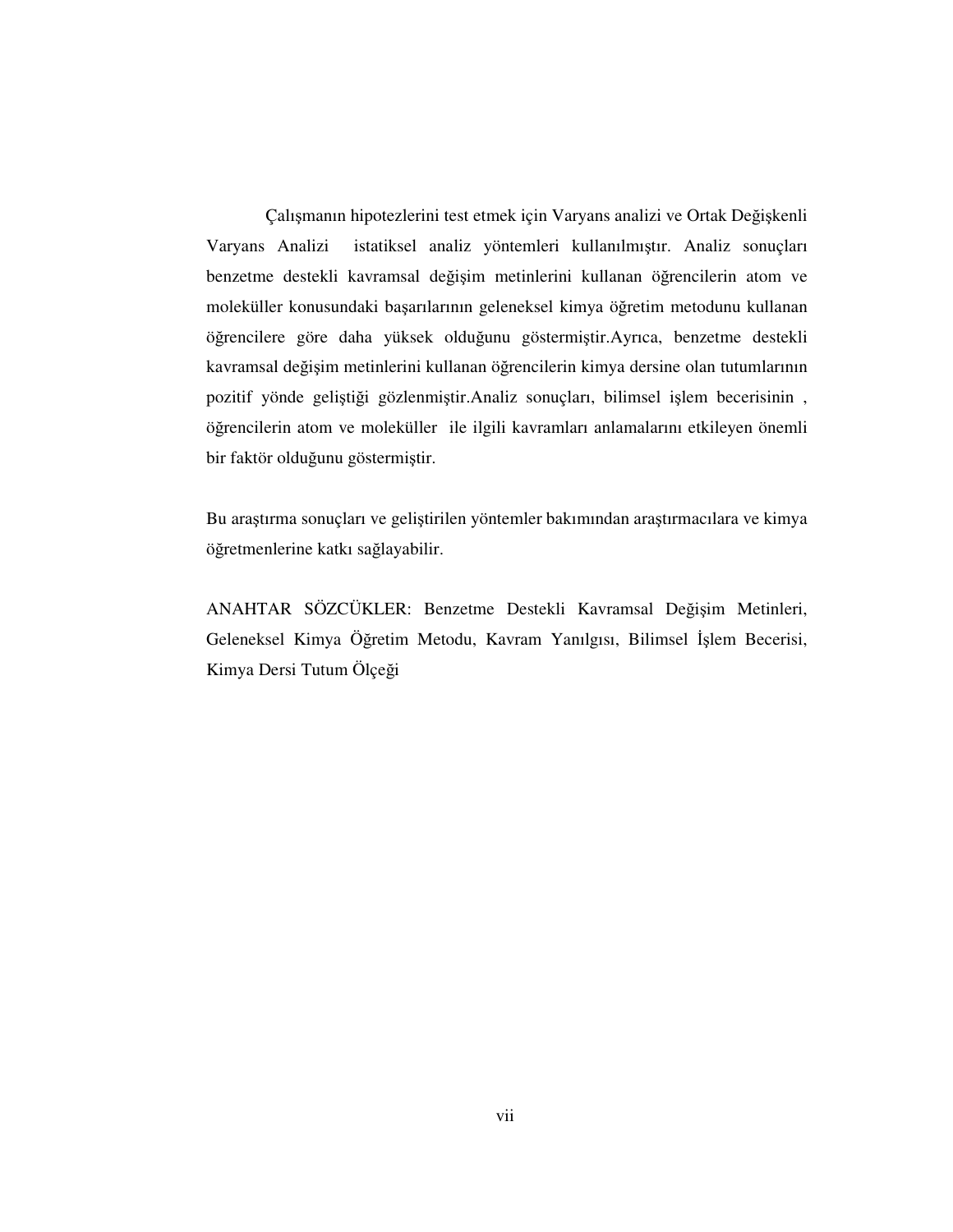## **ACKNOWLEDGEMENTS**

I would like express my deepest gratitude to Prof Dr. Ömer Geban, the supervisor of my thesis for his continuous encouraging efforts, advice and criticism throughout the study.

I would like to thank to Önder Özgen who applied my teaching methods in her classroom.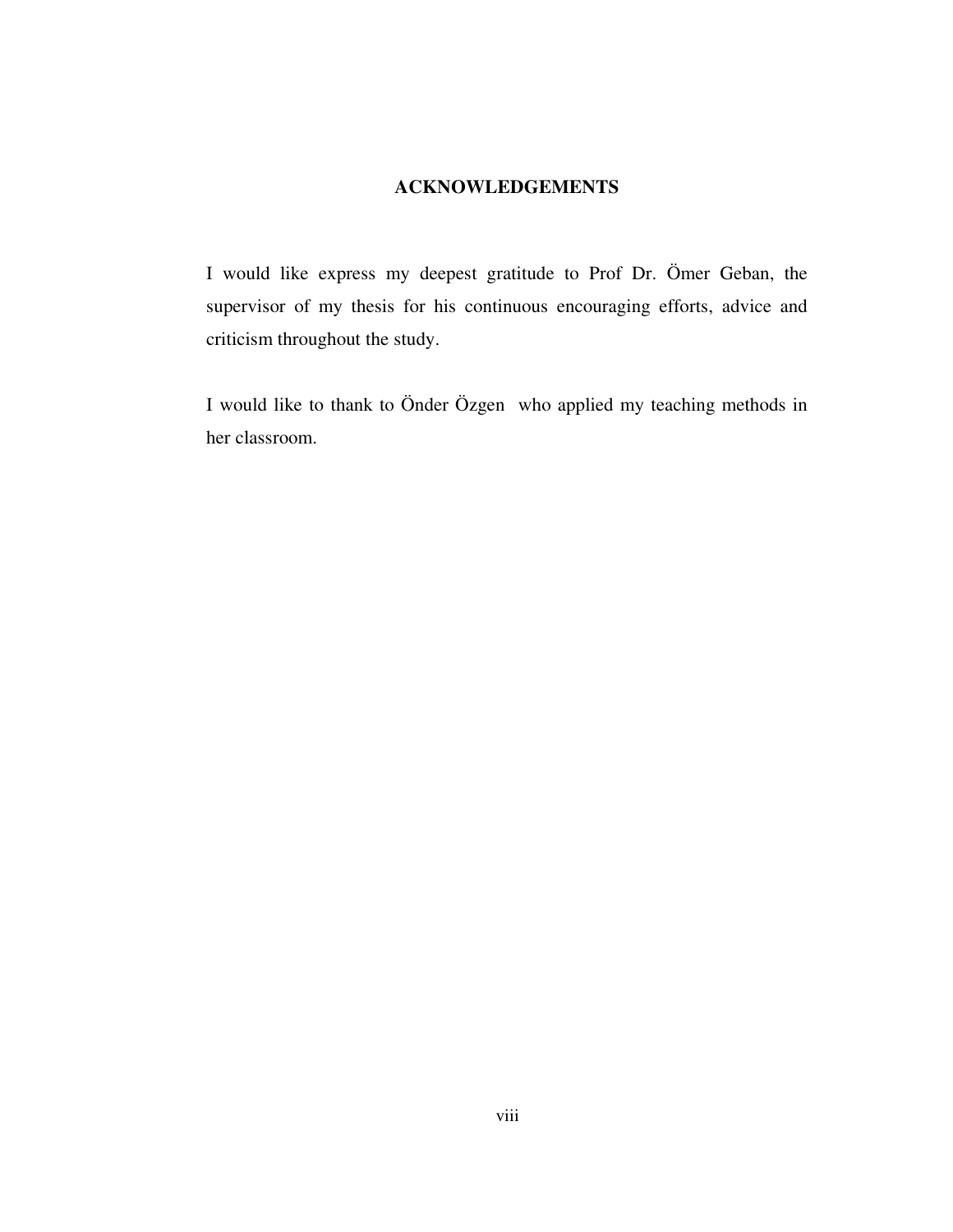# **LIST OF SYMBOLS**

### **SYMBOLS**

t : statistic

- p: Observed Significance Level
- SS: Sum of squares
- df: degrees of freedom
- MS : Mean square
- F : The ratio of two mean squares
- n: number of sample observed
- $\overline{X}$ : Mean of the sample
- s: Standard deviation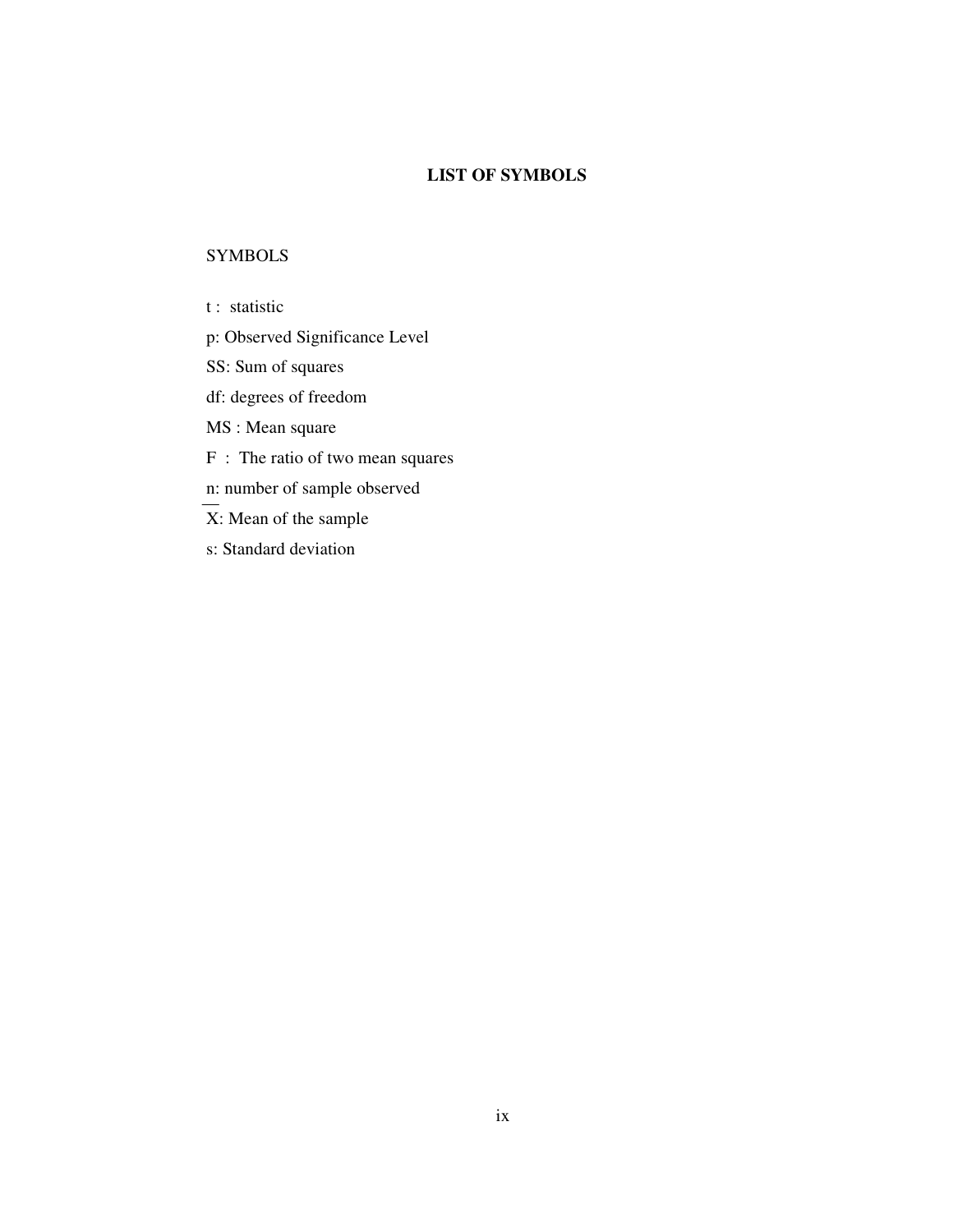# **LIST OF FIGURES**

# FIGURES

| Figure 5.1. Comparison between post-test scores of CCTOI              |  |
|-----------------------------------------------------------------------|--|
|                                                                       |  |
| Figure 5.2. Comparison between pre-test and post-test scores          |  |
|                                                                       |  |
| Figure 5.3. Comparison between pre-test and post-test scores          |  |
|                                                                       |  |
|                                                                       |  |
|                                                                       |  |
|                                                                       |  |
| Figure 5.7. Carbon and hydrogen atoms' drawings by the same student43 |  |
|                                                                       |  |
|                                                                       |  |
|                                                                       |  |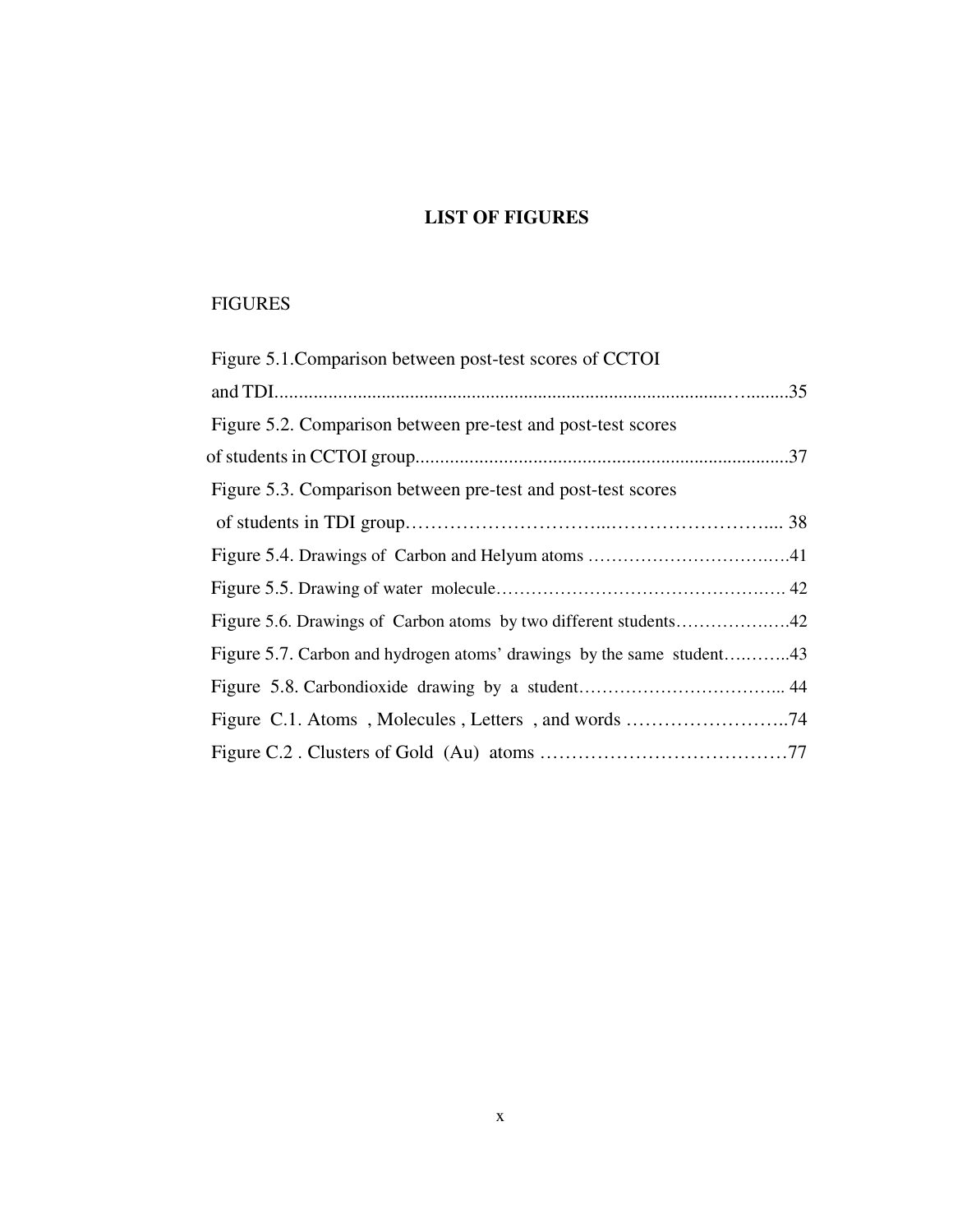# **LIST OF TABLES**

# TABLES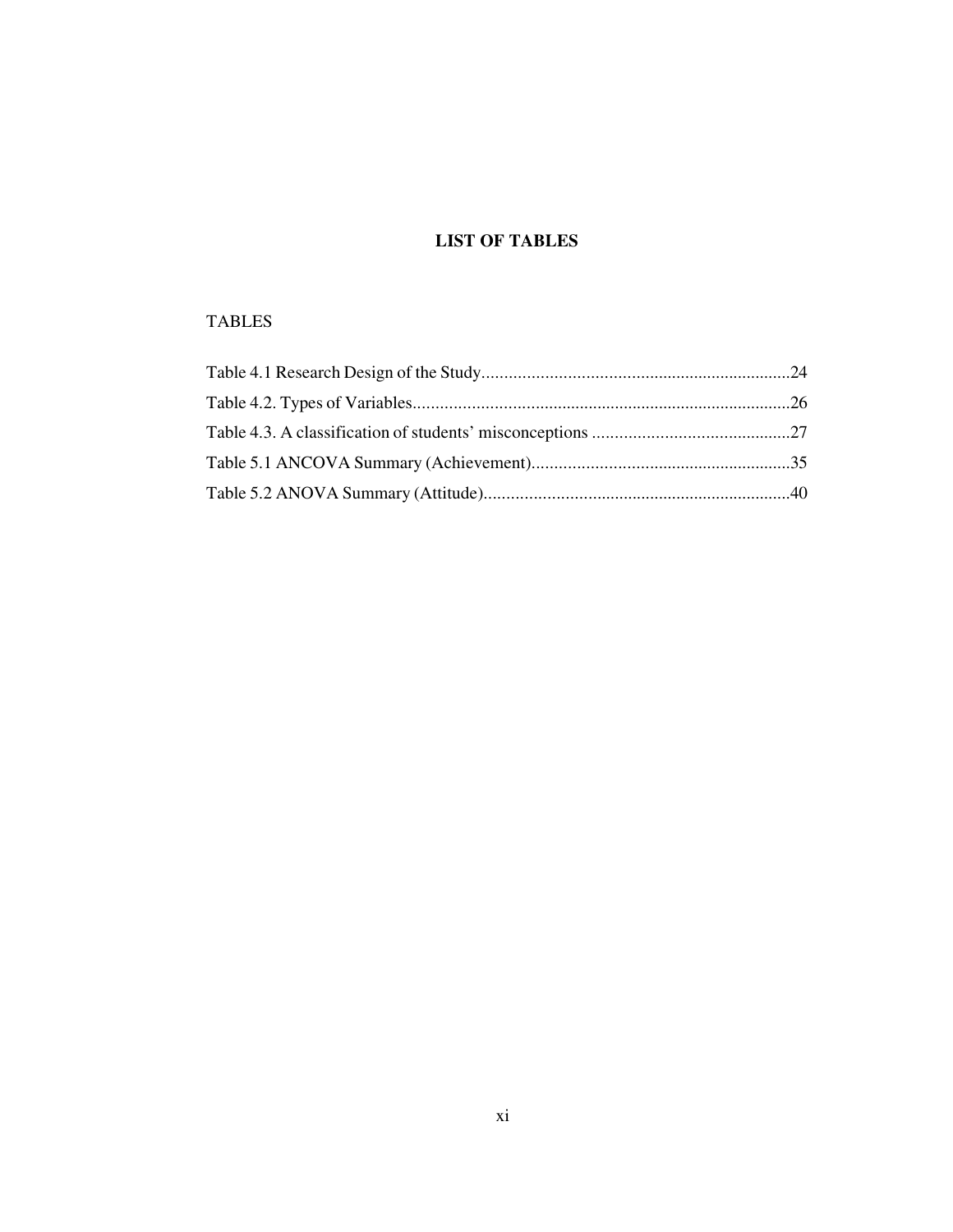## **LIST OF ABBREVIATIONS**

## ABBREVITATIONS

| EG           | : Experimental group                                   |
|--------------|--------------------------------------------------------|
| CG           | : Control Group                                        |
| <b>AMCT</b>  | : Rate of Reaction Concepts Test                       |
| <b>ASTC</b>  | : Attitude Scale Towards Chemistry as a school subject |
| <b>SPST</b>  | : Science Process Skills Test                          |
| <b>CCTOI</b> | : Conceptual Change Texts Oriented Instruction         |
|              | Accompanied with Analogies                             |
| TDI          | : Traditionally Designed Chemistry Instruction         |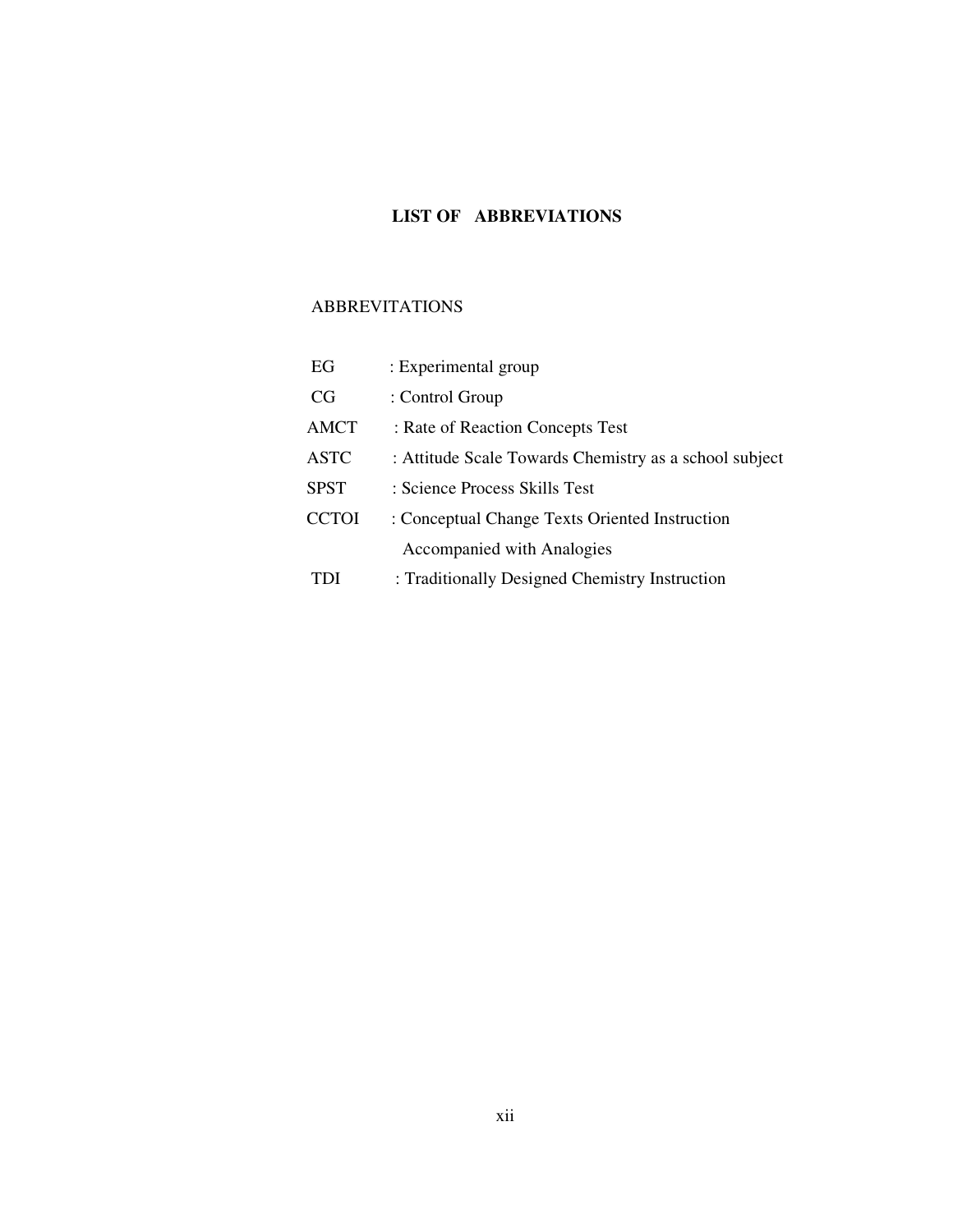# **TABLE OF CONTENTS**

| <b>CHAPTER</b>                     |
|------------------------------------|
|                                    |
|                                    |
|                                    |
| 2.1.1. Misconceptions in Atoms and |
|                                    |
|                                    |
|                                    |
|                                    |
|                                    |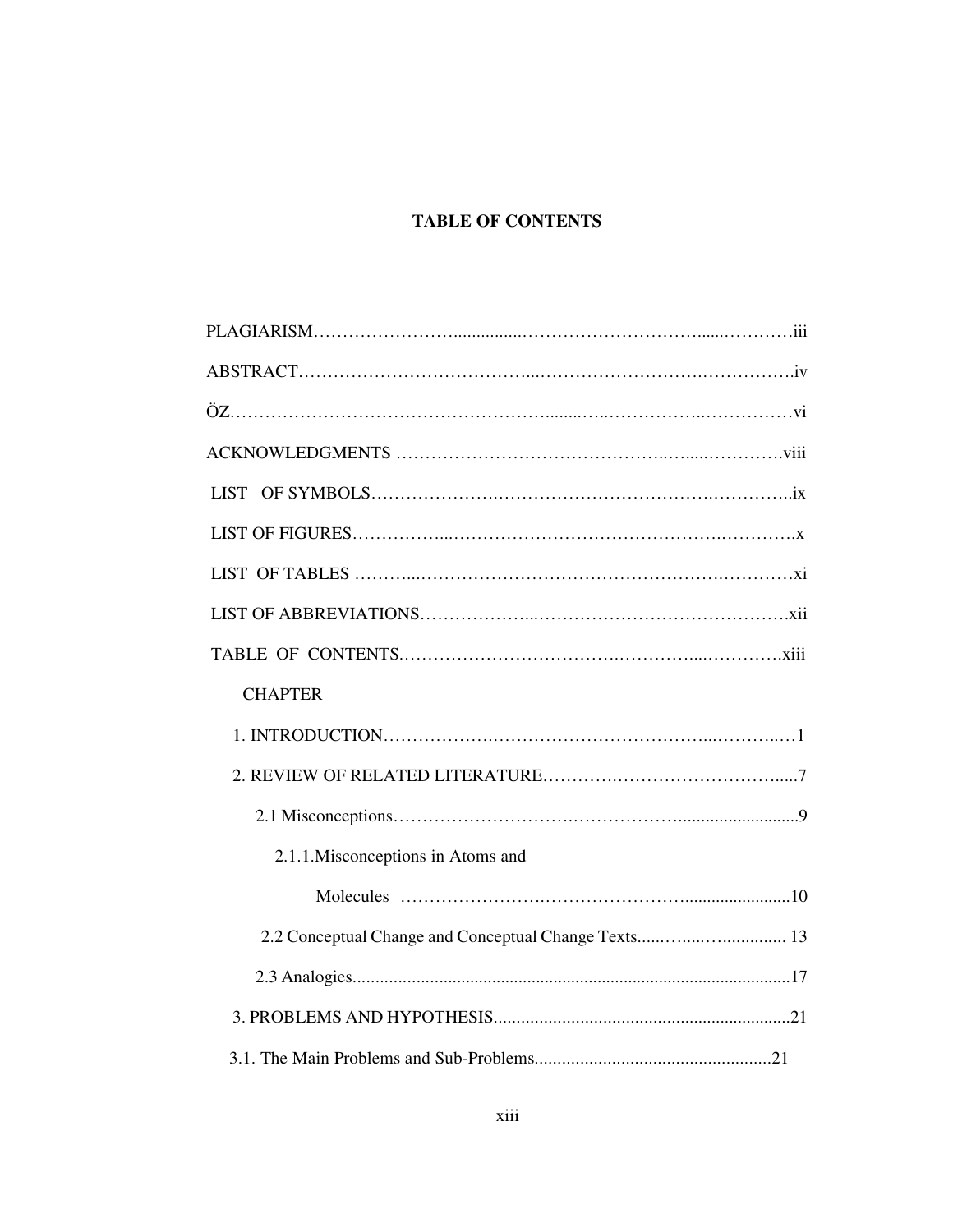|                                                | 33 |
|------------------------------------------------|----|
|                                                |    |
|                                                |    |
|                                                |    |
| 6. DISCUSSION, IMPLICATIONS, RECOMMENDATIONS46 |    |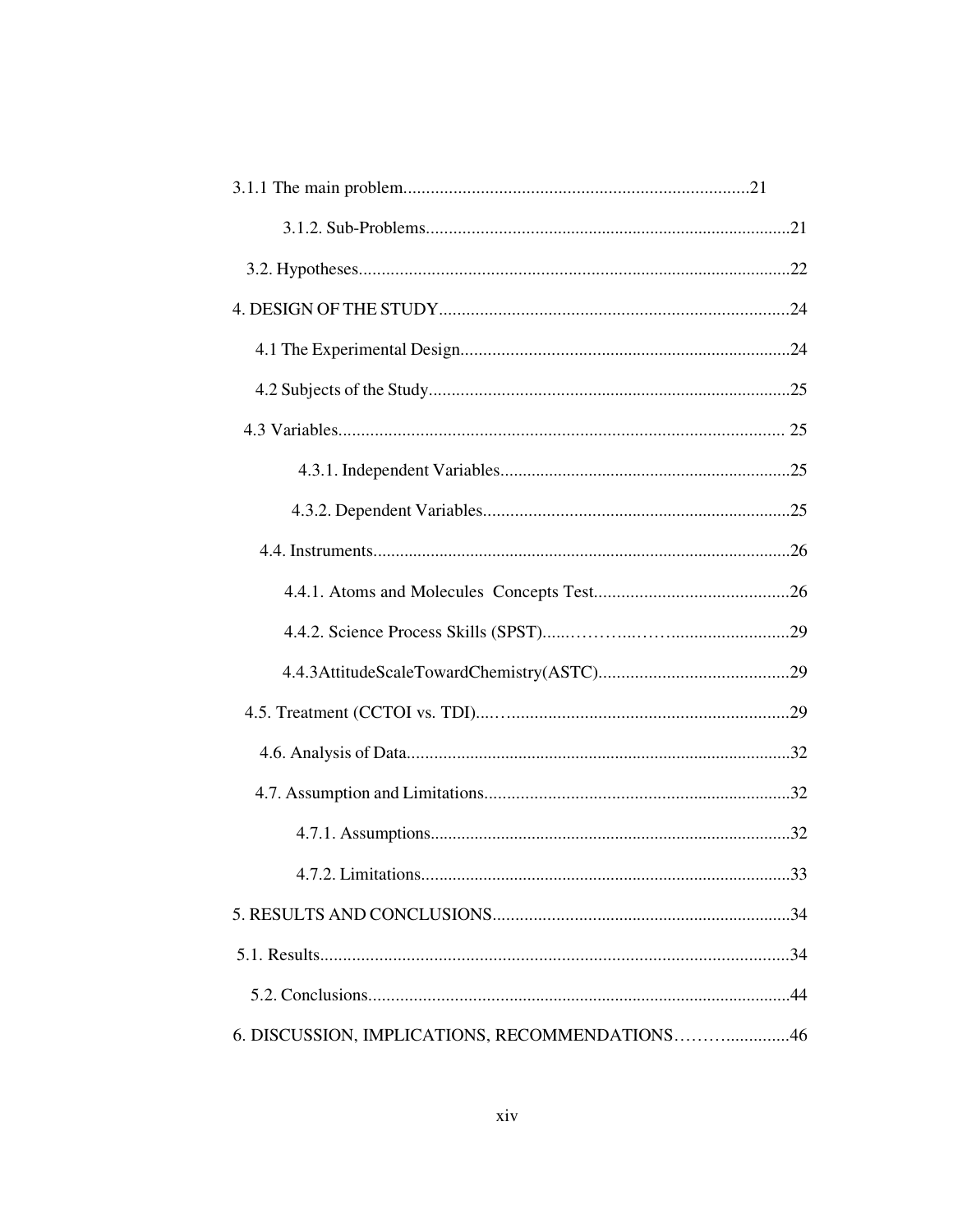| <b>APPENDICES</b>                        |
|------------------------------------------|
|                                          |
| <b>B.ATOMS AND MOLECULES ACHIEVEMENT</b> |
|                                          |
|                                          |
|                                          |
|                                          |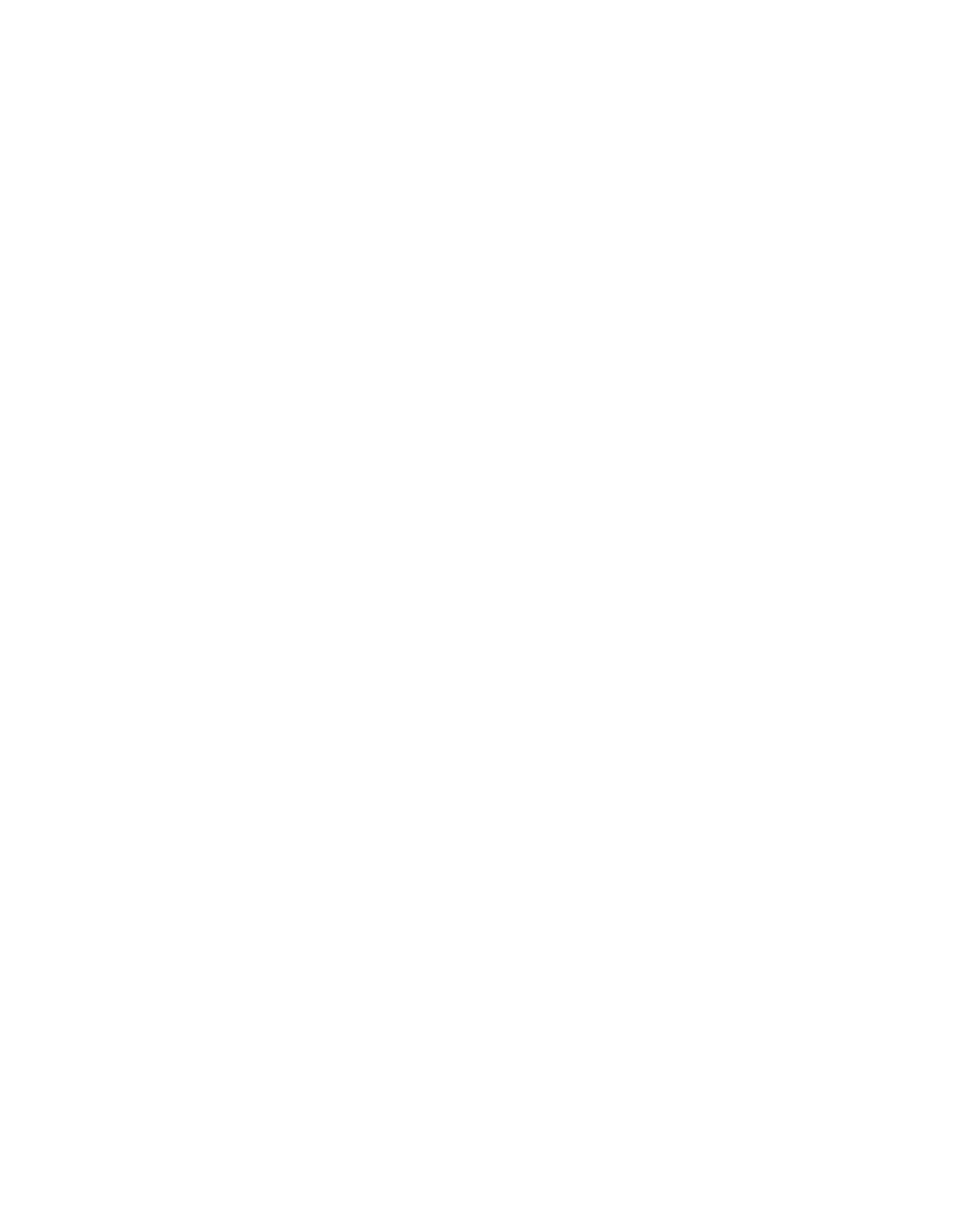#### **CHAPTER 1**

#### **INTRODUCTION**

Learning is an personel action that occur in a student's mind . It sometimes appears to be a very simple action , because we don't realize how it occurs through the daily life . The numerous of learning theories and definitions try to f'nd out how this process take place and what precise learning is . For instance; the autors states that learning implies a change in the individual as a result of some intervention .It may be viewed as an outcome, or a process (Belkin and Gray, 1977 ). Here , this point of view describes the learning as an outcome in a behaviorist way, but many other learning theories perceived this definition as a startig point and they discovered diffrent point of views that describe the ways of defining learning. These point of views include various factors having the ability to trigger learning to occur in dstudent's mind .

Constructivism is the one of the most popular one among the learning theories. It is a philosophy of learning that refers to the idea that learners construct knowledge themselves .Each learner individually (and socially ) constructs his/her meaning as he or she learns (Hein,1991).According to this philosphy of learning , students are constructing their own knowledge by testing their own ideas and approacches which are based on the their previous knowledge and experiences , applying these to new situations, and integrating the new knowledge with pre-existing intellectual constructs .

Constructivist learning views have been documented by the different researches and studies . For example; Bloom ,Perlmutter and Burrrel (1993) defined Constructivism as a receptive act that involves construction of new meaning by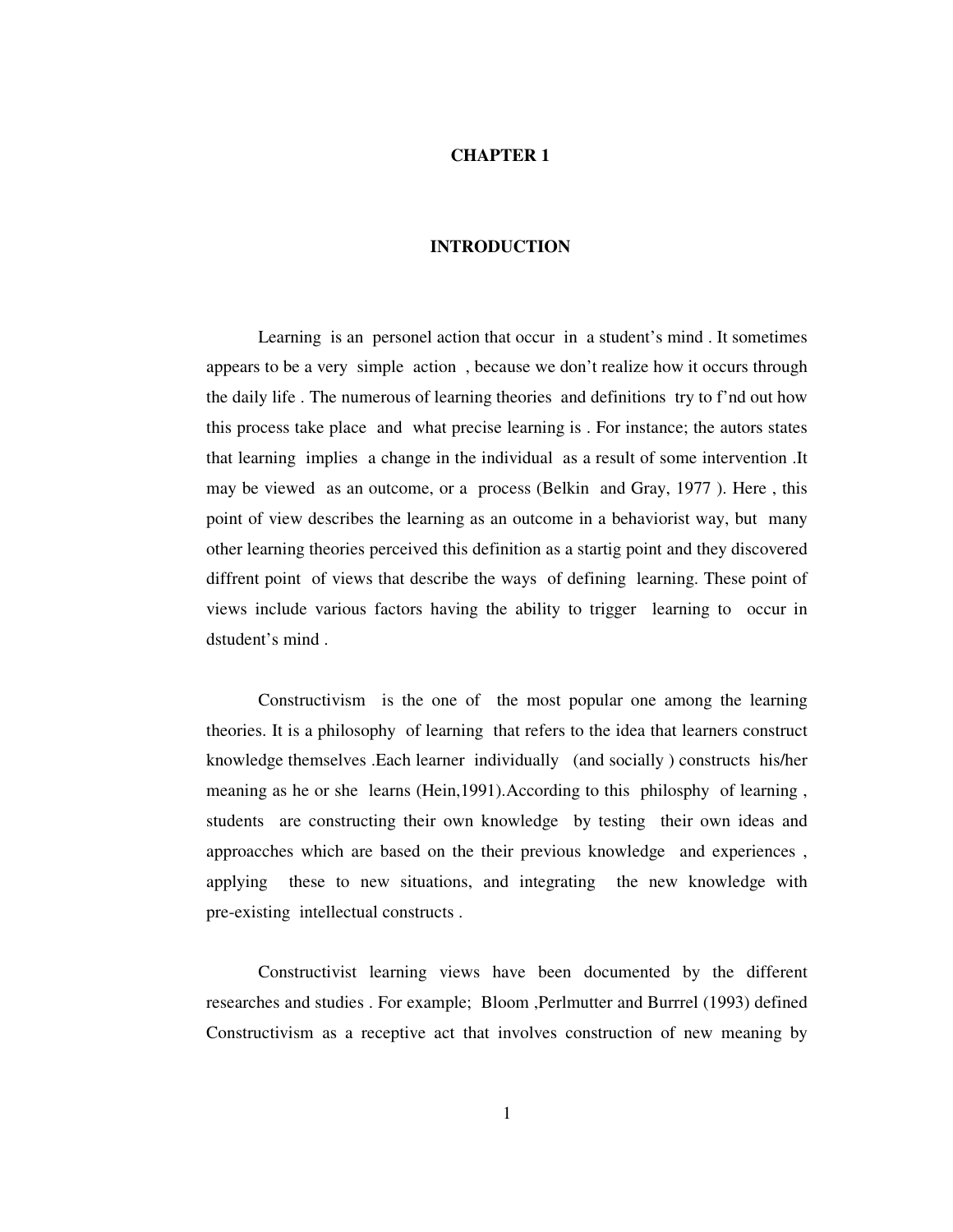learners within the context of their current knowledge, previous experience , and social enviroment . Spigner , Littles and Anderson (1999) suggested that real life experiences and pervious knowledge are the stepping stones to constructivism .

Many constructivists believe that knowledge also may be socially constructed by learner even if they construct their meaning individually, because knowledge may be constructed by the fact that public knowledge. In other words, ideas and information are stored and made avaiable for the general public. One of the main contributors of constructivism, Lew Vgotsky stated that students need socially rich environment in which they explore subject with teachers and peers. Because a child learns to construct the essential meanings of signs aand symbols through social interaction with adults in the culture .In addition the cultural context ,the associated language and other symbols have the abilty to affect a child's perception of the natural phenomena .

 Many science concepts require difficult thinking changes for students and special instructional techniques to asist and guide students in their learning ( Anderson and Roth, 1988; Carey,1986 ; Glaser ,1982 ; Posner ,Strike, Hewson, and Gertzog ,1982) .Most of students have some difficulties in learning science courses ,because they have some hazy ideas ( Nakhleh,1992 ) and preconceptions (Anderson and Smith,1983 ). At the same time, science courses which include some concepts and theories conflict with the scientific understanding of students , because , according to the most popular opinions , learning in science entails more than just adding new concepts to knowledge . Science learning often requires realignment in thinking and construction of new ideas that may conflict with earlier ideas (Fellows , 1994). These conflicting conditions in stuent's mind cause conceptual classroom to be more difficult . Therefore, it is essential to develop the ways of improving conceptual understanding in order to provide meaningful learning .

 Students always have interaction with natural world and observe the phenomena ocurring through the natural world and always talk to other people about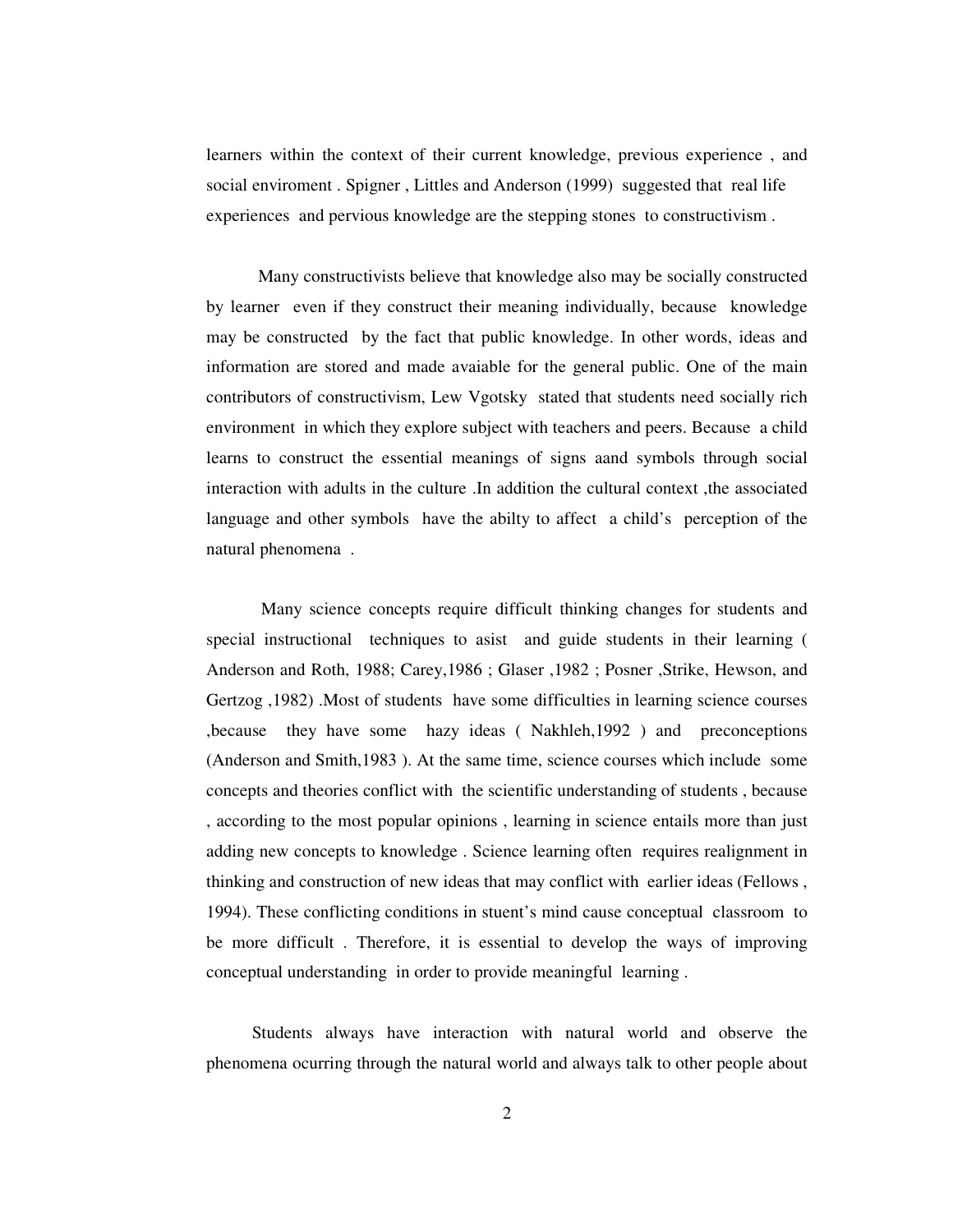their experiences and ideas . In addition , when they encounter natural phenomena in the world , they develop rudimentary explanations and generalize their own mental models about phenomena including science matters . All of these cause conflicting conceptions and ideas that lead to difficulties in understanding science concepts.

Such misunderstandings and difficulties have been defined as misconceptions (Fisher , 1985), alternative frameworks ( Driver and Easley, 1978), intuitive beliefs (Mc Closkey ,1983), preconceptions (Anderson and Smith ,1983) ,spontenous reasoning (Viennot ,1979), children's science (Osborne , Bell ,and Gilbert ,1983 ) and naive beliefs ( Caramazza , Mc Closkey , and Green ,1981) . In this present study , the term misconception will be defined as by Cho, Kahle and Nordland (1985) to state any conceptual idea whose meaning deviates fron the commonly accepted by scientific concensus.

 Misconceptions are often strongly resistant to traditional teaching and form coherent ,though mistaken, conceptual structures (Driver and Easley,1978) .Learning difficulties , misconceptions , or everyday conceptions can be triggered by daily life experiences ,reading books or consumption of mass media .Nieswandt (2000) suggested that everyday conceptions are not simply personal views of the world , but reflect a shared view represented by a shared language . This shared view constitutes a socially constructed common sense's way of describing and explaning the world (Driver et al . , 1994 ) But some researchers (Anderson and Smith, 1983 ; Osborne and Freyberg ,1985 ) have convincingly demonstrated that young students can indeed e helped to construct accurate conceptions .

 When students come to class , they bring to instruction a variety of conceptual frameworks that are often at odds with scientific ideas ( Anderson and Smith ,1987 ; Driver and Erickson,1983 ) .These conceptual frameworks constitutes their real vorld conceptions . Students's real world conceptions play a critcal role in their views of the world ( Nusbaum and Novick , 1982 ). The real world conceptions or prior knowledge have important effect on the learning .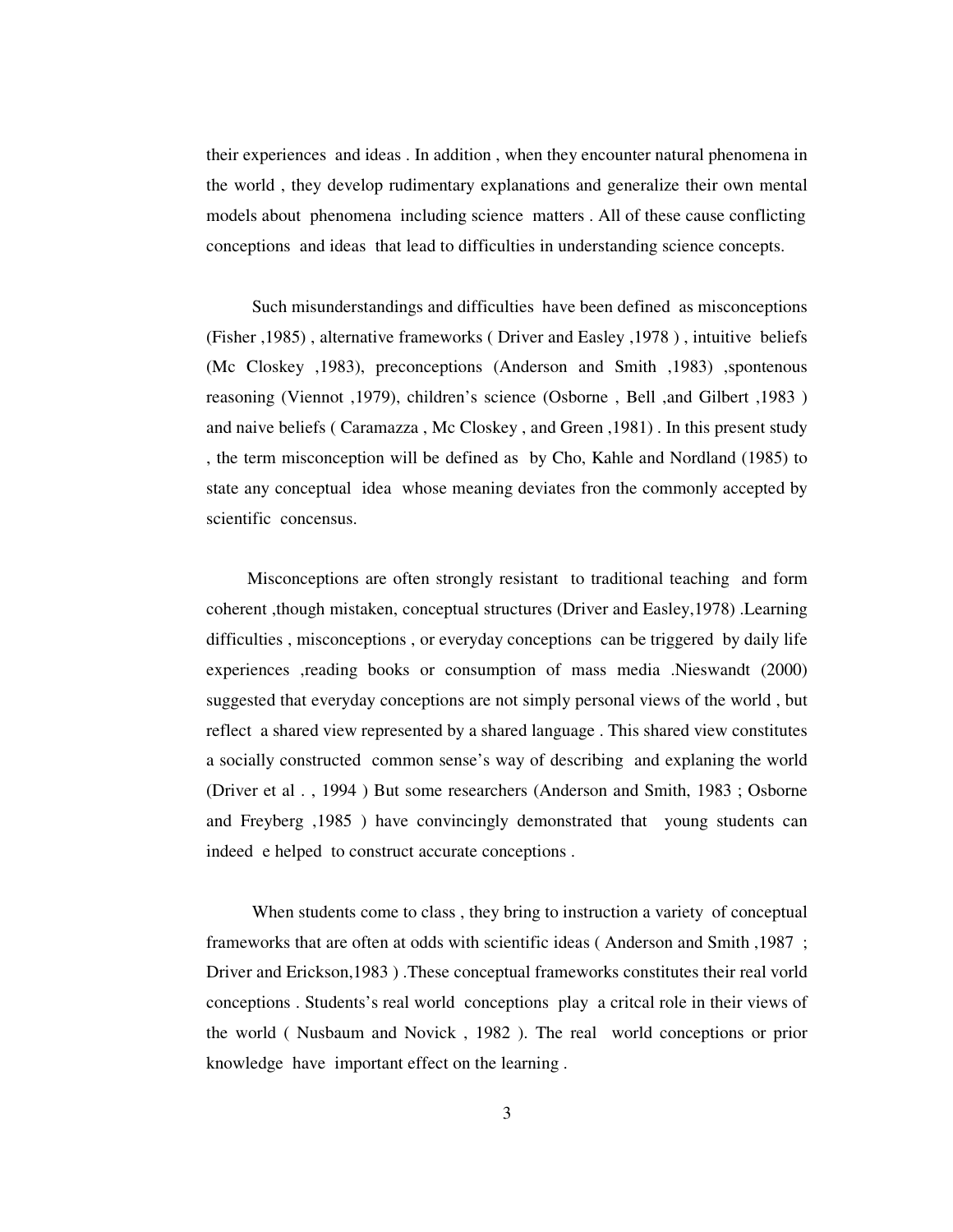During instrction , they choose the information to which they can give their own meaning based on their previous conceptions .( Nieswandt, 2000). Nakhleh (1992) suggested that the brain actively interprets this selected information and draws inferences based on its stored information. That's why , students' existing conceptual frameworks and previous conceptions must be reorganized , rearranged , or replaced with the newly structured schemas and new concepts . Piaget (1950) described such changes as accommodation. A learner's schema does not fit with new information so the learner must adjust existing schemas and create new connections to make sense of the new information. The process that reorganizing , or replacing existing conceptions to accomodate new ideas is defined as conceptual change by Smith et. al. (1993 ). Conceptual change process overcomes misconceptions which arising from student's prior knowledge or student's real life conceptions . Posner ,Strike , Hewson , and Herzog (1982) propose the model of conceptual change which suggests four conditions must be satisfied for conceptual change . These are ;

- 1) Student must dissatisfy with existing concept ,
- 2) Anew concept must be easily understand ( intellegible ),
- 3) New concept must be plausible ,
- 4) New concept must be fruitfull.

Some researchers (Anderson and Smith ,1987 ; Carey ,1985 ; Posner et .al , 1982 ; ) describe the evidence of conceptual change as radical changes in thinking , where studets' core concepts , principles , and theories change the organization of their scemas . However all these require the need both skillful , knowledgeable instruction by the teacher and active participation and cognitive struggle by the students . A lot of teaching strategies have been sugested to promote conceptual change . Nusbaum and Novick (1982) suggested a teaching strategy including two separate parts where students are made aware of their own relevant prior conceptions and then engaged in conceptual conflict triggered by a discrepant event ( Driver et .al . 1992) . Anderson et.al. (1987) suggested a teaching strategy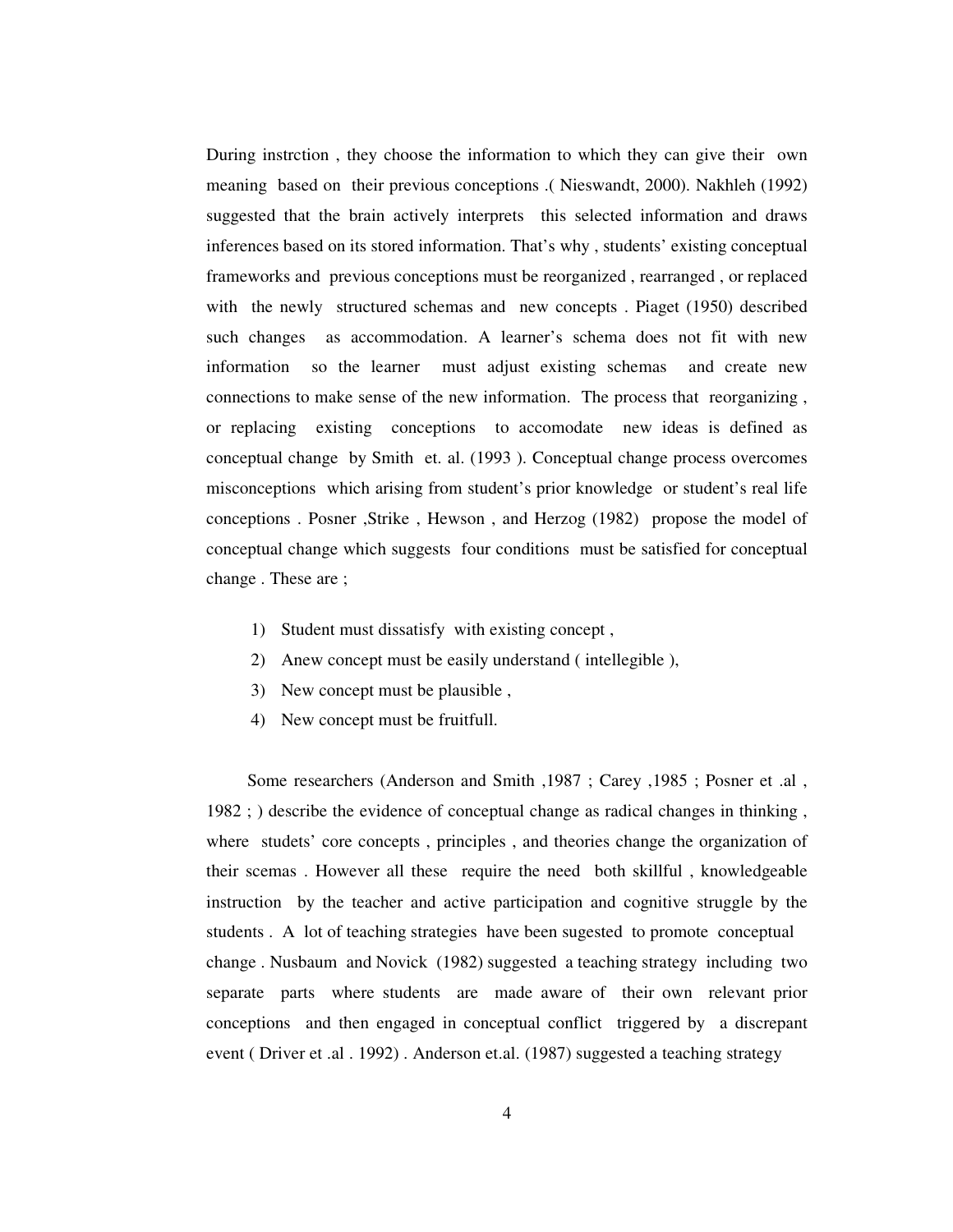which elicits aand responds students' misconceptions , focuses on explanations, probes studens responses, balances open ended and closed discussions ,and provides practice and application. Likewise , many suggested teaching strategies follow the similar ways that satisfy four conditions to promote conceptual change desbribed above .

Some strategies are conceptual change texts, refutational texts, and analogies which are used to facilitate conceptual change process . Conceptual Change text , also called refutational text , is the one of aids addressing misconceptions and fostering conceptual change process. The superior characteristics of this type text is to choose the misconcteptions as a target to promote conceptual change process. In a study conducted by Sungar et. al.(2001 ), conceptual change texts presents information illlustrating inconsistencies between common misconceptions and scientific knowledge . At the same time, it has a function of increasing amount of social interaction between students and the instructors .

 Salisburg – Glennon and Stevens (1999) suggested that generally a conceptual change text adresses reader's naive conceptions by contrasting them with more scientifically accepted canceptions . In another study, Kim and Van Dunsen (1998) state that such text provided elaborations have been found espacially helpful in the absence of relevant background knowledge with which the new information could be linked .

 On the other hand , analogies have an important role in meaningful learning and to facilitate conceptual change . They take a role as an inspriation . To introduce non observable entities like atoms and molecules to students , teachers and textbook writers are constrained to introduce analogies, analogical models, and representational models like chemical formulas and chemical equations ( Harrison and Treagust ,1996 ) .

When an analogy is used in instruction, students use the similarities between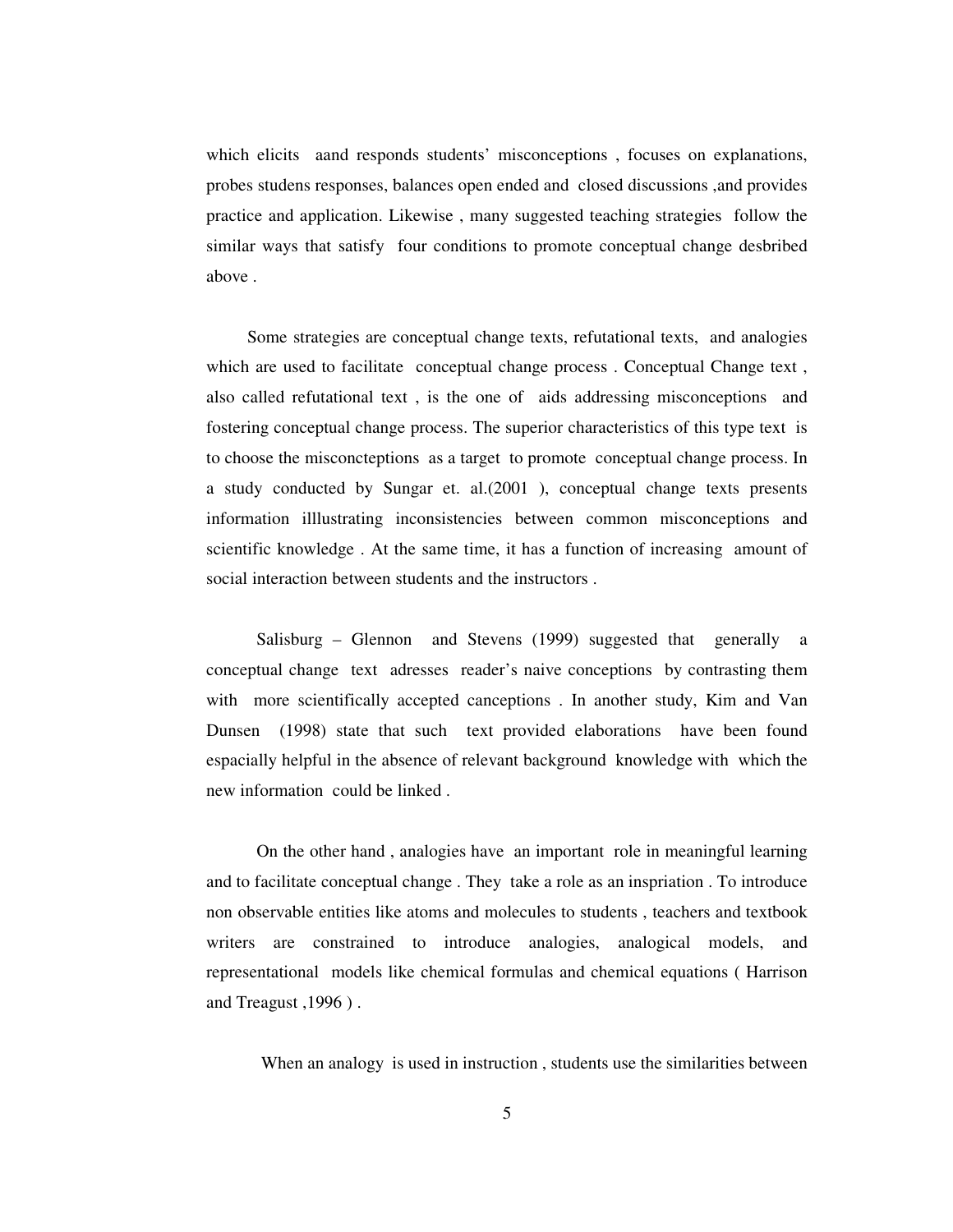a familiar one and unfamiliar one . Analogies in a text can helpful to build meaningful relations between what students already know and what they are setting out to learn .

 Morover , they provide not only conceptual understanding of science , but also provide quick learning . In this way , Goldblum (2001) concluded that human learns more quickly when they can make connections, or analogies , between current knowledge and new knowledge .

 This study compared the effect of conceptual change texts oriented instruction accompanied with analogies over the traditionally designed chemistry instruction. The present study, the main aid of conceptual change based instruction was to activate the students' misconceptions related with atoms and molecules .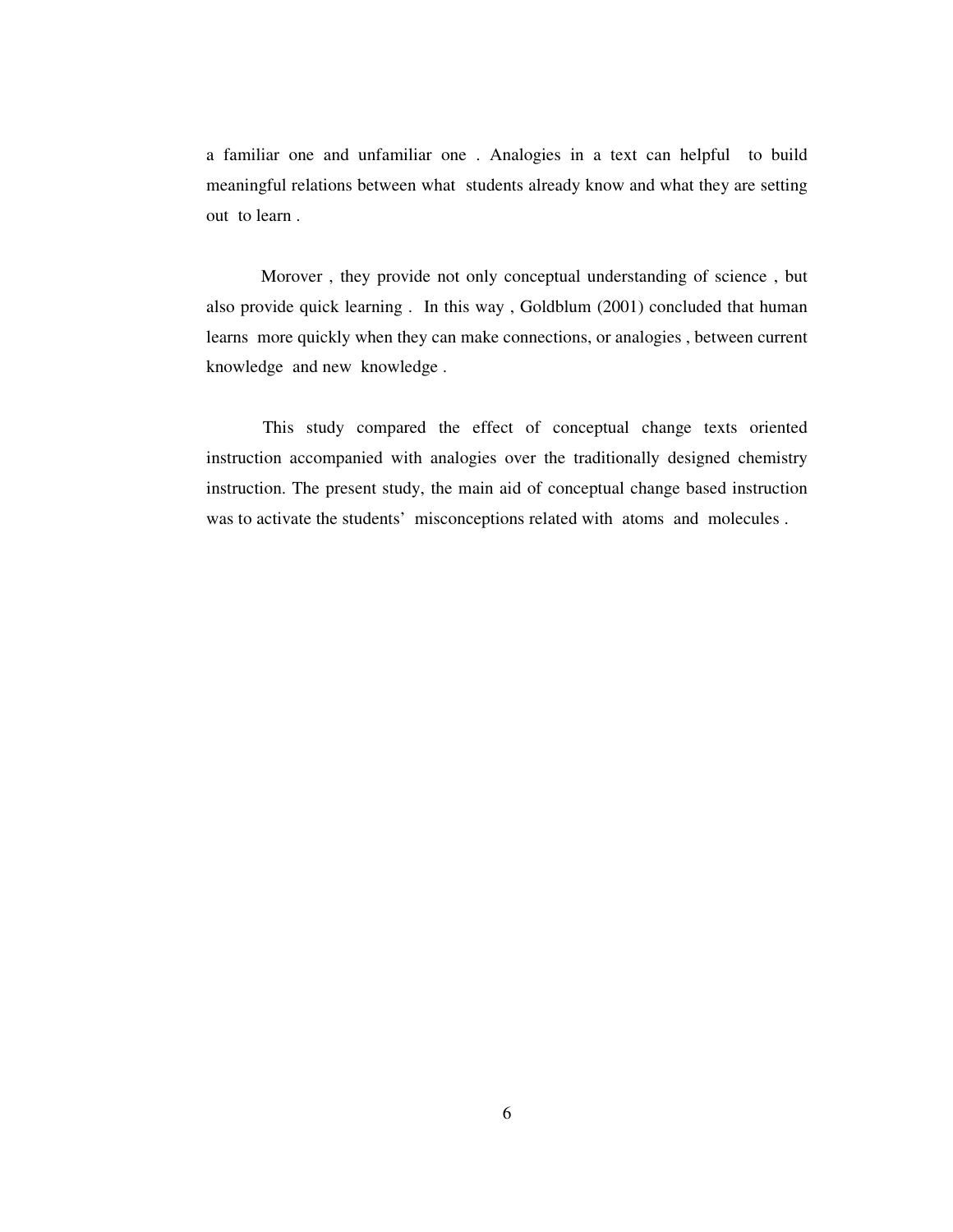#### **CHAPTER 2**

#### **REVIEW OF RELATED LITERATURE**

Understanding of chemistry is difficult for students , because chemical concepts and phenomena cannot be understood by merely giving examples related to these concepts and phenomena to students , because it is not possible to merely show the real images of atoms , molecules and ions , compounds in the classroom*.* Nieswandt (2000) stated that physical and chemical changes are visible as changes of the state of matter or changes in other properties of the substance like colour. But in spite of this fact *,*Several studies have reproted that secondary students don't grasp these chamical concepts ( Anderson ; 1990 ; Bou Jaude ,1991 ).At the same time , students may misinterpret the knowledge during the instruction so that they might have some difficulties to learn the concepts and the relationships between these concepts regarding chemistry. Because , what they seem to do is to memorize facts and terminology without changing their theories about how the world works. (McCloskey,1983).Furthermore, they rarely accomplish the conceptual understanding . Because , when they are asked to describe , explain , or make predictions about the real world phenomena , students find their memorized facts and algorithms useless and return to their familiar real world conceptions (Fellows,1994 ) . The real world conceptions occurs in students' mind through their daily life . However , most of the learning difficulties and misinterpretations are caused by daily life experiences . Therefore , the prior knowledge and conceptions which were gained as a result of individual experiences in life influences directly students' learning . Moreover , individual experiences are many and varied . The influence of this prior knowledge on learning varies from student to student (Harrison and Treagust , 1996) In addition , Prior knowledge and experiences create different meanings of a concept ranging from entirely correct to entirely incorrect. Acquisition of knowledge to provide meaningful learning and understanding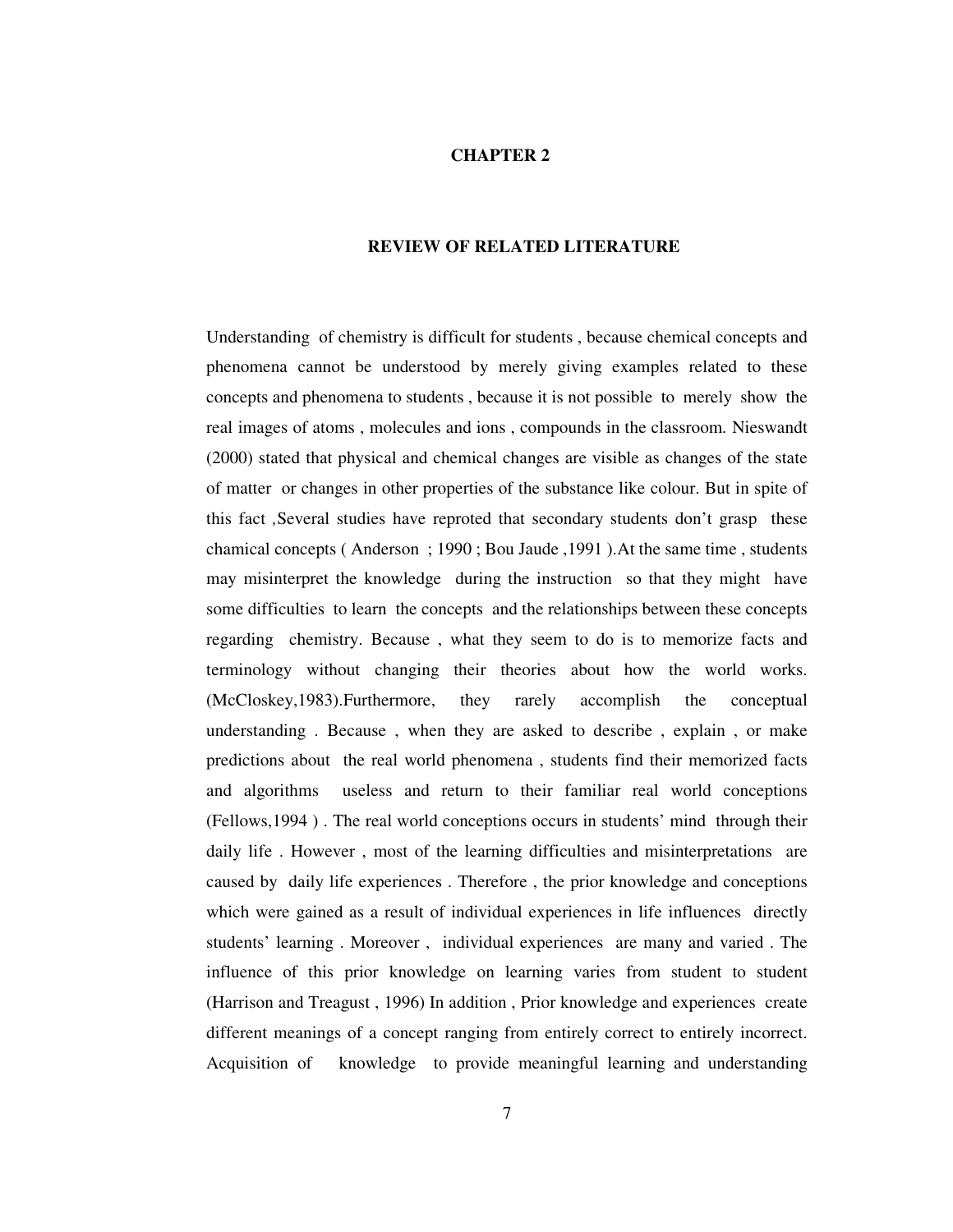concepts are not simply addition of new knowledge to current knowledge . Smith et al. (1993) suggested that meaningful learning of science involves coming to understand scientific ideas as they are used for their intended purposes , including description , prediction and explanation of phenomena in the natural world .

Taylor (1993 ) has explained the acquisition of knowledge as a view of human knowledge as a process of personel cognitive construction , or intervention , undertaken by the individual who is trying , for whatever purpose , to make sense of her social or natural enviroment . Duit (1996 ) explained it as personal construction by the individual . Each individual build her own knowledge based on her prior knowledge and early experiences .During this process ,each concept is built from another one so that all concepts are combined cognitively in student's mind . As a result , student establish the meaningful undersatnding in her mind . By creating meaningful links between the concepts acquired in a chemistry course , meaningful learners may reduce memory overload and increase the amount of information they process simultaneusly. Consequently, these learners may improve their ability to correct misunderstandings and solve problems ( Boujaoude,1992 ) .

 On the other hand, Smith et al. (1993) stated that science teaching needs to develop conceptual understanding rather than rote memorization or avoiding conceptual issues in favor of procedures and activities . In addition , an important goal of science teaching is to assist students as they come to understand improtant scientific concepts and relationships (Fellows ,1994 ). Therefore , rote learning or simple addition of new knowledge to current knowledge are not enough to promote meaningful learning of science .

 The concepts of atoms and molecules have been fundemental parts of the learning chemistry courses . Understanding these concepts has a substantial effect on leaarning other concepts of the chemistry . At the same time, students have many difficulties to describe and understand properties of invisible atoms and molecules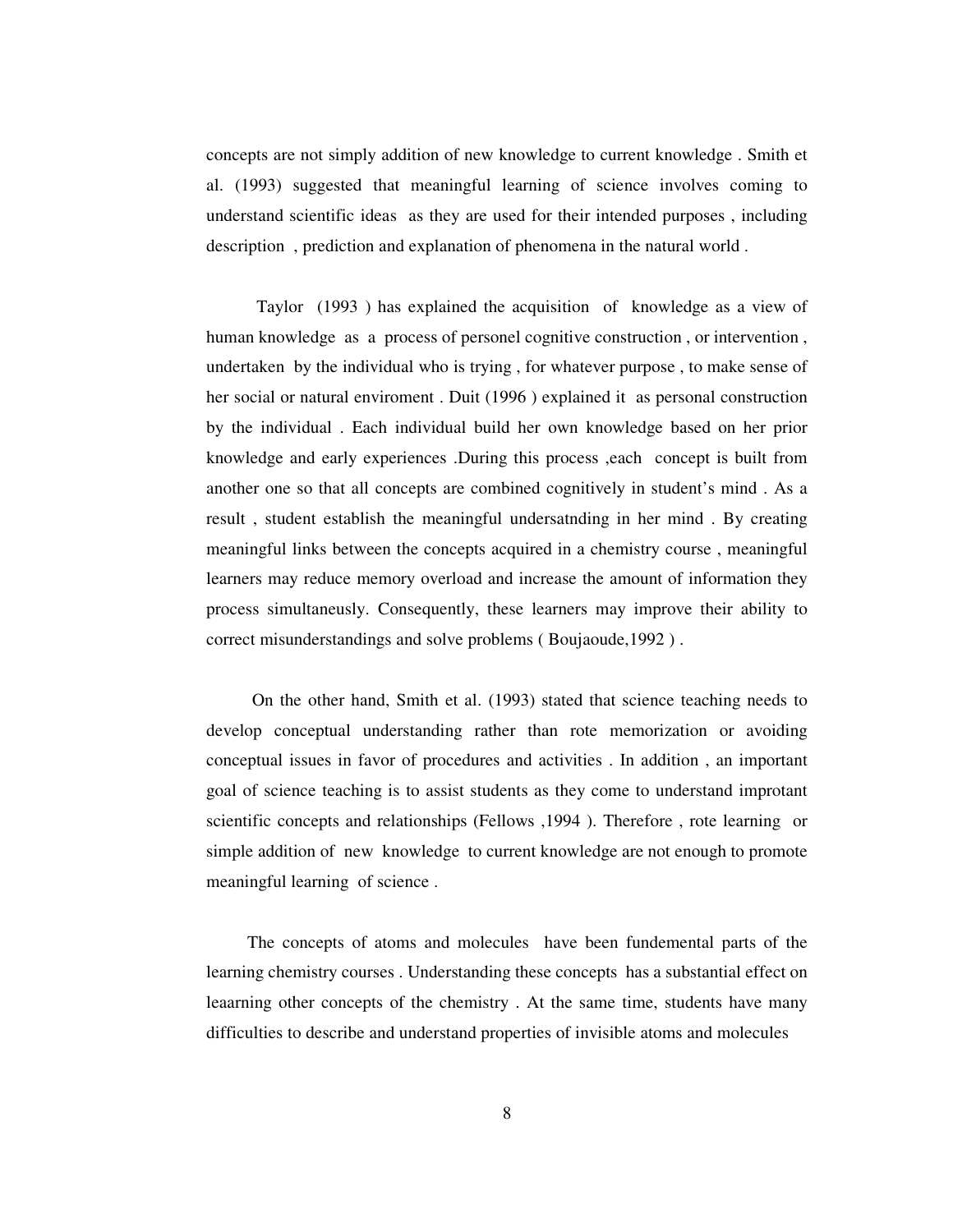and explain changes of state of matter in terms of atoms and molecules . That's why , it is essential to define and describe misconceptions related to the atoms and molecules before implementing the instruction which includes the special instructional techniques to be designed to make students understand that scientific conception is more useful than the pre-existing conceptions in student's mind . Therefore, this study is primarily concerned with students' misconceptions about aatoms and molecules and the effect of conceptual change based instruction on understanding concepts of atoms and molecules .

#### **2.1.Misconceptions**

 Findings consistently report that students have great difficulty explaining the nature of substances and observable changes of substances ( Bar, 1989; Osborne and Cosgrove, 1983 ; Stavy , 1988 ; Stavy and Stachel , 1985a ) . During the past two decades, research on the role of studets' preinstructional knowledge , misconceptions ( Driver and Easley , 1978 ), preconceptions ( Driver and Easley ,1978 ), alternative frameworks (Driver and Erickson ,1983 ), or children science (Osborne and Freyberg ,1985 ) showed that these notions limited studets' understanding in science and are often different from the commonly accepted scientific concepts (Nieswantd, 2000 ).

 Misconceptions are created by different sources . Griffiths and Preston (1992) stated that they may arise prior to formal instruction as a result of the variety of contacts students make with the physical and social world (Strauss, 1981 ), or as a result of interaction with teachers (Gilbert and Zylberstajn , 1985 ), or from textbooks (Cho et.al., 1985 ).

 One misconception can be created individually created by misinterpreting the previous concepts, or it can be supported by through daily life experiences .Out of these accumulated experiences , students can develop rudimentary explanations or develop mental models of many natural phenomena inculding different topics such as life, astronomy, light , force, matter (Harrison and Treagust, 1996 ). These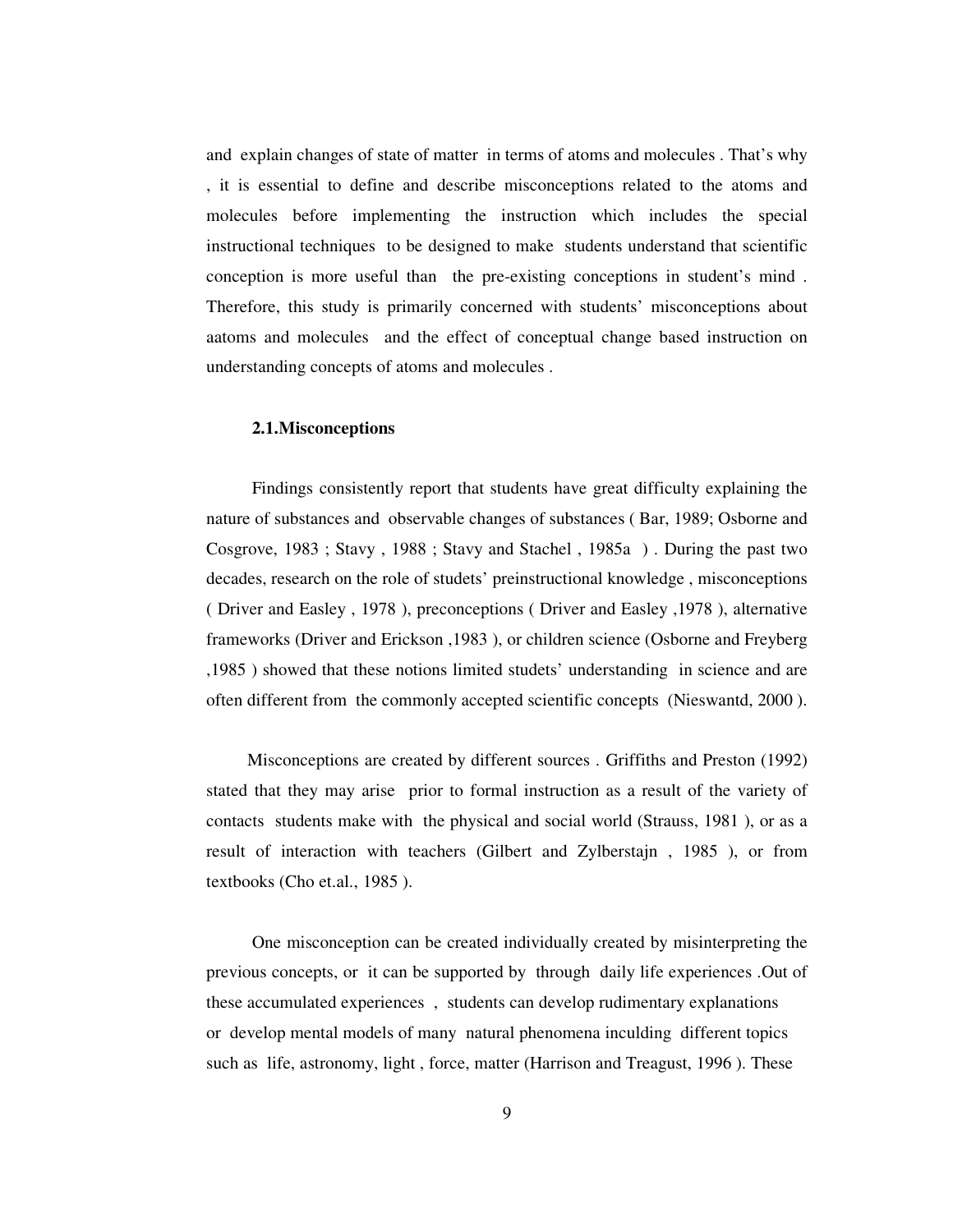rudimentary explanations constitutes children's science (Duit and Teragust, 1995 ; Gilbert, Osborne, and Fensham,1982)which causes students to create misconceptions

.

 Misconceptions are generally firmly established in student's schemata , thus , reluctunt to transform (SungUr ,Tekkay , and Geban ,2001) and students' learning difficulties often persist even after formal instruction in science classes. As correcting the misconceptions, the new and scientific conception must be incorporated into the preexisting schema involving the misconceptions .This incorporation was described as discontinuous paths and continuous pathways by Duit (1996). The first of which emphasizes that the Cognitive Conflict which is used to start changing the misconceptions to the scientific conceptions .Duit (1996) suggested that cognitive conflict strategies play a key role in all approaches that fall into the this category . Students are engaged in cognitive conflicts triggered by a discrepant event ( Scott , Asoko , and Driver , 1992 ) . The cognitive conflicts force the student to construct new schemas and to subsume in a more differentiated way , old and new experiences (Nieswandt, 2000). By presenting dicrepant event, the students are able to realize the faulty connection and find out why and how the new concepts are more useful .

 However , continuous pathways start from aspects of students' conceptual structures that are already mainly accord with the science conception with developing a kernel harmony between the conception of departure and the target conception (Duit , 1996).

#### **2.1.1 Misconceptions in Atoms and Molecules**

 This present study focuses on Grade –10 students's understanding the nature of atoms and molecules . Chemical educators agree that understanding the concepts of atoms and molecules give a fundemental base for the learning of chemistry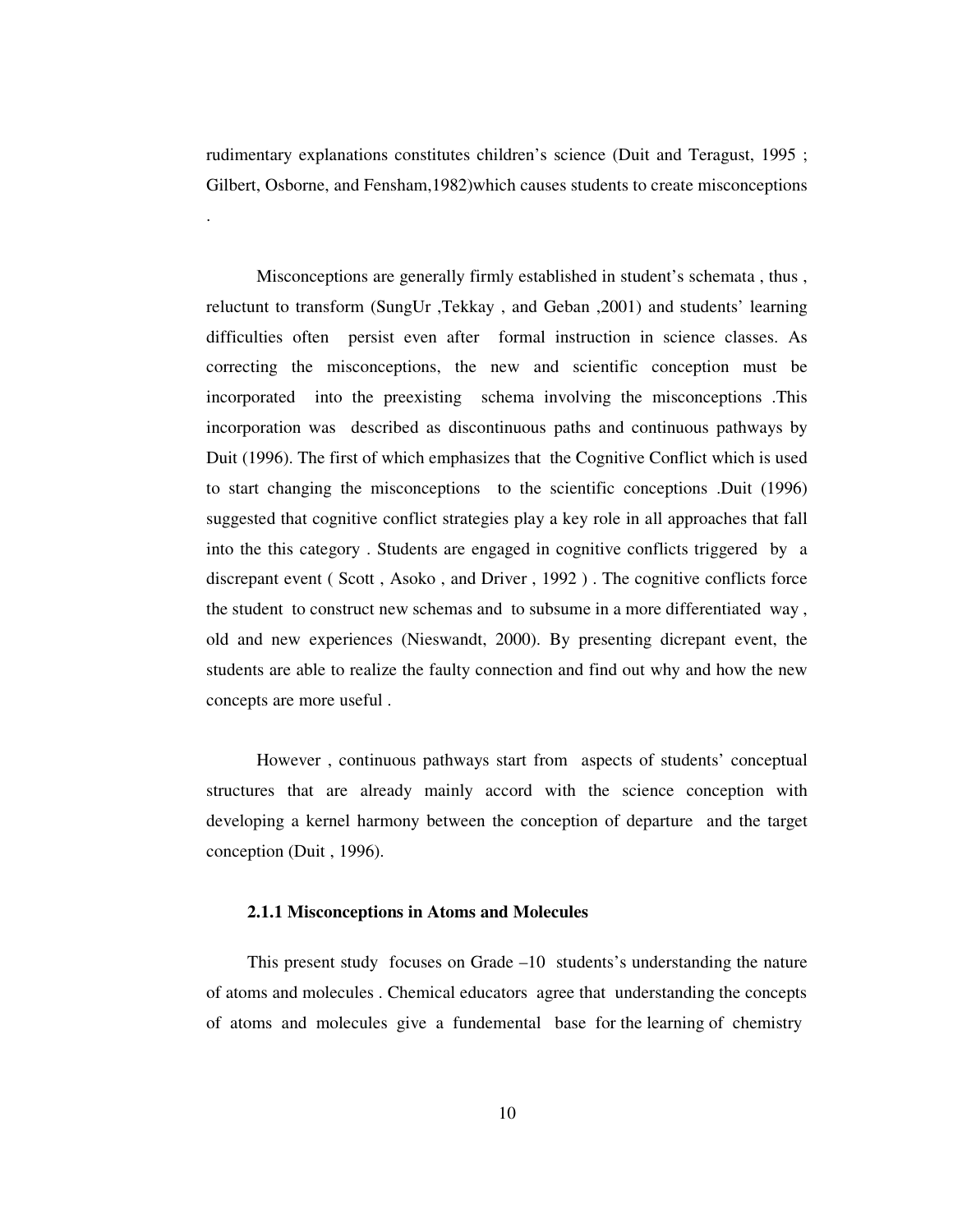(Griffiths and Preston,1992).Gabet et. al. (1987) investigated that many students are not constructing appropriate understandings of fundemental chemical concepts from the begining of their studies . Therefore , they cannot fully understand the more advenced concepts that are build upon the fundementals (Nakhleh, 1992).

 Griffiths and Preston (1992 ) investigated 30 grade-12 Canadian students' understanding of the concepts an atom and a molecule .They identified 52 misconceptions including categories such as the structure, shape, size, weight atoms and molecules. They reported that at least one-half of students shared 6 misconceptions including overestimation of molecular size, and the beliefs that molecules of the same substance may vary considerably in size; that molecules change weight when a substance change its phase ; and that atoms are alive . They also reported that at least one-third or more of the sample shared some the misconceptions included the beliefs that ;

- water molecules are composed of two or more solid spheres ;
- molecules change in size when a phase change occurs;
- water molecules are heavy enough to be directly weighed and change weight when changing phase ;
- water molecules are not all compoesd of the same atoms but rather contain other components and may contain more than three atoms ;
- molecules change shape with tempurature change;
- solid matter is continuous ;
- matter exists between atoms of pure element
- atoms are alive because thay move.

Osborne and Freyberg (1985) in their research observed that students, even after instruction , are still confused about the multiplicity of terms they have been exposed to, for example, particles, atoms, molocules, and nuclei – and their relations.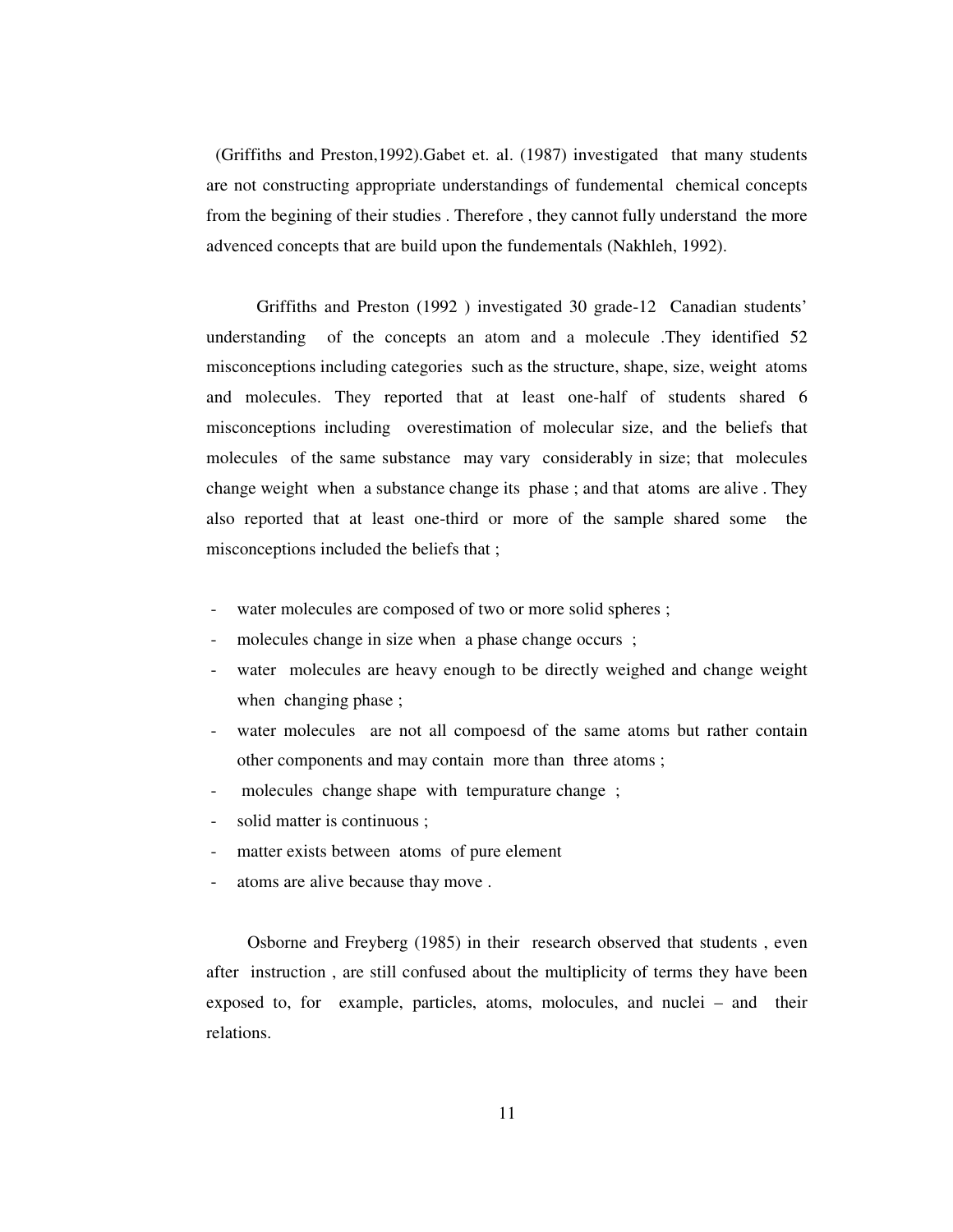In another study ,Lee , Eichinger,Berkheimer and Blakesle (1993) conducted a study to understand the conceptual frameworks that sixth-grade students use to explain the nature of matter and molecules, to assess the effectiveness of two alternative curriculum units in promoting students' scientific understanding.This study involved 15 sixth-grade science classes taught by twelve teachers in each two successive years and data collected in the study was obtained through paper and pencil test and clinical interviews . The results of the their study showed that there are some differences between the students' entering conceptions and scientific conceptions interms of molecular conceptions concerning nature of matter as well as macroscopic conceptions concerning nature of matter.Likewise , Brook , Briggs ,and Driver(1984 ) conducted a study indicated that students have a tendency to transfer changes in macroscopic properties to the microscopic level .

 Ben-zevi , Eylon , and Silberstein (1986) investigated 300 grade –10 students' beliefs about atoms after exposing to a chemistry study for almost half a year. There was a diagnostic investigation of students' ideas about atoms in their study and also development ,implementation and evaluation of a program was designed to prevent misconceptions identified in the diagnostic investigation .In order to identify misconceptions, a quetionnaire was applied to eleven 10-grade students in different high schools from Israel . They observed that nearly half of the students believed that the bulk properties of the substances such as color , electrical conductance , malleability were also properties of a single atom. In the second stage of their study , they developed a technique based on the development of the atomic development and concluded that this technique is effective to prevent some of the misconceptions .

Harrison and Treagust (1996) conducted a interview based study probed 48 grade 8-10 from students' mental models of atoms molecules . They found that many students preferres the models that are both discrete and concrete . They found the miconceptions such as electron shells are the shells that enclosed and protected atoms while electron clouds were the structures in which electrons were embeded .In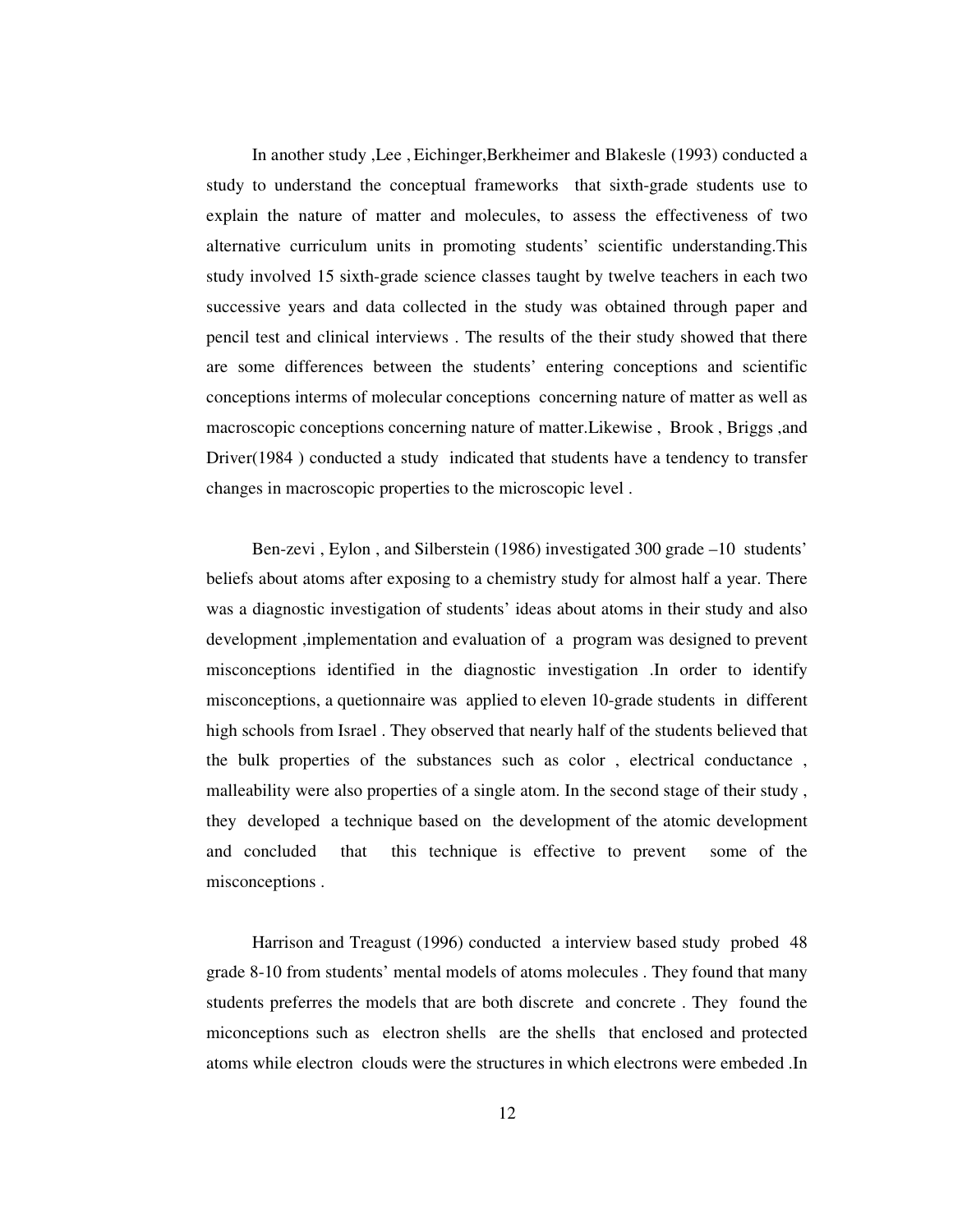their study , they concluded that language used in the class and discussion during instruction are the major source of the alternative conceptions .

 However , students may have tendency to show misconceptions about individual atom and its constituents. For example; Sandmir, Stahl, and Verdi (1993 ) conducted a study which probed student conceptions of the metephor '' an atom is an electron cloud '' and '' an atom is an electron shell '' and indicated that students are not able to recognize where the metephor breaks down .In addition ; Griffiths and Preston (1992 ), identified misconceptions about atom's constitutents held by the students such as "Electrons have no mass, just a change ", ". All the atoms in a molecule are the same ", "There is only one kind of atom ", and " Protons have a mass of one gram '' .

### **2.2. Conceptual Change and Conceptual Change Texts**

Learning is an active process in which students play an active role and construct her knowledge based on her previous knowledge , ideas or experiences . During this learning process , students create their own personal meanings and the conceptual schemes which are based on prior knowledge and experiences.

 However, it is possible to misinterpret the new knowledge, or create misconception, due to previous knowledge, experiences, or learning environment .In order to eliminate inaccurate knowledge and misconceptions and support conceptual understanding , teachers need to develop conceptual change activities. A conceptual change view of learning science sees students taking an active role in building their own knowledge by modifying their existing conceptions through the process of conceptual change (Posner et.al. , 1982 ). Posner et . al . suggested four conditions of the conceptual change process to be occured in student's mind . These are ;

- a) Students must feel dissatisfaction with their previous concepts,
- b) the new concept must be intelligible ,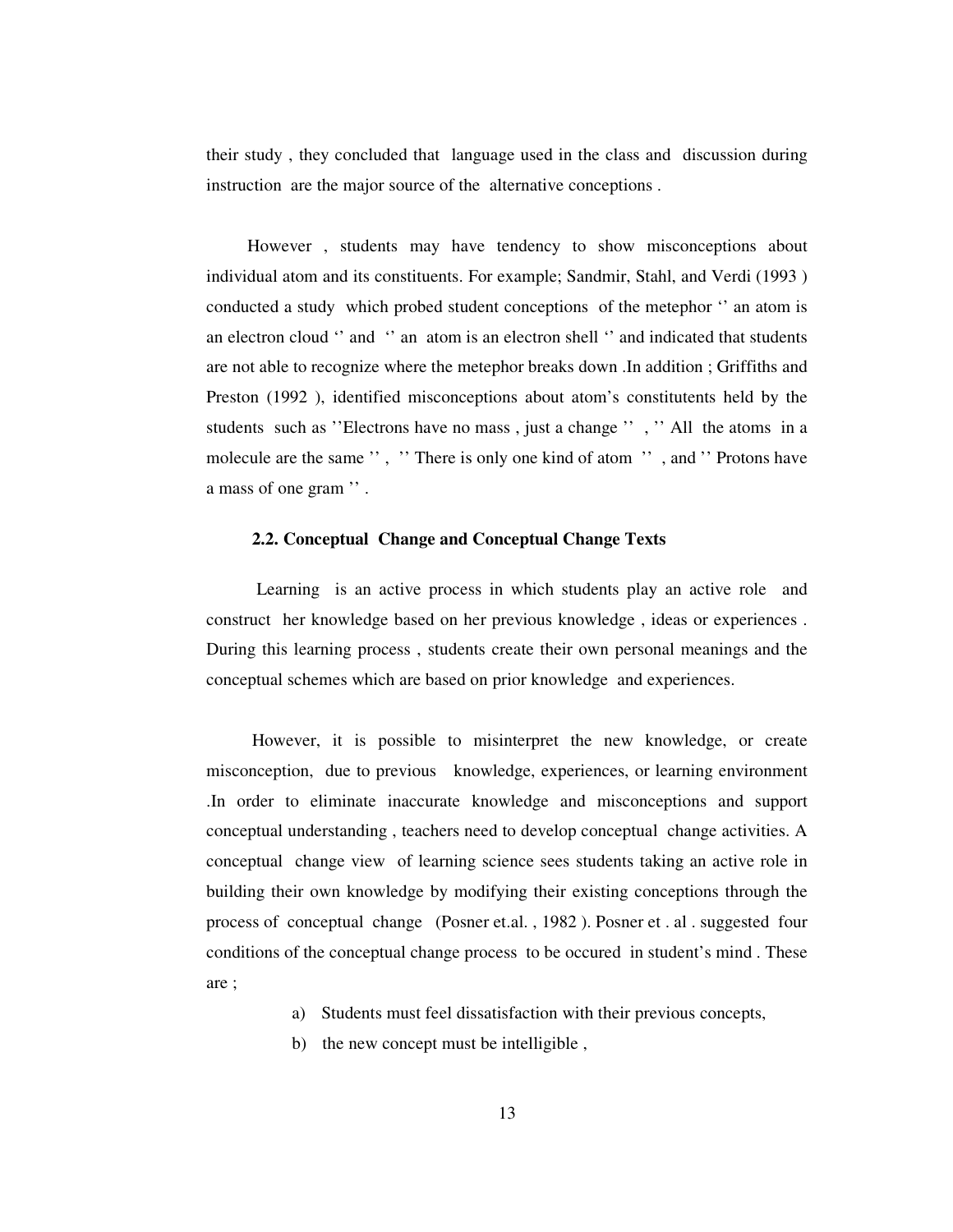- c) the new concept must be plausible,
- d) the new concept must be fruitful .

 When satisfying these four conditions , the conceptual change process occurs and this process help students to understand and use the concepts and the conceptualschemes of science which are complicated by the misconceptions and inaccurate scientific knowledge .

 Conceptual change involves techniques of accomodation, restructuring, replacing, or reorganizing a concept (Taylor, 2001 ). Different models have been developed to foster conceptual change. One of them is conflict based model which confronts students with discrepand events that contradict their existing conceptions . In these models, cognitive conflict strategies play an important role to eliminate misconceptions and inaccurate knowledge. There are three primary sources of cognitive conflicts. First, the cognitive conflict is created by the student's predictions and contrasting these predicitons to the experimental results. Second, it is generated by contrasting the ideas of the student and those of teacher . Third, cognitive conflict is created by making student feel that there is a conflict among her beliefs (Duit , 1996 ). In their studies, Hewson and Hewson (1984 ) found that the conceptual conflict was effective in changing students' alternative conceptions . In additon, Guzetti, Snyder, Glass, and Gamas's (1993) concluded that succesful techniques often included attempts to cause conflict between non-scientific and scientific explanations to trigger dissatisfaction with the non-scientific ideas in student's mind .The conflict based models have such a structure that indicate the four conditions for conceptual change; dissatisfaction, understanding, plausibility , and fruitfulness . Firstly, there must be a dissatisfaction with a present notion when the discrepant event is presented. The new idea or knowledge must be more understanable than the previous knowledge or idea . In additon to this, the new idea must also be plausible. It must precisely connect with the current cognitive framework of the concept and related ideas and must be believable. And the new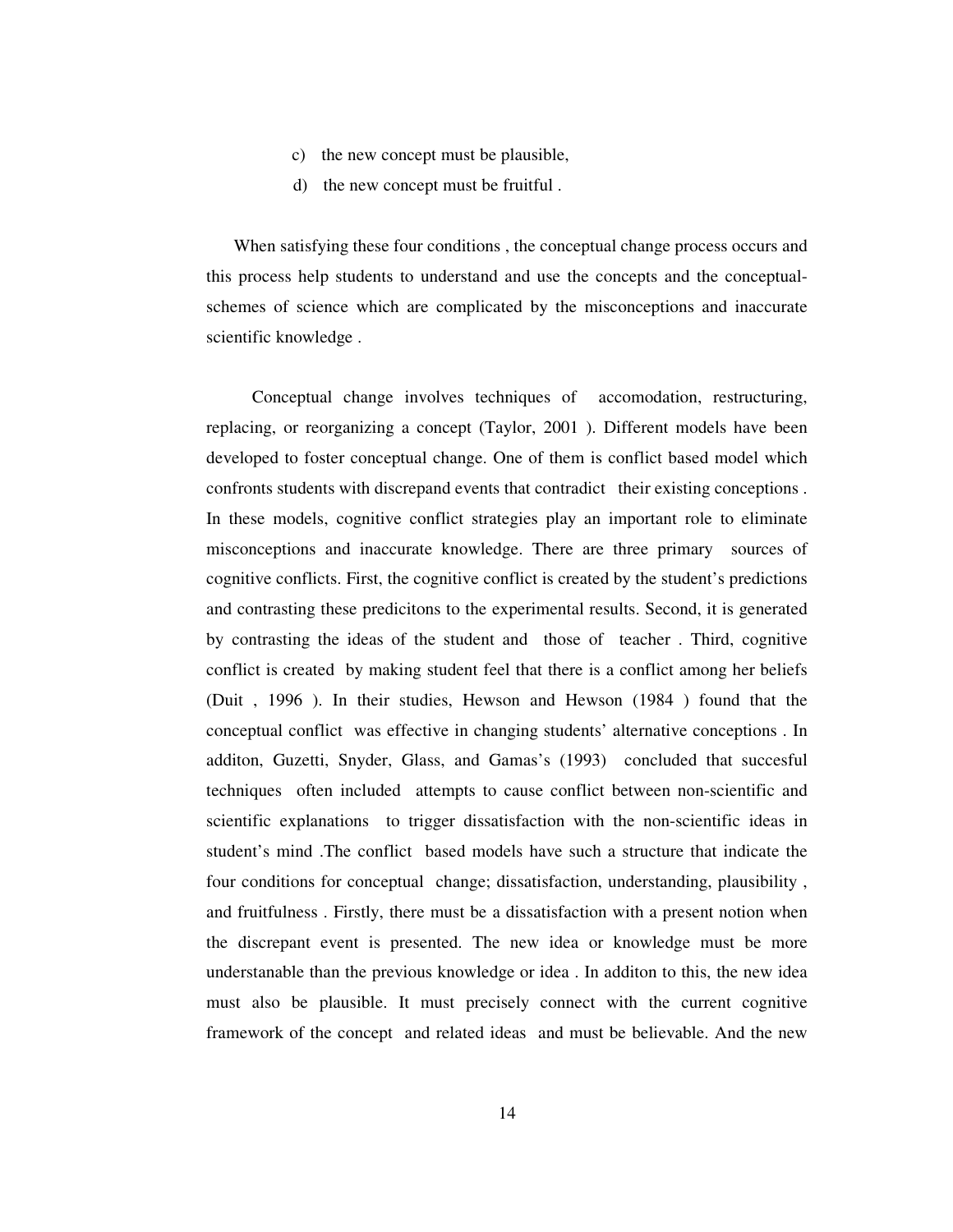idea should be fruitful and influence new inferences and produce capabilities for expansion and generalization to new idea and concepts ( Sungar et. al., 2001).

 In Piagetian Point of view, a mental disequilibrium occurs in student's mind and this demands an interplay between assimilation and accomodation until equilibrium is restored (Dykstra, 1992; Rowell and Dawson, 1985).

 However, other models bring different persfectives to conceptual change process. Fensham et . al. (1994) suggested that conceptual change is rarely an abrupt change, but more often an accretion of information and instances that the learner uses to sort out contexts in which it is profitable to use one form of explanation or another . Since the previous ideas are not aboned incrementally, this process called as conceptual addition .

 Dykstra, Boyle, and Monarch (1992 ) brings different view of conceptual change process. In their study , they asserted that conceptual change is a prograssive process of refinement of students' conceptions and propose a taxonomy of conceptual change including differentiation, class extension and reconceptualization. Niedderer and Goldberg (1994) see a similar prograssive development for conceptual change which is a change from the learner's prior conceptions to some intermediate conceptions and to scientific conceptions.Duit (1996) described learning as a change from one concept to another , or literally , an exchange of concepts . On other hand , Hewson and Hewson (1992), in their study , concluded that a change doesn't mean exchange ( i.e replacement ), they described it as changing status of conceptions. Here, learning science means that students give less status their misconceptions and give higher status to scientific conceptions accordingly.

 Conceptual change text , or refutational text , is the text that identifies and analyses misconceptions, then refutes them and non-scientific ideas which can be created in students' mind. It supports conceptual change process, because it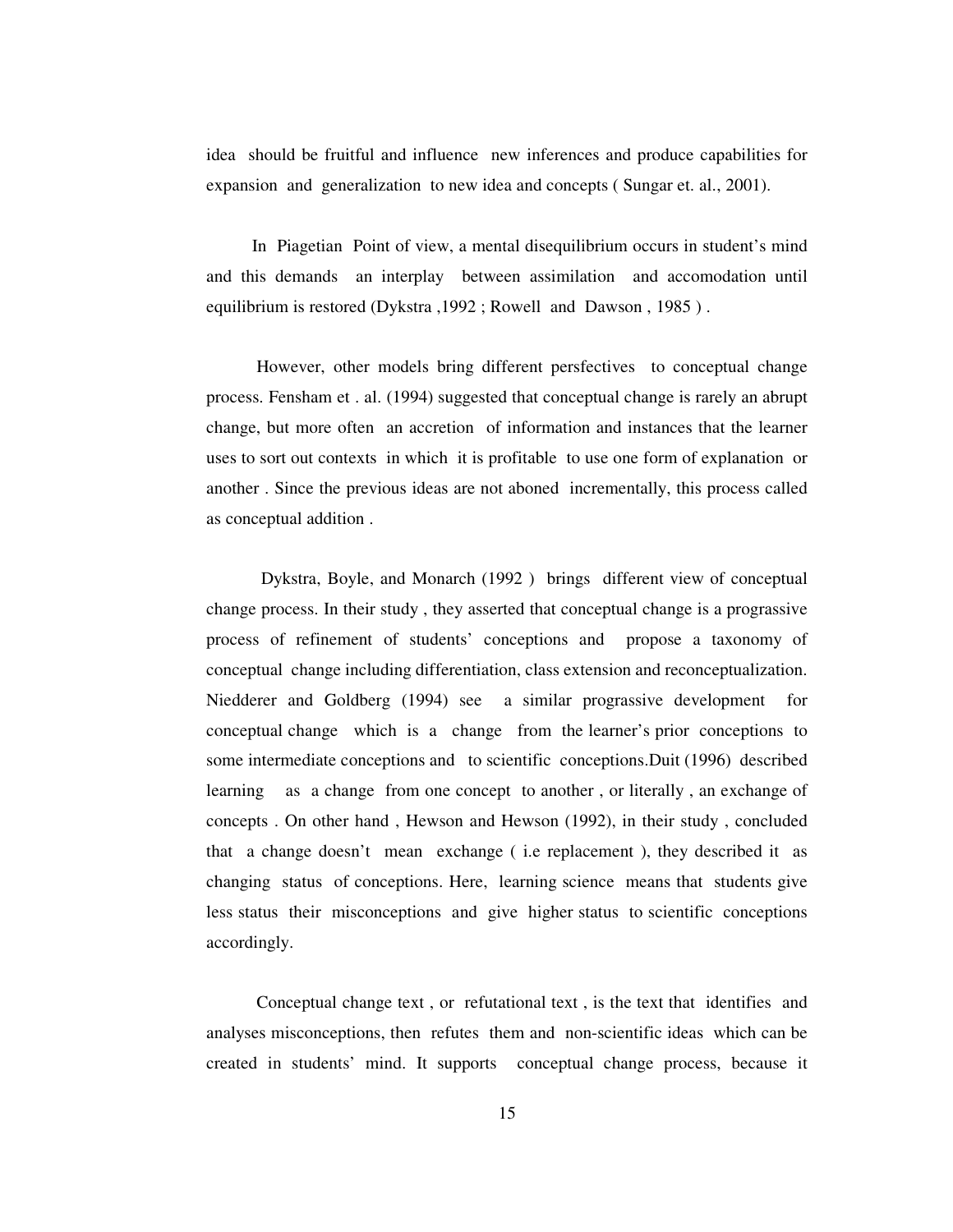illustrates inconsistencies between common misconceptions and scientific knowledge and indicates the usefulness and plausibility of scientific knowledge within its text structure .Such text provided elaborations have been found particularly helpful in the absence of relevant background knowledge with which the new information could be linked (Kim and Van Dunsen, 1998). A large number of studies have been conducted to investigate effects of conceptual change text on students' conceptions .Hynd et. al .(1994) used a refutational text about Newton's Laws of motion for ninth and tenth grade students and found that 52 % of the students revised their conceptions.Chambers and Andre (1997) wanted college students to read a conceptual change text about electricity in order to investigate the relationship between interest and experience in electricty, gender, and conceptual change text manipulations on learning fundemental direct current concept. They concluded that conceptual change text led to a better conceptual understanding.

 Guzetti, Snyder, Glass and Gamas (1993), in their research, found that refutational text was more effective than regular or traditional text for conceptual change , and concluded that these texts are, at least, more effective to support conditions suggested by Posner, Strike, Hewson and Gertszog(1982) .

 There are many other researches that investigate the effects of conceptual change text different science courses. Sungur et.al. (2001) tried to determine the results of promoting conceptual change through the use of conceptual change text and concept mapping . The result of the study indicated support for facilation of environment consisting of debate, discussion, and increased participation.The students realized and became dissatisfied with their misconceptions and were more receptive to the new correct information. They realized the new concept was more meaningful through the active involment .

 Geban and Bayır (2000) conducted a research to investigate the effectiveness of conceptual change texts instruction over the traditionally designed chemistry instruction on students' understanding of chemical change. 50 nineth grade students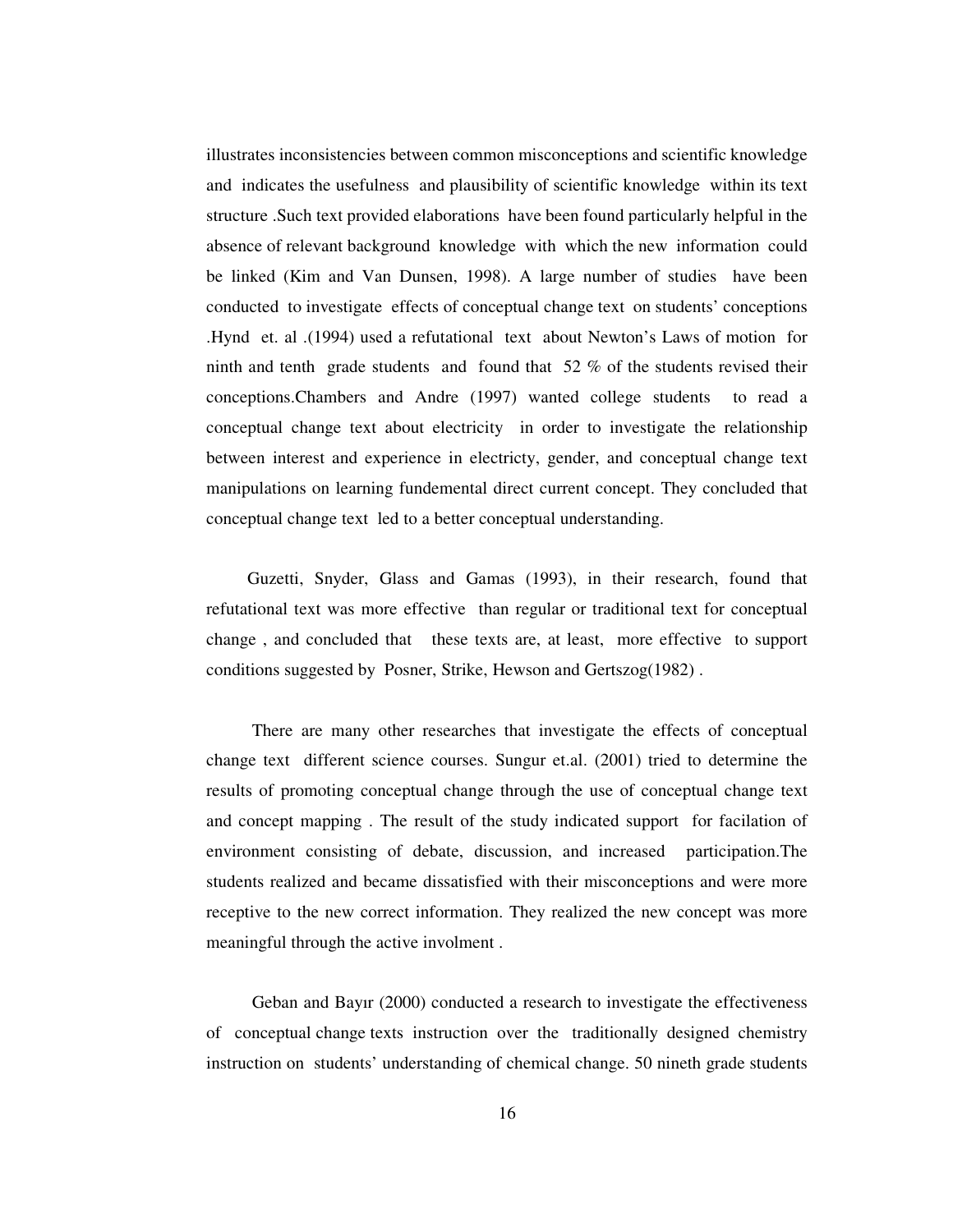from two clases in METU Private High School participated the study. The result of the study showed that students in conceptual change text instruction group had a significantly higher score with respect to achievement than the students in the traditionally designed instruction group.

 Çakır et .al.(2002) compared the effects of concept mapping and conceptual change texts instruction over the traditional instruction on tenth grade students' understanding acid and base concepts . There were 110 students from six classes who enrolled the study . Two experimental groups class were instructed with concept mapping instruction, other two were instructed with conceptual change text instruction and two control group students were instructed with traditional instruction. All these students were administrated the acid –base concept pre-test and post-test. The results of the study showed that caused a significantly better acquisition of scientific conceptions related to acids and bases than the tarditional instruction.

 Moreover, the effects of a conceptual change text can be increased when it is used with different instructional techniques, or activities. Alverman et.al. (1995) obtained more pronounced effects when a refutational structure presented with a supportive activity, such as small group discussion after reading .

#### **2.3Analogies**

 Analogies are useful tools to provide conceptual growth in science teaching. They consist of three components : the Target (or source) is the new knowledge or concept which is being studied, the Analog which is the similar concept or model being compared, and third component is the mapping which includes the relationships between the target and analog (Krawczyk, Holyoak and Hummel, 2004 ; Rule and Furletti ,2004). Clement(2002) stated that an analogy isolates elements of situations and so that these elements can be put in a correspondence . Within this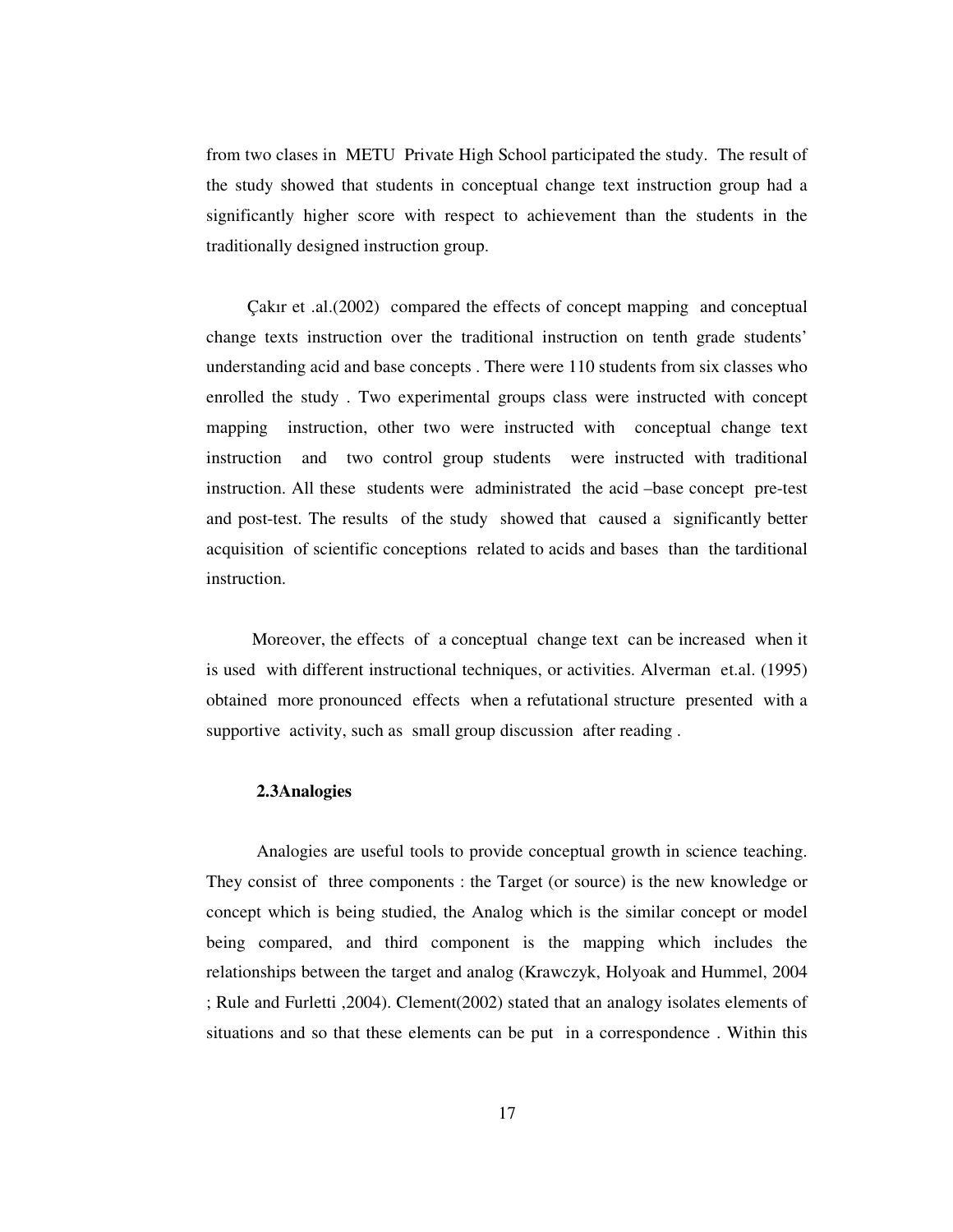correspondence , elements from two separate domains may be quite different , but structional relatinships exist between them (Yanowitz,2001).

 Analogies are commonly accepted as a supportive tool which is used to facilitate conceptual change and overcome misconceptons to provide the conceptual understanding . In so doing ,they help students make connections between the new concept and previous learning and provide a way of organizing information around the relationships and ideas so that they can more easily grasp the new knowledge (Rule and Furletti ,2004). An analogy also plays a generative role,espacially when used in situations for which prior knowledge is poorly organized and incomplete (Coll and Treagust, 2002). Furthermore, analogies can engage students in a high level of thinking skill, because creating a systematic correspondence from two separate domains requires analytical and creative thinking skills (Clement ,2002 ).

 Motivation and interest are essential ingredients in effective learning (Harrison ,1992), and these ingredients have two important factors to promote conceptual change .Palmer (2003) concluded that the motivational factors have direct relation to the effect of a conceptual change strategy and Thagard (1989) claimed that motivational factors enhance the conceptual change. Analogies provide the interest level of science topic and motivation for students. Therefore, using analogies in science instruction, it will lead to result in meaningful learning .

 Duit (1991) overviewed 15 years research (emprical as well as analytical ) on analogy and concluded that the role of analogies and metaphors in science must be considered to be an essential aspect of science instruction if the science instruction should not only teach scientific knowledge but also metaknowledge .Dagher (1994) examined the contribution of analogies to conceptual change and how the analogies facilitate conceptual change process. In this way he reviewed three studies which examined analogies and conceptual change . The selection of the these studies was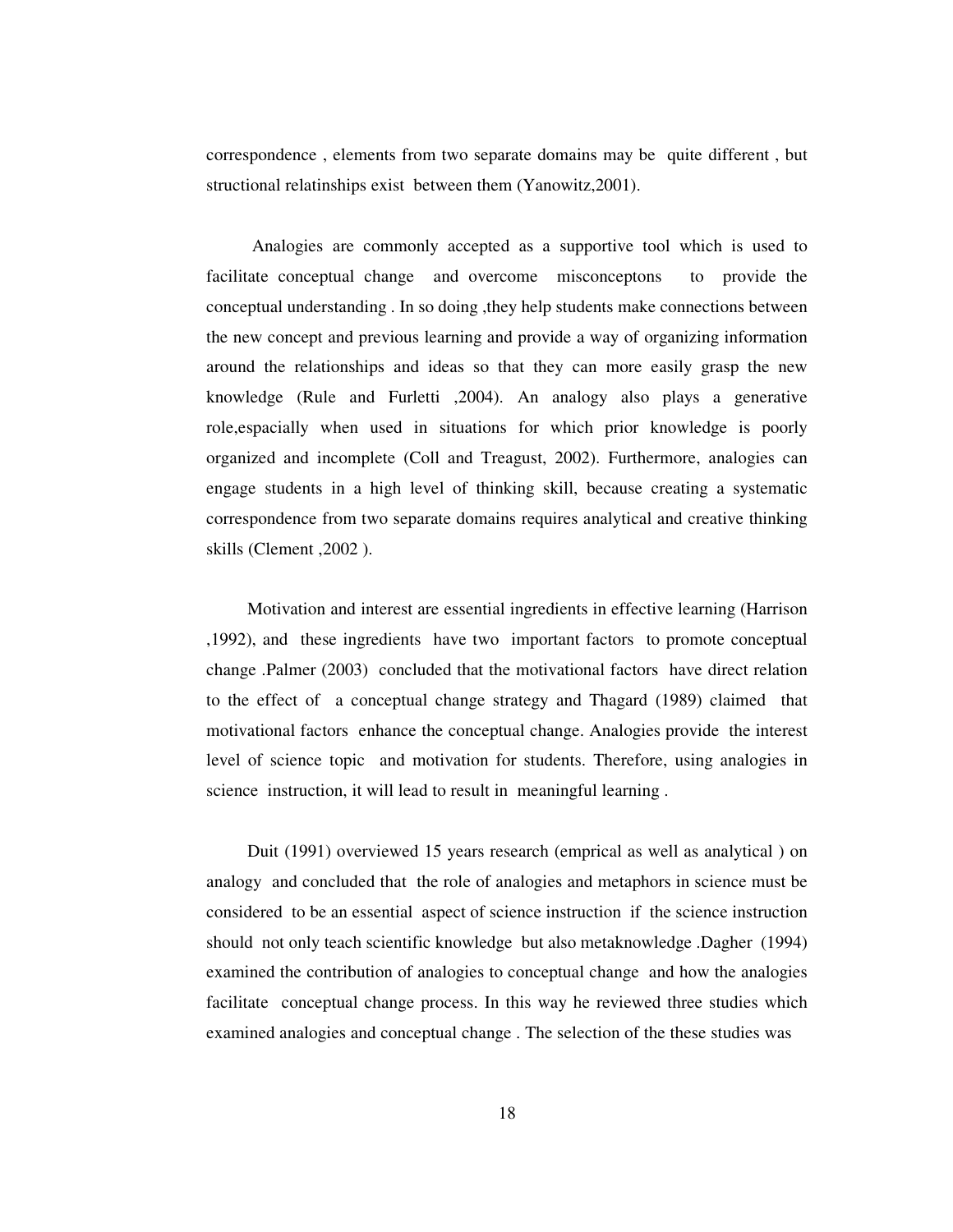based on four main reasons: a) their purpose which addreses the connection between analogies and conceptual change; b) their involving teacher – students interactions in istructional environment; c) diverse methods for data collection in the studies; d) being conducted in a recent time .He discussed that analogies may provide students with the level of comfort and security that enables them to connect their world to the world of theories of abstractions. Therefore, In his study, he concluded that the examining the the role of analogies in relation to conceptual change is not enough at the level of examining the students' understanding, but it includes their contribution to the psychological factors of learning .

 Harrison and Tragust (1994) tried to enhance the conceptual understanding while simultaneously reducing the probable misconceptions in their study. In this way ,they suggested a model by modifying the model called as Teaching With Analogies which was developed by Glynn (1991) and used it with an analogy about hypothermia in their study. At the end of the study, they concluded that presenting the analogies with a systematic teaching model has the potential to enhance student understanding of science concepts while simultenously reducing the probable misconceptions.

 Gabel and Samuel (1986) conducted a study to determine the effects of analogies when solving molarity problems. Results of the study indicated that students' achievement in certain molarity problems might be improve by using analogies if students saw the connection between analog and target concepts.

 Yanowitz (2001) conducted a study that included two experiments . In first one, students taught with analogical text and other students taught with an expository text about cells and their components .Then, students were asked to recall the text and answer the inferential questions. The second experiment was performed with different students who read an analogical text once and a non analogical text was read twice for the second group of students. As in the first experiment, students were asked to recall the text and answer the inference questions. In both of the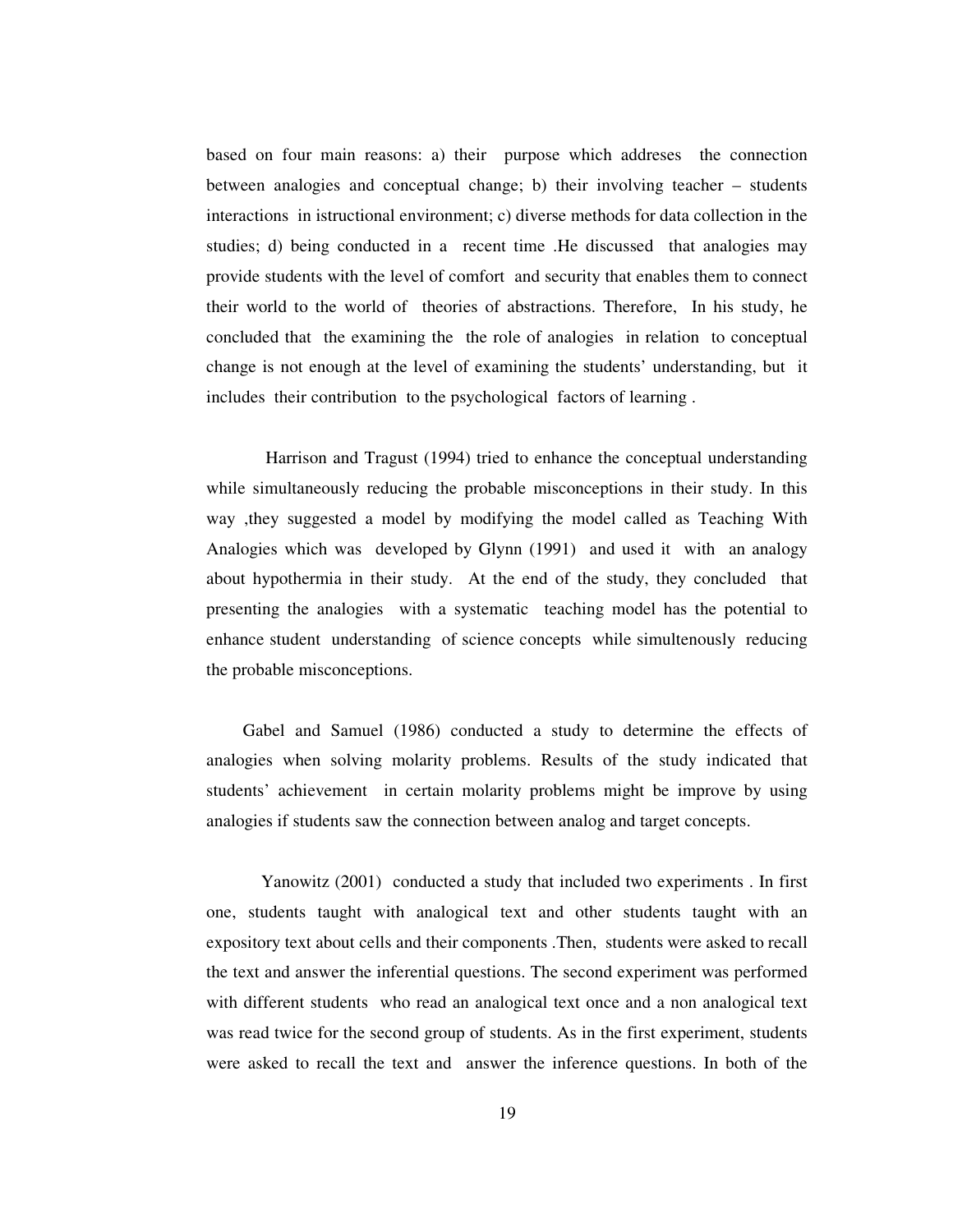experiments of the study, students who received the analogical text were able to demonstrate a better inferential reasoning. She concluded that the analogies in the text seemed to help evevn the younger elementary school students develop a deeper understanding of the domain than they would have gained without the analogy .

 Harrison (2002) reviewed the five researches to examine affective aspects of analogies . The researches reviewed in this study were selected because of the evidence indicated that they were found as interesting by the students who participated these studies. Teaching took place within these five studies was in the middle school science, chemistry and physics classes.In his study , he concluded that familiar analogies have the ability to interest and excite students, but not all of them. He emphasized that teachers need to have analogy resources and an alternative analogy in case of being ineffective when using the analogy and also concluded that careful planning and knowing the limits of analogy used in the class are other important factors for effective using of analogies .

 Else and Clement (2003) conducted a study that analyze the a subset of analogies used to help middle school students understand cellular respiration and the body systems asssocited with it . They also characterized the students' learning to determine analogy success and the types of students' errors when learning by analogy so that they made connections analogy features and learning difficulties . After conducting the study, they concluded that learning through analogy can be a complex process and may not be effcective if an analogy uses a base that is familiar to students or if elements of the analogy are complex . They empasized that students need metacognitive awereness for learning by an analogy.

 The present study tried to compare the effects of conceptual change based instruction including a conceptual change text ,analogies and activites. Futhermore,a multiple choice test was applied to the students in order to identify the students' misconceptions and misunderstandings about atoms and molecules in chemistry .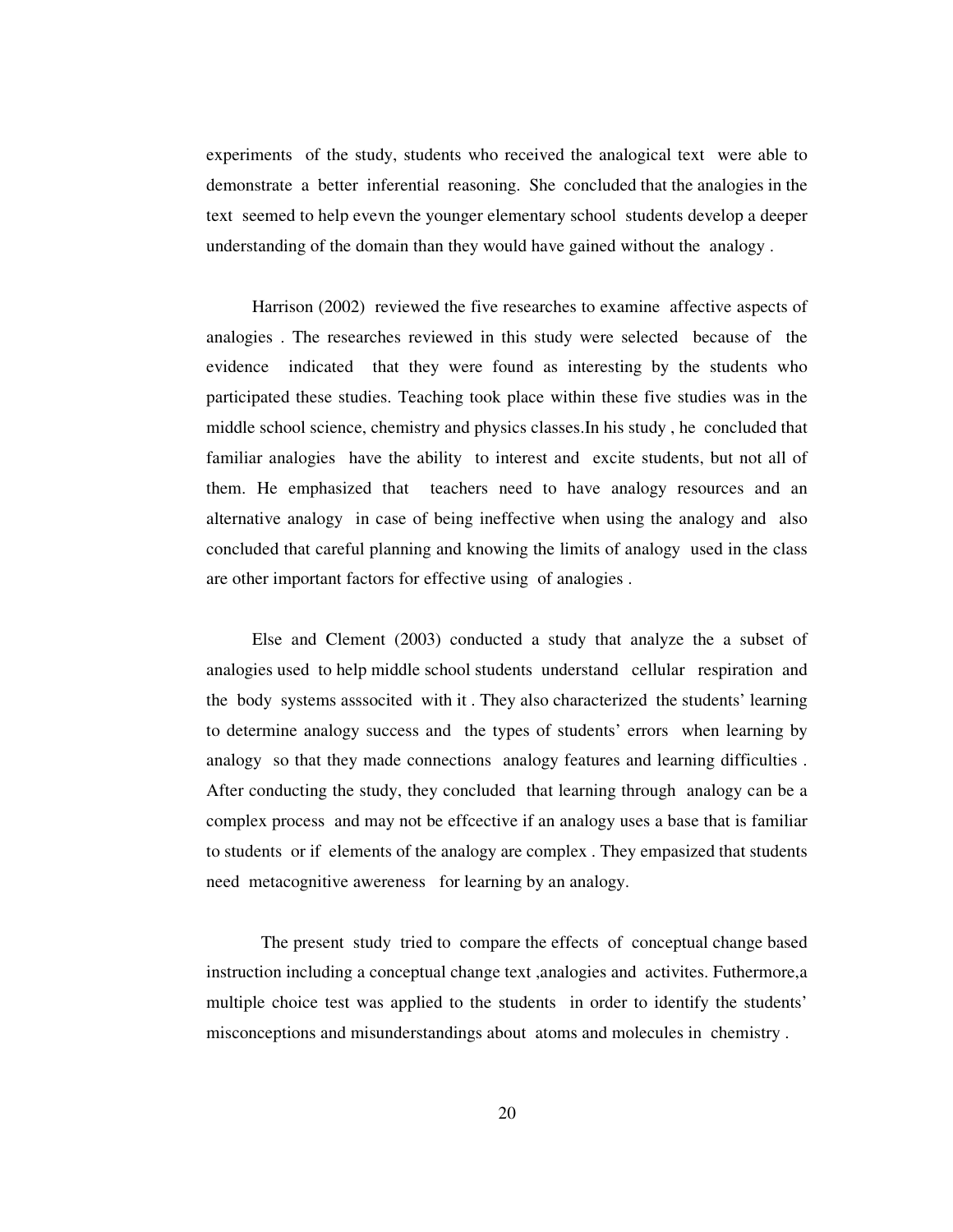# **CHAPTER 3**

### **PROBLEMS AND HYPOTHESIS**

In this part, the main problems, sub-problems and hypotheses will be presented.

# **3.1 The Main Problems and the Sub-Problems**

# 3.1.1. The Main Problem

The main aim of this study is to examine the effectiveness of conceptual change texts oriented instruction accompanied with analogies over traditionally designed chemistry instruction on  $10<sup>th</sup>$  grade students' understanding of rate of reaction concepts and attitudes towards chemistry as a school subject.

### 3.1.2 The Sub – Problems

1. Is there a significant difference between the effects of traditionally designed chemistry instruction (TDI) and conceptual change texts oriented instruction accompanied with analogies (CCTOI) on students' understanding of rate of reaction concepts when the effect of students' science process skills are controlled as a covariate ?

2. Is there a significant difference between the girls and boys with respect to their understanding of rate of reaction concepts when the effects of students' science process skills are controlled as a covariate?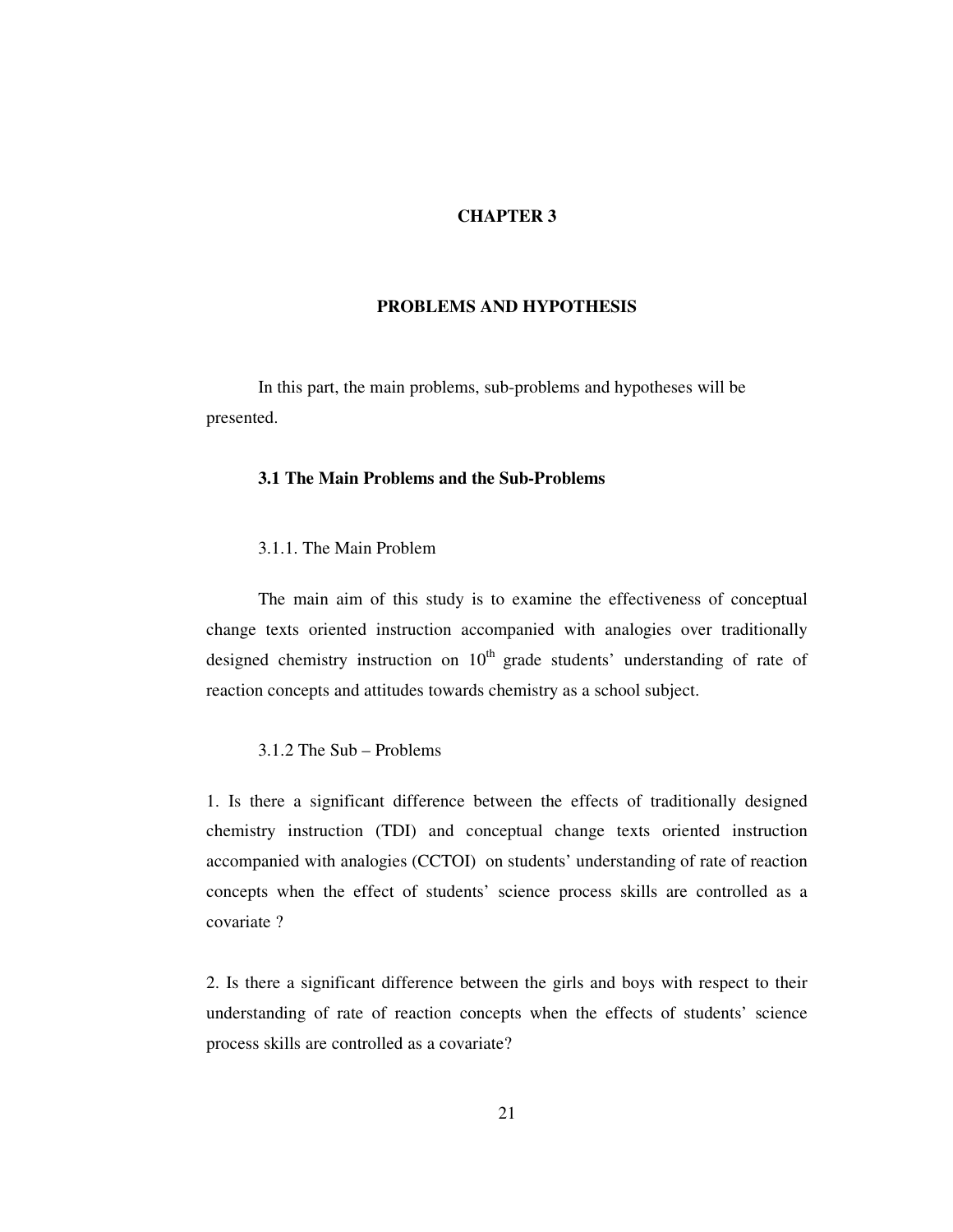3. Is there a significant effect of interaction between gender and treatment on students' understanding of rate of reaction concepts when the effect of students' science process skills are controlled as a covariate?

4. What is the effect of students' science process skills on their understanding of rate of reaction concepts?

5. Is there a significant difference between the effects of TDI and CCTOI on students' attitudes toward chemistry as a school subject?

6. Is there a significant difference between girls and boys with respect to their attitudes toward chemistry as a school subject?

7. Is there a significant effect of interaction between treatment and gender difference on students' attitudes toward chemistry as a school subject?

### **3.2 Hypotheses**

In this study, the following hypotheses were developed related with problems to find solution. All hypotheses were stated in null form at a significant level of 0.05.

Ho1: There is no significant difference between post-test mean scores of the students taught with TDI and those taught with CCTOI with respect to their understanding of rate of reaction concepts when the students' science process skills are controlled.

Ho2: There is no significant difference between post-test mean scores of girls and boys with respect to their understanding of rate of reaction concepts when the students' science process skills are controlled.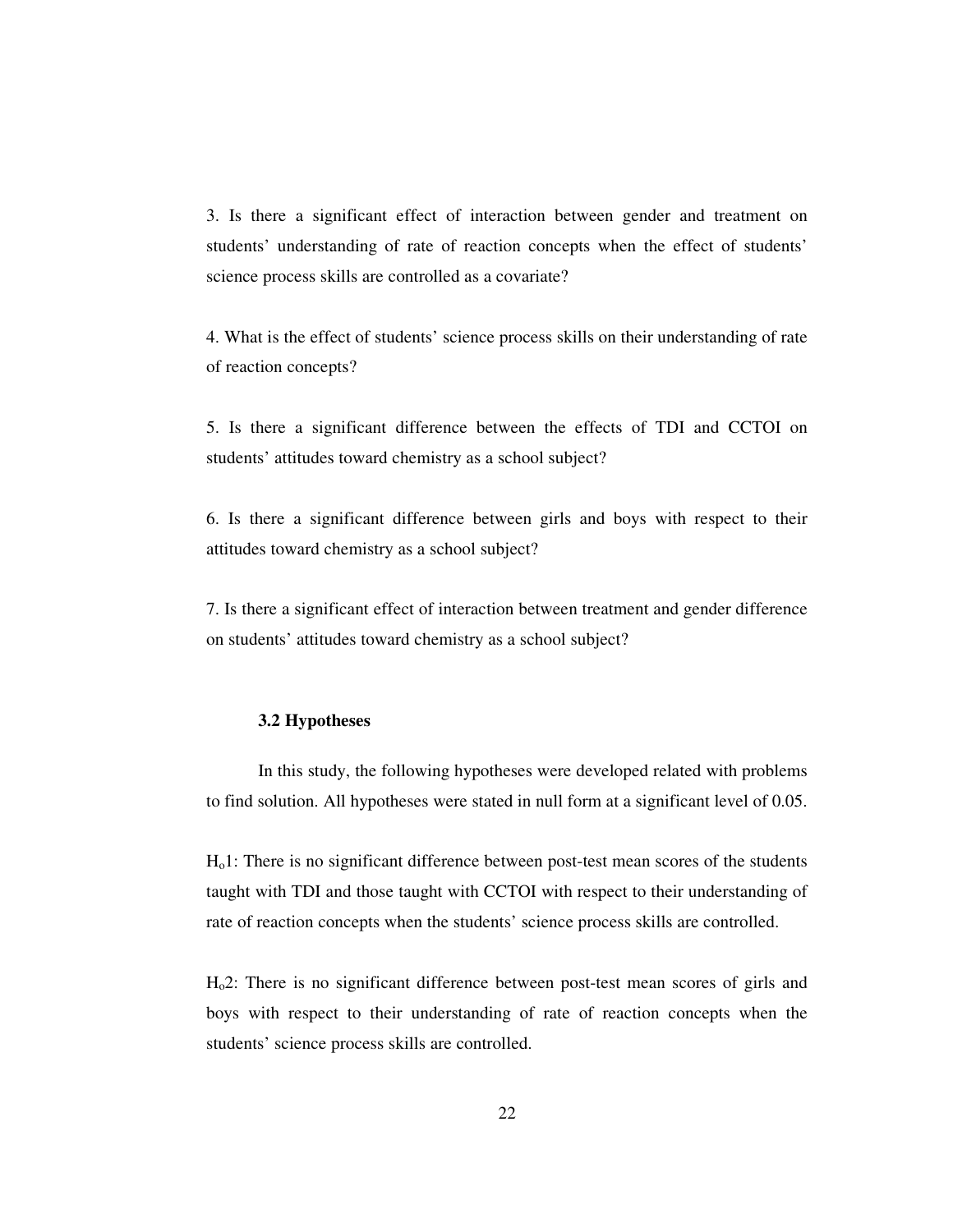Ho3: There is no significant effect of interaction between gender and treatment on students' understanding of rate of reaction concepts when the effect of students' science process skills is controlled.

Ho4: There is no significant contribution of students' science process skills to the variation on their understanding of rate of reaction concepts.

Ho5: There is no significant difference between post-test mean scores of the students taught with TDI and those taught with CCTOI with respect to attitudes toward chemistry as a school subject.

Ho6: There is no significant difference between boys and girls with respect to their attitudes toward chemistry as a school subject.

Ho7: There is no significant effect of interaction between treatment and gender difference on students' attitudes toward chemistry as a school subject.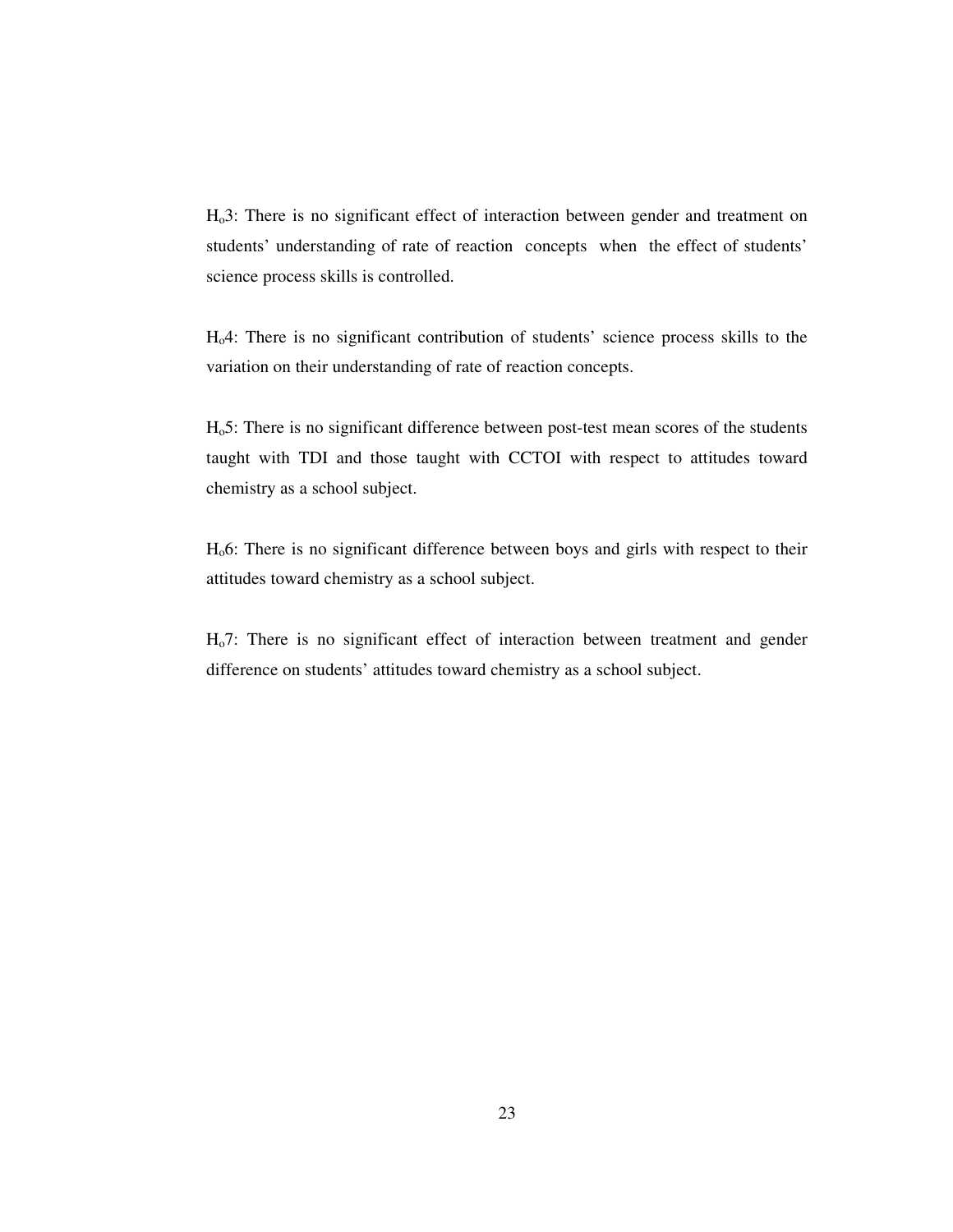#### **CHAPTER 4**

# **DESIGN OF THE STUDY**

#### **4.1 The Experimental Design**

In this study, Non-Equivalent Pretest-Posttest Control Group Design was used to evaluate students' development.

| <b>Groups</b> | Pre-test                 | Treatment | Post-test  |
|---------------|--------------------------|-----------|------------|
| EC            | AMCT, ASTC, SPST   CCTOI |           | AMCT,ASTC  |
|               | AMCT, ASTC, SPST   TDI   |           | AMCT, ASTC |

**Table 4.1** Research Design of the Study

 In this table , EC and CC represented the groups which are the Expremental Group and Control Group respectively.During the study , the experimental group was instructed by conceptual change text oriented instruction ( CCTOI ) accompanied with the analogies whereas the control group was instructed with the traditionally designed instruction (TDI ). AMCT was the Atoms and Molecules Concept Test, ASTC was the attitude toward chemistry as a school subject and SPST was science process skill test, all of them were administrated both experimental and control groups .

 In the first case, AMCT,ASTC,SPST were administrated both of groups before begining the treatment in order to investigate the effectiveness of treatment on dependent variable, and also to determine the students' understanding of atom and molecules related concepts, attitudes toward chemistry and the level of science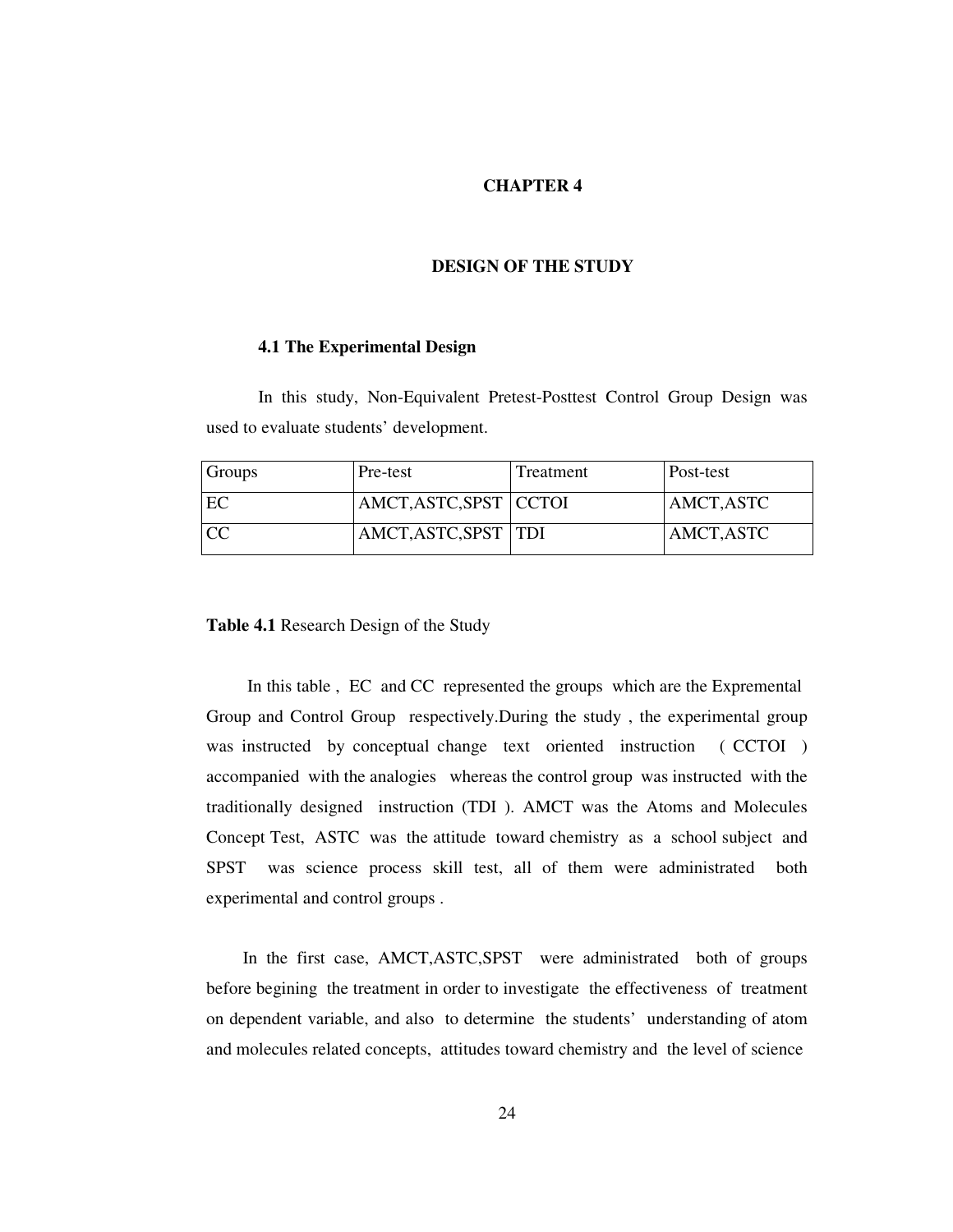process skills .After the treatment , AMCT and ASTC were administrated to both of the groups at the end of the treatment.

# **4.2 Subjects of The Study**

In this study 45  $10<sup>th</sup>$  grade students from the Elmadağ Lisesi which was instructed by same chemistry teacher . This study was carried out during 2004-2005 fall semester.

In this study, two instructional methods were used and these methods were randomly assigned to each group. Experimental group was instructed with CCTOI while control group received TDI. Experimental group was composed 23 students and control group was composed of 22 students.

#### **4.3Variables**

 Two types of variables which are dependent and independent were used in this study .

# 4.3.1. Dependent Variables

 Students' understanding of atoms and molecules related concepts evaluated by AMCT and students' attitudes toward chemistry as a school subject evaluated by ASTC were the dependent variables in this study.

### 4.3.2. Independent Variables

 Treatment (CCTOI and TDI), science process skills scores measured by SPST and genders are the independent variables in this study.(see Table 4.1. ).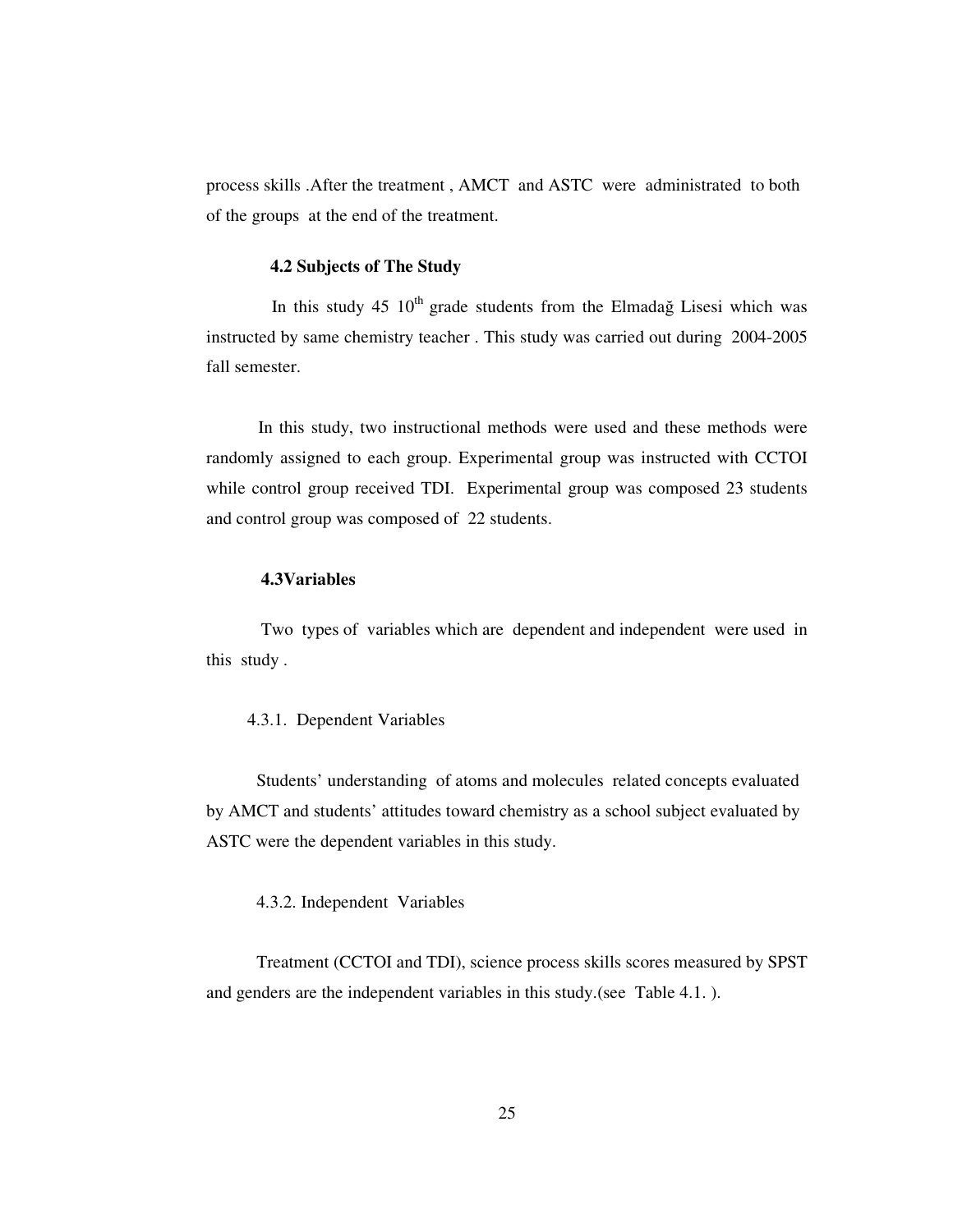### **Table 4.2.** Types of Variables

| Variables                 | <b>Type</b> |
|---------------------------|-------------|
| <b>AMCT</b> Scores        | Dependent   |
| <b>ASTC Scores</b>        | Dependent   |
| Treatment (CCTOI and TDI) | Independent |
| <b>SPST Scores</b>        | Independent |
| Gender                    | Independent |

### **4.4 Instruments**

### 4.4.1 Atoms and Molecules Concept Test (AMCT)

Atoms and Molecules Concept Test was designed by researcher in order to investigate the students' understandings and misunderstandings about atoms and molecules and their related concepts. It contains 25 multiple choice items and each of them includes five alternative choices.Distractors which represent the misconceptions are also avaiable among the five alternatives of the each question. The concepts used in the test to search the misonceptions of students can be underlined the following content- outline :

- 1. Structure of an Atom
	- i.Movements of Electrons
	- ii.Protons and neutrons
- 2. The Weight of An atom and Molecule
- 3. The Size of An Atom and Molecule
- 4.Energy of Atoms and Molecules
- 5. The Composition of Molecules
- 6. The Shape of Atoms and Molecules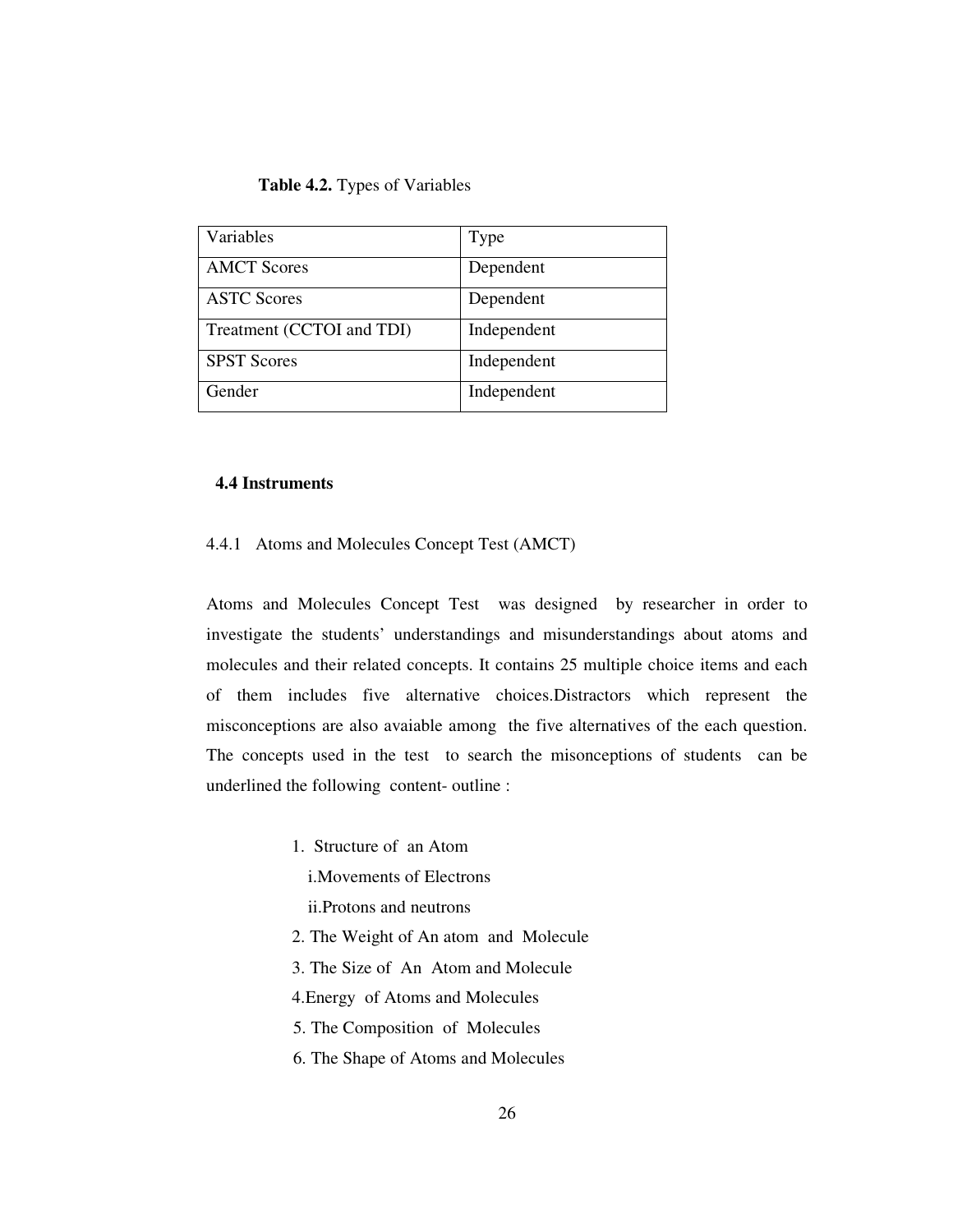The questions in the test are mainly developed as qualitative in order to determine the possible misconceptions of students .Therefore , it can be expected to be determined misconception or misconceptions about atoms and molecules for the students who give the wrong answers or predictions .

During the construction of the test ,content of atom and molecules' related concepts was examined and then instructional objectives were stated . (See Appendix B). Firstly, Students' misconceptions were searched in the internet resources and also chemistry education literature. Then, questions of the test were developed according to these misconceptions and the previously determined instructional objectives.

| <b>Misconceptions</b>                                                        | <b>AMCT</b>          |  |  |  |
|------------------------------------------------------------------------------|----------------------|--|--|--|
|                                                                              | Item No              |  |  |  |
| I. Structure of an Atom                                                      |                      |  |  |  |
| An are alive<br>$a-$                                                         | 22a                  |  |  |  |
| Electrons move in orbits<br>$b-$                                             | 2b, 7b, 21b, 24b, 8b |  |  |  |
| Protons<br>$C-$                                                              | 3c                   |  |  |  |
| II. The weight of atoms and molecules                                        |                      |  |  |  |
| All atoms have the same weight.<br>$a-$                                      | 4a                   |  |  |  |
| b- The weight of atoms and molecules depend on what                          | 5b 15b               |  |  |  |
| phase they are in.                                                           |                      |  |  |  |
| III- The size of atoms and molecules                                         |                      |  |  |  |
| Atoms are large enough to be seen under a microscope.<br>la, 9a, 11a<br>$a-$ |                      |  |  |  |
| All atoms have the same size<br>$b-$                                         | $6b$ , $25b$         |  |  |  |
| Atoms are larger than molecules<br>$C-$                                      | 11c, 25c             |  |  |  |
| d- The size of molecucles depends on what phase they are in                  | 14d                  |  |  |  |
| e-Heat causes molecules to expand                                            | 13e, 20e             |  |  |  |
|                                                                              |                      |  |  |  |

**Table 4.3.** Classification of students' misconceptions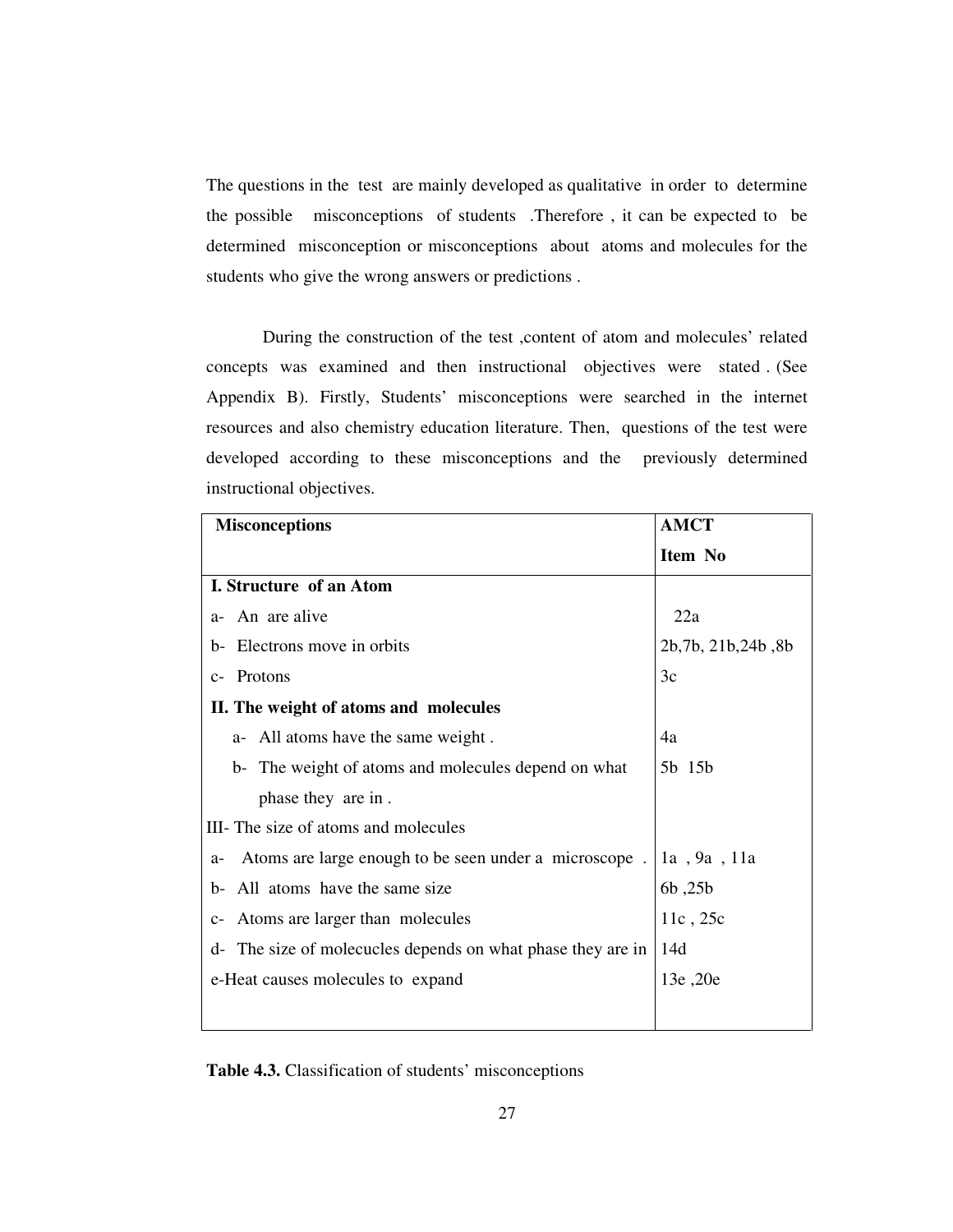# **Table 4.3**.continued

| <b>IV-Energy of atoms and molecules</b>                            |                 |  |  |  |
|--------------------------------------------------------------------|-----------------|--|--|--|
| Molecules and atoms move at the same speed within<br>a-            | 12a, 23a        |  |  |  |
| three phases.                                                      |                 |  |  |  |
| b- The smaller molecules means the greater speed                   | 18 <sub>b</sub> |  |  |  |
| molecules have.                                                    |                 |  |  |  |
| The more space to move the greater speed molecules<br>$C-$         | 18c             |  |  |  |
| have.                                                              |                 |  |  |  |
| d- Atoms or molecules have no vibrations when they are in          | 5d              |  |  |  |
| solid phase.                                                       |                 |  |  |  |
| <b>V-The Composition of Molecules</b>                              |                 |  |  |  |
| Compounds don't contain more than one type atoms.<br>$a-$          | 11a, 9a         |  |  |  |
|                                                                    |                 |  |  |  |
| <b>VI- The Shape of Atoms and Molecules</b>                        |                 |  |  |  |
| Temperature may affect the shape of the molecules.<br>$a-$         | 16a             |  |  |  |
| Pressure may affect the shape of the molecules.<br>$b-$            | 17 <sub>b</sub> |  |  |  |
| Container will affect the shape of the molecules.<br>$C-$          | 16c             |  |  |  |
| d- An atom resembles a solid sphere when they are in               | 5d              |  |  |  |
| solid phase.                                                       |                 |  |  |  |
| Shape of an molecule depends on what phase they are<br>19e<br>$e-$ |                 |  |  |  |
| in                                                                 |                 |  |  |  |

To examine content validity and appropriateness, the items were evaluated by chemistry teachers and chemistry education expert. In addition to this, the reliability of the test was found 0.76 after doing the reliability analysis.

 Atoms and molecules concepts test was administered before treatment as a pre-test to evaluate students' prior knowledge about atoms and molecules concepts . Then , it was also applied as a post-test to evaluate the effects of treatment on students' understanding of atoms and molecules concepts. (See Appendix B )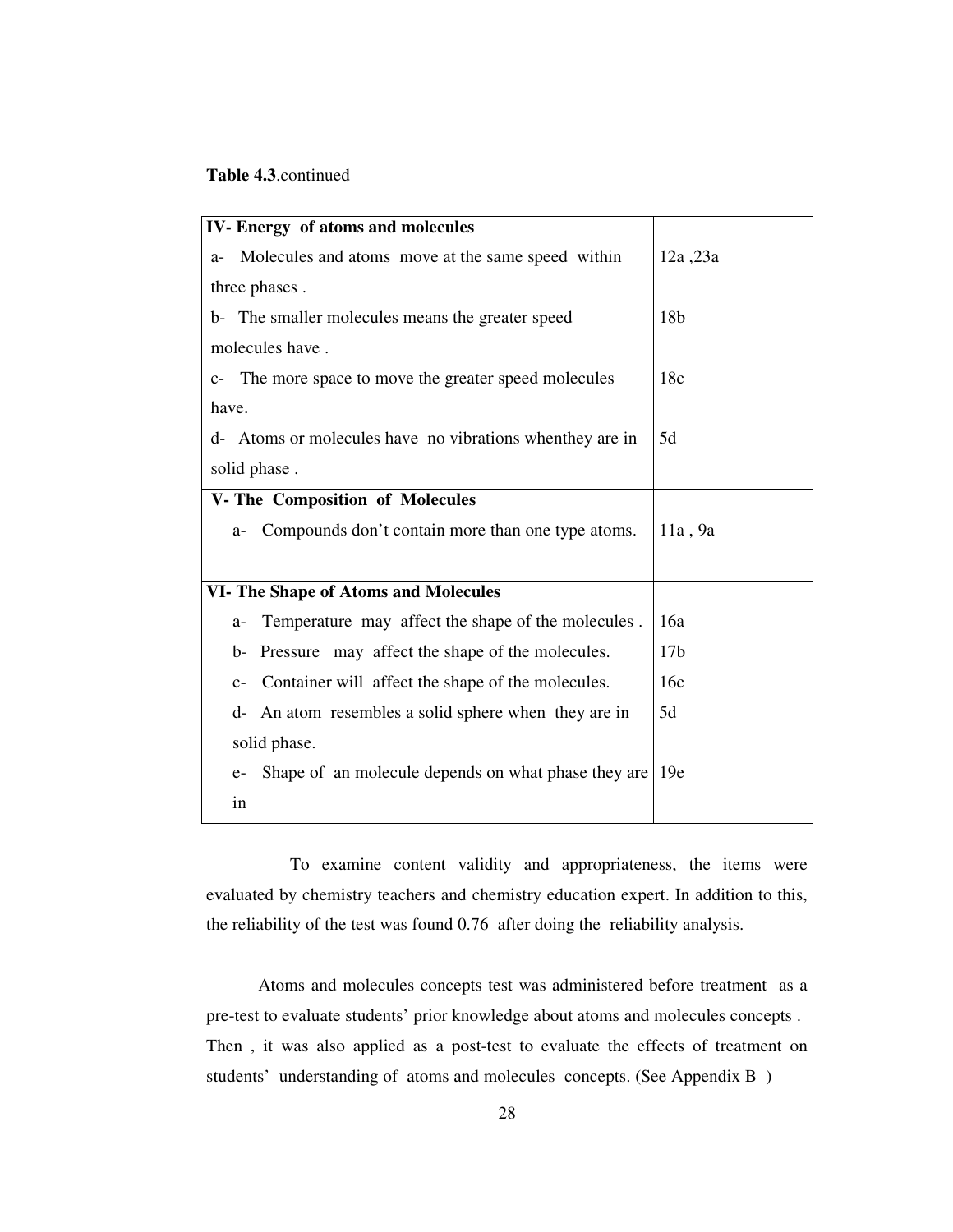#### 4.4.2. Science Process Skills Test (SPST)

 This test originally developed by Wise, Okey and Burns (1982) and translated and adjusted into Turkish by Geban, Aşkar, Özkan (1991) containing 36 multiple choice questions. Each question contains four alternatives. It was administered to both experimental and control groups at the beginning of the study. The reliability of the test was found 0.85. Science process skills test measures different objectives. These are identifying variables, graphing and interpreting data, identifying and stating hypothesis, operationally defining, and designing investigation (See Appendix D ).

#### 4.4.3 Attitude Scale Toward Chemistry (ASTC)

 This scale developed by Geban and Ertepınar which consisted of 15 items in a point likert scale (fully agree, agree, undecided, partially agree, fully disagree) in Turkish (Geban et al., 1994). The present study this scale was administrated as a pre-test and post-test to evaluate students' attitude toward chemistry. Reliability of the scale was found 0.834. (See Appendix E )

#### **4.5.Treatment (CCTOI vs. TDI)**

 This research was carried out about two weeks during the 2004-2005 fall semesters. There were 45 tenth grade students from two separate classes taught by the same chemistry teacher in the study.

 Two different instructional methods were applied to Experimental and Control groups. Experimental group was instructed by conceptual change texts oriented instruction accompanied with analogies, but the control group instructed by the traditionally designed chemistry instruction . In the first stage, AMCT, ASTC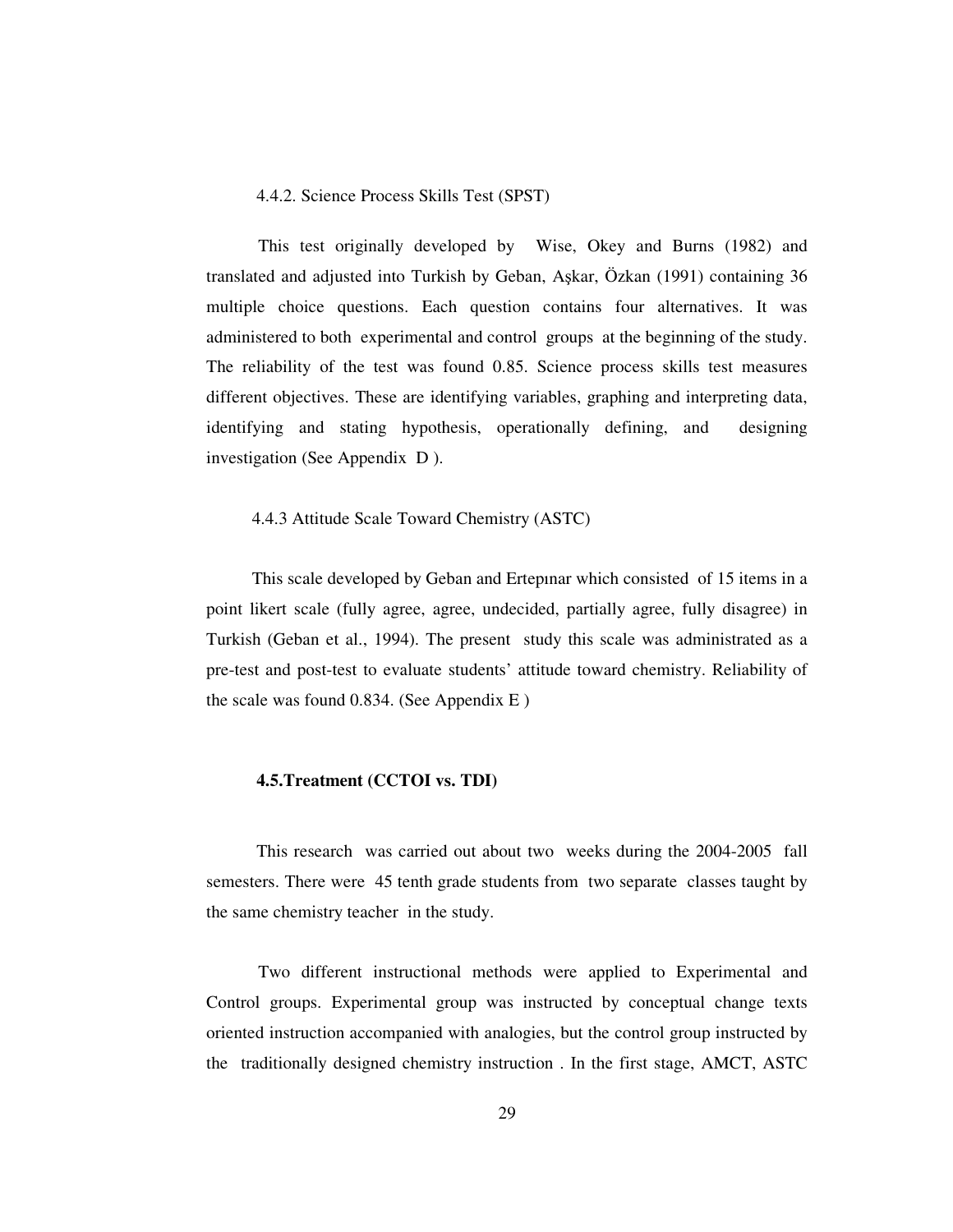and SPST were administrated as pretests to both groups to determine if these two groups were equivalent in therms of the parameters.

 Chemistry class session was 45 minutes in the school . During the treatment , each class was exposed to the same amount teaching time and took the same materials except conceptual change text and analogies for the experimental group. Equal opportunities were given to the students in the experimental group to participitate instructions . Before delivering the conceptual change text, students were asked to draw carbon , hydrogen atoms and carbondioxide, and water molecules' models that best represent the models in their ideas.After delivering the conceptual change texts, a part of the text related to the subject was read and discussed in in the classroom .

 On the other hand, In control group, traditionally designed chemistry instruction was used by applying the lecture method by the researcher. Teaching methods was based on explanations, questioning and textbooks. Therefore, the misconceptions were not took into the account and explanations, definitions , concepts were presented on the blackboard. Inaddition to this, quantitative problems which are based on University Entrance Exam were solved by the researcher .

 The experimental grup was instructed by the conceptual change text oriented instrcution with the analogies .After first two chemistry class sessions , The conceptual change text was given to the experimental group consisting of 22 students. It was prepared by the researcher by searching for the literature and internet sources. The conceptual change text was developed in a way that adresses the miconceptions about atoms and molecules concepts. It has sort of information that illustrates the inconsistencies between misconceptions about atoms and molecules and scientific knowledge. It also includes examples and figures to activate the misconceptions about atoms and molecules. The scientific knowledge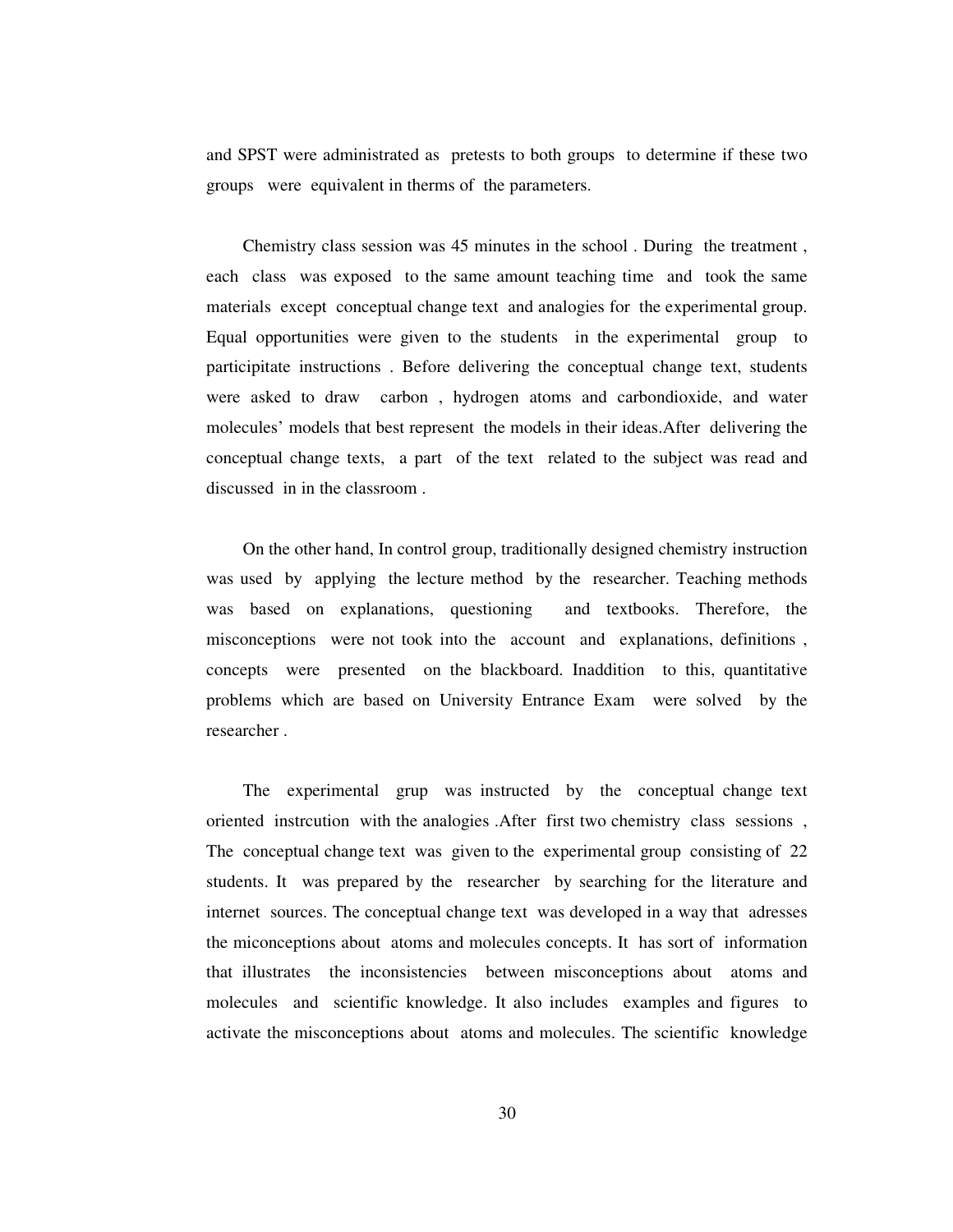and explanations of this text has a kind of properties that are plausible and intellegible .

There are four main parts of the conceptual change text .

1.Atoms and their relations with nature of the Earth

- i. How much an atom is small ?
- ii. Visibility of atoms
- iii. Atoms and molecules
- 2. Elements
- 3. Atoms and its structure
	- i.What does an atom look like ?
	- ii. Protons and neutrons
	- iii.Electrons and their movements
	- iv. Electrons' distribution in an atom
	- v.Number of protons , neutrons , and electrons in an atom
	- vi . The size and weight of atoms

### 4. Molecules

- i. The reletion between atoms and molecules
- ii. Movements and energy of molecules in three phases of a substance
- iii. Observable properties of a substance and its molecules
- iv .Molecular weight and three phases of a substance
- v. Size and shape of molecules and three phases of a substance

Conceptual Change Text (see appendix  $C$ ) in the study identified the misconceptions about atoms and molecules and corrected them by giving analogies, examples, figures and scientific explanations .In this way, in the first case, students were expected to be dissatisfied with existing conceptions, then corrected them by giving analogies, figures, and examples . Analogies, figures and examples were selected and created in a way that they are focused on the target miconception in order to change the misconception to the scientific conception.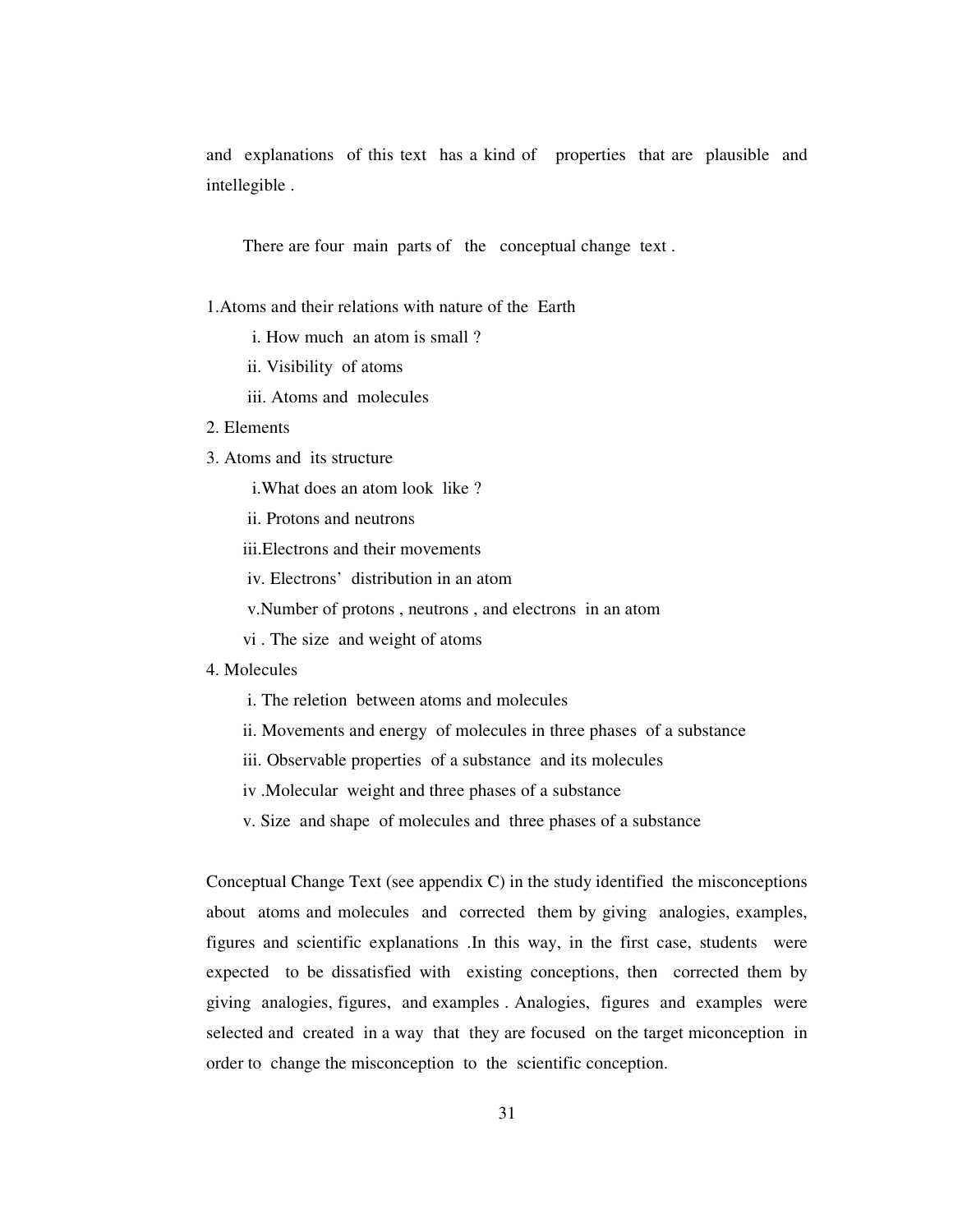During the treatment, the parts of the coceptual change text were given to the students before regular cemistry class- hours so that the students were able to make use of it to correct misconceptions about atoms and molecules .After coming the classroom, a part of the conceptual change text was read and discussed . This text indicated why the some students' ideas and concepts are incorrect and gave the scientific explanations of the phenomena. In cemistry class-hours, this function of the conceptual change text was supported by discussions that dissatify the students' misconceptions and give the plausible and intellegible explanations for the natural phenomena . After reading the text, the new concepts, or scientific concepts and the misconceptions were discussed by the researcher and students in a close interaction.

#### **4.6.Analysis Of Data**

ANCOVA was used for comparing the effectiveness of the instructional method and gender on understanding atoms and molecules concepts while the results of the students' science process skills test were used as covariate . However, ANOVA was used to determine the difference of the post-test scores of experimental and control groups with respect to the scores of attitudes toward chemistry as a school subject . ANOVA was also used to determine the effect of gender difference on students' the scores of attitude toward chemistry as a school subject.

### **4.7 Assumptions and Limitations**

### 4.7.1.Assumptions

 1. Students in both groups were sincere and accurate in answering questions in the instruments used in the study.

2. Experimental and control group students did not interact during treatment.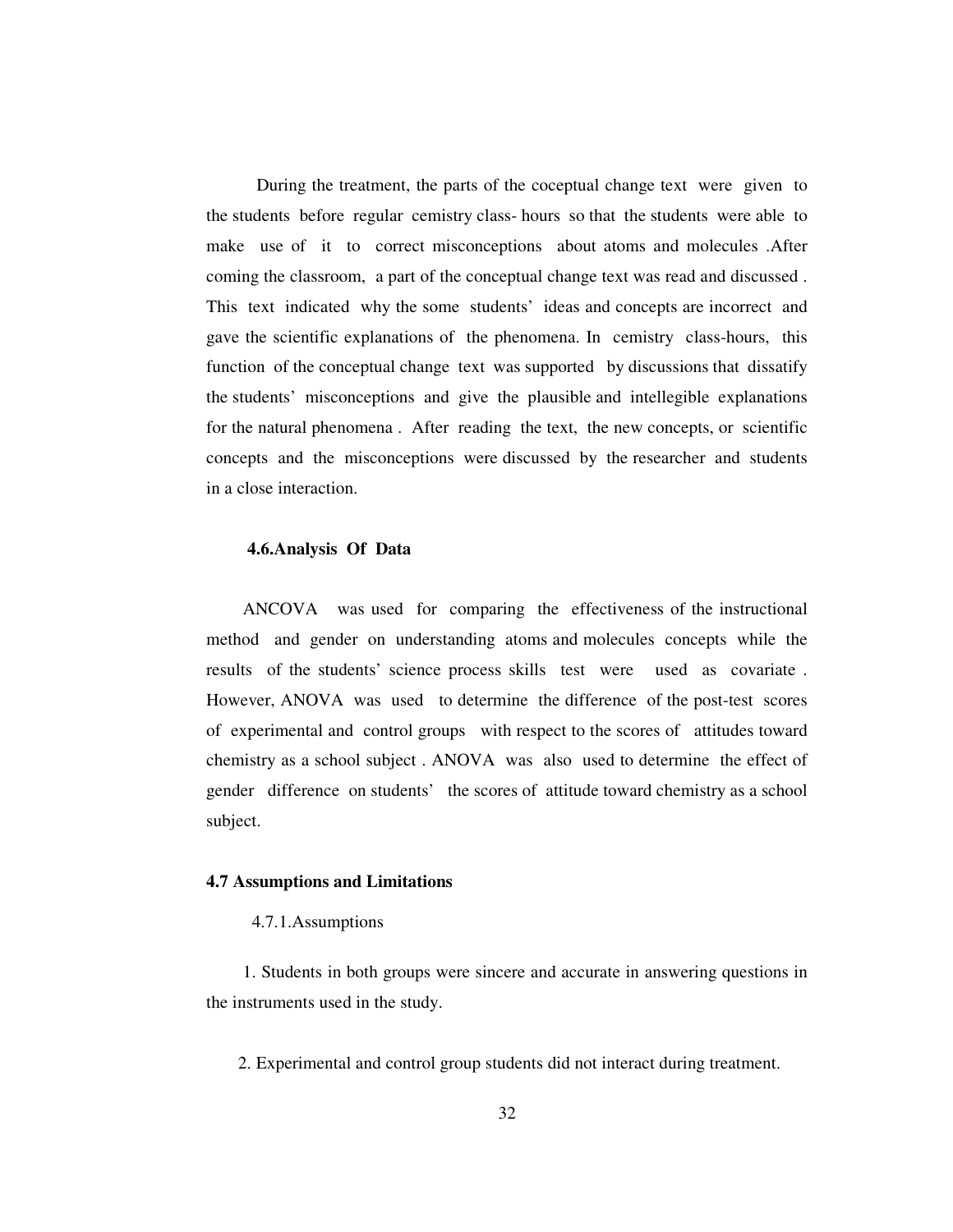3. Teacher was not biased during study.

4. Besides conceptual change text, other methods that modify the post-test results of the students were not used in the experimental group.

4.7.2. Limitations

1.The study was limited to Atoms and Molecules concepts.

 2.The subjects of the study were limited to 45 tenth grade students from Elmadağ Lisesi .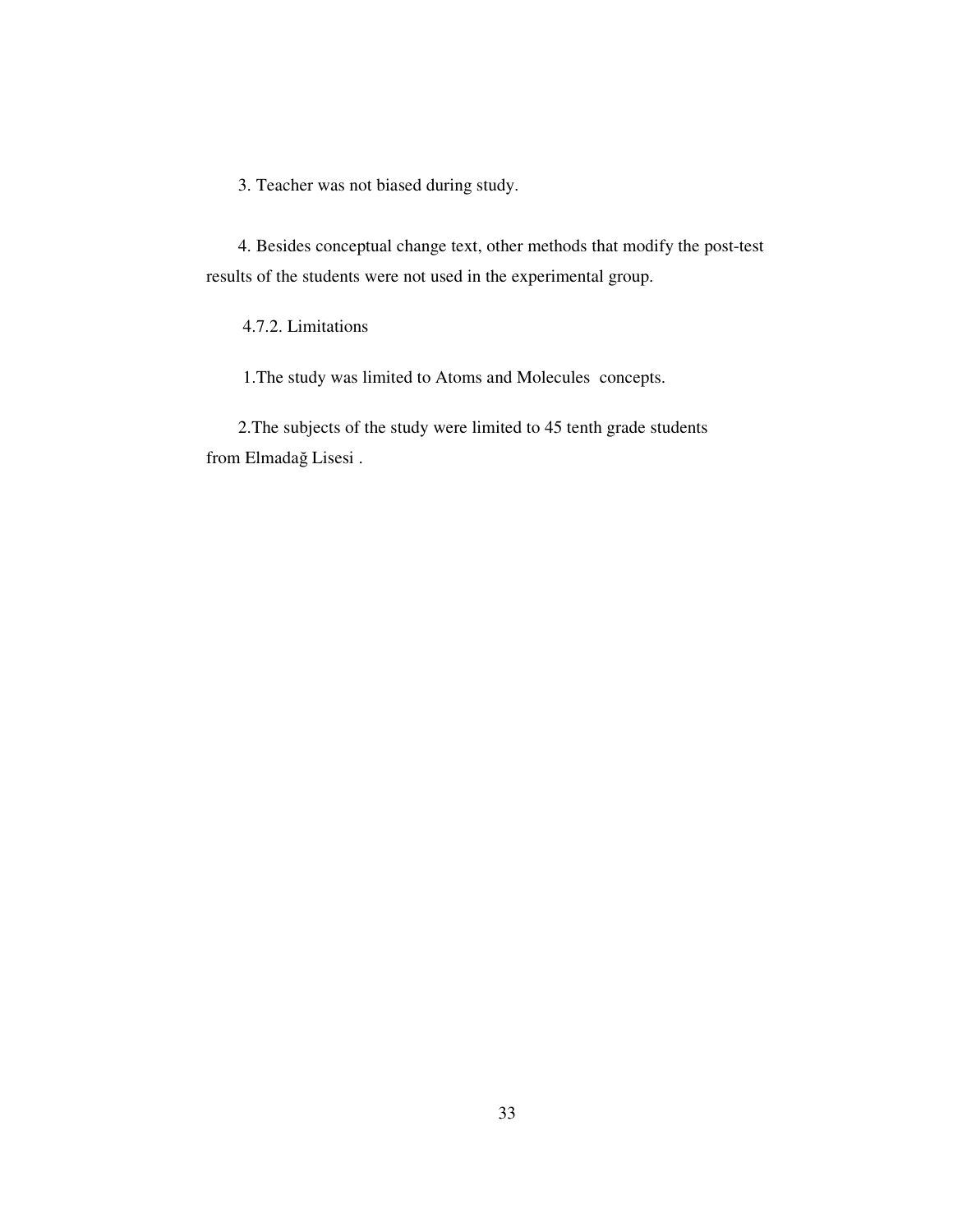#### **CHAPTER 5**

### **RESULTS AND CONCLUSION**

The results of the hypothesis were presented in this chapter . ANCOVA and ANOVA were used for testing the hypothesis of the at a significant level of 0, 05. SSPS (Statistical Package for Social Sciences for personal computers ) was used for performing the statistical analysis.

#### **5.1 Results**

 To determine the students' previous knowledge and concepts and attitude towards chemistry, and their science process skills, AMCT ( Atoms and Molecules Concept Test ), ASTC (Attitude Toward Chemistry as a school subject ), SPST ( Science Process Skills Test ) were administrated as pretests before treatment .

 The results of pretests showed that there was no siginificant difference between CCTOI and TDI groups in terms of Atoms and Molecules Achievement  $(t = 1.52, p > 0.05)$ ; attitudes toward science as a school subject ( $t = 0.55, p > 0.05$ )  $0,05$ ); and science process skill (t =  $0,87$ , p >  $0,05$ ).

### Hypothesis 1 :

ANCOVA was used to test the Hypothesis 1 that there is no significant difference between post-test mean scores of the students taught with TDI and those taught with CCTOI with respect to their understanding of atoms and molecules concepts when the students' science process skills are controlled. Hence , the results of this analysis were depicted on table 5.1.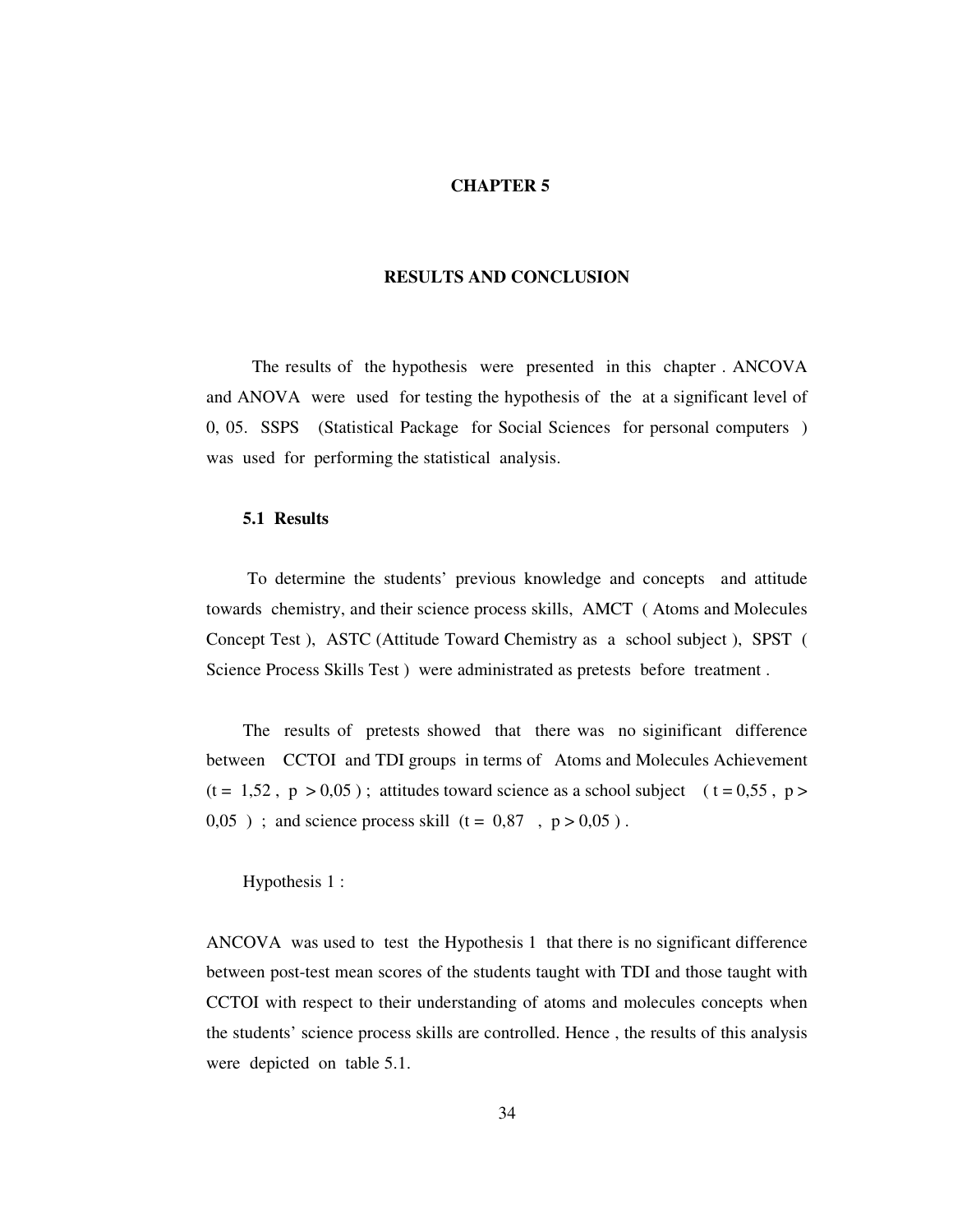**Table 5.1** ANCOVA Summary (Achievement)

| Source            | df | SS      | <b>MS</b> | F      | P     |
|-------------------|----|---------|-----------|--------|-------|
| Covariate         |    |         |           |        |       |
| (Science Process) | 1  | 143,428 | 143,428   | 13,316 | 0,001 |
| Skills)           |    |         |           |        |       |
| Treatment         | 1  | 213,518 | 213,518   | 19,824 | 0,000 |
| Gender            | 1  | 6,251   | 6,251     | 0,58   | 0,451 |
| Gender*Treatment  | -1 | 11,171  | 11,171    | 1,037  | 0,315 |
| Error             | 40 | 430,836 | 10,771    |        |       |
|                   |    |         |           |        |       |

The result of the study showed that there was significant difference between posttest mean scores of the students taught with CCTOI and the students taught with TDI with respect to their understanding of atoms and molecules concepts. ( F  $=19,82$ ,  $P = 0,0 < 0,05$ ) In addition, the mean score of CCTOI is significantly higher than that of the TDI group . ( $X(CCTOI) = 13.13$ ;  $X(TDI) = 8.36$ ). Figure 5.1. depicted the correct responses of atoms and molecules concept test of these two groups .



**Figure 5.1.**Comparison between post-test scores of CCTOI and TDI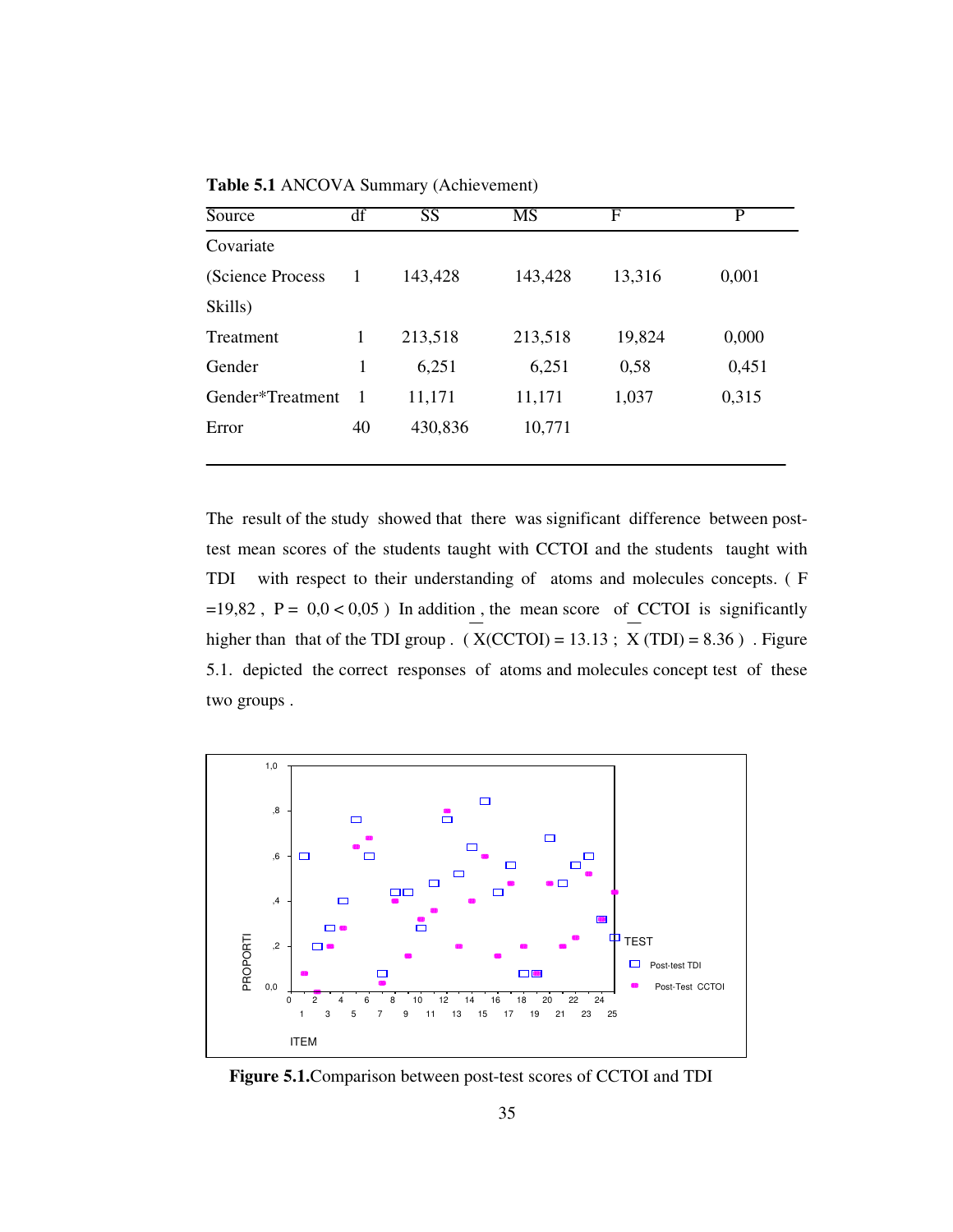Figure 5.1. showed that there is a significant difference between group TDI and group CCTOI students' responses .Specifically , there is a big difference for the questions 1,6,9, 12, 15, and, 21. For instance ; 60 % of the CCTOI group students replied correctly question 1, while only 16  $%$  of the TDI group students replied it correctly . This question asked students about visibilty of an atom, and it tried to grasp the misconception that an atom can be seen if optical, or other types of microscopes are used .That result showed that most of the students inTDI group confused the visibility of a atom . In question 6 , it was tried to investigate the misconceptions that all atoms have the same size and electrons are heavy enough to be contributed the weight of an atom. 60 % of students in CCTOI group replied this question correctly, while 28 % of those in TDI group replied it correctly . Similar result can be observed in the question 9, bacause students of group CCTOI replied this question correctly at 44 % rate, while TDI students gave the correct answer to this question at 20 % rate .All these results from the questions 1, 6 , 9, and 21 have showed that students in TDI group have misconceptions about atomic size at higher proportions than the students in CCTOI. In question 12, students were asked to search the their own ideas about energy and speed of molecules . 76 % of students in CCTOI replied it correctly , but nearly half of the students ( 48 % ) in TDI group respoded that question correctly. Questions 2 and 24 asked about the movements of the electrons in an atom and both groups responded them at lower proportions . In spite of this fact, CCTOI group replied both of them at higher proportions (  $\%$  20 and  $\%$  32 respectively ) than TDI group (  $\%$  0 and  $\%$  12 respectively ). It can also be investigated the same treatment effect on the questions with higher achievement levels because , students in CCTOI group still were able to reply the questions at higher proportions . The questions 4, 15 tried to look for the student's misconceptions about weight of molecules and atoms . The question 15 tried to look for the misconception about molecular weight and phases of the substances . CCTOI group gave the correct responses at 84 % rate whereas TDI group replied it at 56  $\%$  rate. CCTOI group showed higher achievement ( 40 % ) than the other group (20 %) for the question 4. Both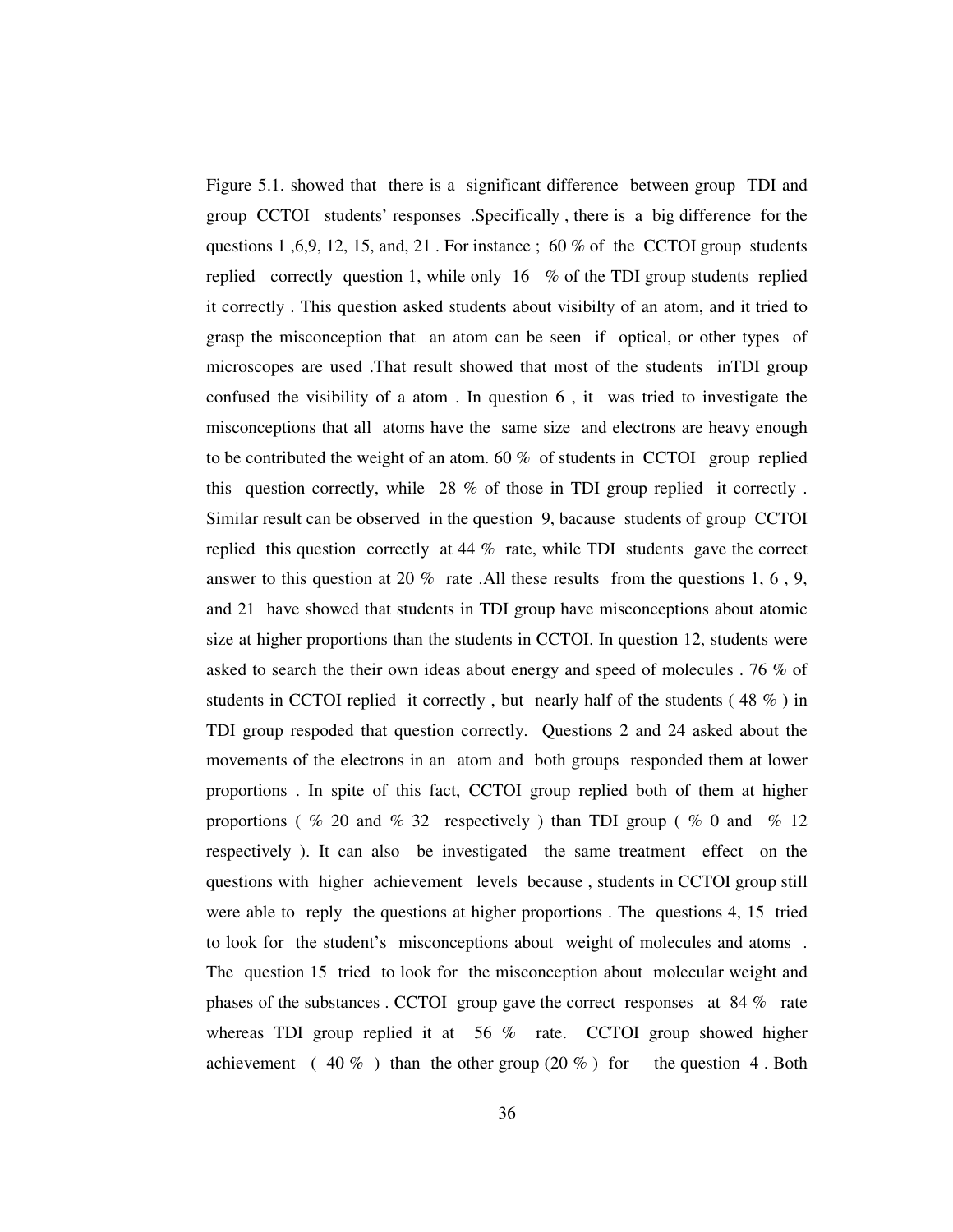groups replied correctly at almost equal proportion for the question 19 and 20. After the treament , the average correct response for CCTOI group was % 46 and for TDI group was 29. Therefore , we can conclude that students in CCTOI group understood atoms and molecules concepts better than the TDI group students.



**Figure 5.2.** Comparison between pre-test and post-test scores of students in CCTOI group.

 Figure 5.2 depicted the comparison of the percent rate of the correct responses of the AMCT for the CCTOI group students . The average correct response percent was % 33 for the pretest administrated efore treatment and it increased 45 % after the treatent . Specifically , students made a great improvement for the questions 1,9, 13 , 14 ,15 ,16 ,20 ,21 ,22 . For instance ; 92 of the students held the conception about the visibility of an atom before treatment, and 40 % of them held this misconception afer treatment.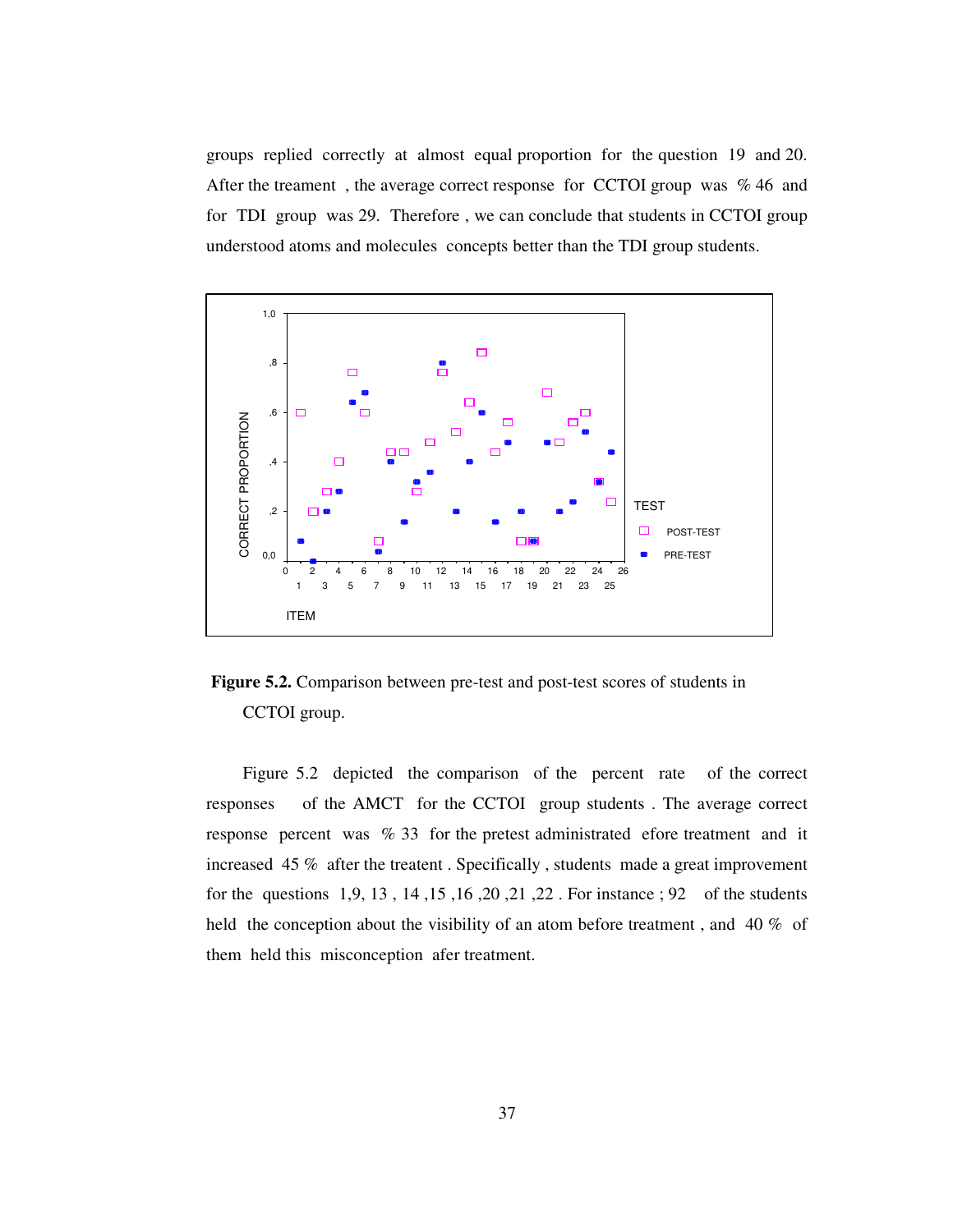

 **Figure 5.3.** Comparison between pre-test and post-test scores of students in TDI group.

 Figure 5.3 depicted the TDI group's correct response rate for the pretest and post test . An improvement can be investigated because average correct response percent was 25 before the treatment , and it raised to 29 % after the treatment . But this increasing is not as much as in CCTOI group students . In questions 13,15, 22, 25 students in TDI made great improvement but treatment had a negative effect on them for the questions 10 , 12 , 21 , and 24 . For instance question 21 , 88 % of the students in TDI group still held the misconception about the movemets of electrons . The treatment had slightly positive effect for the qeuestions  $3, 4, 5, 9, 11, 14, 19$ , and  $23$ . For instance ; in question 14, 40 % of the students in TDI group didn't hold the misconception about molecular size and phases of the substances .

 After all of these result . it can said that students in CCTOI group understood atoms and molecules concepts better than the students in TDI group.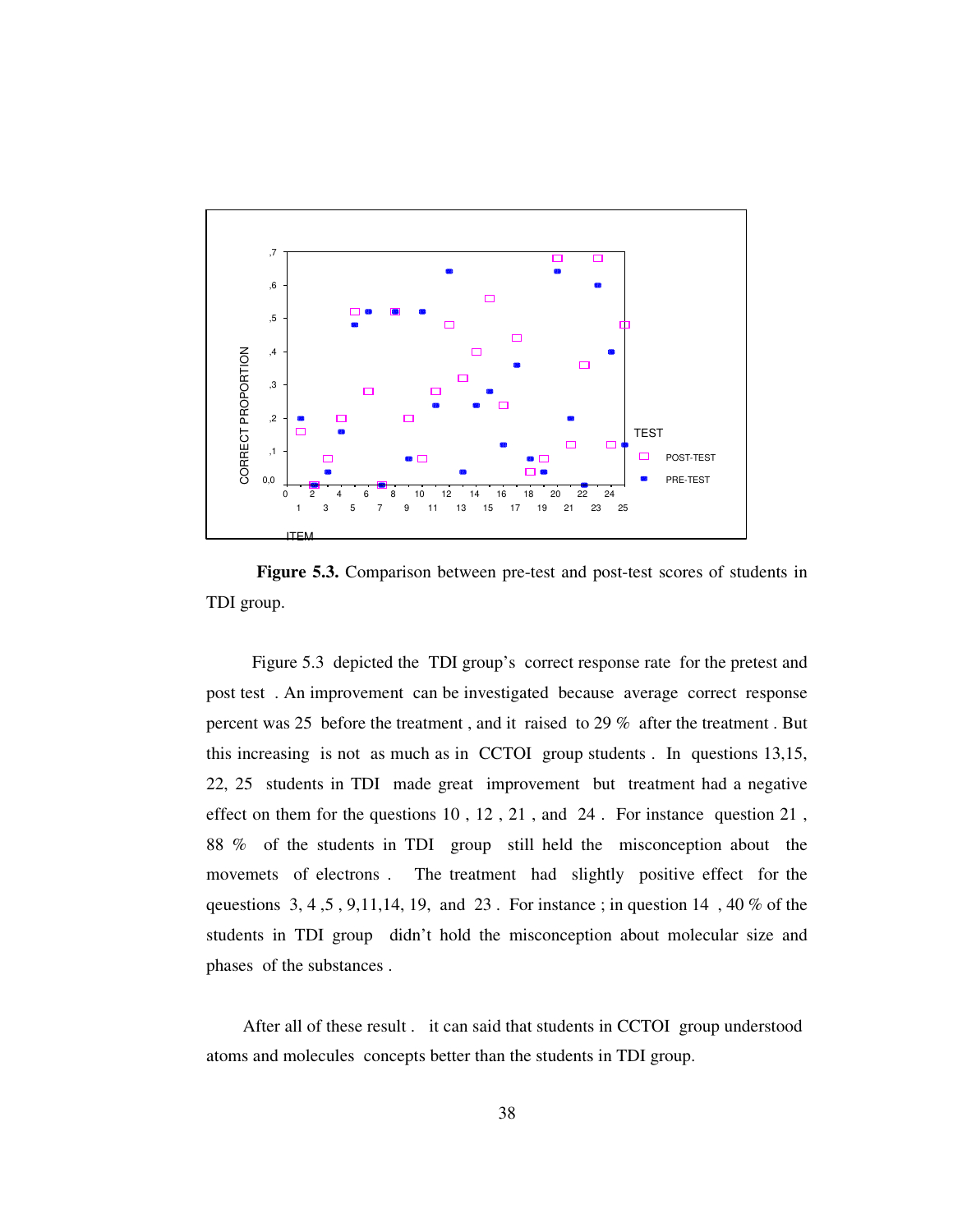Hypothesis 2:

 ANCOVA was used to test the hypothesis that there is no significant difference between post-test mean scores of girls and boys with respect to their understanding of atoms and molecules when the students' science process skills are controlled. The result of the analysis showed that there was no significant difference between the performance of boys and girls with respect to their understanding of atoms and molecules concepts  $(F = 0.58, p = 0.451)$ . According to this result, there was no any difference between girls and boys in terms of atoms and molecules concepts .

#### Hypothesis 3:

 Another hypothesis that was tested with ANCOVA is that there is no significant effect of interaction between gender and treatment on students' understanding of atoms and molecules concepts when the effect of students' science process skills is controlled. The result of the analysis showed that the effect of interaction between gender and treatment didn't contrirubute significantly to stuents' understaning of atoms and molecules concepts . (F=  $1,04$ , p=  $0,32 > 0,05$ ).

#### Hyphothesis 4:

 Analysis of covariance was used again to test the question in the this hypothsis that there is no significant contribution of students' science process skills to the variation on their understanding of atoms and molecules concepts. The result of this analysis showed that science process skills made a significant contribution to the variation on students' understanding of atoms and molecules concepts  $(F = 13,32, p)$  $= 0,001 < 0,05$ .

#### Hyphothesis 5: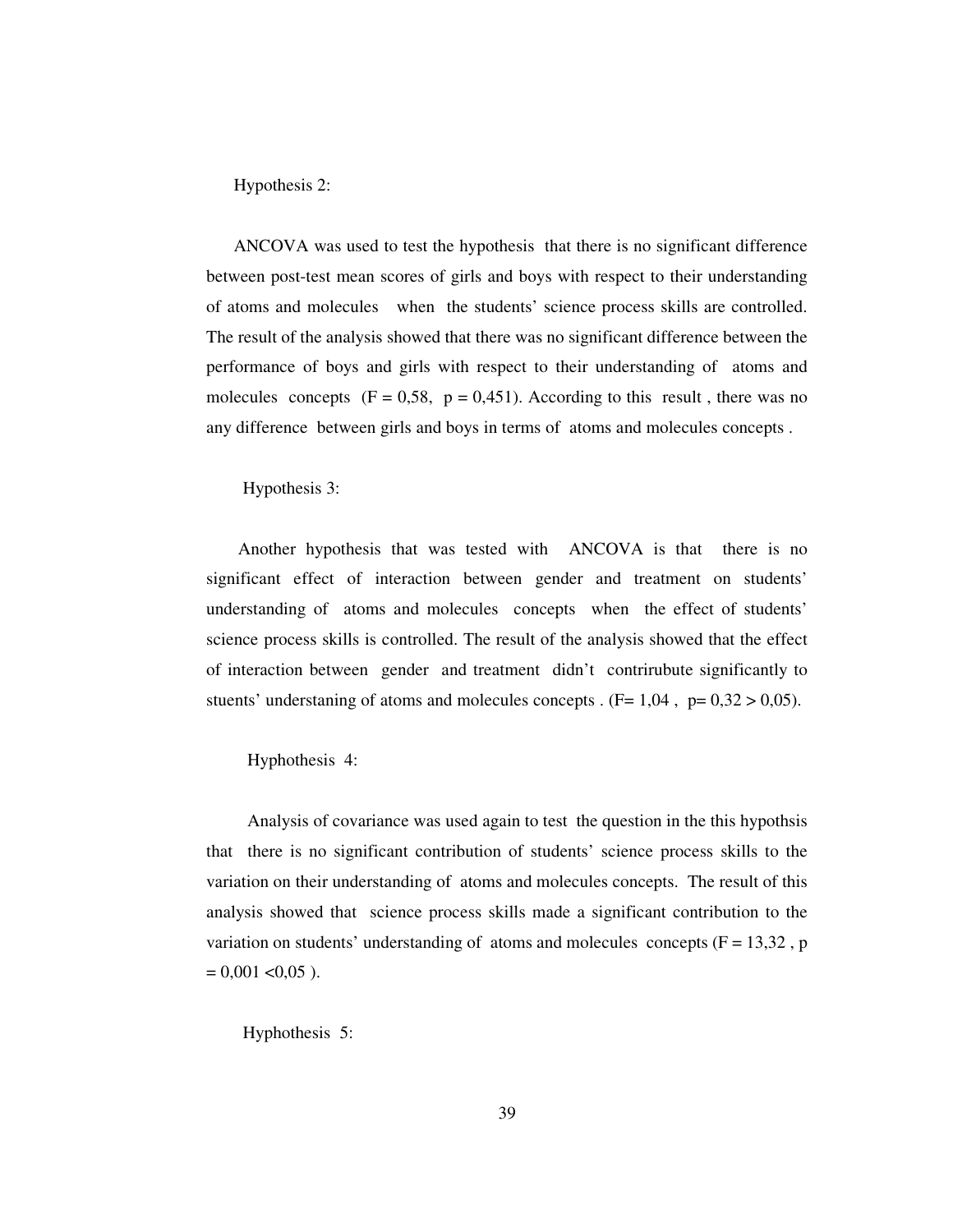ANOVA was used the hypothesis that there is no significant difference between post-test mean scores of the students taught with TDI and those taught with CCTOI with respect to attitudes toward chemistry as a school subject.The result of this analysis was given on the table 5.2

**Table 5.2.** ANOVA Summary (Attitude)

| Source           | df | SS       | MS      | F     | P     |
|------------------|----|----------|---------|-------|-------|
| Gender           |    | 131,588  | 131,588 | 2,201 | 0.146 |
| Treatment        |    | 352,253  | 352,253 | 5,893 | 0.02  |
| Gender*Treatment |    | 200,647  | 200,647 | 3.357 | 0,074 |
| Error            | 41 | 2450,654 | 59,772  |       |       |

The result of analysis showed that there was a significant difference between posttest mean scores of the students taught with TDI and those taught with CCTOI with respect to attitudes toward chemistry as a school subject. $(F=5,89 \text{ p}=0,02)$ . It can be understand this result from the mean scores of the post attitude scores .(X (CCTOI)  $= 58.17$ ,  $X (TDI) = 54.32$ ).

Hyphothesis 6:

This hypothesis that there is no significant difference between boys and girls with respect to their attitudes toward chemistry as a school subject was tested the ANOVA . The result of the analysis showed that there was no significant difference between boys and girls with respect to their attitudes toward chemistry as a school subject.  $(F = 2.20, p = 0.146 > 0.05)$ 

Hypothesis 7:

ANOVA was used again to test this hypothesis that there is no significant effect of interaction between treatment and gender difference on students' attitudes toward chemistry as a school subject. In this case , the result of the analysis showed that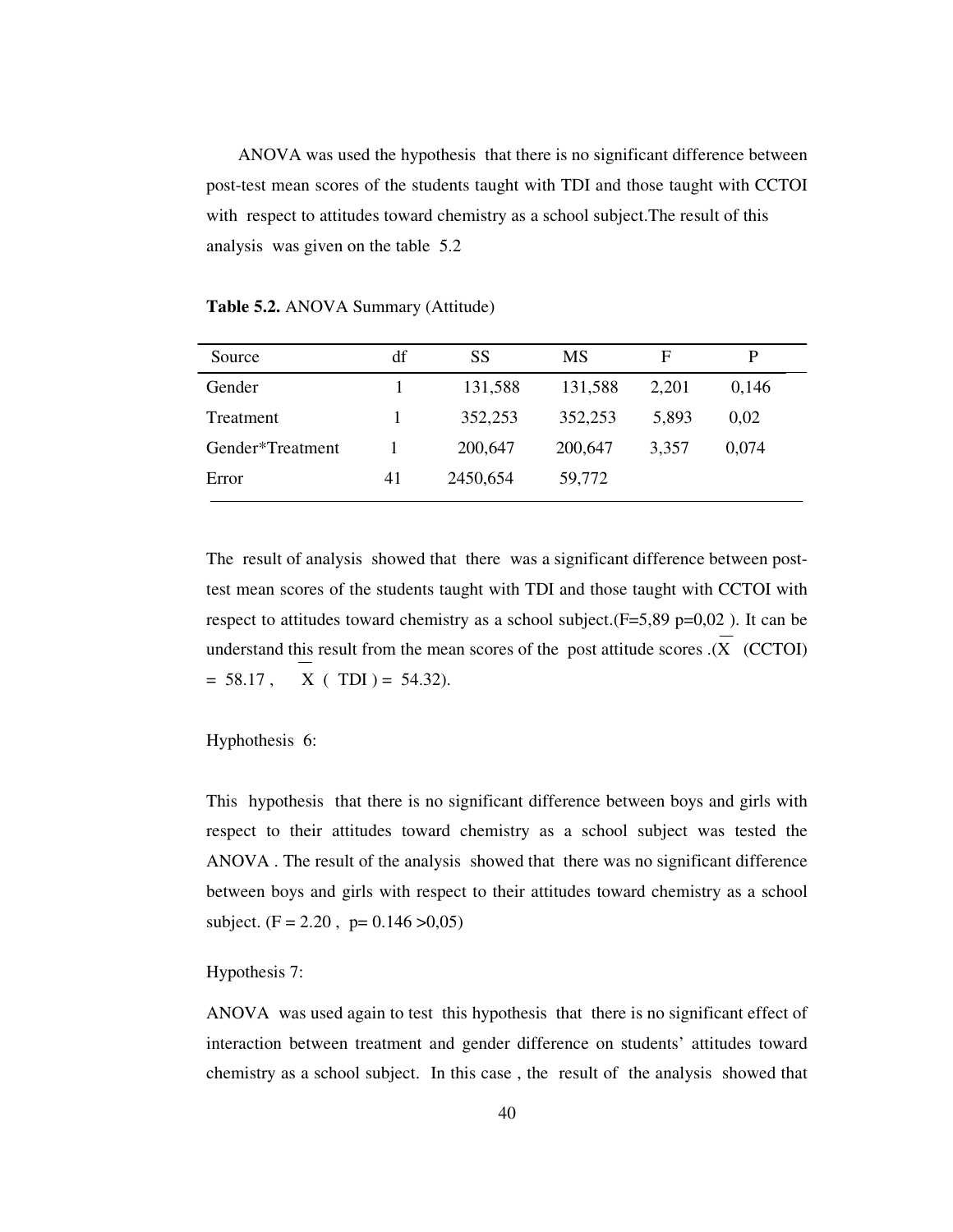there was no significant effect of interaction between the treatment and gender difference on student's attitudes towards chemistry as a school subject  $(F = 3.36)$  $p = 0.74 > 0.05$ .

The other results can be found in the drawings of the students. In activity 4, students in CCTOI group were asked to draw Carbon , Helium atoms and Water and carbondioxide molecules .Examples of the drawings were showed on figures 6.1, 6.2, 6.3, 6.4 and 6.5.



**Figure 5.4 .** Drawings of Carbon and Helyum atoms .

The drawings of some students on figure 6.1 used the model called as solar system model.( Harrison and Treagust ,1996 ). Students could identify the particles of atom separately but drew the electron paths as a complete circles .They weren't able to show the relative size of the nucleus and the size of atom. The relative distance between electrons and nucleus was not depicted correctly .

 Figure 6.2 depicts the drawing of a water molecule . The student could identify the composition of the molecule and the particles of each atom, But they couldn't identify the sharing the electrons between the atoms correctly.The size of the nucleus and the size of the atoms were nto drawn correctly.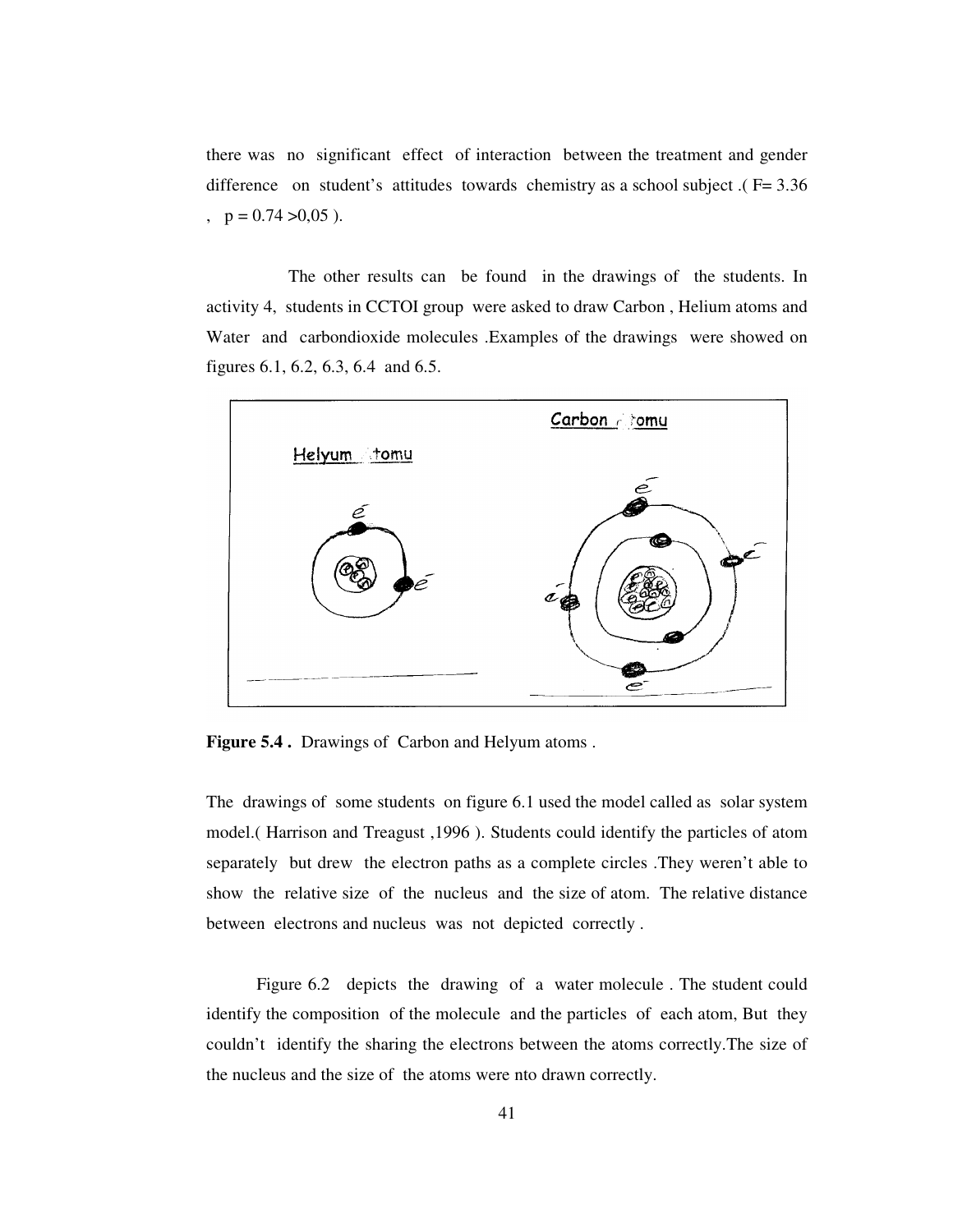

**Figure 5.5.** Drawing of water molecule



**Figure 5.6.** Drawings of Carbon atoms by two different students

Figure 6.3 depicts two different drawings of Carbon atom from two different students . The first drawing (left hand side ) could show the electrons , enegy levels and nucleus of the atom but not protons and neutrons of the atoms. The other

probable electrons' regions were not showed in any way. The other drawing was drawn in a way that consists with the model called as orbits model (Harrison and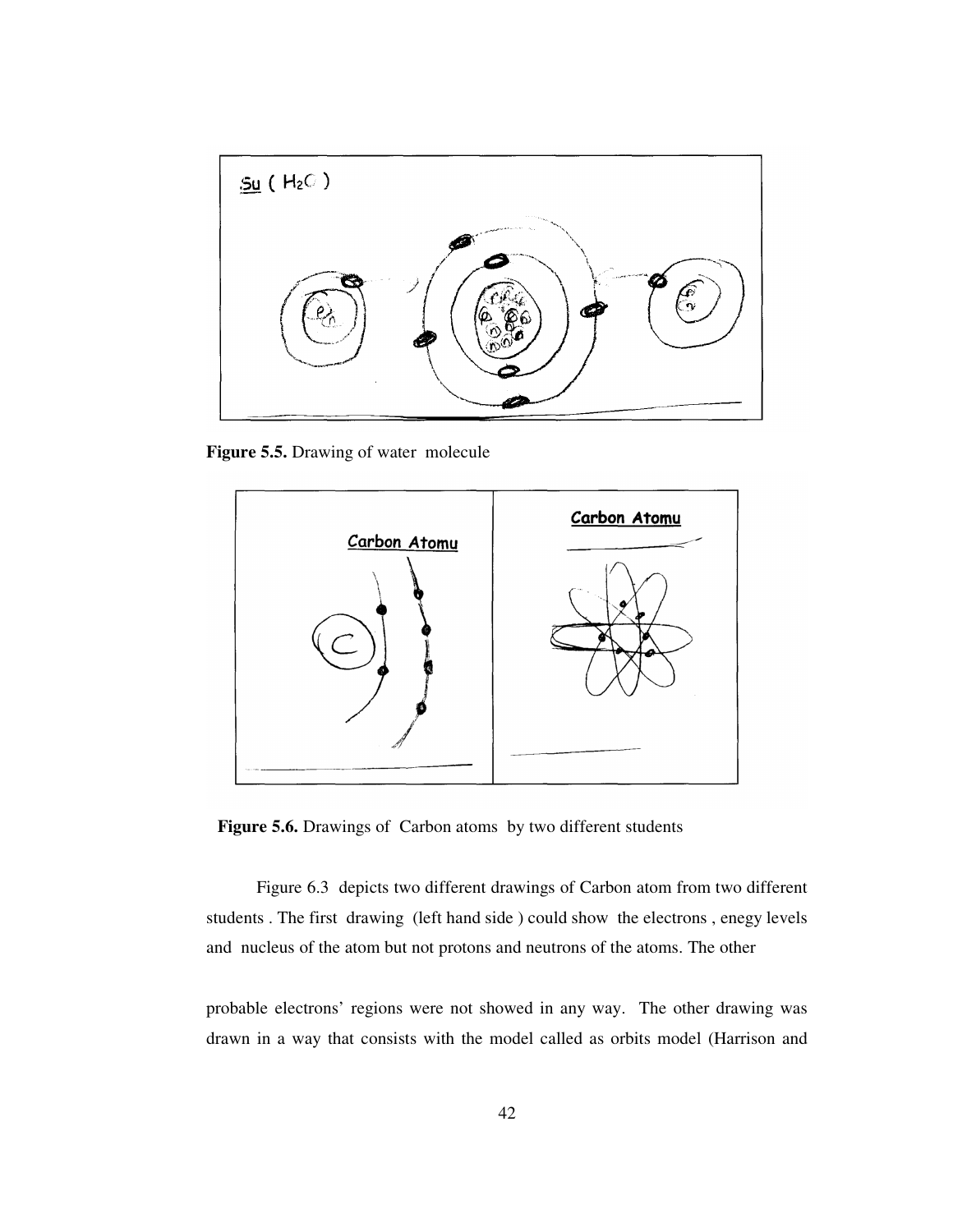Treagust ,1996). In spite of showing electrons and their number , student was not able to show nucleus and its components and energy levels of the electrons .

 Figure 6.4 and 6.5 depicted carbon and carbon dioxide drawing by a student . He gave a misconception that an atom looks like a cell. Two of the students participated the study gave that misconception . See figure 6.4 and 6.5.



**Figure 5.7.** Carbon and Helyum atoms' drawings by the same student.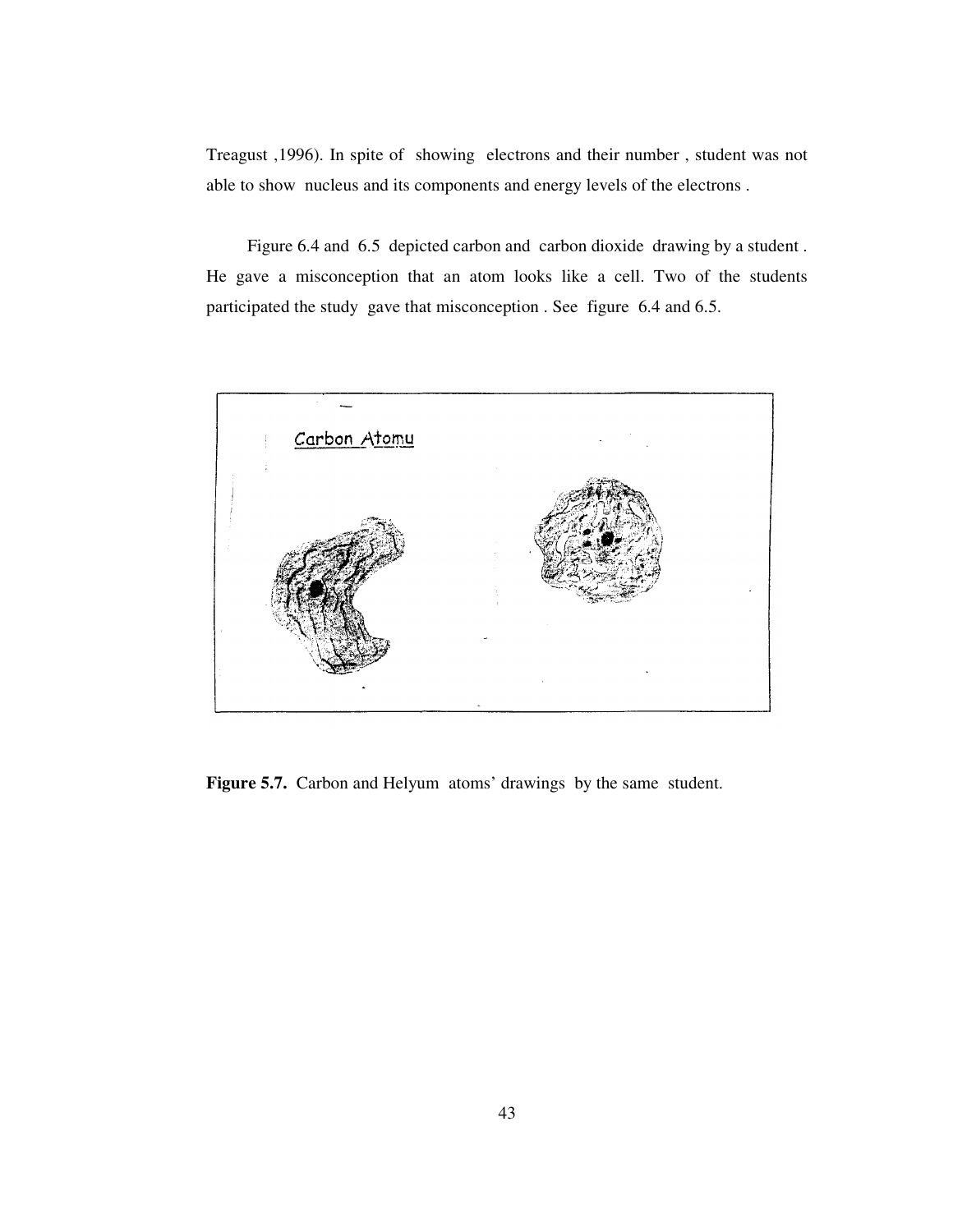

**Figure 5.8.** Carbondioxide drawing by a student.

# **5.2. Conclusions**

According to these results , the following conclusions can be stated :

1) The CCTOI gave a significant scientific acquisition in understanding atoms and molecules related concepts .

2) The CCTOI was able to give more scientific knowledge and skills to reduce the misconceptions related to atoms and molecules than TDI .

3) There was a improvement in both CCTOI and TDI groups, but the CCTOI gave a higher improvement in understanding of atoms and molecules concepts .

4) Students' science process skills were a strong predictor for the understanding of atoms and molecules concepts.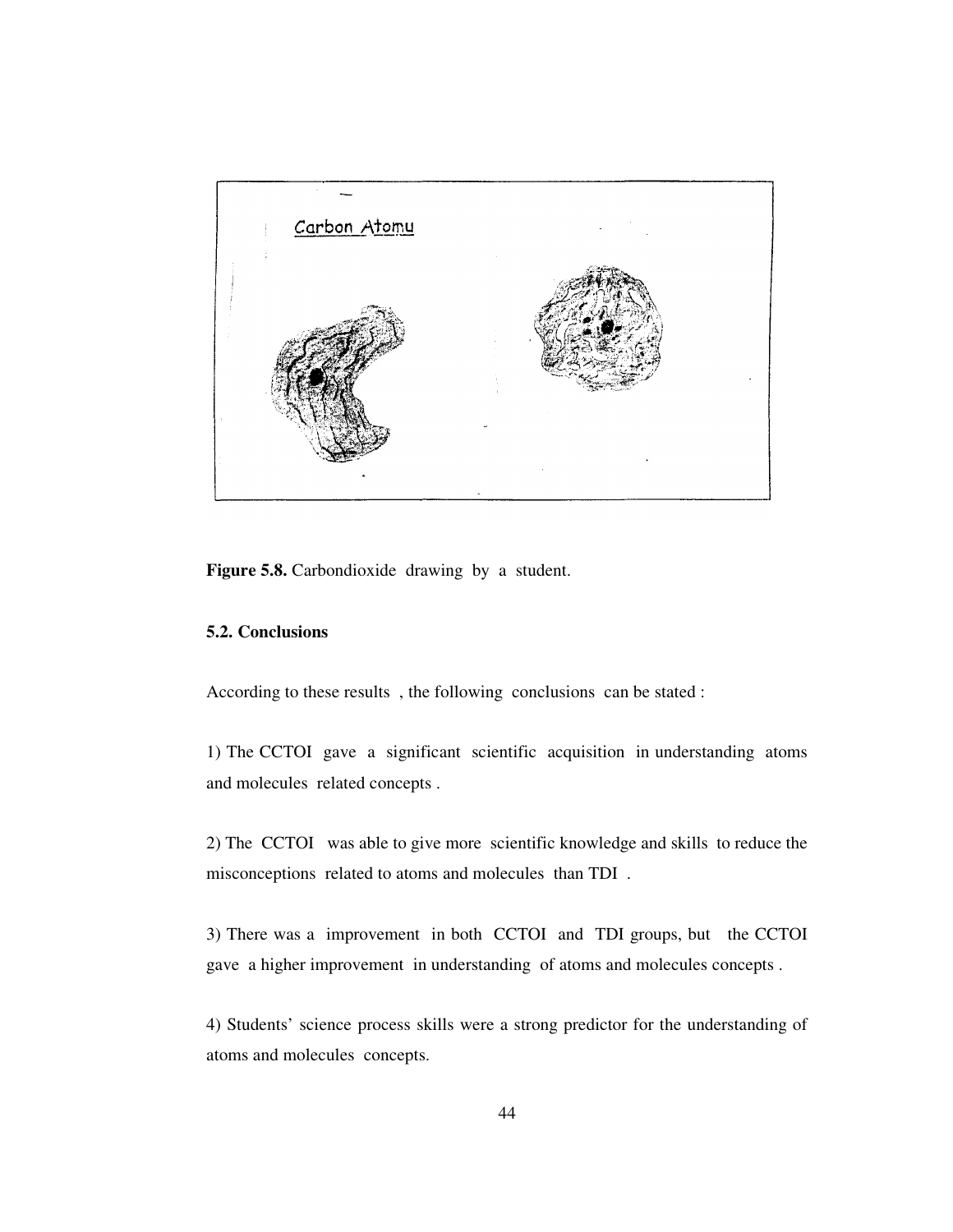5) It wasn't observed any significant effect of interaction between gender and treatment in students' understanding atoms and molecules related concepts.

6) Boys and Girls were equivalent in understanding atoms and molecules related concepts for the both of the treatment groups .

7 ) The CCTOI gave more positive attitude towards chemistry as a school subject than TDI .

8) Boys and girls in both groups were equal after the treatment with respect to their attitude toward chemistry as a school subject.

9) There was no significant effect of interaction between treatment and gender difference on students' attitudes toward chemistry as a school subject.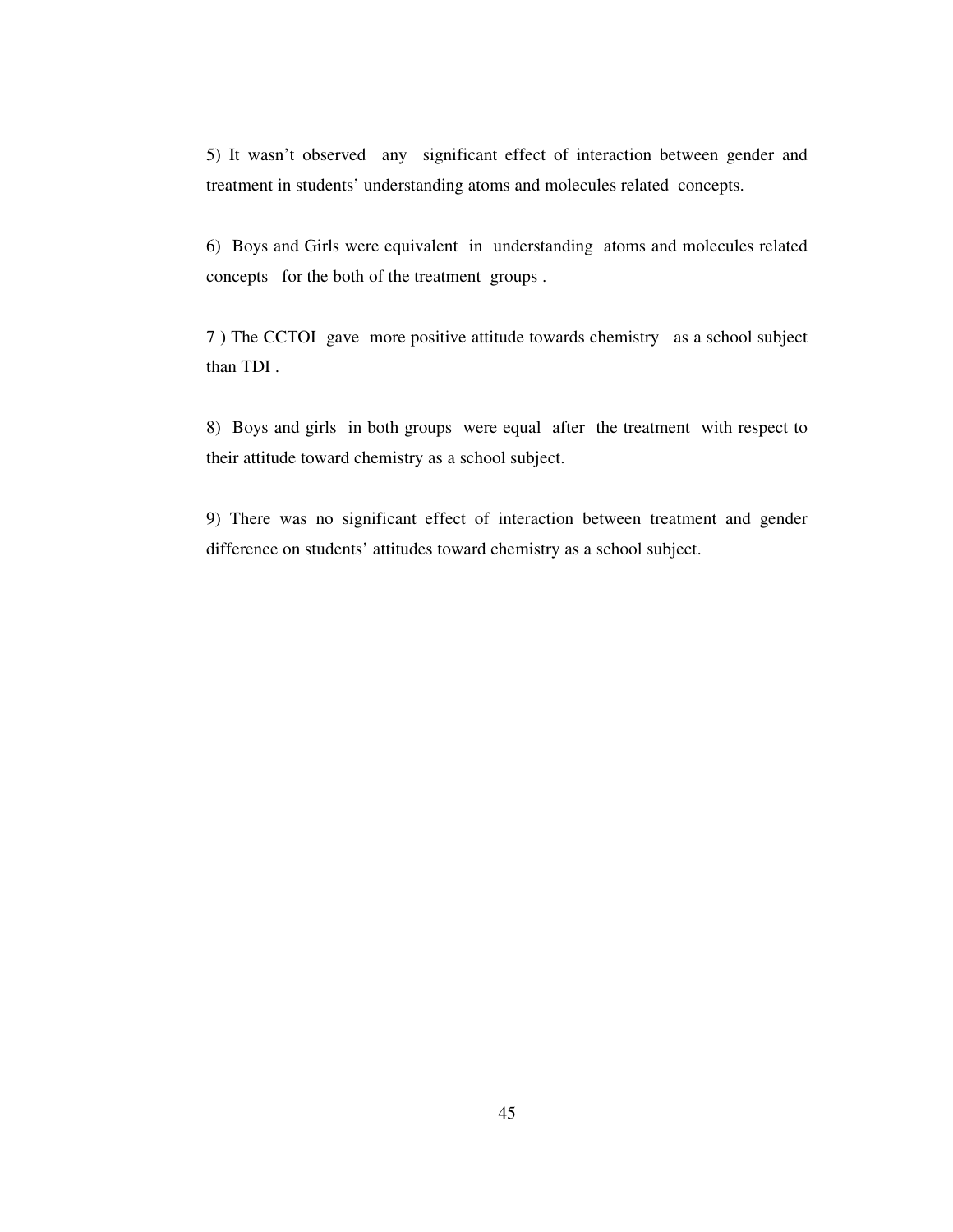### **CHAPTER 6**

#### **DISCUSSION, IMPLICATIONS AND RECOMMENDATIONS**

 In this chapter, the results presented in the previous chapter will be disscussed and also implications and recommedations will be presented for the further researches .

### **6.1 Discussion**

The main purpose of this study was to compare the effectiveness of Conceptual Change Text Oriented Instruction accompanied with analogies (CCTOI) and Traditionally Designed Chemistry (TDI) Instruction on  $10<sup>th</sup>$  grade students' undertanding of atoms and molecules concepts. In additon to this, the misonceptions which are related to atoms and molecules concepts were searched and investigated .

In the first stage of the research, atoms and molecules concept test was administrated as a pretest. Administrating this test first time indicated that there was no significant differences between the the scores of the both groups engaged the research. After applying the treatment , the same test was administrated both groups as a post test and, the CCTOI group students gained higher scores than the students in TDI group .According to the these results, it became possible to conclude that conceptual change text instruction with analogies was more effective significantly to grasp the scientific knowledge, to understand conceptually the natural phenomena than traditionally designed instruction. At the same time, this result supprted the idea that traditional designed instruction is not enough to eliminate the misconceptions . In present study, a significant difference in AMCT post scores was investigated for the CCTOI group and TDI group whose avarage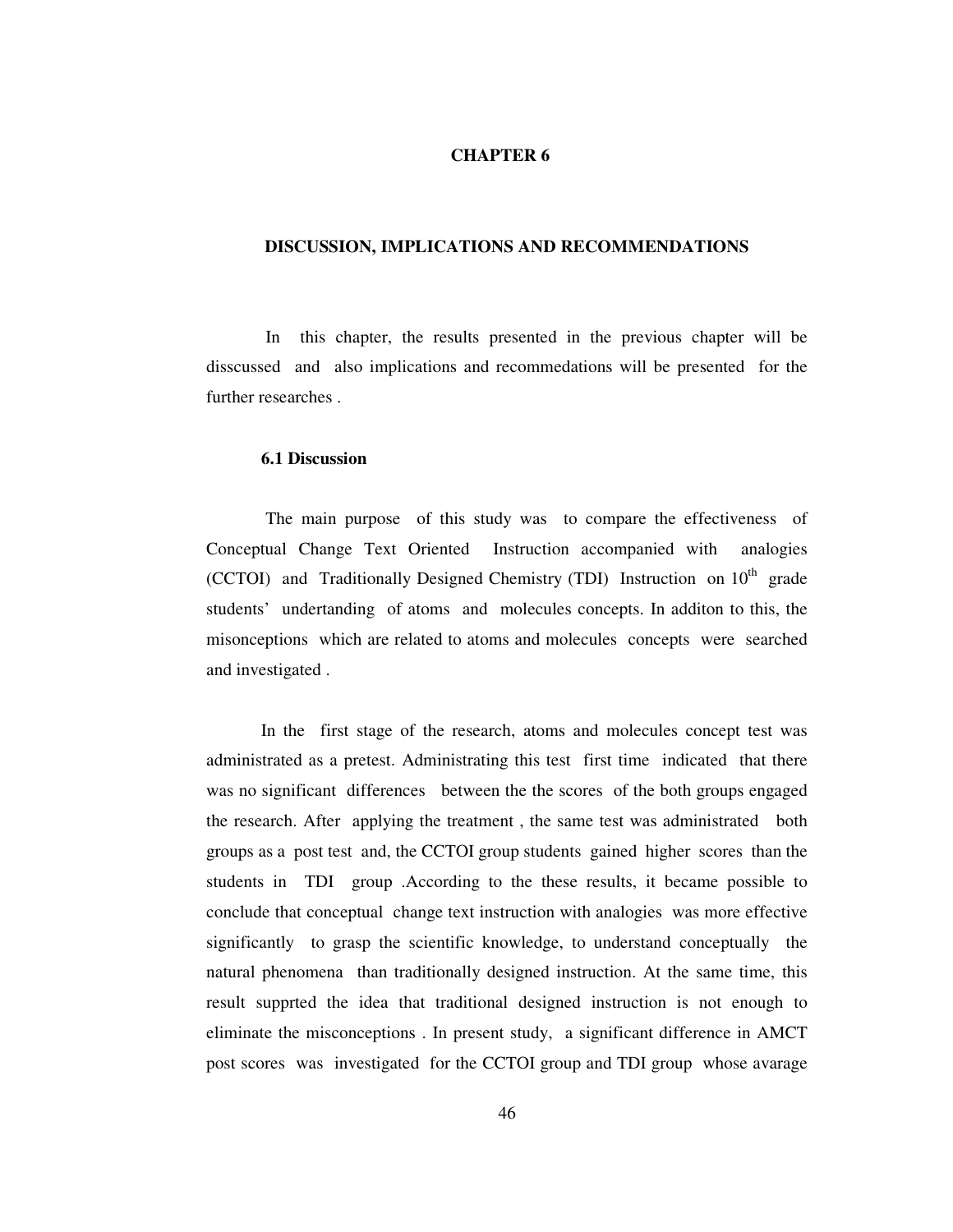correct resposes for AMCT are  $\%$  53 and  $\%$  33 respectively. These results are supported findings by Çakır, Uzuntiryaki, Geban (2002); Yürük and Geban, (2001); Andre Chamber,(1997); and Uzuntiryaki (1998) that conceptual change text instruction was more effective to get better understanding of scientific conceptions . Higher scores of the students in CCTOI group may come from several reasons .Conceptual change text was the main component of conceptual text oriented instruction and considered the students' intuitive ideas and misconceptions . It helped students consider the pre-existing ideas and created a conflict between the students' misconceptions ,their intuitive ideas and scientific knowledge by demostrating inconsistencies between them. This conflict caused students to be dissatisfied with intuitive ideas and misconceptions and , this dissatisfaction enabled conceptual change text to restructure the compatible knowledge of students in CCTOI group and realize their misconceptions .In addition, the dissatisfaction also opened the way for the conceptual change text to explain why some of the students' ideas are not true and why scientific ones are true by giving examples and evidences within its content . Beside elimination of misconceptions , conceptual change text caused enhace the organization of conceptual frame work to grasp the new concepts and knowledge . Hence, the process capacity increased and that also raised the ability of correcting the misconceptions .This effect of conceptual change text is supported by Boujaoude(1992). As a result, conceptual change text caused students in CCTOI group to raise their scores on post –test scores of AMCT and to gain more conceptual understanding.

 In addition this , students were participated to the chemistry -class hours by appllying some discussions so that students became activated in the classroom . Espacially, after the reading conceptual change text , students were encouraged to discuss and share their previous ideas so that their intuitive ideas and misconceptions about atoms and molecules were activated .During this process , there was a close interaction between the instructor and the students .Instructor guided the discussions that could facilitate the meaningful and conceptual learning. Discussion enviroment created by the students in the class provided a special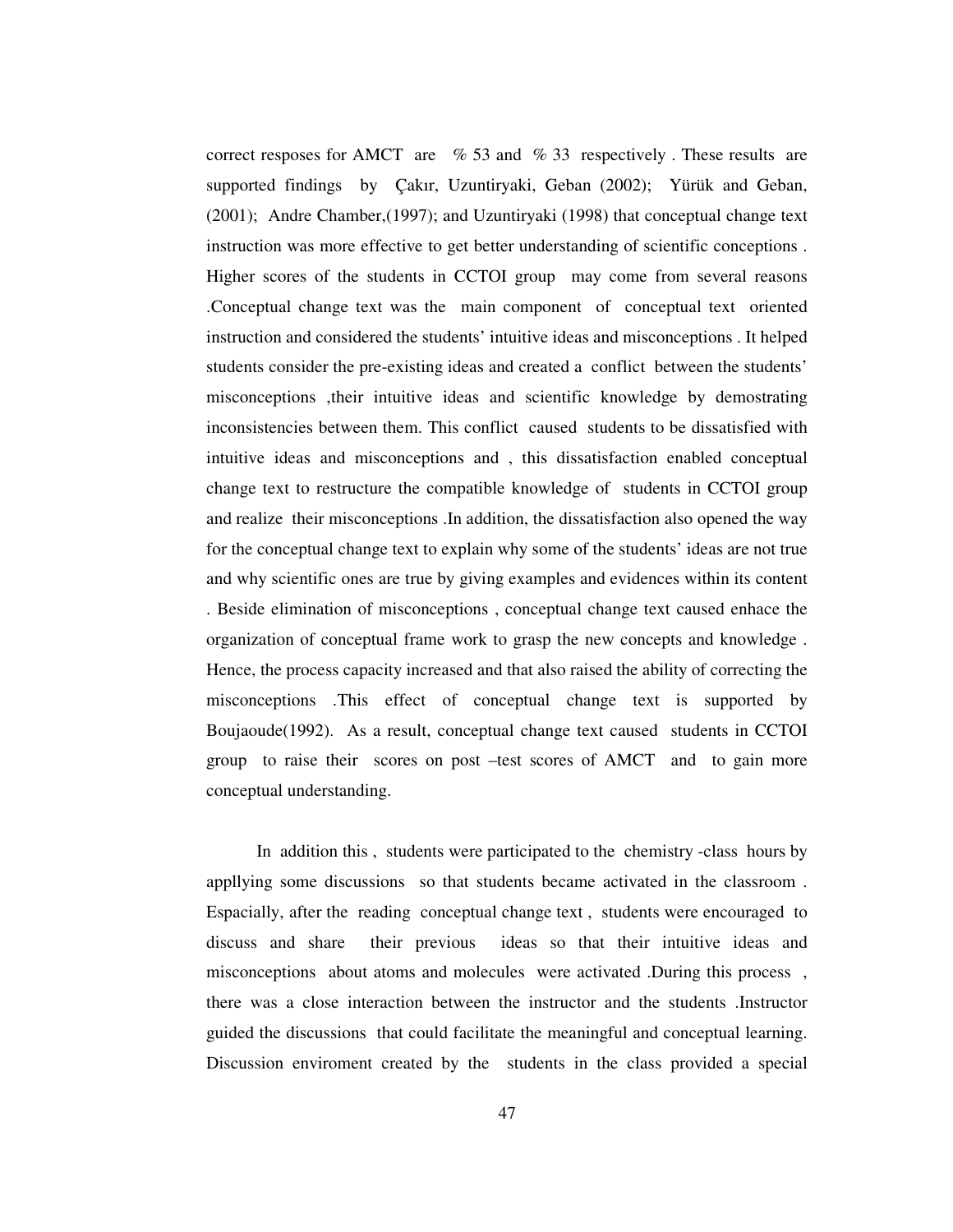learning environment and enabled students to share and criticize their ideas. This situation also caused dissatisfaction and restructuring the previous knowledge and acquisition the scientific knowledge . In this discussion environment , students were able to acquire feedback for the accuracy of their ideasand knowledge.This condition was also supported by the findings of Alvermann et . al .(1995) who concluded that more pronounced effect can be obtained if the text type on learning counterintuitive science concepts was combined with a supportive activity such as a small group discussion **.** In addition, Uzuntiryaki (1998); Yürük and Geban (2001) emphasized the positive role of the discussion in the conceptual change text instruction.

 At the beginning of the instruction , students in the in CCTOI group were asked to draw an image of carbon and helyum atoms and water and carbondioxide molecues . Different findings were obtained in the this stage. Students indicated different misconceptions which are related to the atoms and molecules . One them is that an atom looks like a cell . This finding is supported by Harrison and Tregust (1996), Griffiths and Preston (1992), Osborne and Freyberg (1985). In figure 6.1 and 6.2 , students used the similar models that can identify the basic particles of the atoms and energy levels of electrons , but not relative size of the nucleus and atomic radius, and distance between the nucleus and electrons . Some of the students gave an impression being affected by the text books .(See figure 6.3 ). Specifically, the drawing used in the left part of the Figure 6.3 looks like the models used text books for the high school entrance exams . Most of the students didn't realize their models have some shared attributes and unshared attributes .Bucause of this fact , students cannot realize that unshared attributes caused them to have misconceptions related atoms and molecules .

 However, In traditionally designed instruction, the chemistry class sessisions were based on the teacher explanations of scientific phenomena ,logical presentation of knowledge, some examples given in the textbooks and texts , solving the quantitative problems. Students' previous ideas ,misconceptions related to the atoms and molecules were not took into the account in this instruction .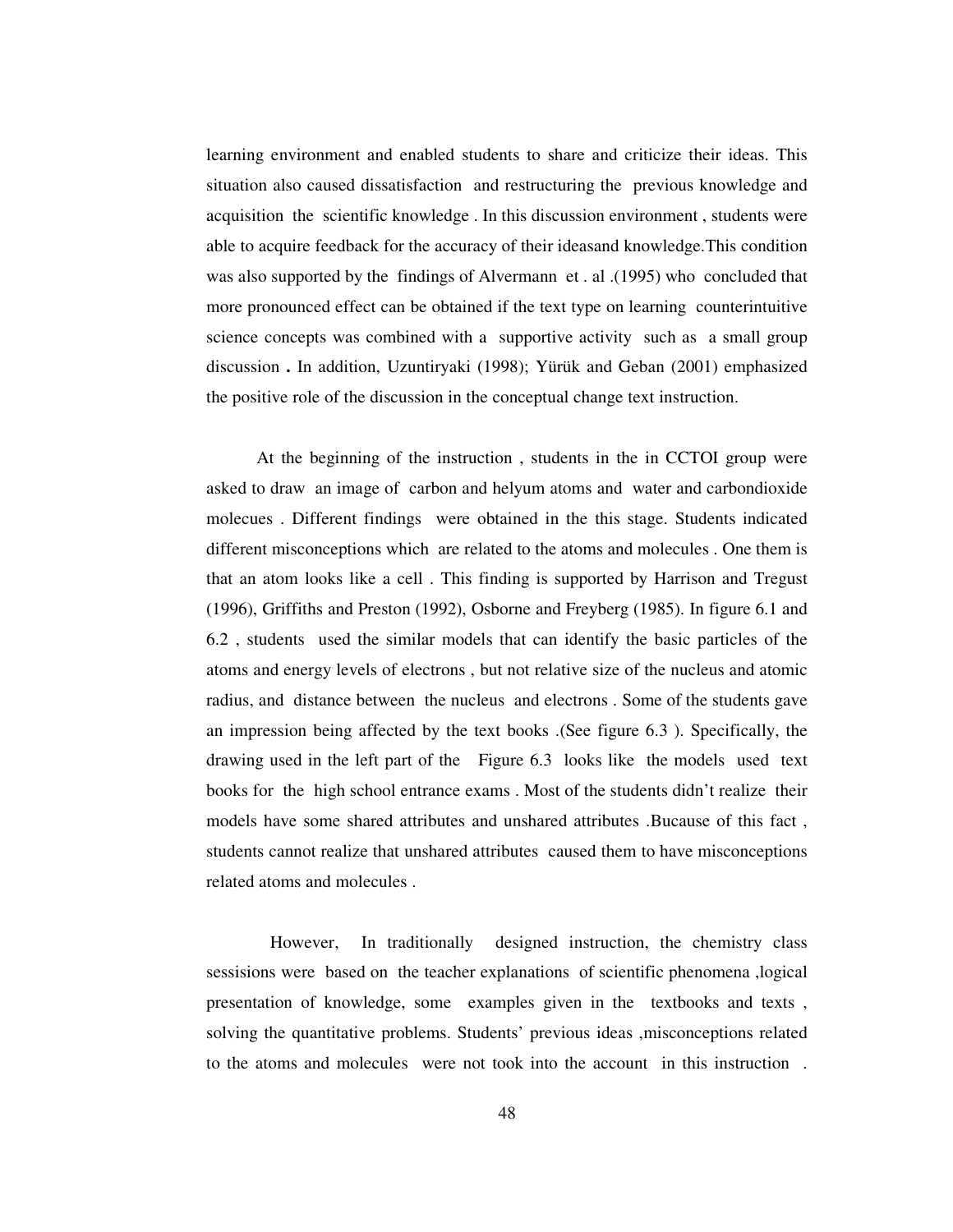Discussions of the concepts and the conceptual knowledge given in the instruction were limited so that students' engagement to chemistry class sessions in TDI were confined to the solving the quantitative problems and understanding of explanations of scientific phenomena . TDI didn't didn't provide a progress for the conceptual frameworks of the students in TDI group. As a result , this situation may became a reaoson why students in CCTOI group got the better scores than the students in the TDI . Students had less ability to grasp the concepts and they got lower scores from post-test of the AMCT which is composed conceptual questions . Traditional instruction didn't give enough progress in understanding the concepts related to atoms and molecules .

 Attitude scale toward chemistry as a school subject was administrated to the students at the beginning of the treatment, no significance difference was investigated between the CCTOI group and TDI group with respect to attitude scale toward chemistry as a school subject (ASTC). After the treatment , ASTC was administrated to both CCTOI and TDI groups again, a significant difference was investigated between CCTOI and TDI groups. According to the results obtained in post- ASTC scores , group CCTOI scores were higher than those of group TDI . This means that group CCTOI showed more positive attitude toward the chemistry than group TDI after the treatment. Several reasons may be accounted for that result . First , increasing the conceptual understanding atoms and molecules after the treatment may give more skills to solve problems and understand chemical phenomena and that progress made attitudes of the students in CCTOI toward chemistry changed positively. Second , discussions between the students and researcher may raise the interesting of students toward chemistry in CCTOI group . Because, these discussions made them participitate actively to the chemistry class sessions and they were able to live the experience to see that why their ideas are true or not . That also may support the belief of being succesful in chemical phenomena. Analogies may be helpful to all these factors on students in CCTOI group . However, these factors didn't affect the students in TDI group and traditional chemistry instruction didn't affect the students in this group so that a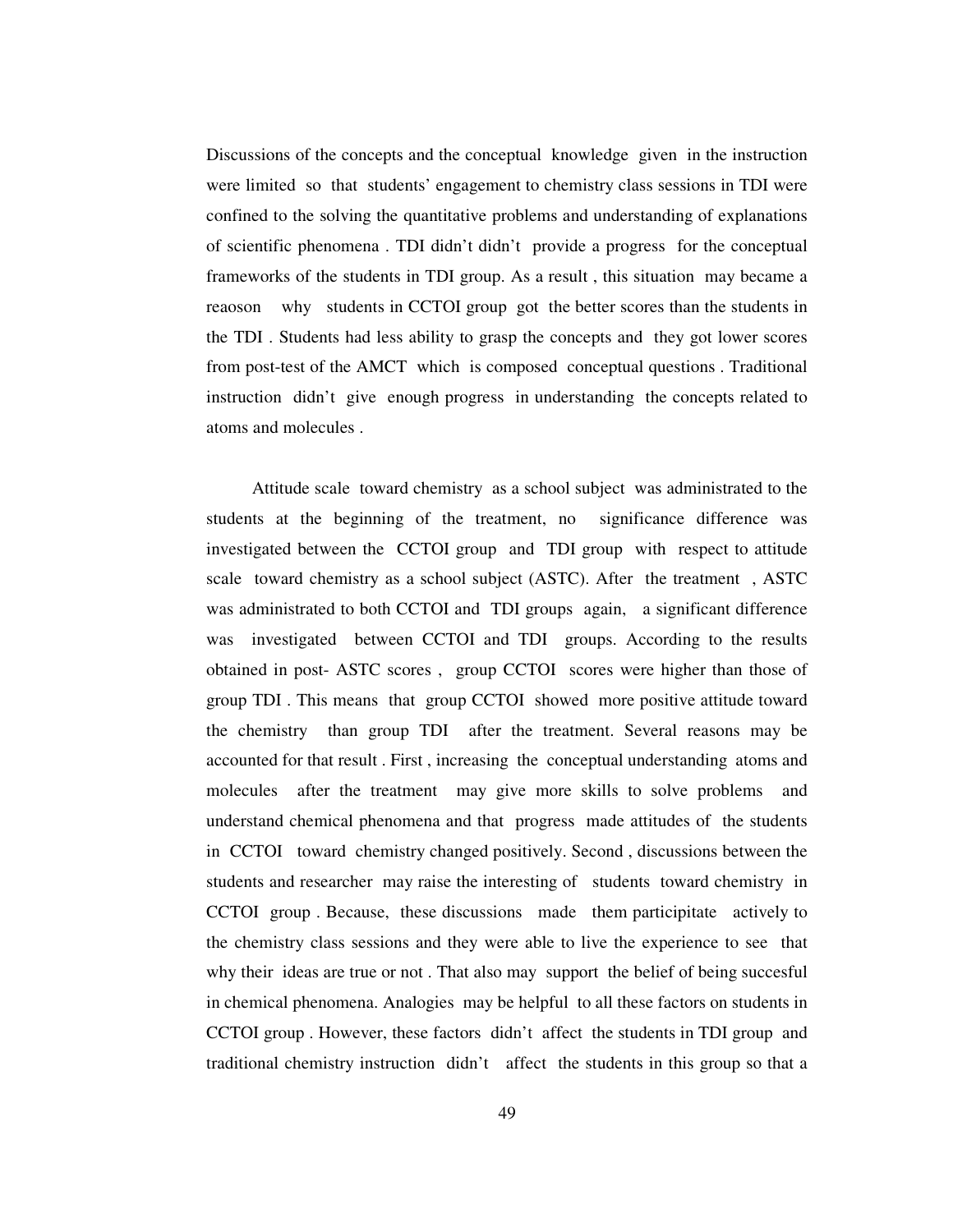positive improvement in attitudes of students toward chemistry wasn't investigated in the post-test of ASTC.

Science process skills test was admistrated both TDI and CCTOI group students in order to investigate the effect of science process skillls of students on understanding atoms and molecules concepts . The result of the analysis showed that the science process skills contributes significantly to the variation on students' understanding of atoms and molecules concepts . As it was understood from this result , the science process skills is an effective predictor, because solving complex chemistry problems, espacially for qualitative chemistry problems, conceptual understanding of chemistry subjects require abilities to identify variables, state hypothesis, define operations , investigation of scientific phenomena, interpretation of data and graph etc. Thus, science process skills have a significant effect on the meaningful learning and conceptual understanding of cemistry subjects .

One of the results of the analysis was the gender effect on understanding of atoms and that molecules concepts . The result of the analysis showed that there was no sigificant difference between the girls and boys in both of two groups in understanding atoms and molecules concepts . During the treatment , girls and boys were exposed the same meterials , teaching methods in both TDI and CCTOI group classes . In other words, they were under the same conditions . That factor may be the reason of this analysis' result .

 The present study tried to search and determine the misconceptions about atoms and molecules concepts in chemistry . In so doing , conceptual change text was the main instructional tools of the study .The some of the misconceptions that presented in this study may not be investigated as often as some of them, but all of them have the probability to be encountered for science teachers in the classroom .

 In summary , the Present study showed that the conceptual change text oriented instruction accompanied with analogies provided better conceptual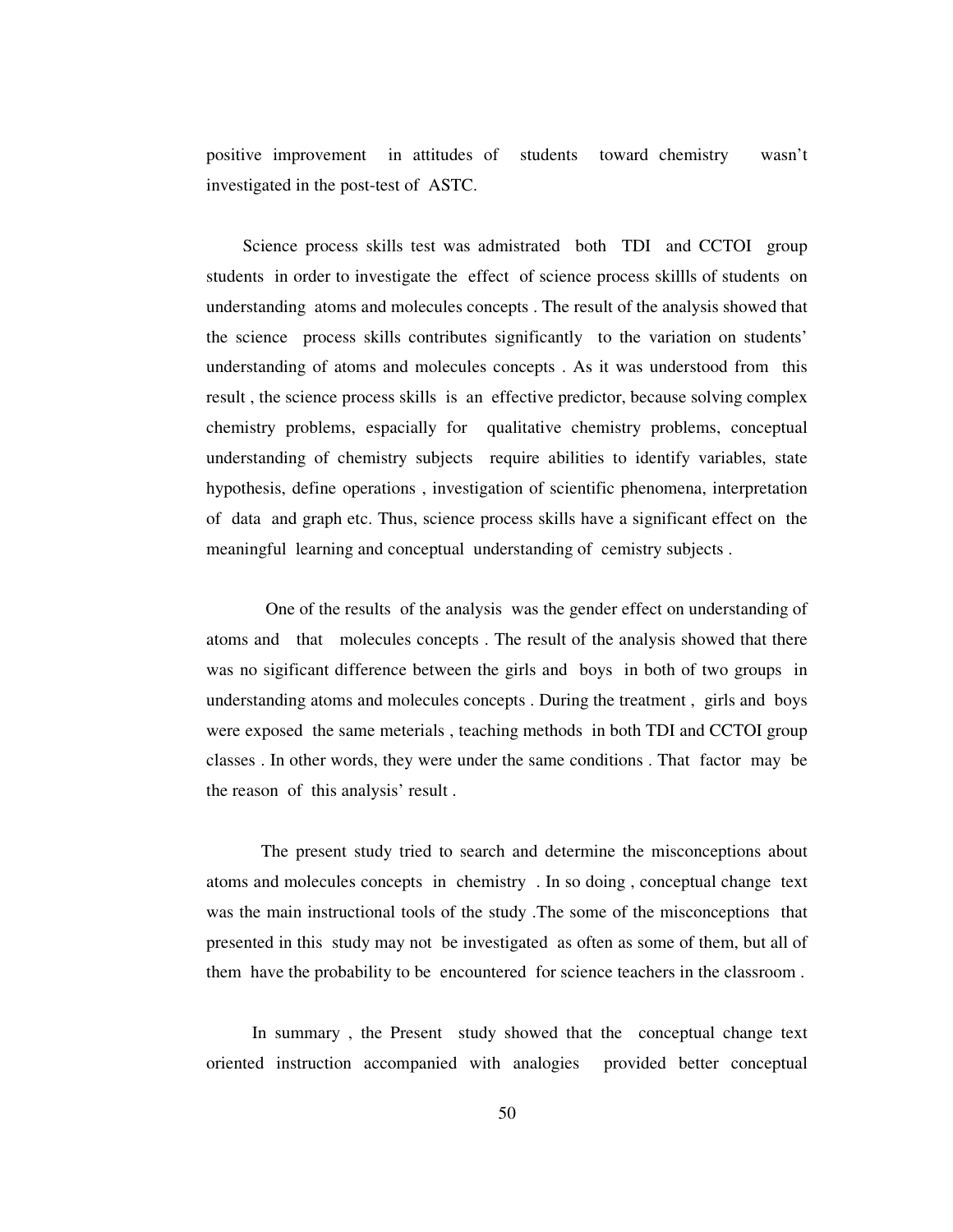understanding of atoms and molecules and gave more opportunities to eliminate the misconceptions about the atoms and molecules concepts than the traditional instruction in chemistry . This research also indicated conceptual change text oriented instruction has a significant importance as a teaching strategy to address the misconceptions in chemistry concepts .

### **6.2 Implications**

The implications of the present study can be stated as follow :

- 1. Students may have some misconceptions about atoms and molecules and chemistry teachers should take them into the considerations during the cemistry instruction.
- 2. Misconceptions and students' intutive ideas may prevent the conceptual understanding of the chemistry . During the instructions science teachers must have the ability to recognize such a case .
- 3.Conceptual change text provides a better conceptual understanding of chemial phenomena .
- 4.Traditional instruction is not enough to understand conceptually chemical phenomena .

5. Science teachers sould be informed and encouraged to use coneptual change texts in instructional activities .

6. Conceptual change texts have the ability to revise the student's knowledge about the natural phenomena and reconsruct the conceptual framework of the students .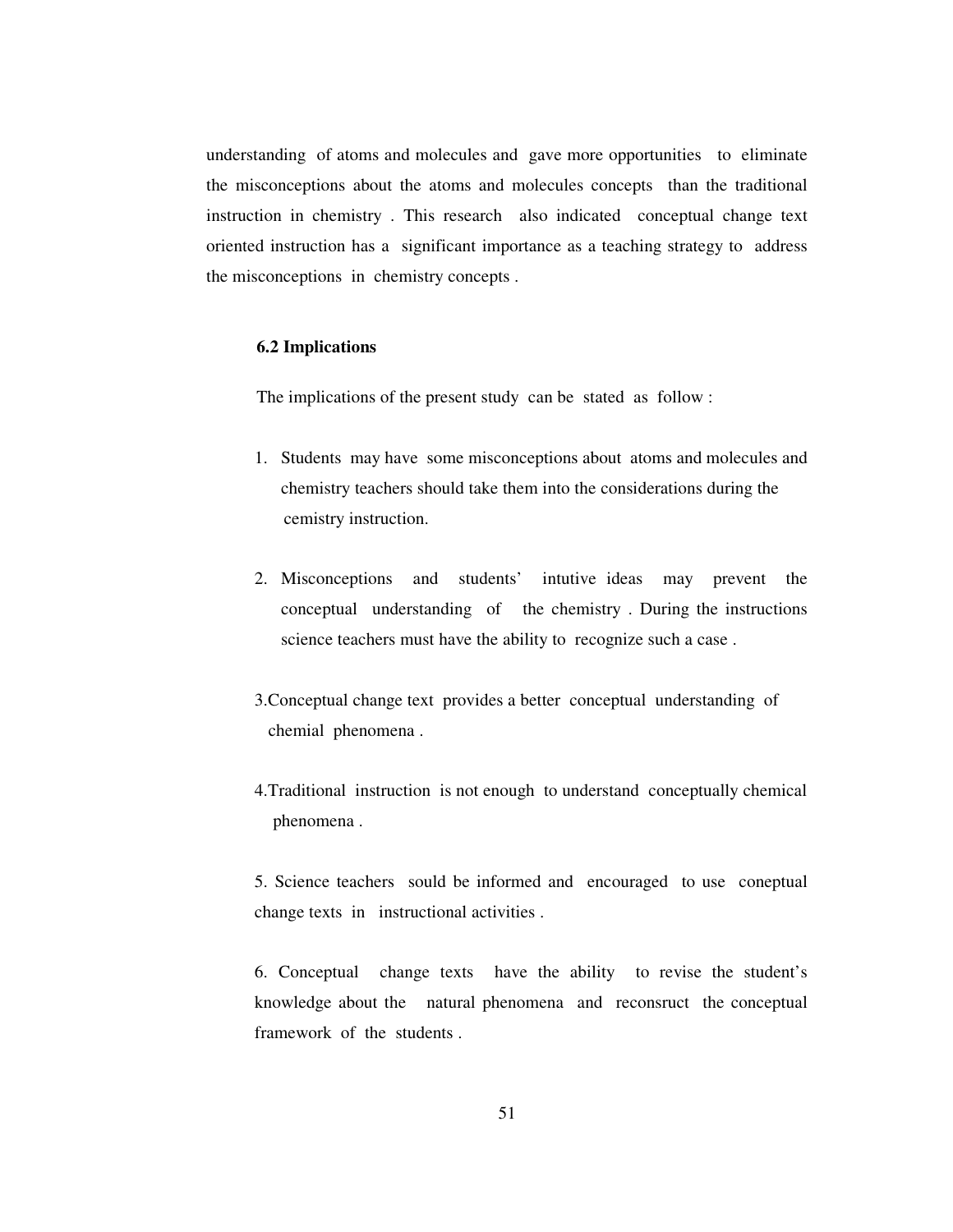- 7. If a conceptual change text is used in insructional activities ,teacher must enable students to discuss the conceptual knowledge about the natural penomena in the classroom .
- 8. Teachers must pay attention the concepts , examples,figures and language that used in the material such as textbooks, texts.
- 9. Science process skill is a strong predictor to uderstand the chemistry . Teachers should consider how to improve the science process skill when they design instructional activities.
- 10 . Teachers must develop such teaching strageties that students think about their intuitive ideas , misconceptions and that they can easily eliminate these misconceptions .

# **6.3. Recommendations**

- 1. For the future researches , different chemistry subjects may be selected to investigate the effcects conceptual change text instruction .
- 2. For the future researches , the effect of conceptual change text oriented instruction may be compared with other other instructional techniques such as cooparative learning , computer asisted instruction .

 3. For the future researches , an interview may be combined to the present study invetigate the effects of conceptual change text oriented instruction.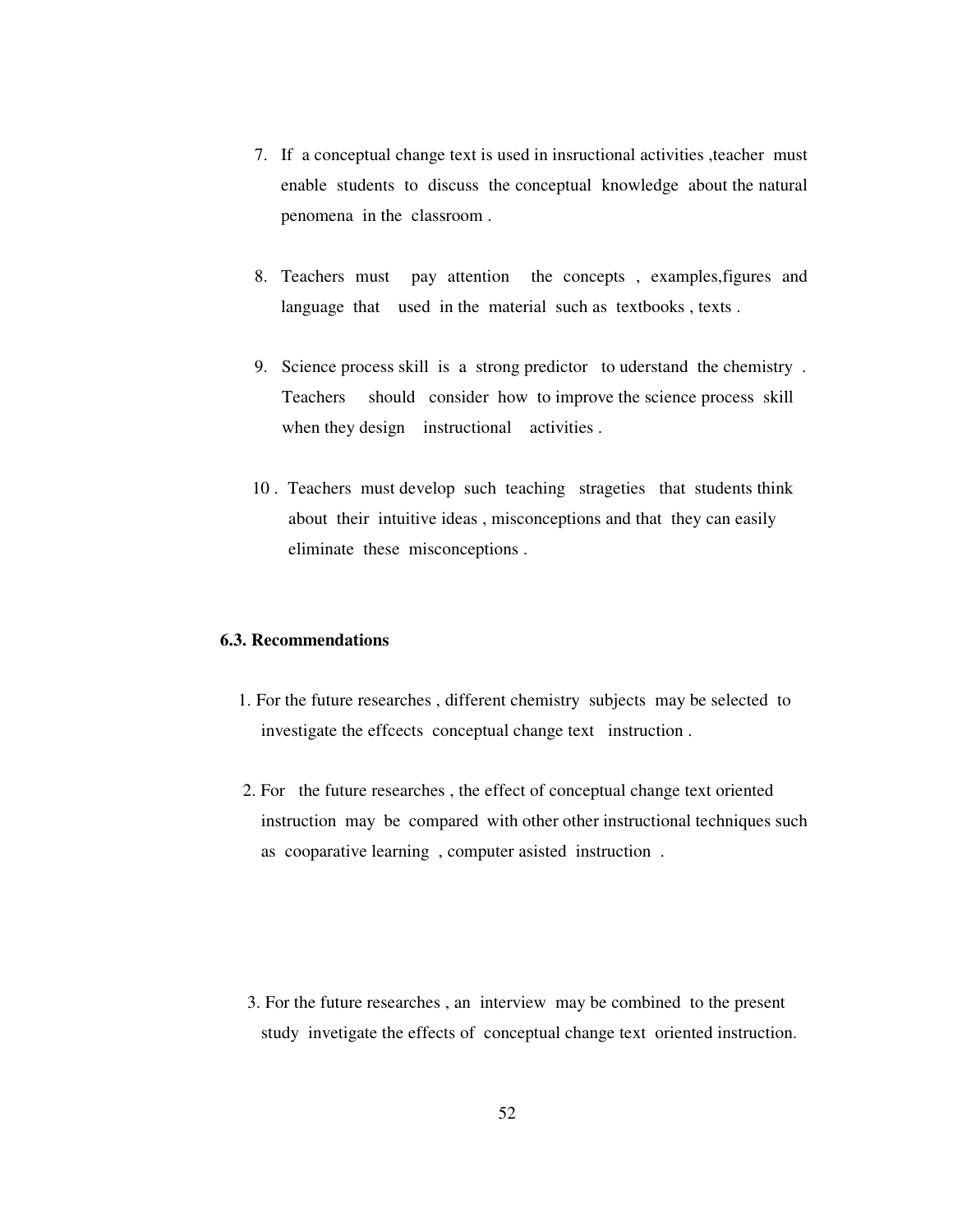4. Similar studies can be conducted for the different grade levels and different courses .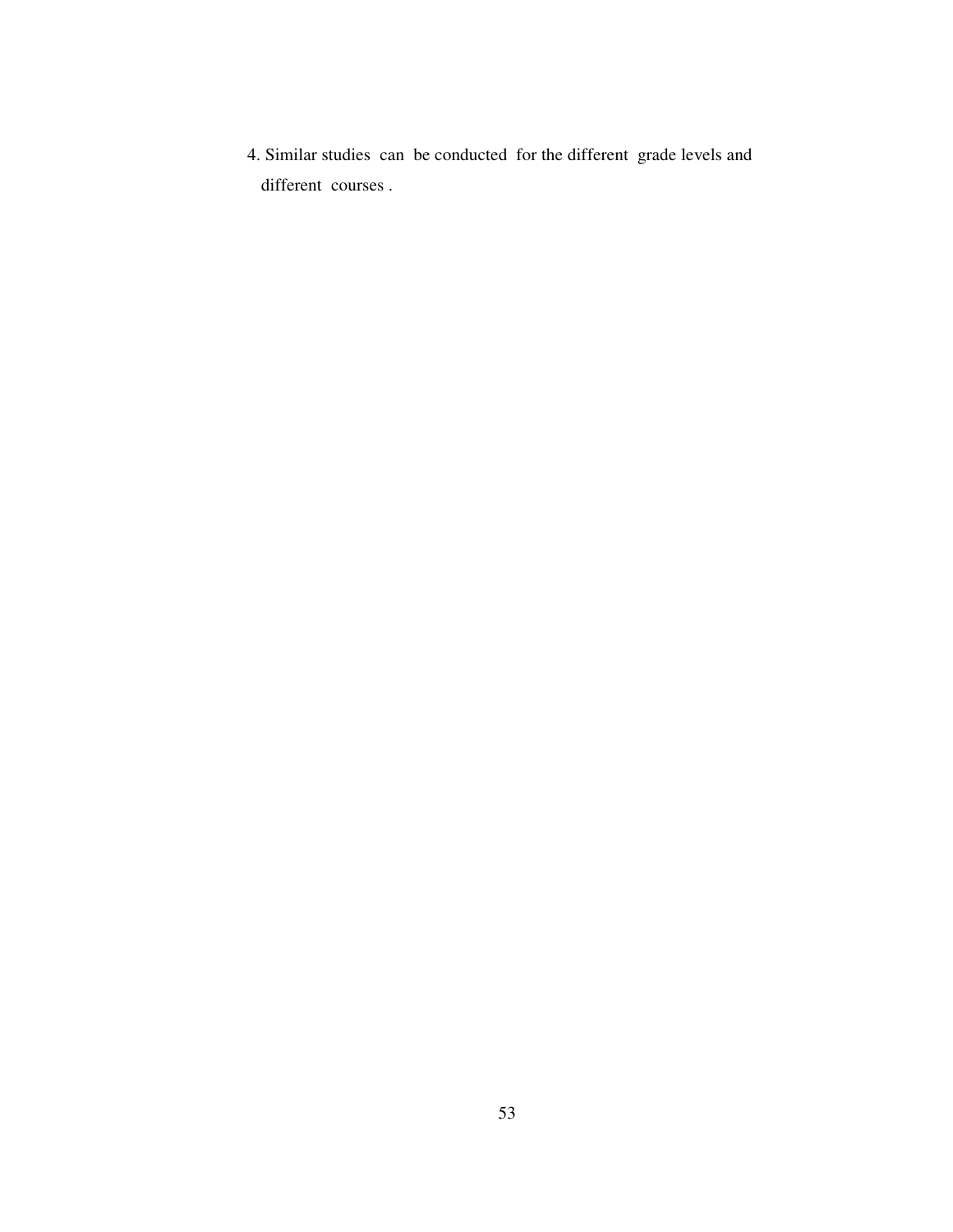#### **REFERENCES**

Alvermann , D. E., Smith, L. C . , & Readence, J. E. (1985). Prior Knowledge a-Activation and the Comprehension of Compatible and Incompatible Text. *Reading Research Quarterly*, 20, 420-436.

Anderson, C. W., & Roth, K. J. (1988). Teaching for Meaningful and Self-Regulated Learning of Science. In J. Brophe (Ed.), *Teaching for Meaningful and Selfregulated learning.* Greenwich, CT: JAI Press.

Anderson , C.W. , & Smith ,E.L. (1983) .How Swedish pupils , Aged 12-15 Years ,Understand Light and Its Properties. *European Journal of Science Education,* 5(4) , 387-402 .

Andersson, B. (1990). Pupil's Conceptiond of Matter and its Transformation (age 12- 16)*Studies in Scien Education* ,18 , 53-85.

Anderson, C.W., & Smith, E.L. (1987).Teaching Science. In V.Richardson-Koehler Ed., *Educator's handbook*: A research perspective. New York: Longman.

Basili , P.A. , Sanford , J.P.(1991).Conceptual Change Strategeis and Cooperative Group Work in Chemistry .*Journal of Research in Science Teaching*, 28 (4),293-304.

Belkin, G. S. and Gray, J. L. (1977). *Educational Psychology: An Introduction.* Dubuque Iowa: Wm. C. Brown Company Publishers.

Ben-Zvi , R. , Eylon, B., & Silberstein , J. (1986). Is an Atom of Copper Malleable ? *Journal of Chemical Education* ,63 (1),64-66.

BonJaoude, S. (1992). The Relationships Between Students' Learning Strategies and the Change in Misunderstandings During a High School Chemistry Course. *Journal of Research in Science Teaching*, 29(7), 687-699.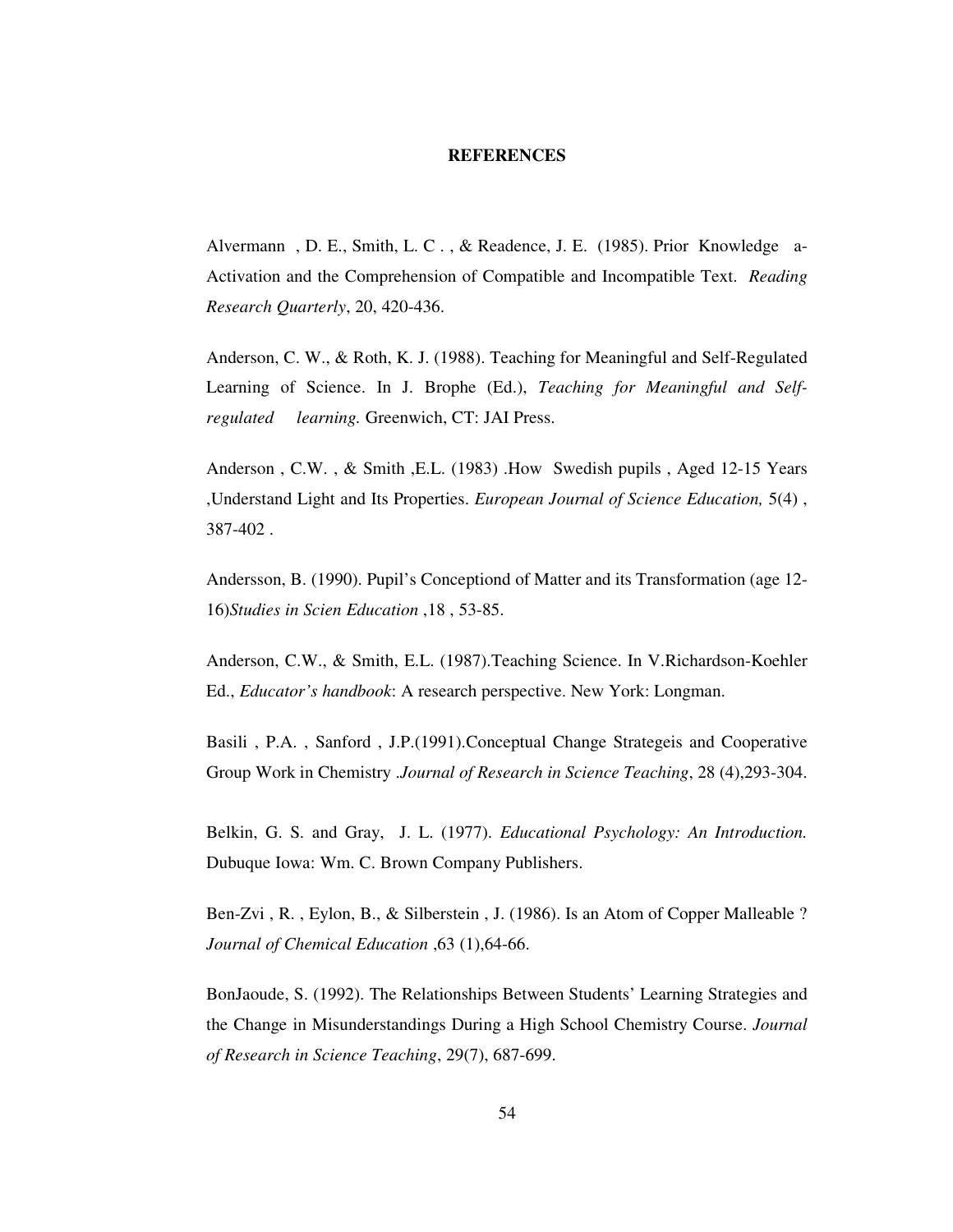Brook ,A. , Briggs , M., & Driver , R . (1984) Aspects of Secondary Students' Understanding of the Particulate Nature of Matter .Leeds : *University of Leed s Children's Learning in Science Project. Centre for in Science and Mathematics Education .* 

Buojade , S.B. (1991). A Study of the Nature of Students' Understanding About the Concept of Burning . *Journal of Research in Science Teaching* , 28 , 689-704 .

Çakır , Ö.S. , Uzuntiryaki , E. , Geban , O .(2002) Contribution of Conceptual Change Texts and Concept Mapping to Understanding of Acids and Bases . *A paper presented at Annual meeting of the National Association for Research in Science Teaching , New Orleans , LA.*

Caramazza ,A. ,McCloskey, M. ,& Green , B. (1981). Naïve Beliefs in 'Sophisticated ' Subjects : Misconceptions About Trajectories of Objects .*Cognition* , 9, 117-123.

Carey , S. (1985) Conceptual Change in Childhood .*Cambridge ,* MA: Harvard University Press .

Chambers , S.K. , & Andre , T. (1997). Gender, Prior Knowledge , Interest and Experience in Electricity and Conceptual Change Texts Manipulations in Lerning About Direct Current . *Journal of Research in Science Teaching ,* 34 , 107-123.

Cho ,H. , Kahle , J.B. & Nordland F.H. (1985). An Investigation of High School Biology Textbooks as Sources of Misconceptions and Difficulties in Genetics and Some Suggestions for teaching Genetics . *Science Education ,* 69 (5) 707-719.

Clement , C.A.(2002). Learning With Analogies, Cases, and Computers.*The Journal of the Learning Sciences* , 11(1), 127–138.

Coll, R.K. and Treagust , D.F. (2002).Learners' Use of Analogy and Alternative Conceptions for Chemical Bonding : A Cross- Age Study . *Australian Science*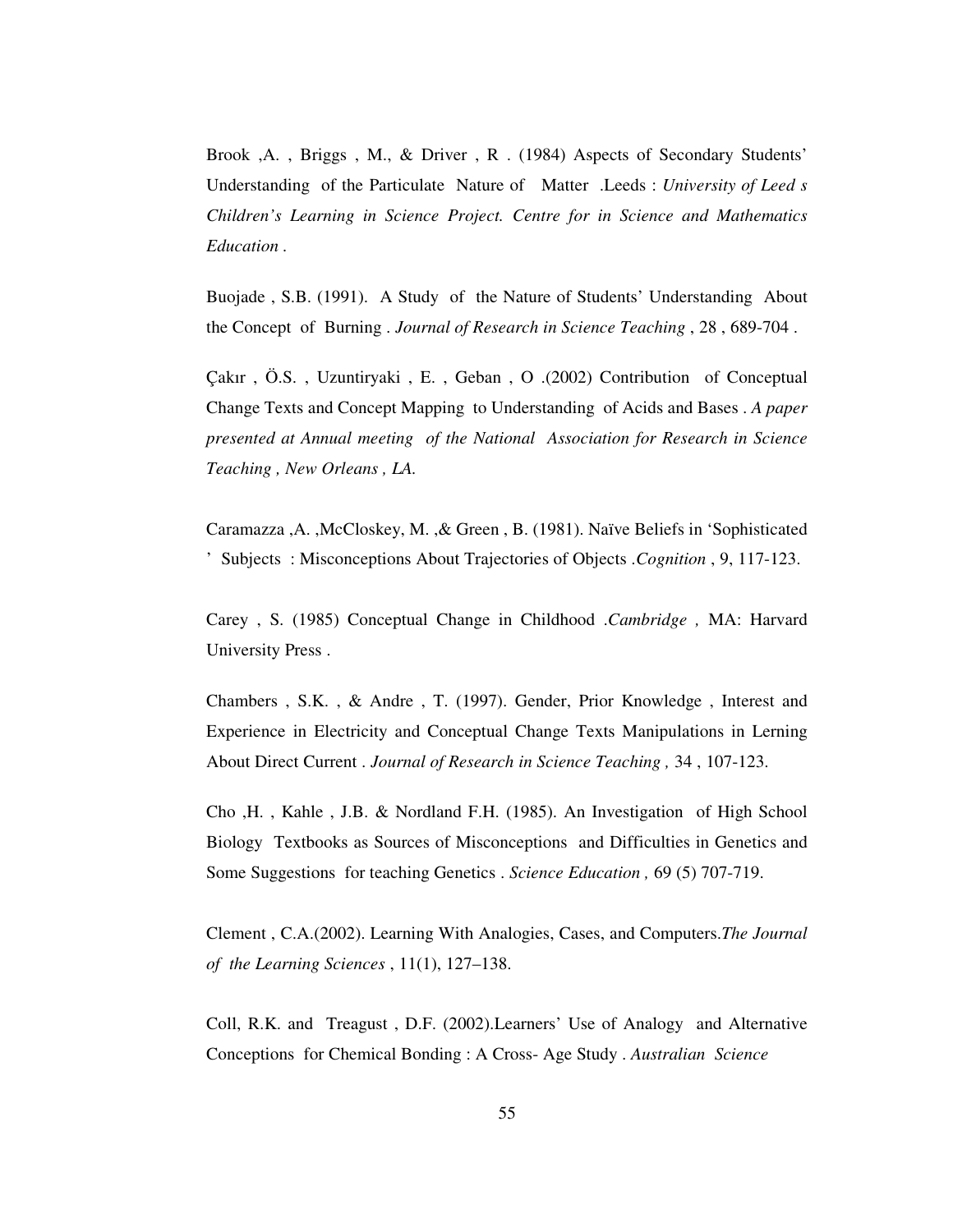*Teachers' Journal .*48(1) , 24-32 .

Dagher, Z. R. (1994). Does the Use of Analogies Contribute to Conceptual Change. *Science Education*, *78*, 601-614.

Driver, R., & Easley, J. (1978).Pupils and Paradigms: A review of Literature Related to Concept Development in Adolescent Science Students. *Studies in Science Education,* 5, 61-84.

Driver, R. ,& Erickson , G. (1983). Theories in Action : Some Theoretical and Emprical Issues in the Study of Students' Conceptual Frameworks in Science .*Studies in Education ,* 10,37-60.

Duit,R.(1996). *Lernen als Konzeptwechsel im naturwissenschaflichen Unterricht*. In R.Duit & C. von Rhöneck(Eds), Lernen in den Naturwissenschaften.Beitrage zu einem Workshop an der Padagogischen Hochschule Ludwigsburg, Kiel, Germany,145-162.

Duit ,R . , & Treagust , D.F.(1995). Students' Conceptions and Constructivist Teaching Approaches . In Fraser , B.J. & Walberg (Eds .) , Improving Science Education*.* Chicago, *The National Society for the Study of Education.* 

Duit,R.(1991).On the Role of Analogies and Metaphors in Learning Science. *Science Education,* 75,649-672.

Dysktra, D.I.JR., Boyle, C.F.,& Monarch, I.A.(1992). Studying Conceptual Change in Learning Physics. *Science Education*, 76(6), 615-652.

Dykstra, D. (1992). Studying conceptual change. In R. Duit, F. Goldberg, & H. Niedderer,Eds.,Research in Physics Learning: Theoretical Issues and Empirical Studies.(pp. 40-58). Kiel, *Germany: Institute for Science Education at the*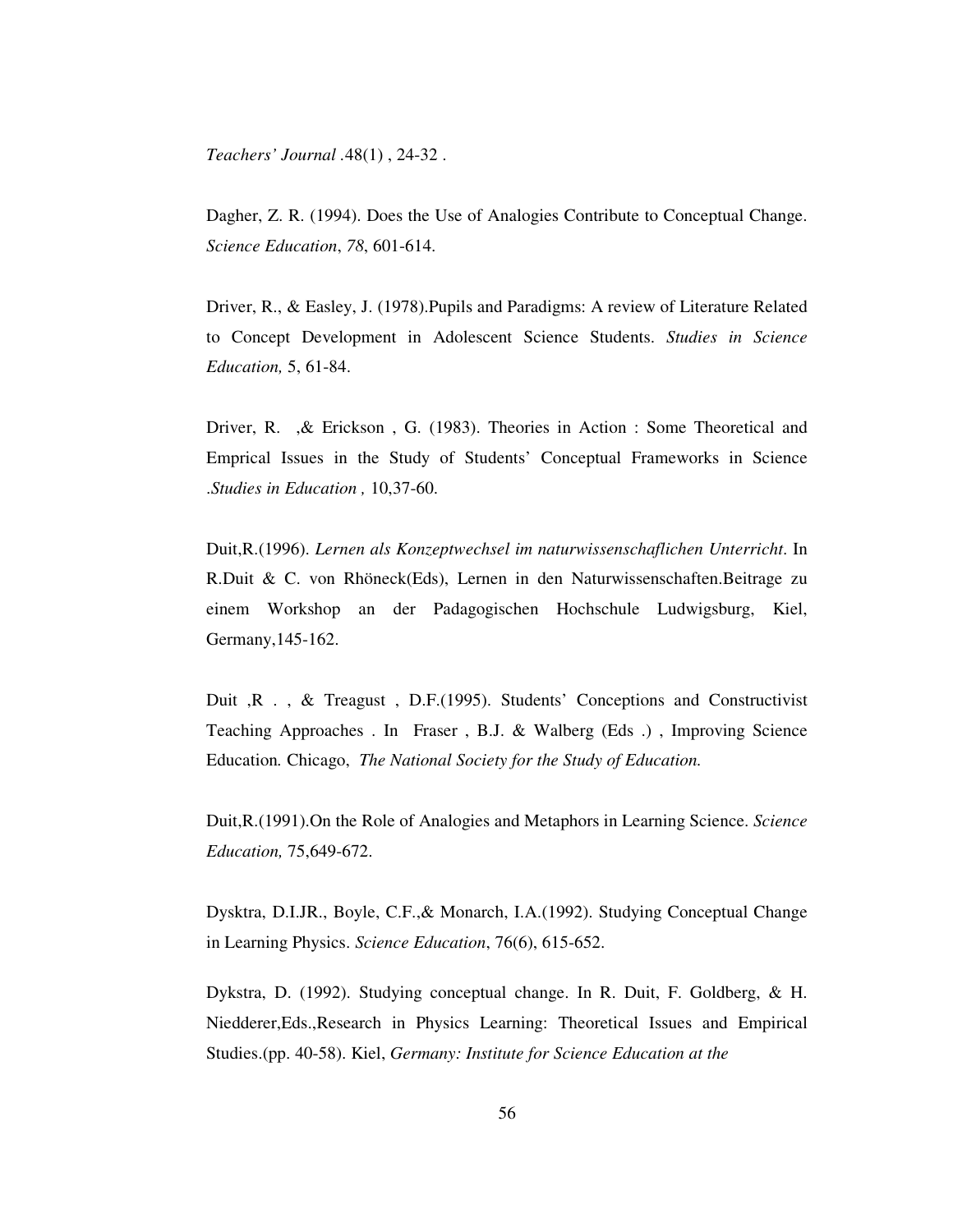*University of Kiel.* 

Else, J.M and Clement J. (2003). Should Different Types of Analogies Be Treated Differently in Instruction ? Observations from a Middle-School Life Science Curriculum. *Proceedings of the National Association for Research in Science Teaching.*

Fellows , N. J. (1994) . A window into Thinking : Using Student Writing to Understand Conceptual Change in Science Learning . *Journal of Research in Science Teaching*, 31 (9) , 611-628.

Fensham, P.F., Gunstone, R.F., & White, R.T., Eds. (1994). The Content of Science: A constructivist Approach to Its Teaching and Learning. London, UK: Falmer Press.

Furletti , C. , and Rule, A.C. (2004) . Using Form and Function Analogy Object Boxes to Teach Human Body Systems .*School Science and Mathematics,* 104(4) , 155-169.

Gabel, D. L., & Samuel,K.V.(1986).High School Students' Ability to Solve Molarity Problems and Their Anolog Counterparts. *Journal of Research in Science Teaching,*  23,165-176.

Gabet , D. ; Samuel , K.V. ; Hunn, D.J. (1987). *Jornal of Chemical Education,* 64, 695-697

Gentner, D. 1999. Analogy. IN: *MIT Encyclopedia of the Cognitive Sciences* Massachusetts Institute of Technology. cognet.mit.edu/MITECS/

Gilbert , J.K., & Osborne, R.J., & Fensham, P.J. (1982). Children's Science and Its Consequences for Teaching . *Science Education ,*66 , 623-633.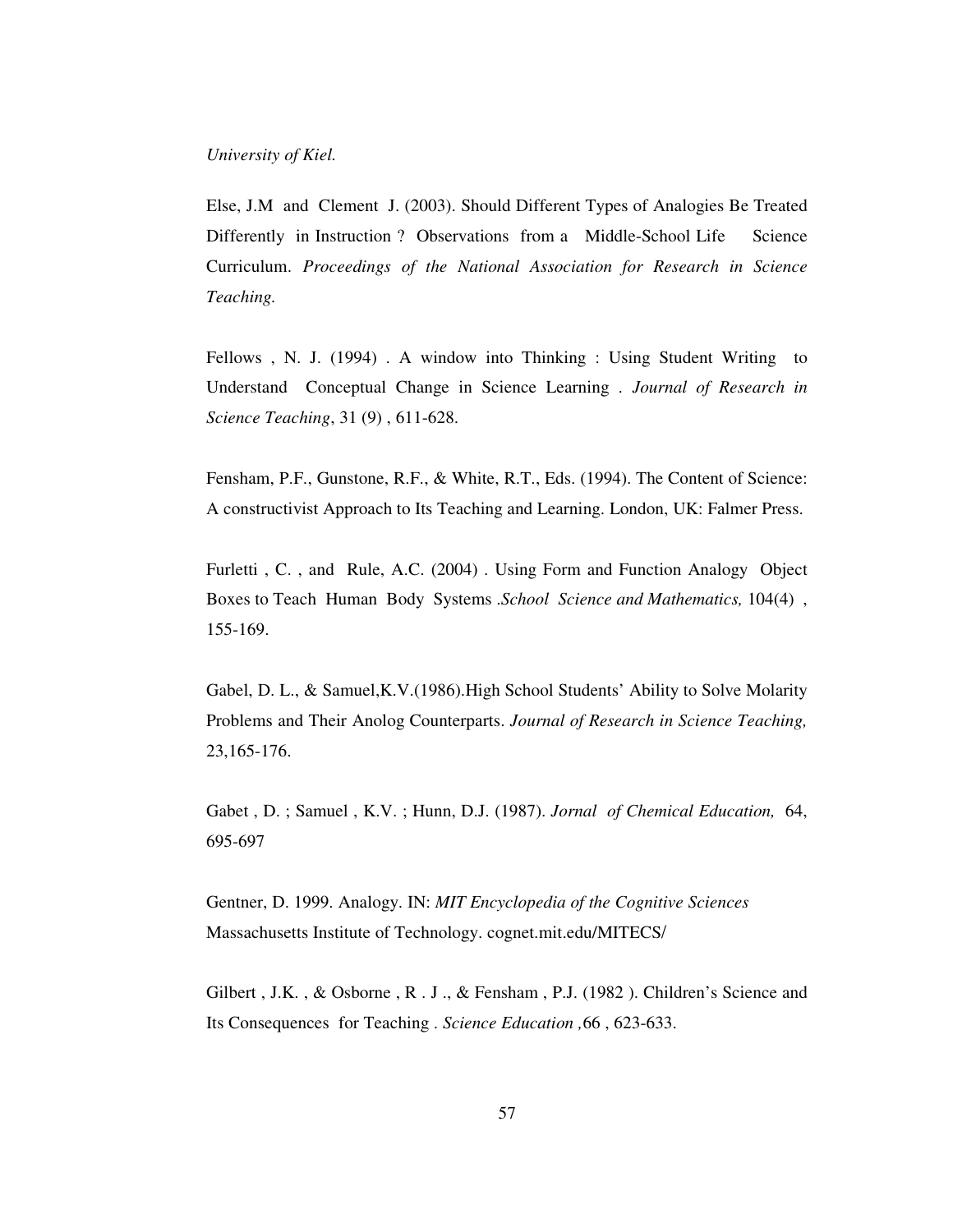Gilbert , J.K. , & Zyberstajn , A. (1985). A Conceptual Framework for Science Education : the Case Study of Force and Movement . *European Jornal Of Science Education ,* 7, 107-120.

Glynn, S.M. (1991). Explaining Science Concepts: A Teaching With Analogies Model. In S. Glynn,R, Yeany & B, Britton (Eds.), *The Psychology of Learning Science* (pp. 219-240). Hillsdale, NJ:Lawrence Erlbaum.

Goldblum, N. (2001). The Brain Shaped Mind. New York:*Cambridge University Press.* 

Griffiths , A.K. and Preston , K.R. (1992). Grade 12 Students' Misconceptions Relating to Fundamental Characteristics of Atoms and Molecules . *Journal of Research in Science Teaching*, 29 (6) , 611-628.

Guzzetti, B. J., Snyder, T. E., Glass, G. V., and Gamas, W. S. (1993). Promoting Conceptual Change in Science: A Comparative Meta-Analysis of Instructional Interventions From Reading Education and Science Education. *Reading Research Quarterly*, 28(2), 117-159.

Harrison , A.G. & Treagust D.F. (1996) . Secondary Students' Mental Models of Atoms and Molecules : Implications for Teaching Chemistry . *Science Education .*80 (5) 509-534.

Harrison,A.G. (1992).*Evaluation of a model for teaching analogies in secondary science.* Unpublished master's thesis, Curtin University of Technology, Perth,Western Australia.

Harrison ,A.G .(1994). Is There a Scientfic Explanation for Refraction of Light ? – A Review of Textbook Analogies . *Australian Science Teachers Journal ,(2)*40, 30-35.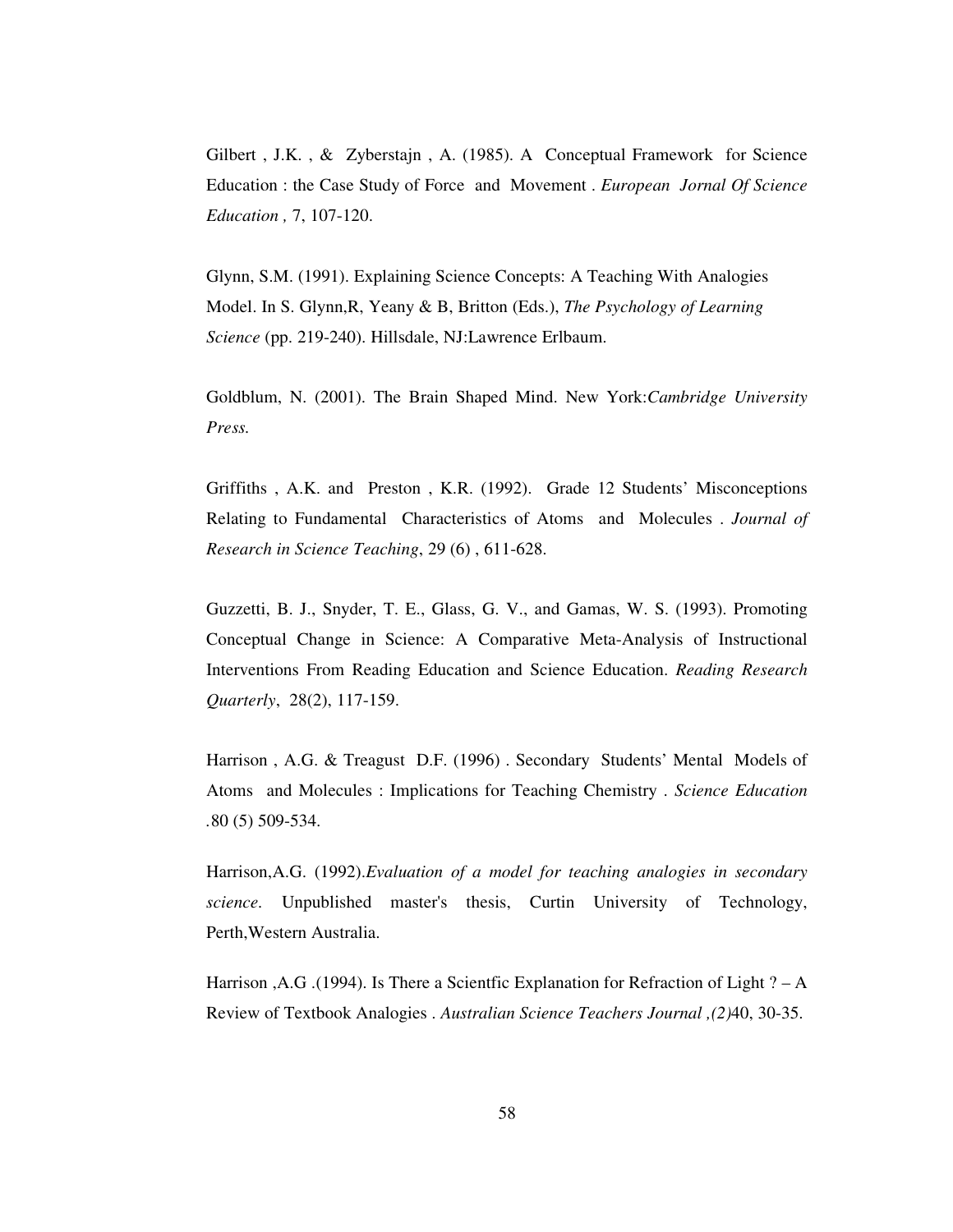Harrison, A.G. ,and Treagust , D.F. (1994). Analogies Avoid Misconceptions with This Systematic Approach. *The Science Teacher , pp.* 41-43

Harrison, A.G. (2002). *A paper Presented at the Annual Meeting of the Australian Association for Research in Education*,

Hein, George E. (1991, October). Constructivist Hearning Theory: the Museum and the Needs of People. *Paper Presented at the CECA Conference* ,Jerusalem, Israel.

Hewson PW, and Hewson MG. (1992). The Status of Students' Conceptions. In: R Duit, F Goldberg, and H Niedderer (Eds), *Research in Physics Learning*: Theoretical Issues and Empirical Studies**.** Institut fur die Pedagogik der Naturwissenschaften an die Universitat Kiel.

Hynd, C.R., McWorter, J.Y.,Phares, V.L., & Suttles,C.W.(1994). The Role of Instructional Variables in Conceptual Change in High School Physics Topics. *Journal of Research in Science Teaching,* 31(9), 933-946.

Kim, S., & Van Dusen, L. M. (1998). The Role of Prior Knowledge and Elaboration in Text Comprehension and Memory: A Comparison of Self-Generated and Text Provided Elaboration. *American Journal of Psychology*, 111, 353-378.

Krawczyk, D.C.; Holyoak , K.J. , and Hummel. J.E (2004). Structural Constraints and Object Similarity in Analogical Mapping and Inference. *Thinking 0 & Reasoning , 10 (1), 85–104* 

Lee ,O. , Eichinger , D.C , Anderson , C.W. , and Berkheimer , G.D. , Blakeslee , T.D . (1993). Changing Middle School Students' Conceptions of Matter and Molecules . *Journal of Research in Science Teaching*, 30 (3) , 249-270.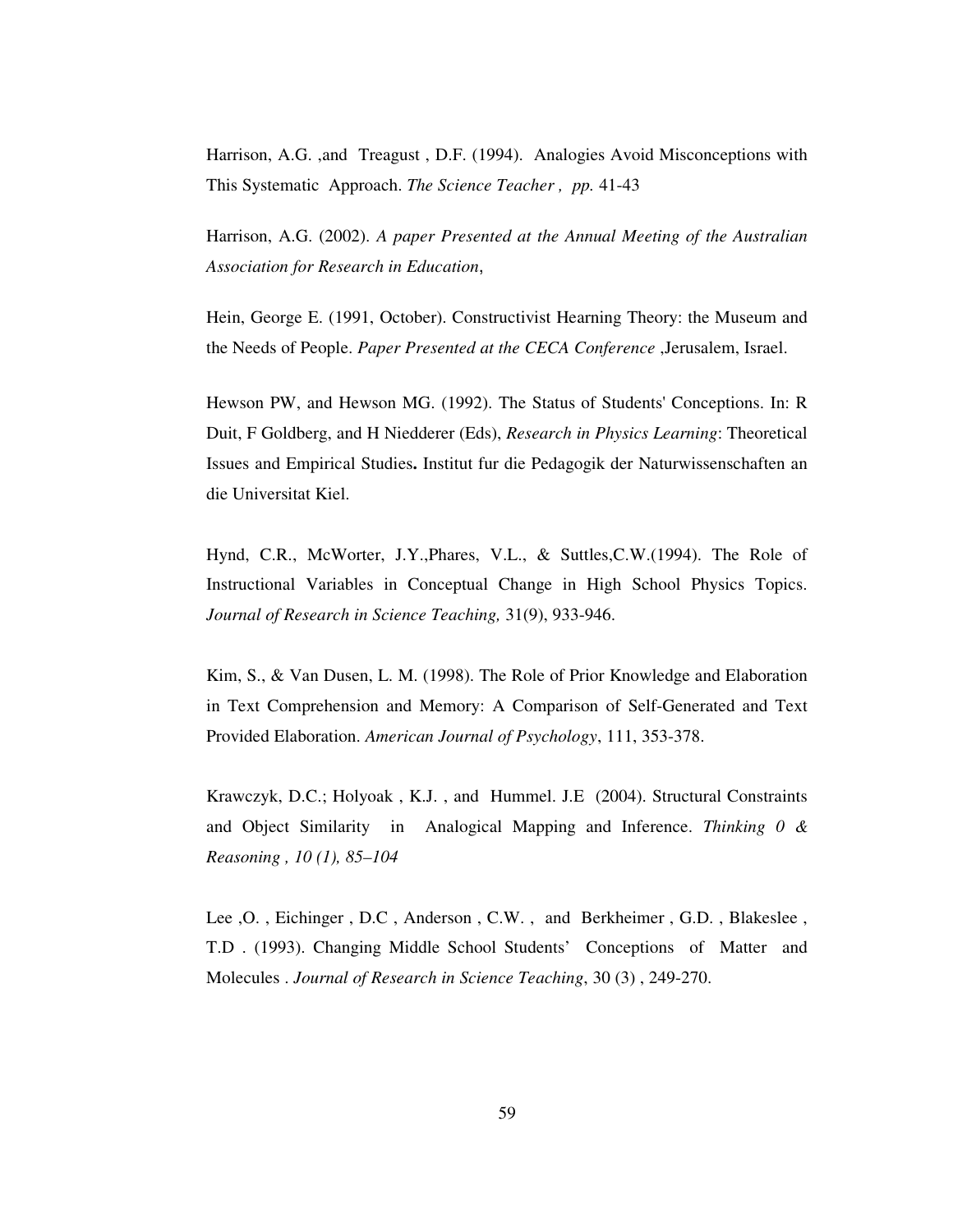McCloskey , M. (1983). Intuitive Physics.*Scientific American ,* 248, 122-130.

Nakhleh , M.B. (1992) Why Some Students don't Learn Chemistry . *Journal Of Chemical Education .* 69(3) 191-196.

Niedderer, H., Goldberg, F.M. (1993, April). Qualitative Interpretation of a Learning Process in Electric Circuits. *Paper Presented at the Annual Meeting of the National Association of Research in Science Teaching*, Atlanta.

Nieswandt ,M .(2001) . Problems and Possibilities for Learning in an Introductory Cmemistry Course from a Conceptual Change Perspective . *Science Education.* 85 , 158-171.

Novick, S., & J. Nussbaum. (1982). Brainstorming in the Classroom to Invent a Model: a Case Study. *School Science Review*, 62, 771-778.

Osborne ,R ., & Freyberg , P. (1985). Learning in Science : The Implications of Children's Science . *Auckland :* Heineman.

Osborne, R.J.,(1983). Towards Modifying Children's Ideas About Electric Current. *Research in Science and Technological Education*,1,73-82.

Osborne , R.J., Bell , B.F. , & Gilbert ,Y.K. (1983). Science Teaching and Children's View of the World . *European Journal of Science Education,* 5 , 1-14 .

Palmer, D. C. (2002, in press). Cognition. In K. A. Lattal & P. N. Chase (Eds.), *Behavior Theory and Philosophy*. New York: Kluwer Academic Press.

Palmer , D.H. (2003) . Investigating the Relationship Between Refutational Text and Conceptual Change Text . *Science Education .* 87( 5 ) , 663-680.

Perlmutter, J.C., & Bloom, L., & Burrell, L. (1993). Whole Math Through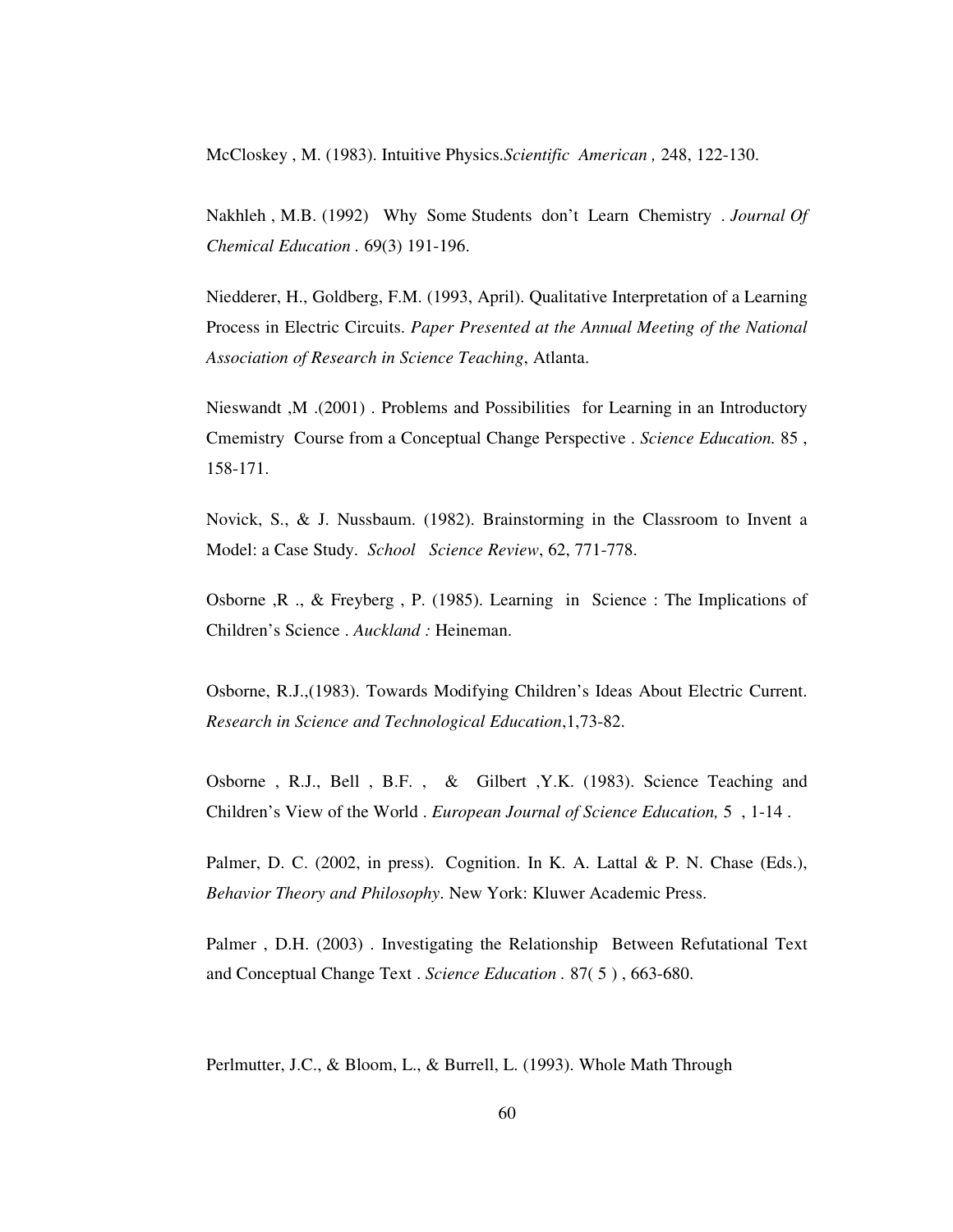Investigations. Childhood Education: *Fall ,* 20-24.

Pettus , A.M., & Haley , D. (1980). Identifying Factors Related to Science Process Skill Performence Levels . *School Science and Mathematics* , 80 ,273-276

Posner, G., Strike, K., Hewson, P., &Gertzog, W., (1982). Accommodation of a Scientific Conception: Toward a Theory of Conceptual Change. *Science Education*, 66(2),211-227

Piaget, J.(1950). *The Psychology of Intelligence*. New York: Harcout, Brace.

Rowell, J.A. & Dawson, C.J. (1985). Equilibrium, Conflict and Instruction: A new Class-Oriented Perspective. *European Journal of Science Education*, 5, 203-215

Salisbury-Glennon, J. D., Stevens, R. J., & Du!y, J., (1999, in progress). Conceptions in an Introductory Educational Psychology Course.

Sandomir., M.R. , Stahl , R.J. , & Verdi , M.P. (1993) . The Atom Is/ Is Not a ''Solar System '' or an ''Electron cloud '': Metaphors as Aids to and Interfers of Acquaring Appropriate Science Content and Conceptions – An Information Constructivist Perspective and Preliminary Findings . *Paper Presented at 66th Annual Meeting of the National Association for Research in Science Teaching ,*  Atlanta , GA .

Spigner-Littles, D. and Anderson, C.E. (1999). Constructivism: a Paradigm for Older Learners. *Educational Gerontology,* 25, 203-209.

Stavy , R. (1988) . Children's Conception of a Gas . *International Journal of Science Education.*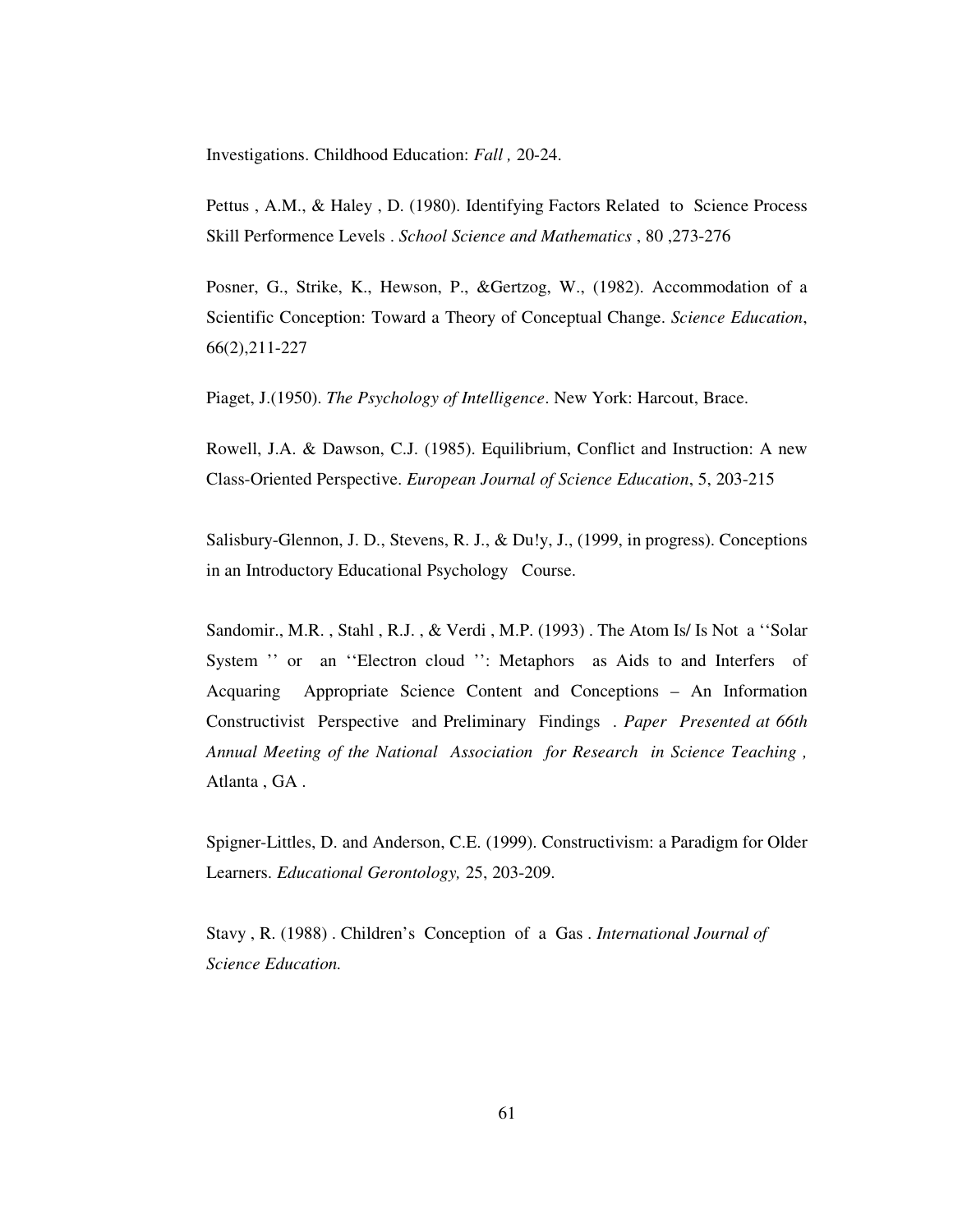Stavy , R. ,& Stachel , D. (1985 ) Children's Conception of Changes in the State of Matter : From Solis to Liquid . Archieves De Psychologie ,53 , 331-344.

Strauss ,S. (1981). Cognitive Development in School and Out .*Cognition ,*10, 295- 300 .

Sungur, S., Tekkaya, C., & Geban, O. (2001). The Contribution of Conceptual Change Texts Acompanied by Concept Mapping to Students' Understanding of the Human Circulatory System. *School Science & Mathematics,*101(2), 91-102.

Taylor, J. A. (2001). Using a Practical Context to Encourage Conceptual Change : An Instructional Sequence in Bicycle Science. *School Science & Mathematics*, 101(3), 117-125

Taylor, P. (1993). Collaborating to Reconstruct teaching:The influence ofResearcher Beliefs. In K. Tobin, Ed*., The practice of constructivism in science education*. (pp. 267-297). Washington, DC: AAAS Press.

Tao , P.K , Gunstone , R.F. (1999). The Process of Conceptual Change in Force and Motion During Computer – Supported Physics Instruction. *Journal of Research in Science Teaching*, 36 (7) , 859-882.

Thagard, P. (1989). Scientific cognition: Hot or cold. In S. Fuller, M. de Mey and T. Shinn (Eds.) *The cognitive turn: Sociological and Psychological Perspectives on Science* (pp. 71-82), Dordrecht: Kluwer Academic Publishers.

Treagust , D.F. and Venville, G. 1995. Consistency Between the Roles of Analogies in Biology Teaching and Different Perspectives of Conceptual Change. *Paper Presented at the Annual Meetings of the American Ediucational Research Association,* San Francisco.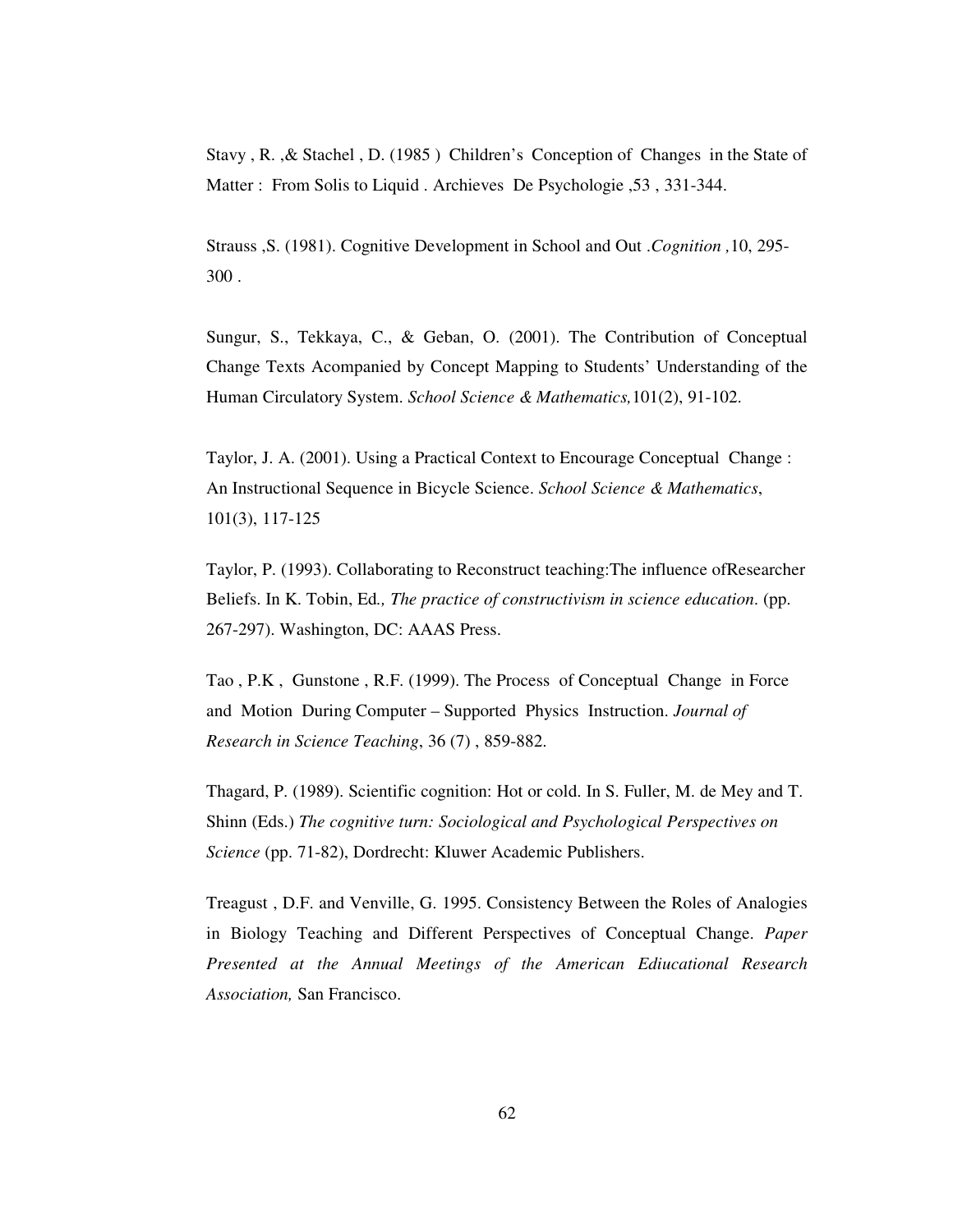Uzuntiryaki , E. (1998). Effect of Conceptual Change Approach with Concept Mapping on Understanding Solution Chemistry . *Unpublished Master Thesis ,* The Middle East Technical University , Ankara .

Viennot , L. (1979). Spontenous Reasoning in Elemantary Dynamics . *European Journal Of Science Education .* 1 ,205-221

Yanowitz , K.L. (2001). Using Analogies to Improve Elementary School Students' Inferential Reasoning About Scientific Concepts .*School Science and Mathematics,* 101(3), 133-142 .

Yuruk, N. & Geban, O. (2001). Conceptual Change Text : A Supplementary Material to Facilitate Conceptual Change in Electrochemical Cell Concepts .*A Paper Presented at Annual meeting of the National Association for Research in Science Teaching ,* St.Lois , MO.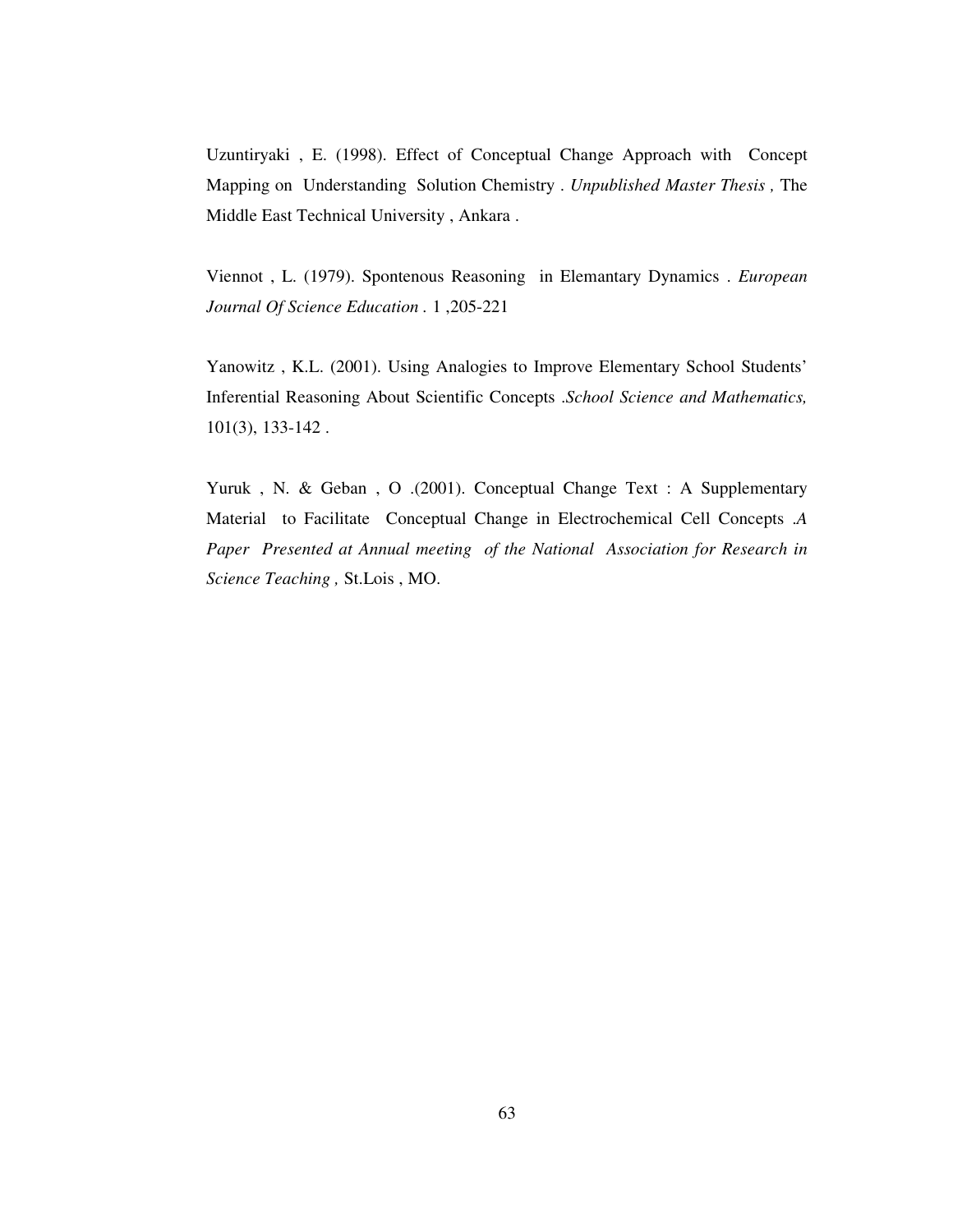# **APPENDIX A**

# **INSTRUCTIONAL OBJECTIVES**

- 1. To understand the atoms and molecules concepts
- 2. To define an atom and molecule.
- 3. To discriminate the element and compound .
- 4. To understand electrons ,protons and neutrons.
- 5. To define the atomic number and mass .
- 6. To discriminate size of atoms and molecules .
- 7. To undersand contribution of the nucleus to atomic mass.
- 8. To find electrons placement in an atom..
- 9. To know the factors that affect the speed of atoms and molecules .
- 10. To comprehend the effect of energy on atoms and molecules .
- 11. To comprehend the effect of temperature on atoms and molecules
- 12. To understand the structure of an atom.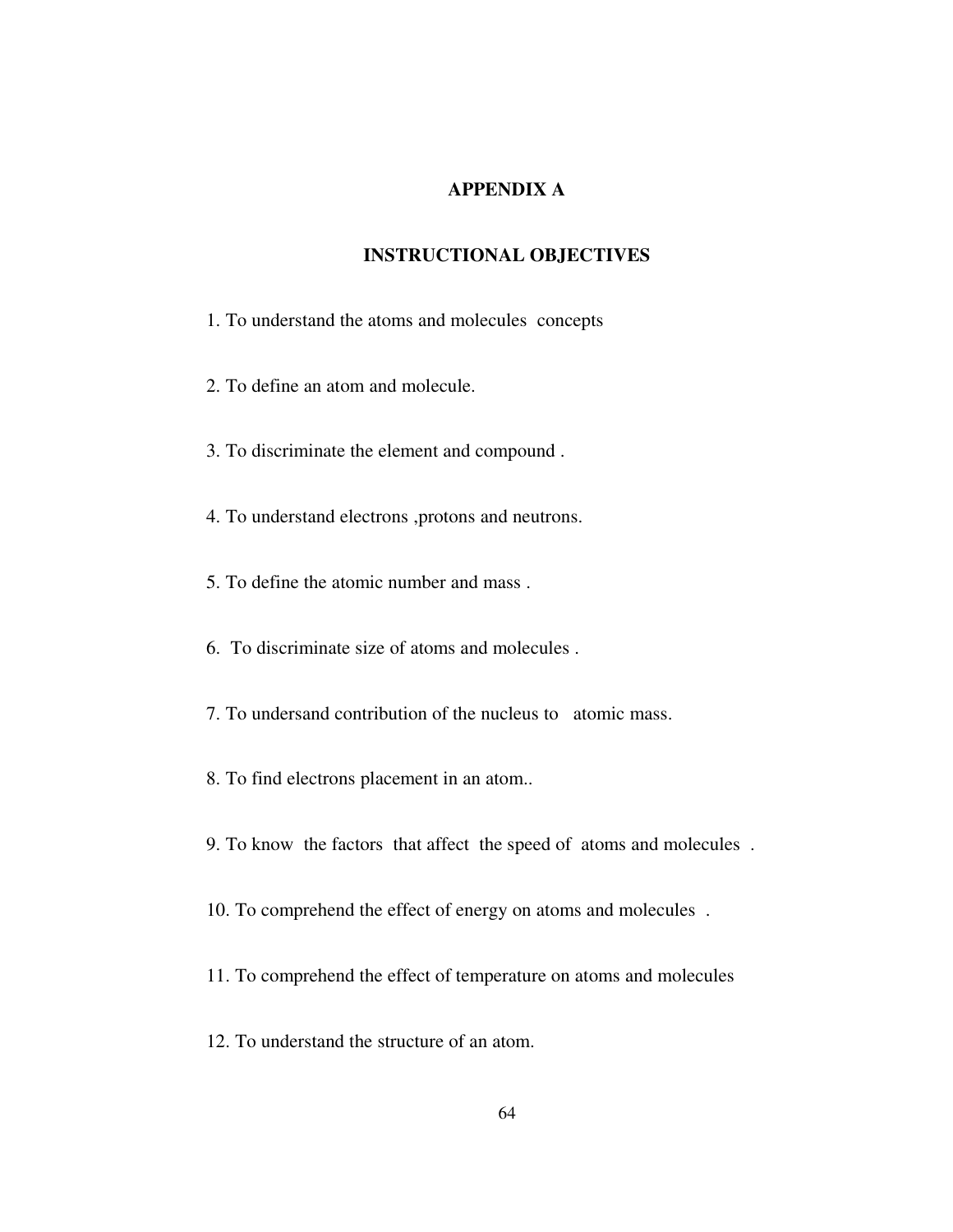- 13. To discriminate atoms and molecules .
- 14. To understand relationship proton ,neutron and electrons within an atom .
- 15. To discriminate size of atoms from the other objects .
- 16. To understand the phases of a substace at molecular level ..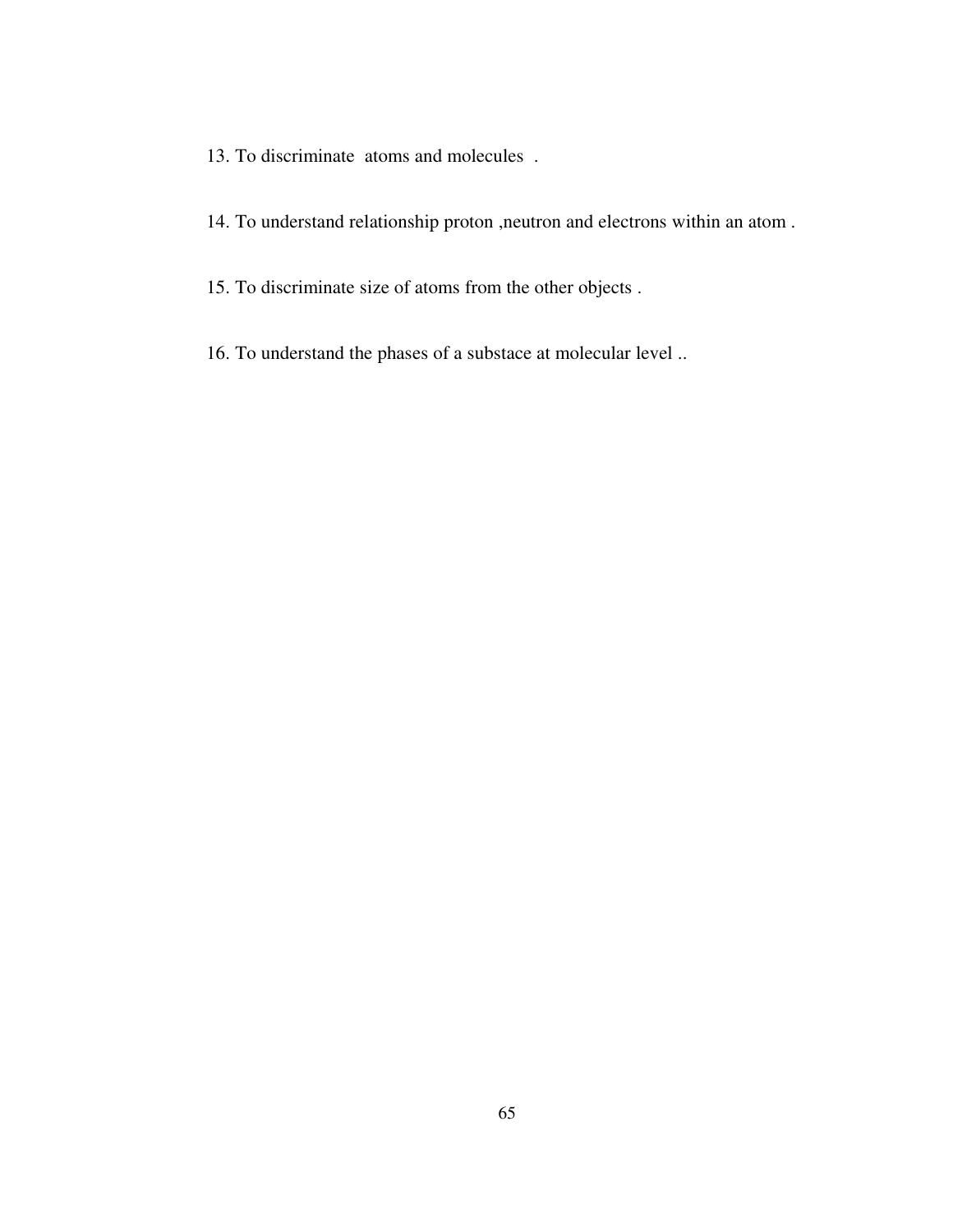## **APPENDIX B**

# **ATOMS AND MOLECULES CONCEPTS TEST**  (**ATOM AND MOLEKÜL KAVRAM TEST**İ**)**

This test was designed to measure and evaluate your learning of atoms and molecules in chemistry course. It consists of 24 multiple choice questions.

 ( Bu test kimyada atom ve moleküller konusundaki bilginizi ölçme ve değerlendirmek için hazırlanmıştır .)

- 1- Atomun görülebilirliği hakkında aşağıda verilen ifadelerden hangisi doğrudur?
	- a) Atomlar normal(optik) mikroskoplarla görülebilirler .
	- b) Atomlar çok özel teknolojik mikroskoplarla görülebilirler .
	- c) Bazı atomlar görülebilir bazıları ise görülemezler .
	- d) Atomlar hiçbir şekilde gerçek görüntüleri ile görülemezler .
	- e) Atomlar kimyasal reaksiyona girdikten sonra gerçek görüntüleri alınabilir.

2- Aşağıda elektronlarla ilgili verilen ifadelerden hangisi ya da hangileridoğrudur ?

I –Elektronlar atomda çekirdeğe eşit mesafededirler .

II- Elektronlar çekirdek etrafında eliptik bir yörüngede büyük bir hızla dönerler .

 III- Elektronların tam olarak nerede olduğu söylenemez ama nerede oldukları tahmin edilebilir .

a) II b) I c) III d)I-II e) II-III

3- Aşağıda protonlarla ilgili ifadelerinden hangisi ya da hangileri doğrudur?

I- Proton sayısı atom numarasına eşittir ,

II-Protonlar atom çapını belirleyen ana etkendir ,

III- Protonlar atomun yapısı içinde önemli derecede hacim kaplarlar .

a) I b ) II c) I-III d) II-III e) I-II-III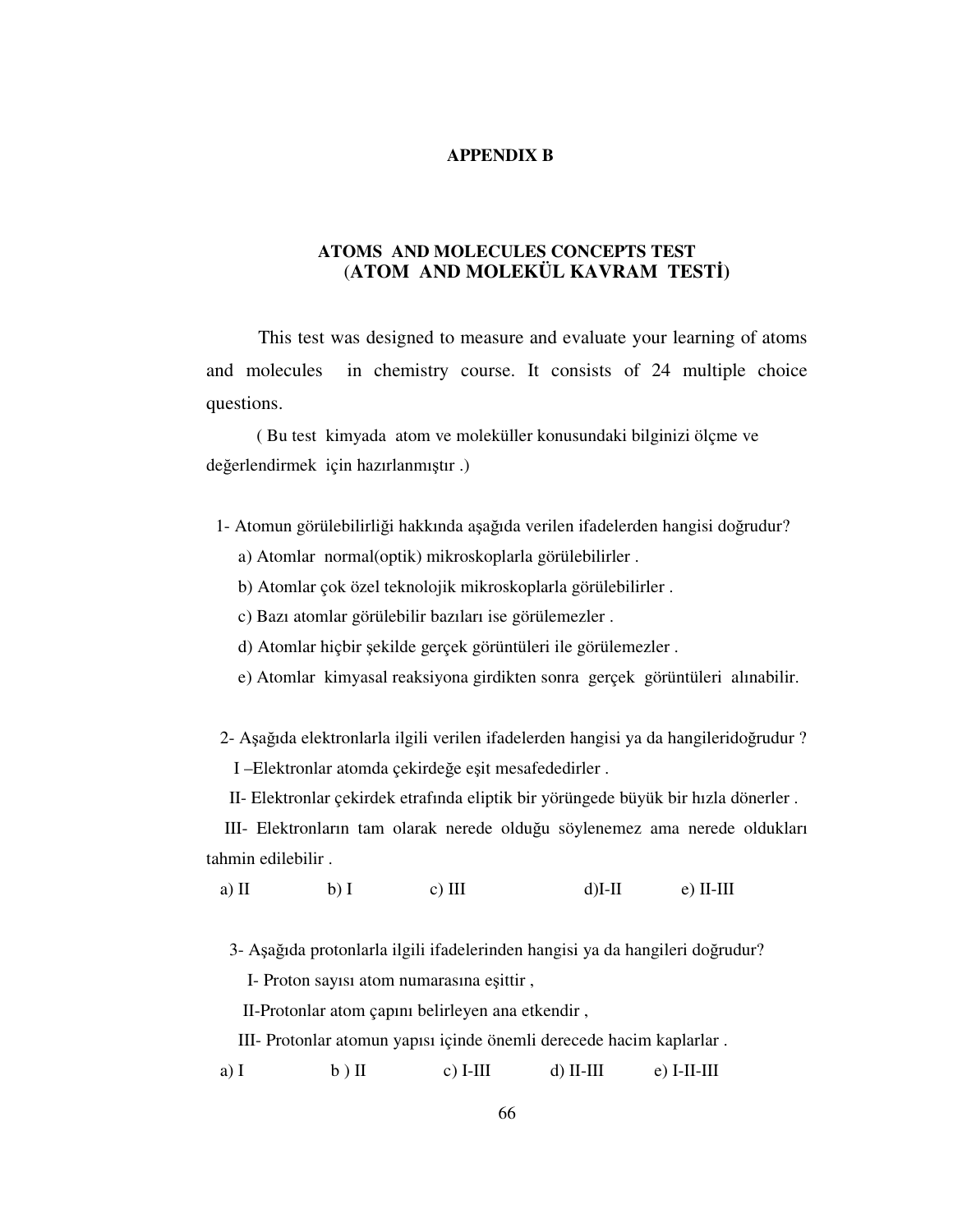- 4- Atomların yapısı ile ilgili ;
- I- Elektronlar atomik kütlenin önemli bir bölümünü oluşturur,
- II- Atomların kütlelerinin büyük kısmı çekirdeğindedir ,
- III- Tüm atomların kütleleri eşittir ,

ifadelerinden hangisi ya da hangileri yanlıştır?



Aynı elementin katı –sıvı ve gaz durumlarındaki atomlar için verilenlerden hangisi doğrudur?

- a) Elementin atomları her üç halde de katı durumdadır.
- b) Element gaz durumundayken atomlar en hafif durumundadır .
- c) Katı durumdayken atomlar hareketsiz durumdadırlar .
- d) Katı haldeyken atomlarda az da olsa bir titreşim vardır .
- e) Atomların hacimleri gaz durumunda en fazladır .
- 6- Atomun yapısı ile ilgili ;
- I . Atomdaki nötron sayısı proton sayısına her zaman eşittir ,
- II . Atomik kütle proton ,nötron ve elektron sayısına eşittir ,
- III . Atomların büyüklükleri her zaman eşittir ,

ifadelerinden hangisi ya da hangileri yanlıştır ?





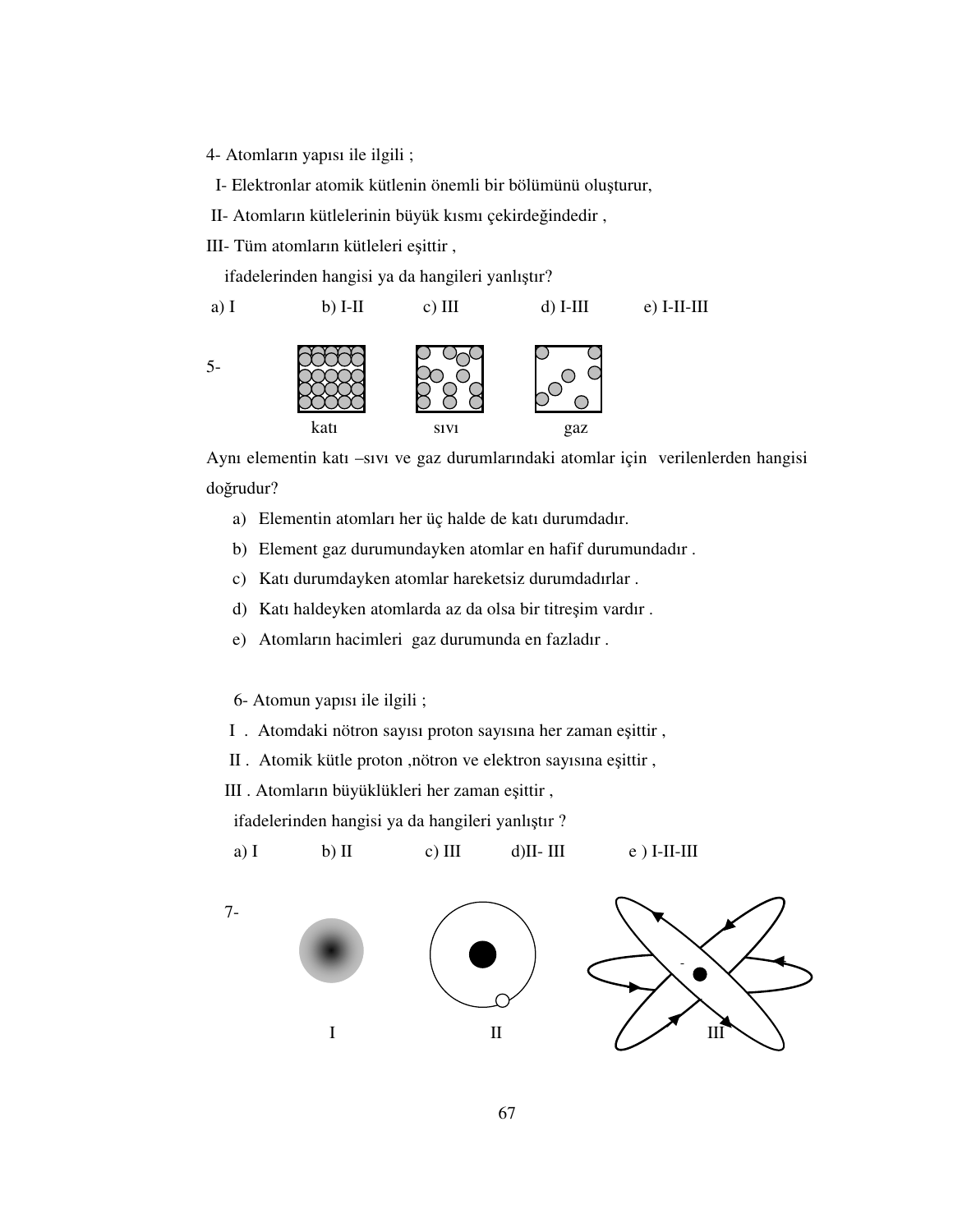Hidrojen atomu için verilen yukarıdaki modellerin hangisi ya da hangileri modern atom teorisinin öngördüğü atom modeline en yakındır ?

a) I b)I- II c) II-III d ) I-III e) I-II-III

8)  $_{14}X$  elementinin elektron dizilişinde en dıştaki son orbitalin enerji seviyesi ile ,türü ve elektron sayısı hangisinde doğru olarak verilmiştir ?

|               | Enerji seviyesi | Türü | Elektron sayısı |
|---------------|-----------------|------|-----------------|
| a)            | 3               | р    |                 |
| b)            |                 | S    |                 |
| $\mathbf{c})$ | $\overline{2}$  | р    | 8               |
| d)            |                 | p    |                 |
| e)            | 3               |      |                 |



I . I. ve II . Kap element , III . kap molekül içermektedir .

II . II ve III kap molekül , II .kap ise element içermektedir .

III . I ve III kap element , II .kap ise molekül içermektedir

IV . Her üç kaptaki atom ya da moleküllerin çok teknolojik aletlerle gerçek Görüntüleri elde edilebilir .

Yukarıda verilen ifadelerden hangisi ya da hangileri doğrudur ?

a) I b) I-II c)III d ) III-IV e) IV

10)  $X^{+2}$  iyonu ve X atomu ile ilgili hangi yorum yanlıştır?

- a) Atom kütleleri eşittir .
- b)  $X^{+2}$  iyonu X atomunun iki elektron vermesiyle oluşmuştur.
- c)  $X^{+2}$  iyonunun atom çapı X atomunun çapından büyüktür .
- d) X atomunun atom çapı  $X^{+2}$  iyonununkinden büyüktür.
- e) Proton sayıları eşit olduğundan atom çapları eşittir .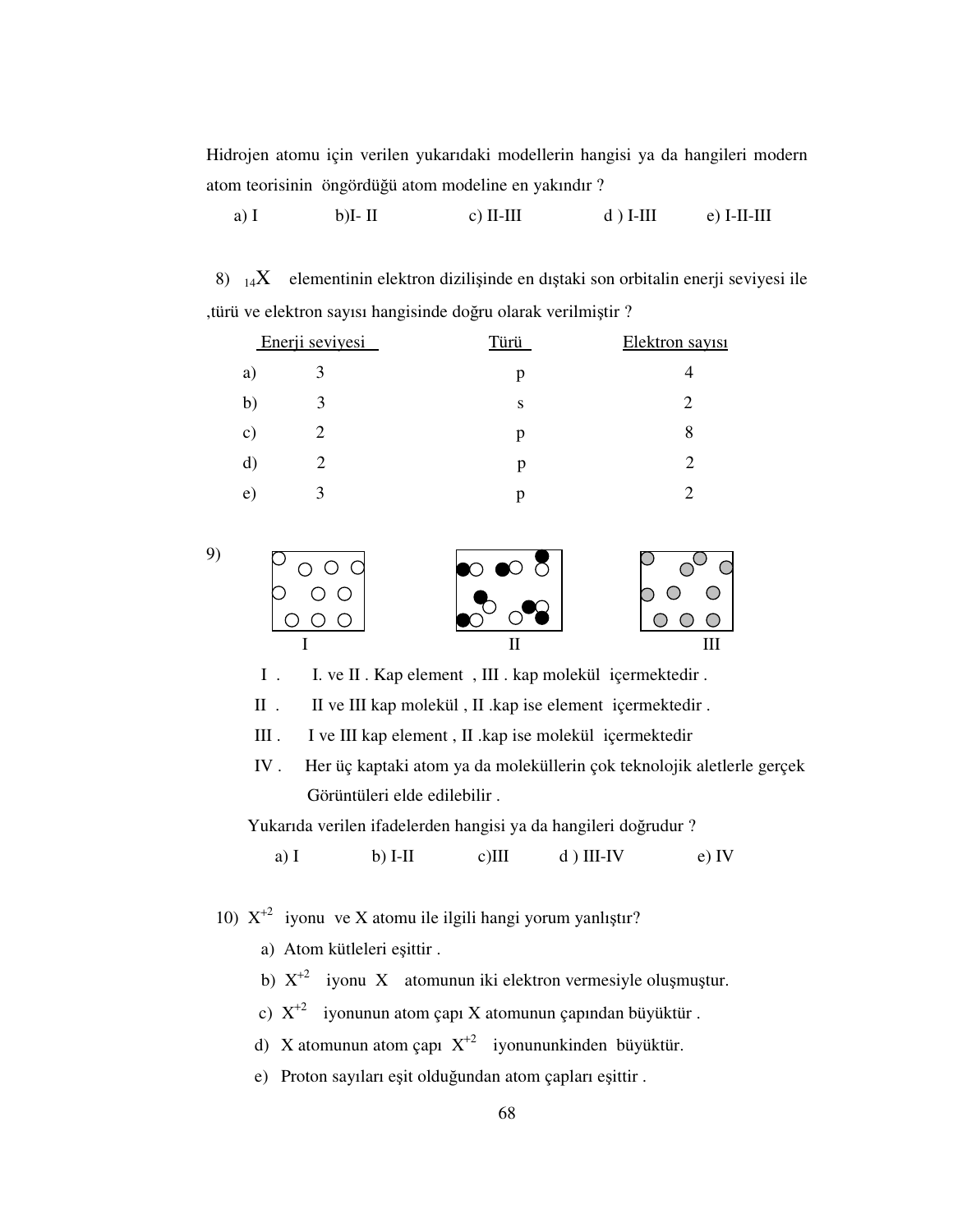- I .Helium atomunun atom çapı H2O (su) molekülünün atom çapından büyüktür.
- II . H2O (su) molekülü gerçek görüntüsü görülebilecek kadar büyüktür. III . Bir su molekülü  $(H<sub>2</sub>O)$  üç atomdan oluşmuştur .

Yukarıda verilen ifadelerden hangisi ya da hangileri doğrudur?





Yukarıda aynı şartlar altında kaplar içinde suyun katı sıvı ve gaz durumlarındaki halleri verilmiştir . Buna göre bu kaplarda moleküllerin titreşim hızları ilgili aşağıdakilerden hangisi doğrudur ?

- a) Üç durumda da titreşim hızları aynıdır.
- b) I ve II . kapta eşit , III kapta en hızlıdır .
- c) I .kapta titreşim yoktur.
- d) III .kapta titreşim en hızlıdır .
- e) II.kapta titreşim en hızlıdır .

11-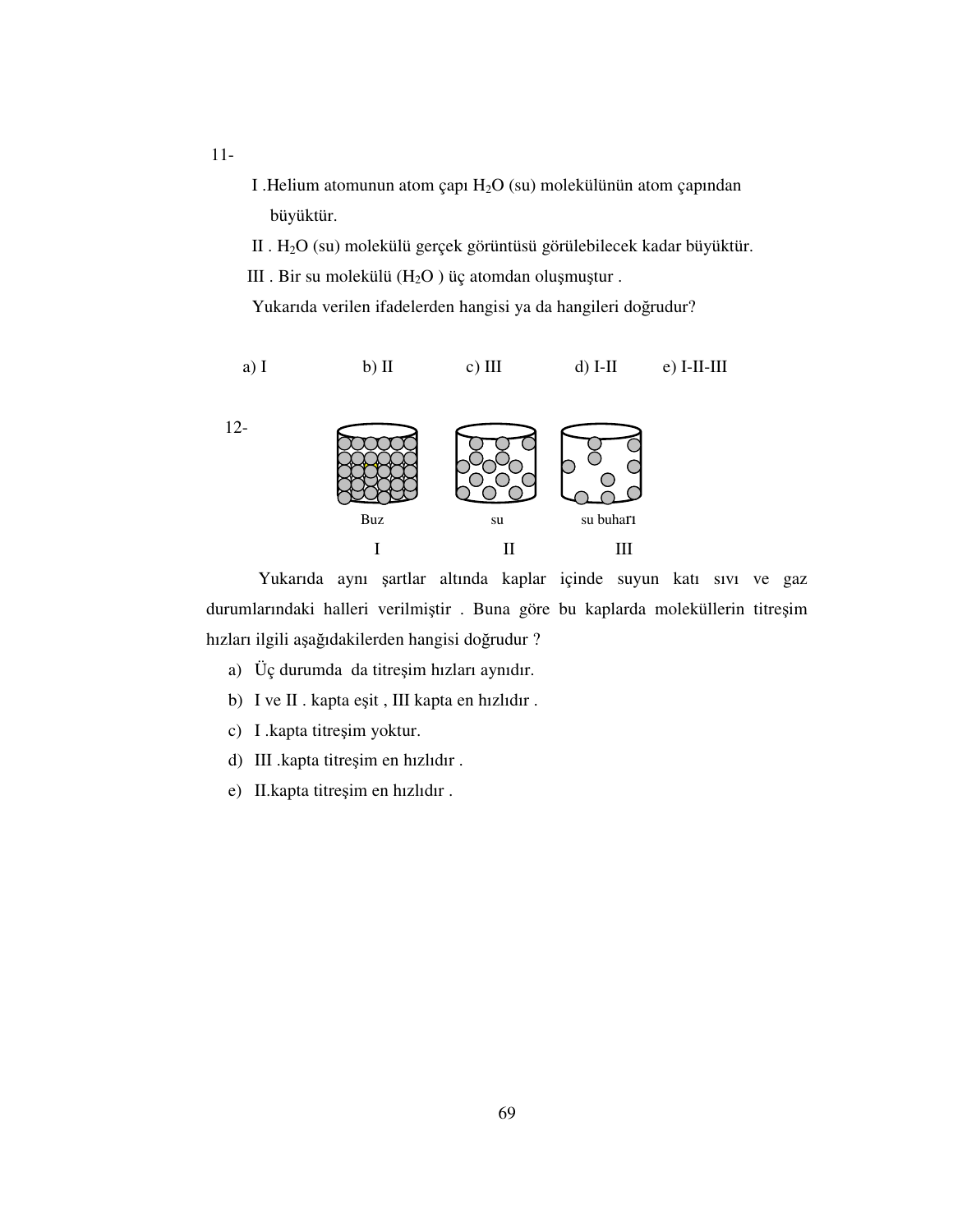

14)

13-

I – Katı durumdayken maddenin molekülleri en küçük hacimdedir .

II- Gaz durumdayken maddenin molekülleri en büyük hacimdedir .

 III-Aynı maddenin katı , sıvı ve gaz durumlarında molekül hacimleri değişmez.

Yargılarından hangisi ya da hangileri doğrudur ?

a) I b) II c) III d) I-II e) II-III



 Yukarıda bir maddenin hal değişimi görülmektedir.Buna göre bu maddenin molekülleri ile ilgili yargılardan hangisi doğrudur?

- a) I . durumda ( katı halinde) maddenin molekülleri en ağır durumdadır .
- b) III.durumda (gaz halinde) maddenin molekülleri en hafif durumdadır.
- c) II. Ve III. Durumlarda ( sıvı ve gaz hallerinde ) moleküllerin ağırlığı eşittir.
- d) I . ve II .durumlarda ( katı ve sıvı halinde) moleküllerin ağırlığı eşittir.
- e) Üç durumda da maddenin moleküllerinin ağırlığı eşittir.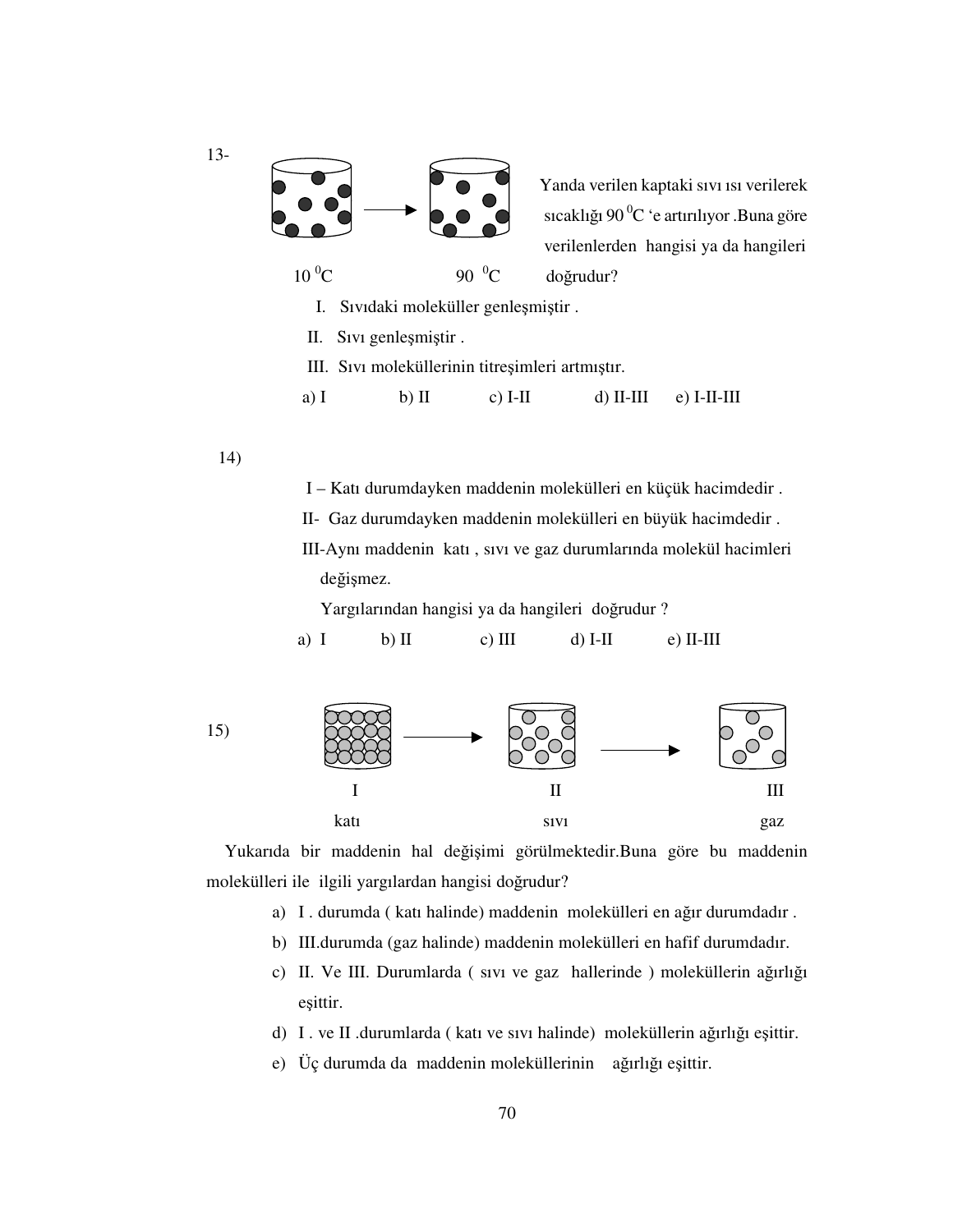

 Yukarıda bir sıvının üç ayrı sıcaklık ve kaplarda durumu verilmiştir .Buna göre verilen ifadelerden hangisi doğrudur ?( verilen sıcaklıklar sıvının donma ve kaynama noktaları arasındadır.)

- a) Kaplardaki sıvı maddenin moleküllerin şekilleri aynıdır.
- b)Sıcaklık farkından dolayı moleküllerin şekillerinde farklılıklar oluşmuş olabilir.
- c)Kapların şekil farklılığından dolayı moleküllerin şekillerinde farklılıklar oluşmuş olabilir.
- d)I ve III nolu kaplardaki sıvıların moleküllerinin şekilleri aynıdır.
- e) I ve II nolu kaplardaki sıvıların moleküllerinin şekilleri aynıdır.



 basıncında 2V hacminde gaz molekülleri vardır.II.Durumda **OOO** hareketli piston yardımıyla sıcaklık değiştirilmeden basınç 2P P 2P hacim de yarıya indirilmektedir. Buna

- I . II . durumda basınç 2P'ye arttığından olduğundan sistemdeki gaz moleküllerinin şekilleri değişir.
- II. II.durumda gaz molekülleri sıkışmadan dolayı küçülmüş olabilir.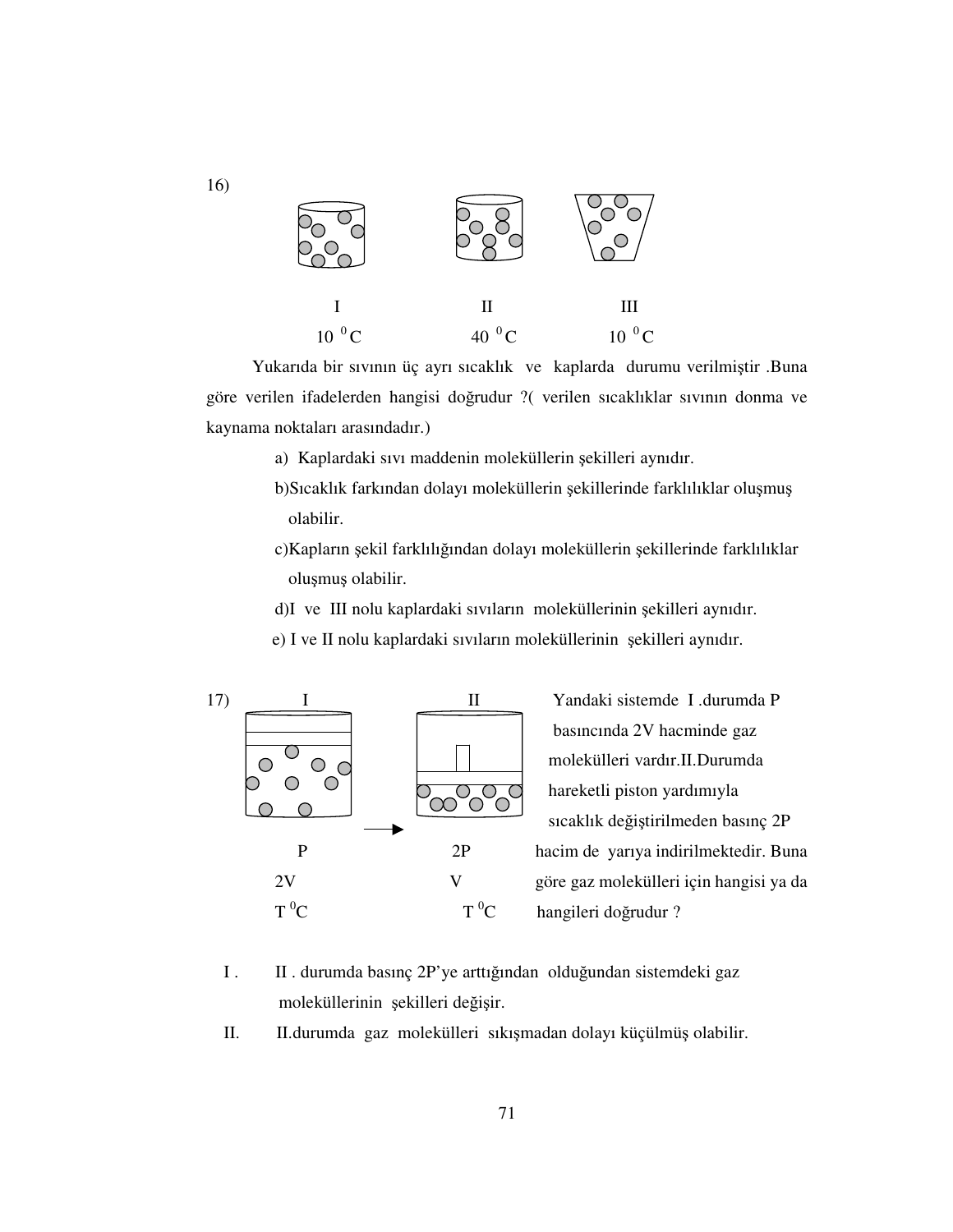III. II . durumda gaz molekülleri sıkıştırılmıştır fakat şekillerinde bir değişme olmamıştır.

a) I b) II c) III d) I –III e) I-II-III

- 18 ) I . Küçük moleküller her zaman daha fazla titreşime sahiptirler.
	- II. 20 <sup>0</sup>C de donmuş bir maddenin moleküllerinde titreşim yoktur .
	- III . Gaz moleküllerin ararsında daha fazla mesafe olduğundan daha hızlı hareket ederler.

a) I b)II c) III d) I-III e) I-II-III

İfadelerinden hangisi ya da hangileri yanlıştır ?



 Yanda üç ayrı sıcaklıkta suyun üç ayrı hali verilmiştir. Buna göre ifadelerinden hangisi ya da hangileri doğrudur ?

- I. I . kaptaki su molekülleri katı durumdadır .
- II. II .kaptaki su molekülleri sıvı durumdadır.
- III. III .kaptaki su molekülleri gaz durumdadır.
- IV. Üç ayrı kapta da su moleküllerinde enerji farkı vardır .

a) I b)I-II c) III d)IV e) I-II-III-IV



sıcaklığı $80^{\degree}$ C 'e çıkarılmıştır . Buna göre verilenlerden ifadelerinden hangisi ya da hangileri doğrudur?

- I Sıvı moleküllerin ortalama hızı artmıştır.
- II- Sıvı molekülleri hacimsel olarak artmıştır .
- III-Moleküllerin toplam enerjisi artmıştır.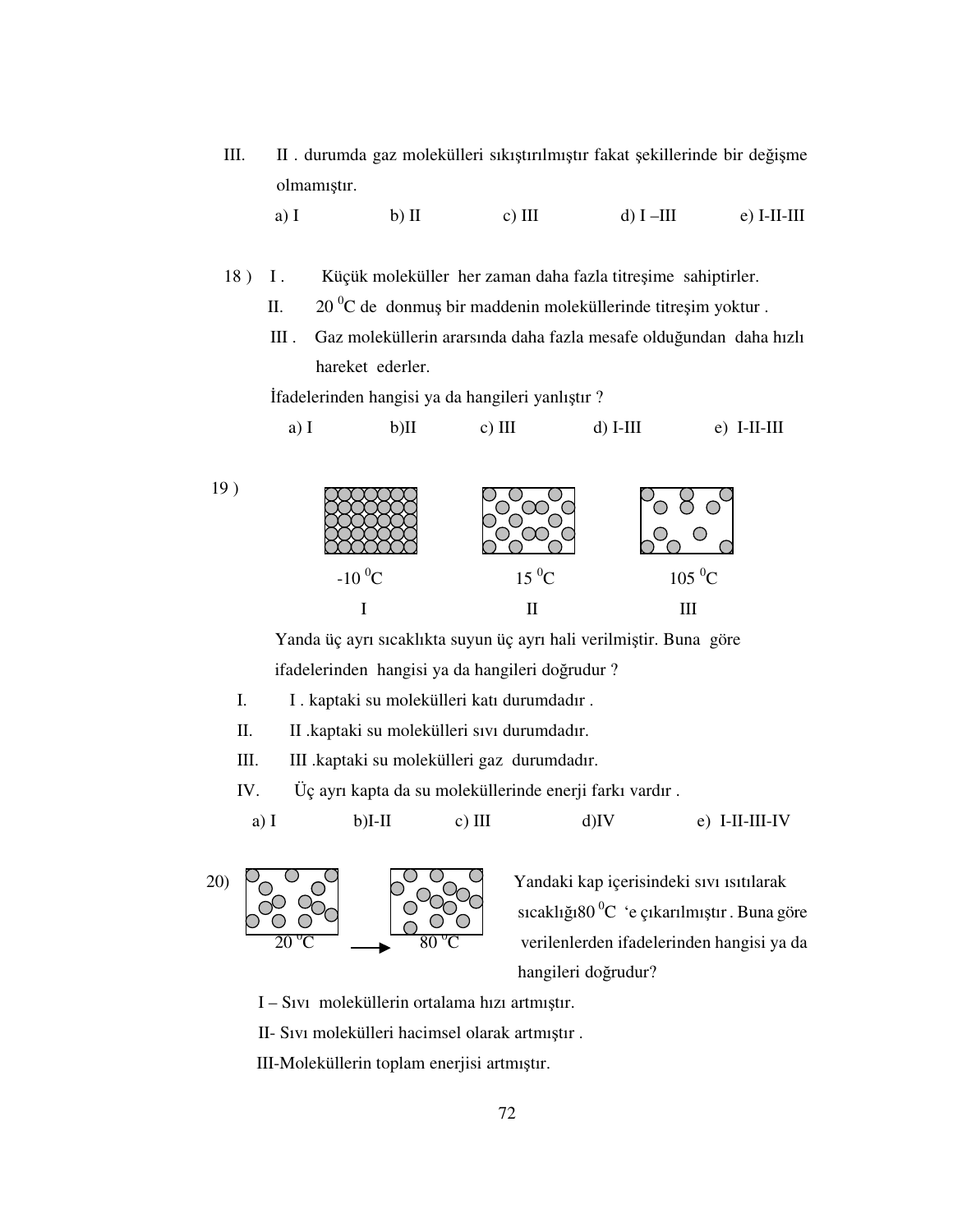

 element , II . kapta ise moleküllerden oluşan bir sıvı ifadelerinden hangisi ya da hangileri doğrudur ?

a) I. Kaptaki elementin atomları gerçek görüntüleri elde edilebilir .

b) II.Kaptaki sıvının moleküllerinin gerçek görüntüleri elde edilebilir .

c) II.kaptaki sıvı moleküllerinin gerçek görüntüleri elde edilebilir , fakat I .kaptaki element atomlarınınki elde edilemez .

d) Her iki kapta ısıtılıp buharlaşma sağlandıktan sonra her iki kaptaki atom ve moleküllerin gerçek görüntüleri elde edilebilir.

e) Her iki kapta da gerçek görüntüler elde edilemez.

22) Atomun çekirdeği ile ilgili aşağıda verilenlerden hangisi doğrudur?

- a) Atomun girdiği tüm kimyasal reaksiyonlar çekirdek tarafından yönetilir .
- b) Atom ağırlığının büyük bir kısmı çekirdekte toplanmıştır .
- c) Protonlar atomik çapı etkileyen baş etkendir
- d) Atomun çapı çekirdeğin çapının birkaç katıdır.
- e) Çekirdekteki nötronun protona oranı her zaman '' 1 '' dir .



Yukarıda - 20  $^0C$  ' de buz, 30  $^0C$  ' de su ve 100  $^0C$ ' de su buharı verilmiştir .  $V_b$ , buz moleküllerinin,  $V_s$ , su moleküllerinin ve  $V_g$  ise su buharının moleküllerinin ortalama hızlarını belirtmektedir . Buna göre aşağıda verilen karşılaştırmalardan hangisi doğrudur?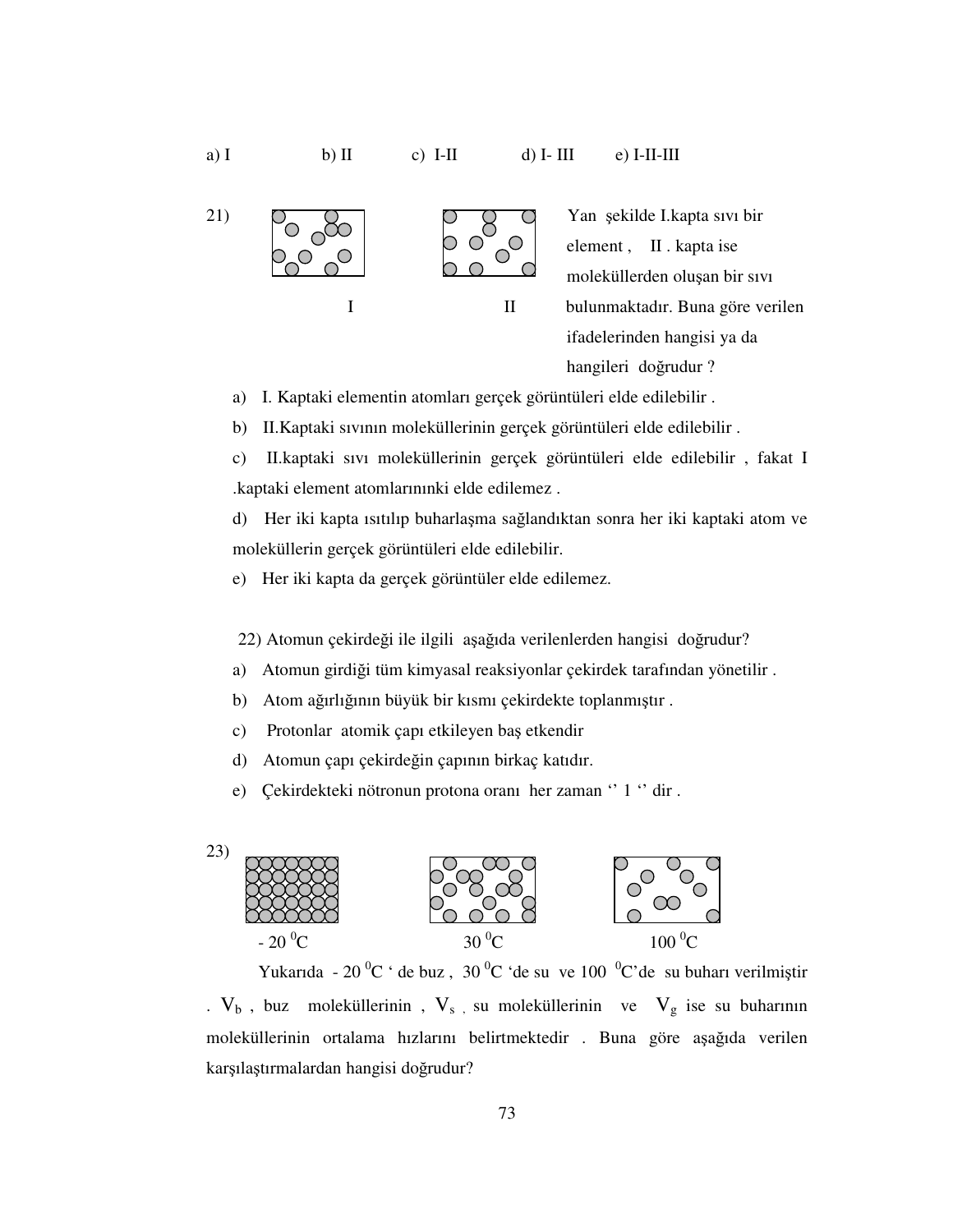a) 
$$
V_b < V_s < V_g
$$
  
b)  $V_b = V_s < V_g$   
c)  $V_b > V_s > V_g$   
d)  $V_b = V_s = V_g$   
e)  $V_b = 0$   $V_s < V_g$ 

24) Aşağıda elektronlarla ilgili verilen ifadelerden hangisi her zaman doğrudur?

I . Elektronlar atomun etrafında daire çizerler.

II . Elektronlar atomun etrafında bazen daire bazen de eliptik bir yörünge çizerler.

III . Elektronların bulunabildiği alanlar karmaşık şekillerdir .

a) I b) II c) III d ) I-II e) I-II-III

25) Helyum atomu( He) ve  $CO<sub>2</sub>$  molekülü ve Sodyum (Na) atomunu büyüklük bakımından karşılaştırınız .

a) He <  $\text{Na} = \text{CO}_2$  b) He =  $\text{Na}$  <  $\text{CO}_2$  c) He =  $\text{Na} = \text{CO}_2$ d) He <  $\text{Na} < \text{CO}_2$  e) He >  $\text{Na} > \text{CO}_2$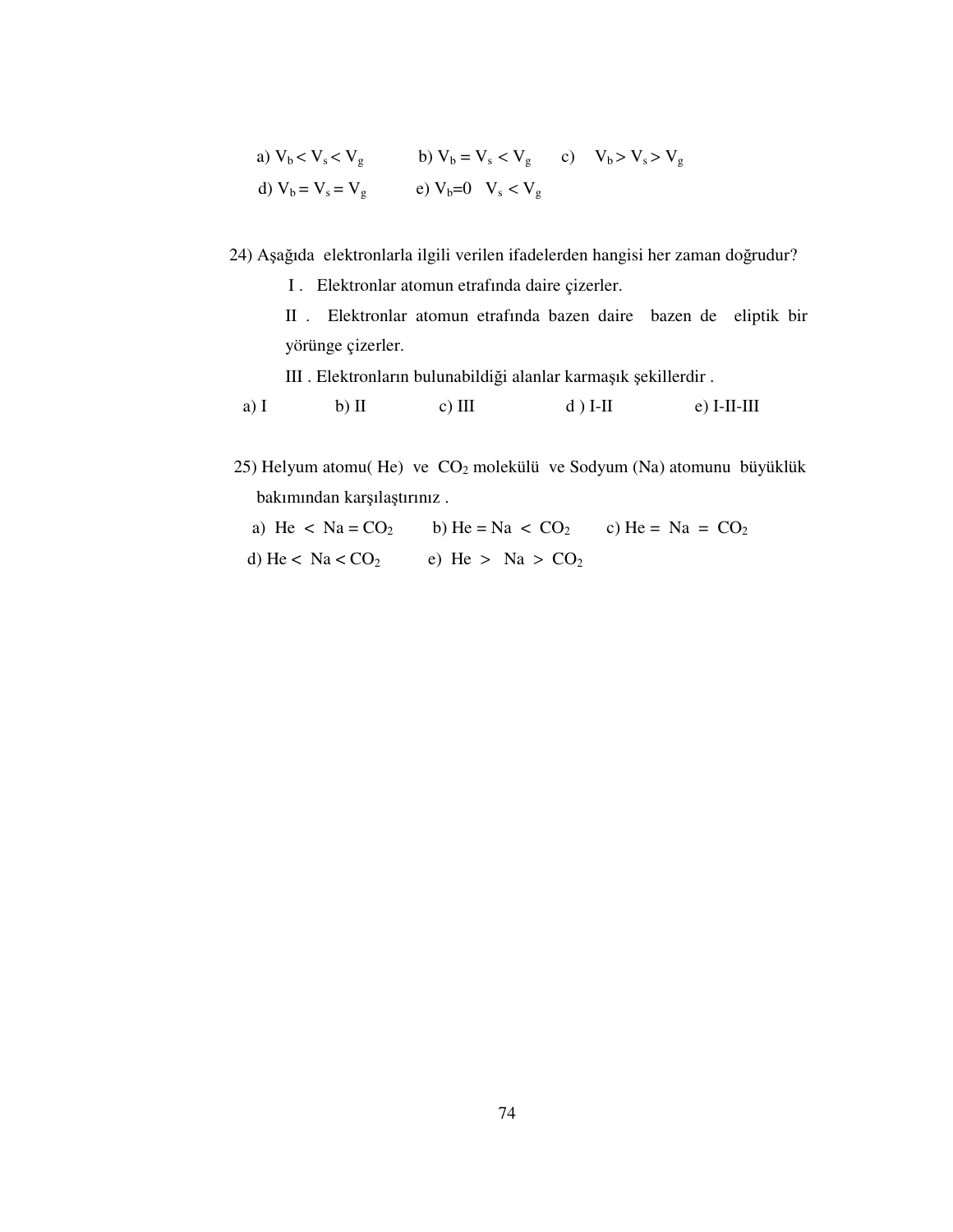# **APPENDIX C**

## **CONCEPTUAL CHANGE TEXT**

 Many people may have some difficulties to understand chemistry or other Science subjects because of having wrong or hazy ideas .During the learning naturally occurring phenomena in the scicence course , people may misinterpret the new knowledge . Atoms and molecules have vital role in understanding other chemistry courses and it possible to misinterpret concepts of an atom and a molecule for people.

 Everything you can see all around the World are made up atoms .They are known as building blocks of matter .Comparison of atoms and molecules can be confusing concepts between people. Molecules have bigger size than atoms, because same or different atoms combine to for m molecules. Atoms and molecules are the small units of the matter. Atoms look like letters of an alphabet and molecules look like words which made up by letters of this alphabet (see Figure 1).Atoms and molecules are so small that we cannot see even if we use different magnifiying tools . For example ; a glass of water contains 20 000 000 000 000 000 000 000 atoms , or only a drop of water contains billions of water molecules .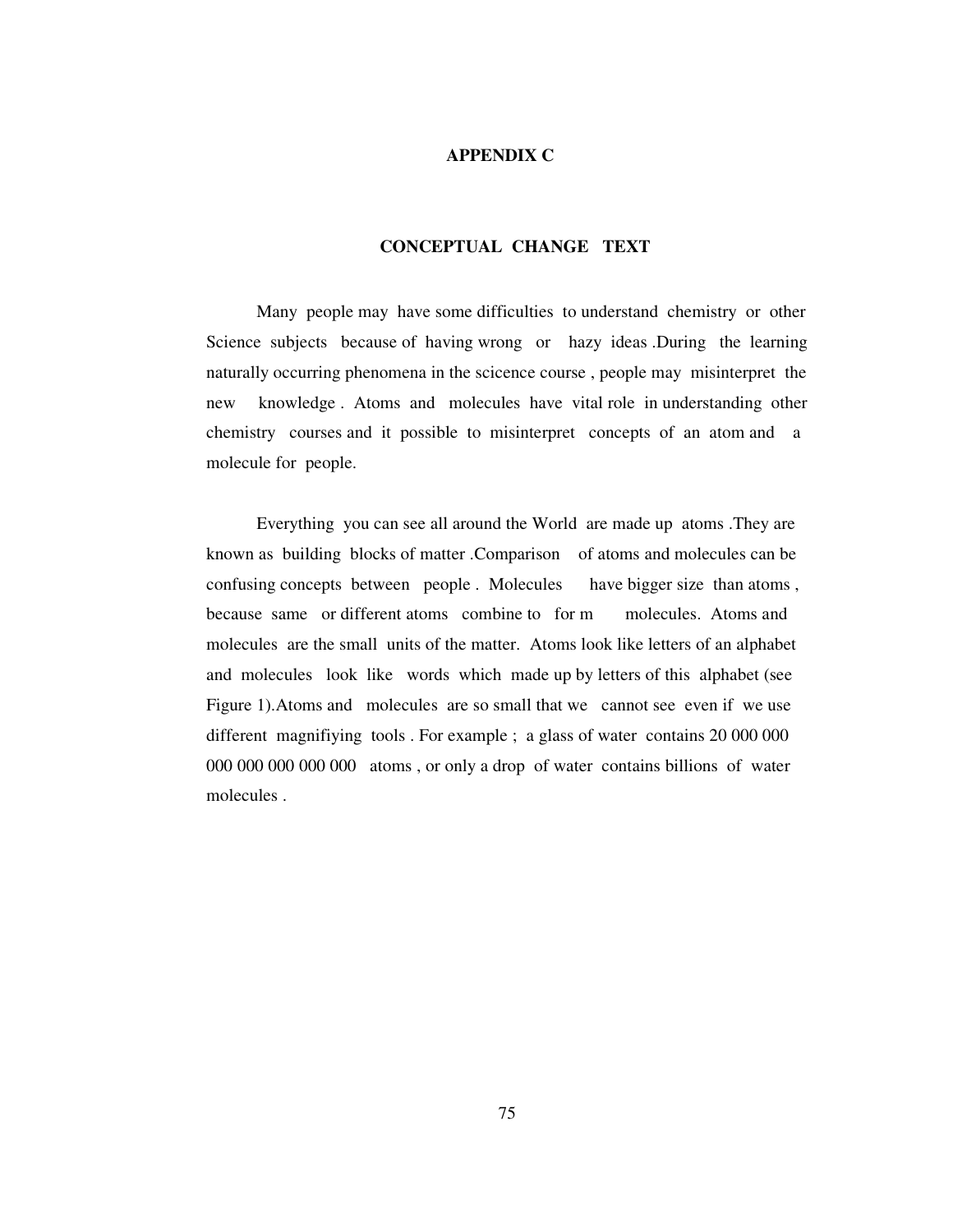

**Figure C.1** 

 However ,some people may think that one can see the real image of an atom .Indeed we sometimes see images of atoms depicted on text books like picture 1.



**Figure.C.2**. Atoms of gold (Au\_clusters)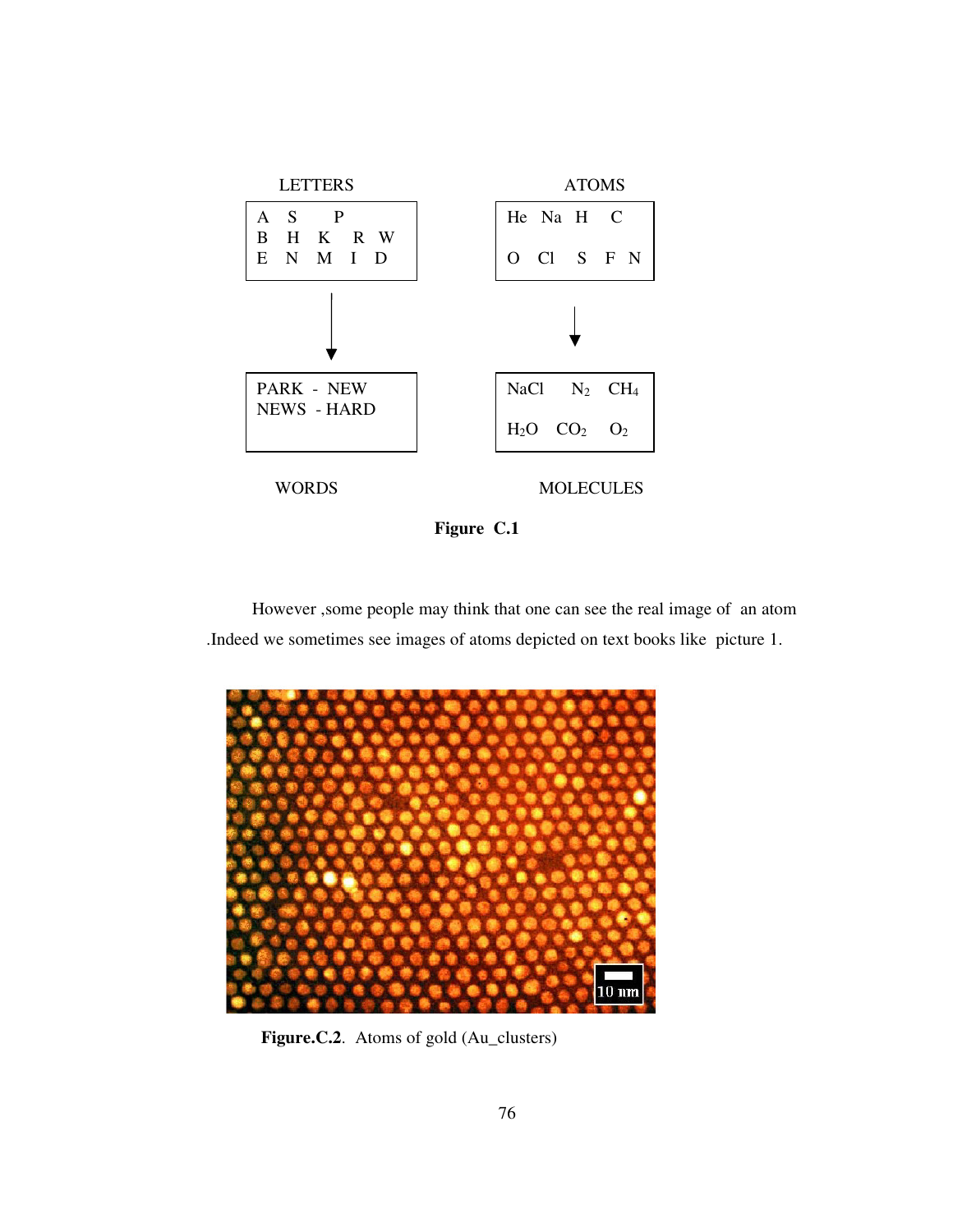Do these images represent the reality? Or Do these imeges show the real image of atoms ? Of course answer is no! Because these images are depicted by using sophisticated magnifying tools (scanning tunelling electron microscopes ) . These kinds of images depicted on textbooks don't actually exist or they don't show the reality and they are only reflection of electrical potential of electrons of the atoms created by a computer .

#### **What is an element ?**

 It is known that everything in the nature are made of atoms . Have you ever heard the word "Element" ? If answer is YES, What is the relationship between elements and Universe ? Atoms are building blocks of elements and they are the smallest unit of them. Elements are the pure substances that are comprised of the same type atoms having the same properties. Everything in the universe is made of combinations of approximately 100 ( more than 100) elements. Different elements have varying properties bucause of their atomic structure. Examples of the element are Helium , Hydrogen , Oxygen , Iron , Carbon , Nitrogen, Sodium , etc...

#### **Atom and its Structure :**

 As it was stated earlier , atoms are building blocks of elements they can't be spilt further . Another way to say , an atom cannot be broken into smaller units without changing its chemical properties. If you have 1 ton,  $\frac{1}{2}$  kg,  $\frac{1}{2}$  gram of Helium atoms ( one of the elements ) or , 1 Helium atom ; all of those amount of atoms have the same properties . If you break Helium atom into smaller pieces , the newly broken pieces will be lost the properties of Helium atom . The logic behind this phenomena is the same for a radio . For example ; if you have 100 radios , or 50 radios ,or one radio , it would not make any difference that they all behave like other radios and make us listen to beautiful songs ,news and other radio programs.If you brake a radio into smaller pieces ,you would obtain pieces whose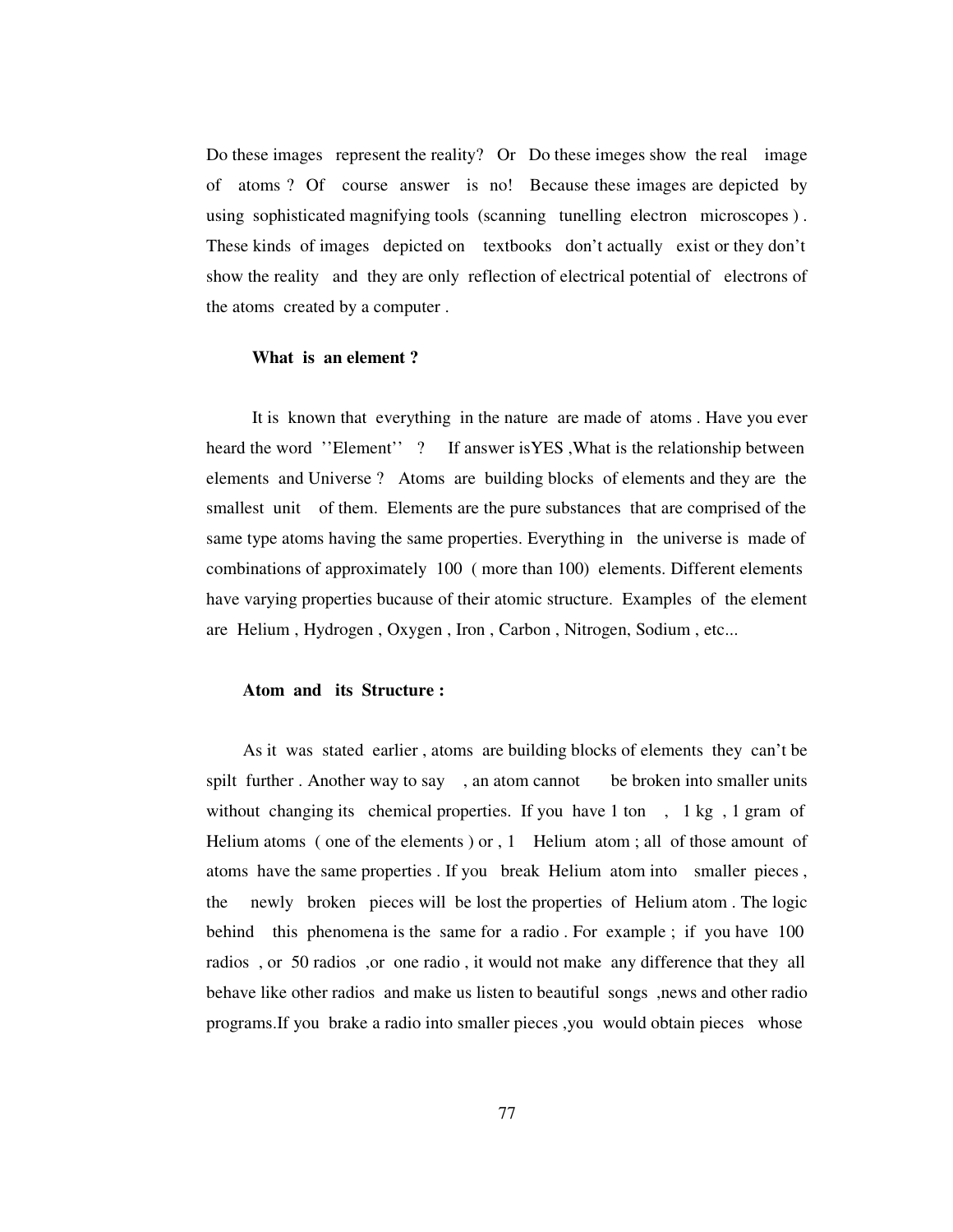properties were different each other such as speakers , cables , batteries , electronic tools , etc ...

What does an atom look like ?

 Some people may think that an atom resembles a solid sphere with components inside . But , this idea is misleading because one can conceive that atoms would exist only as solid form within the solid phase of the substance and atoms survive their solid states when the substance change its phase into liquis and gaseous phase. In order to understand what an atom looks like and to correct this misconception , it is essential to understand what is going on inside the atom **!**  As I stated earlier ,if an atom is broken smaller units ,the new units don't indicate same properties. So, What does an atom consist of ? What do you think of componets inside the atom ? Some people may give an answer that it has two componets. One of which is nucleus consisting of protons and neutrons and the other components are electrons orbiting around the nucleus . But, this picture is also misleading .Here , the word ''orbiting'' leads to misinterpretation in a person's mind. Electrons' motions around the nucleus cannot be defined as orbiting . In other words conditions related to electrons inside the atom lead to this picture . In order to prevent this misleading picture ,it is better to look at modern quantum view.

 According to the this point of view , an atom has two regions and one of which is nucleus consisting of protons and neutrons and other of which is electron cloud region which represents regions around the nucleus in which electons are most likely to be found .We cannot say exaclty where an electron of atom is and we can only guess which areas electrons may be located.Hence we cannot say an atom resembles a solid sphere .

You can the understand this electron related conditions by looking at Figure-2.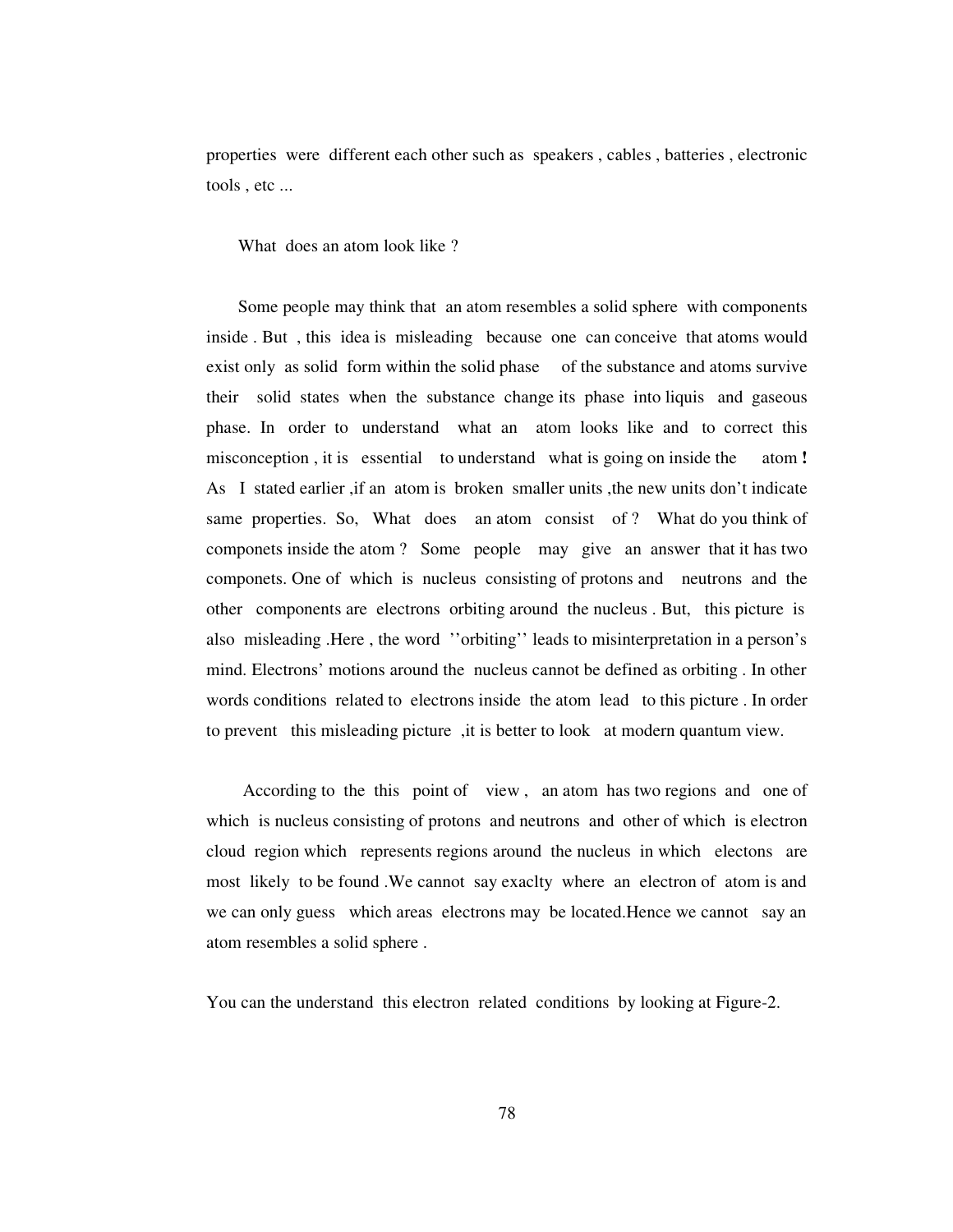

Figure. C.3. Example of electrons' regions within an atom.

 You can see two of the these high-probable electron regions whose shapes can be very complex . Misleading conceptions explain it as simple elliptical orbits . These general areas are called the shells which are also called energy levels . Energy levels or shells are labeled with capital letters such as first energy level  $(shell)$  is the K shell, the second shell is L, third one is M, etc... .Each shell have one or more than one subshells which are labeled as s, p, d, f. "'s" subshell can hold up two electrons, "p" subshell can hold up six, "d" 'subshell can hold up ten and "f" subshell canhold up fourteen electrons. The sequence of addition electrons as the atomic number increases is given as follow :

 1s2 2s2 2p6 3s2 3p6 4s2 3d10 4p6 5s2 4d10 5p6 6s2 4f14 5d10 6p6 7s2 5f14 6d 10 7p6

 According to this sequence , examples of electron configuration of some atoms : Atomic number for a carbon atom :6 [C]: 1s2 2s2 2p2 Atomic number for a oxygen atom: 8 [O]: 1s2 2s2 2p4 Atomic number for an iron atom : 26 [Fe]: 1s2 2s2 2p6 3s2 3p6 4s2 3d6

As I said prevously , the other components of an atom is the nucleus which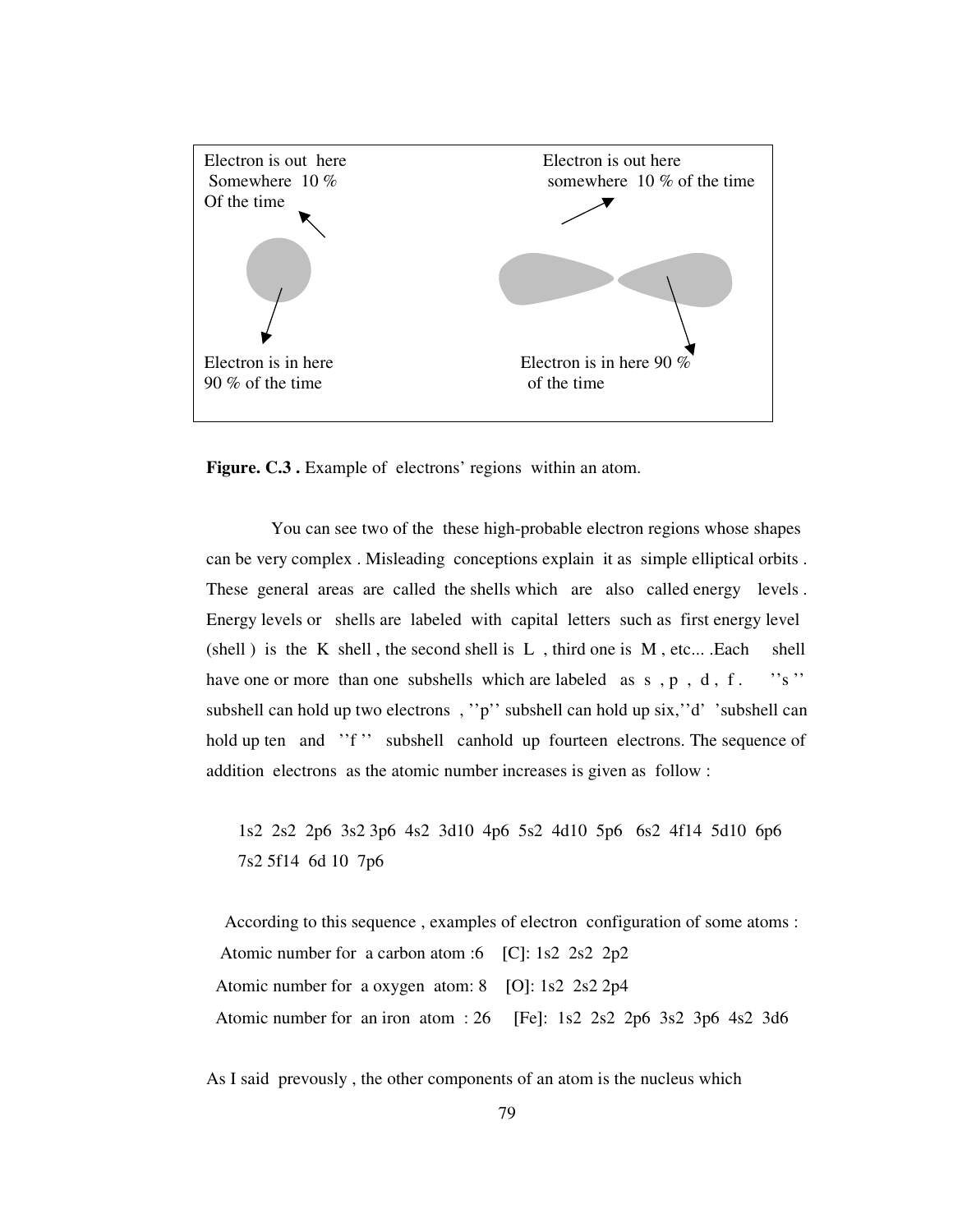consisting of protons and neutrons .The nucleus of the atom contains nearly all of the mass of the atom because , electrons are so much lighter than protons and neutrons . But , nucleus ( therefore protons and neutrons ) occupies only tiny fraction of volume of entire atom. Protons are positively charged and neutrons are uncharged , therefore whole the nucleus is positively charged . But , electrons carry negative charged . Number of protons in the nucleus is defined as atomic number .

Atomic number = Proton Number

 Atoms of the same element have the same atomic number , but atoms of the different element will have different atomic numbers and therefore proton numbers. For a neutral atom ,number of protons and number of electrons are equal each other.

For an atom to be neutral Number of electrons = Number of protons

 Number of neutrons for the same element is not necessarily same for a certain element . In other words , an element's atoms may not have the same number of neutrons . Mass of an atom is defined as the sum of number of protons and number of neutrons . Some people may think that all the atoms have the same weight . But this is another misconception , because all kinds of atoms of elements have own specific mass . Atomic number (therefore proton number )has the same logic for genetic structure for people .Each person has own specific DNA in his/her genetic structure .Likewise , every atom of all kinds of elements have the specific atomic number ( therefore proton number). This is the first reason of having different mass for atoms ,the second reason is that atoms of elements may have different neutrons numbers and some atoms have different neutron number even if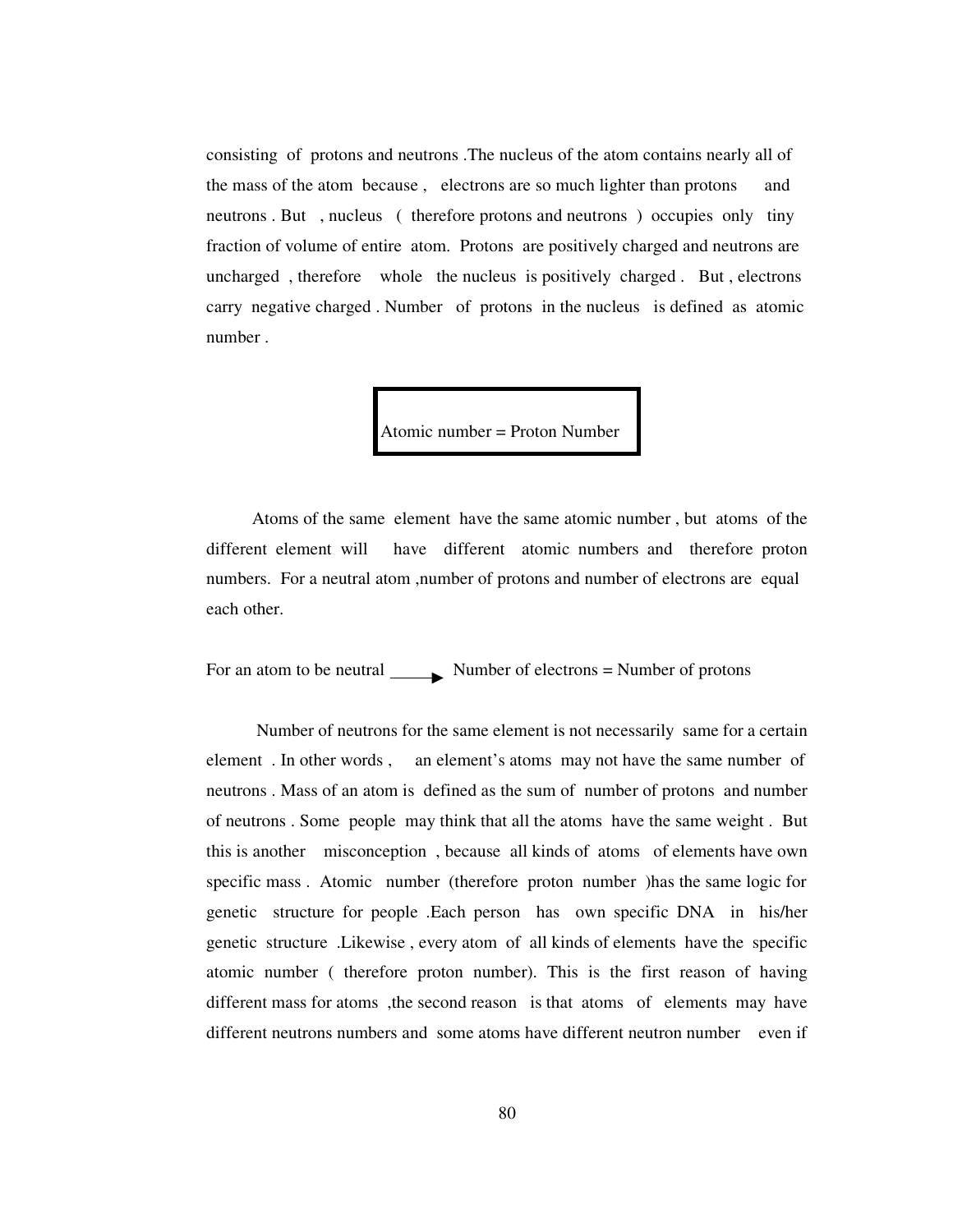they belong to same elements .All these factors cause atoms of different elements to have different weights .

What about the atomic size ?  $\circ$  ?

 Likewise, it can be said the same thing for it .It depends on atomic number and number of electrons inside the atom. Some people may have misconception that size of the atom is determined primarily by the protons' number . The nucleus (protons and neutrons ) occupies tiny fraction of volume of entire volume of the atom .In order to conceive this tiny fraction of volume , let's assume that a proton was 1 cm in lenght so that electons would actually be approximately 0,5 km away from the nucleus . Protons have very small volume so that protons in the nucleus cannot primarily determine atomic size .

# **Molecules :**

 We have previously said that approximately 100(more than 100) elements are known in the universe . How do these elements form the million of substances we can see all around the world ? Answer is molecule and compound . Atoms combine to form molecules and compounds and as a result large amount of substances exist in the universe . A molecule is the smallest unit of a substance that shows all chemical properties of that substance .A molecule is a grup of same or different type of atoms that are bound tightly together by chemical bonds. If a molecule is broken up into its atoms or smaller groups of atoms , the new atom groups , or atoms won't behave like the original molecule. A compund is a substance made of molecules including two or more different chemical elements. Properties of a molecule are determined by atoms and how the atoms link each other within the molecule . Molecules in solid substances are close packed in a rigid form and their motion (vibtation) is very low . For liquids , molecules vibrate more fastly and freely than the molecules in solid-state and bump each other.For example ; water molecules move more freely and fastly than molecules in ice . But , sometimes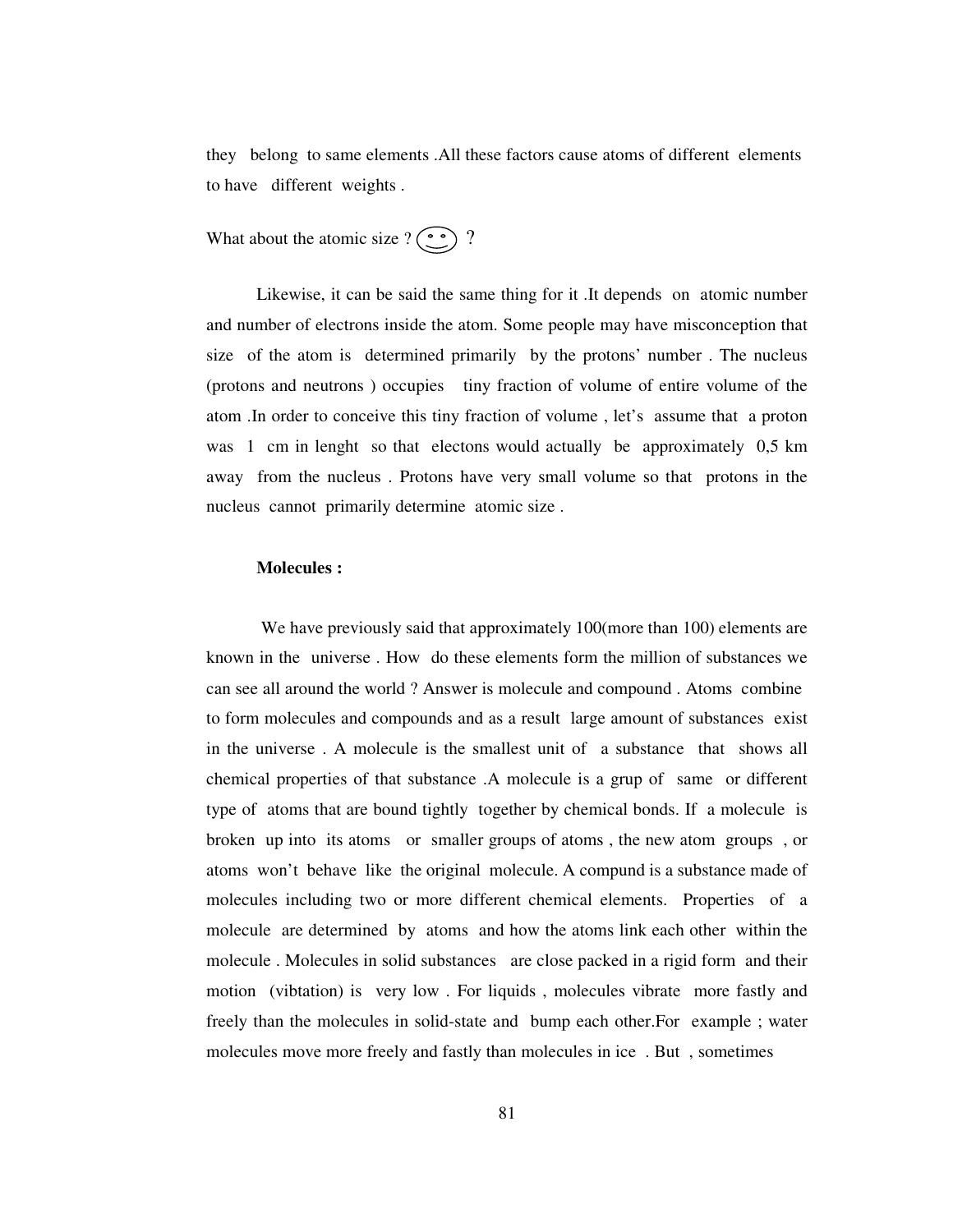people may confuse observable properties of substances with properties of molecules comprising these substances .People may have tendency to describe molecules in terms of observable properties of state of matter. Hence , people can say molecules exoand ,melt ,evaporate ,condense ...Each individual molecule within a substance can't maintain the observable properties of substance . As a result we cannot say that molecules in ice is solid spherical form or molecules in water is liquid and wet .Because , macroscopic properties of solid state belong to ice(solid state) and they don't belong to individual molecules in ice  $(H_2O)$ molecules in ice ).Likewise , macroscopic properties of being at liquid state belong to water, but they don't belong to individual molecules in water  $(H_2O)$ molecules in water ) .

 What about the molecular weight and size of molecules with respect to three states of matter ?

 Other topic that can be confused by people is the size and the molecular weight of the molecules of the substances . People may think that size and weight of molecules of a ubstance may change when the substance changes its state. For example; People may think of molecules as if molecules in ice were heavier than the molecules in water and molecules in water vapor .Likewise ,it can look as if molecules in gaseous state of a certain substance were the ligthest for some people. But ,in fact, neither weight nor size of the molecules of a certain substance can change with respect to its state . For instance ; a water molecule has the same size and weight at solid state , liquid state and at gaseous state . Molecules have some energy and move with different speed due to having some certain energy. Molecules at gaseous state move faster than molecules at solid state and liquid state ,because they have more energy. Likewise , we can see same relation ship between liquid and solid state . Molecules of liquid state vibrate more rapidly and have some more energy than molecues at solid state ,but they can still vibrate even if they are at solid phase. As a result , molecules within all three phases (solid ,liquid and gaseous states) have different speed and energy . Here ,people may think that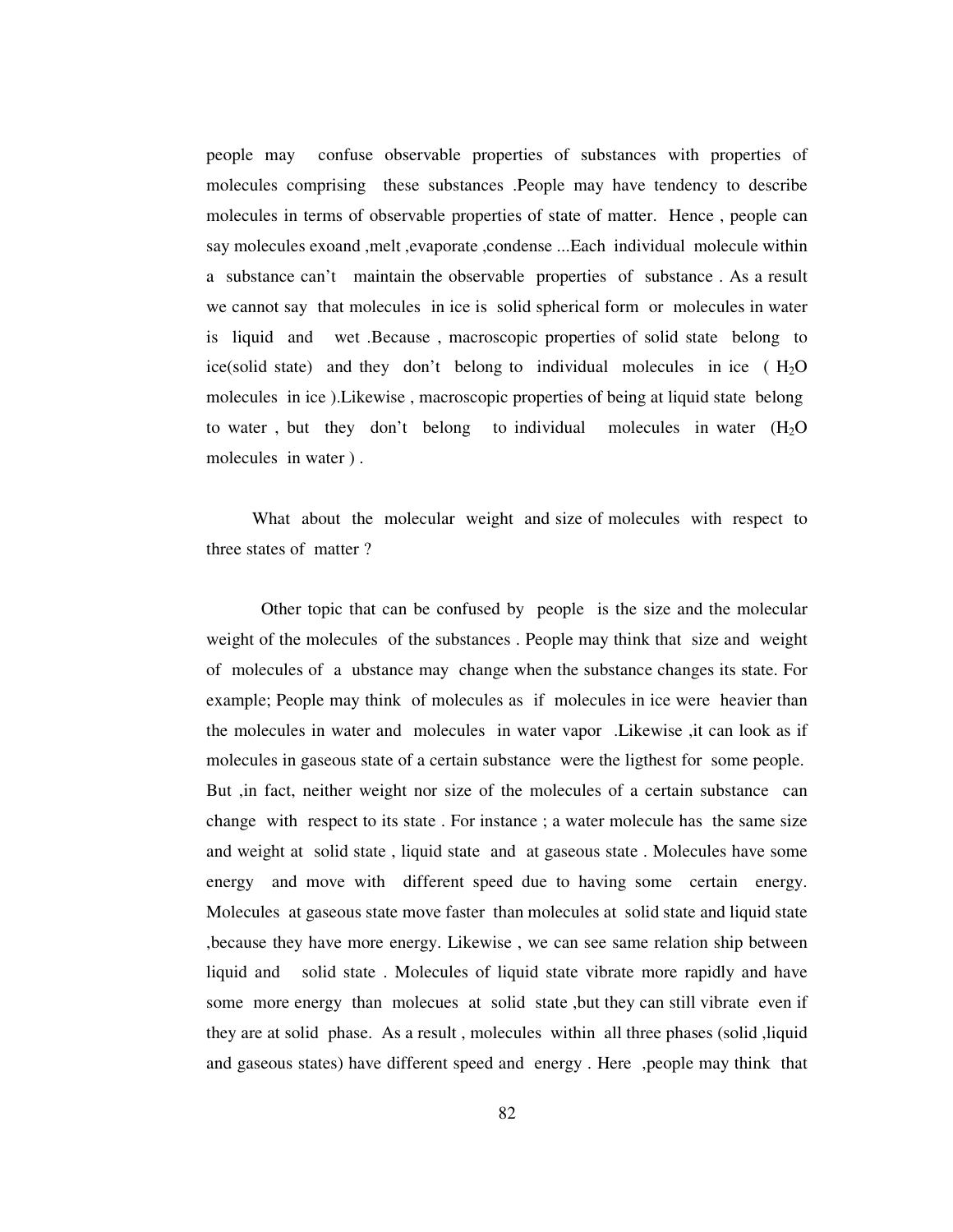molecules of a substance are the lightest state when the substance is at gaseous phase and molecules are in the heaviest form at solid phase. These misconceptions can come from misinterpretation of gaseous state and solid state . Because, density of substances at gaseous state decreases and so does their mass per unit volume . In additition to this , molecules of a gas move freely through the air and move in every possible way .All these cause people to conceive the gas molecules as the lightest state .A gas of a substance expands to fill the container in which it is placed . Free motions of gas molecules is due to having certain speed and energy.Substances at solid phase have higher density and vibrates slowly so that it may look as if molecules of a solid phase were the heaviest.All these two conditions may cause people to confuse the weight of molecules at three states .

### What about the size and shape of molecules ?

 Similar misconception can be observed for the size of molecules .People may think in way that molecules expand when their phase is changed from solid to liquid or from liquid to gas phase. This may misconception can come from the misinterpretation of expansion of entire body of matter . Most of the substances expand if heat is given .People misinterpret this phenomena as if expansion occurred within each individual molecule .Actually ,It occurs entire body of the substance because of taking energy and increasing speed of the molecules.

 A molecule's size range from the tiny ,diatomic(too small to see )molecules to very large molecules with thousands of atoms such as plastics and DNA molecules . And every molecule has a certain shape and size.The difference for molecular speed , energy or state of the molecules cannot affect the shape of molecules .But some people may not think so. Because, a substance has different size and shape at three states .It can be looked as if change in size and shape of substances was due to change in size and shape at molecular level .In fact ,One molecule has the same shape and size within the three phases. Shape and size of a molecule can be changed in case of a chemical reaction but cannot be changed with heat , pressure and any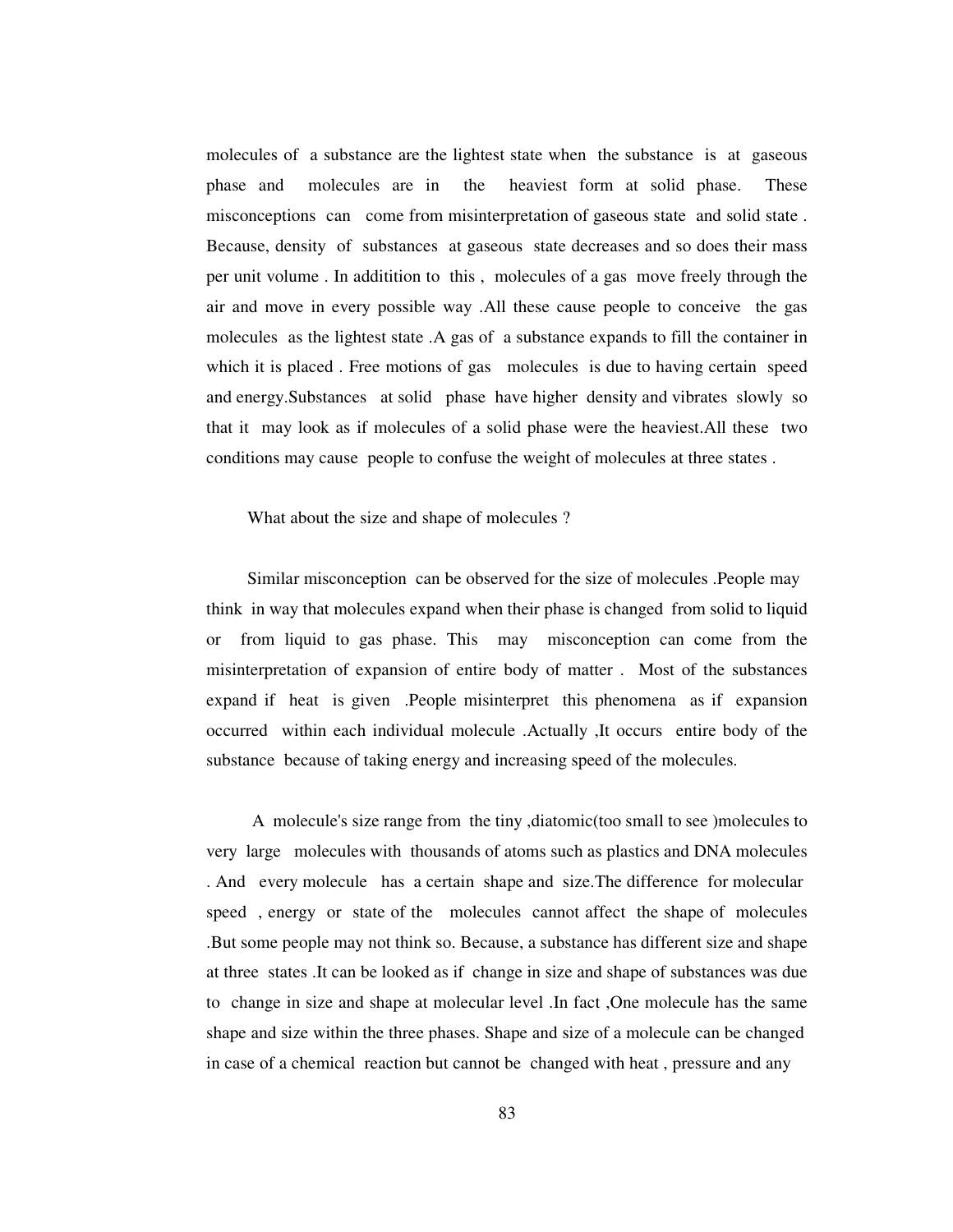change in molecular speed .Molecular size and shape depends on type and number of atoms and how these atoms link each other and arrange within the molecule's structure .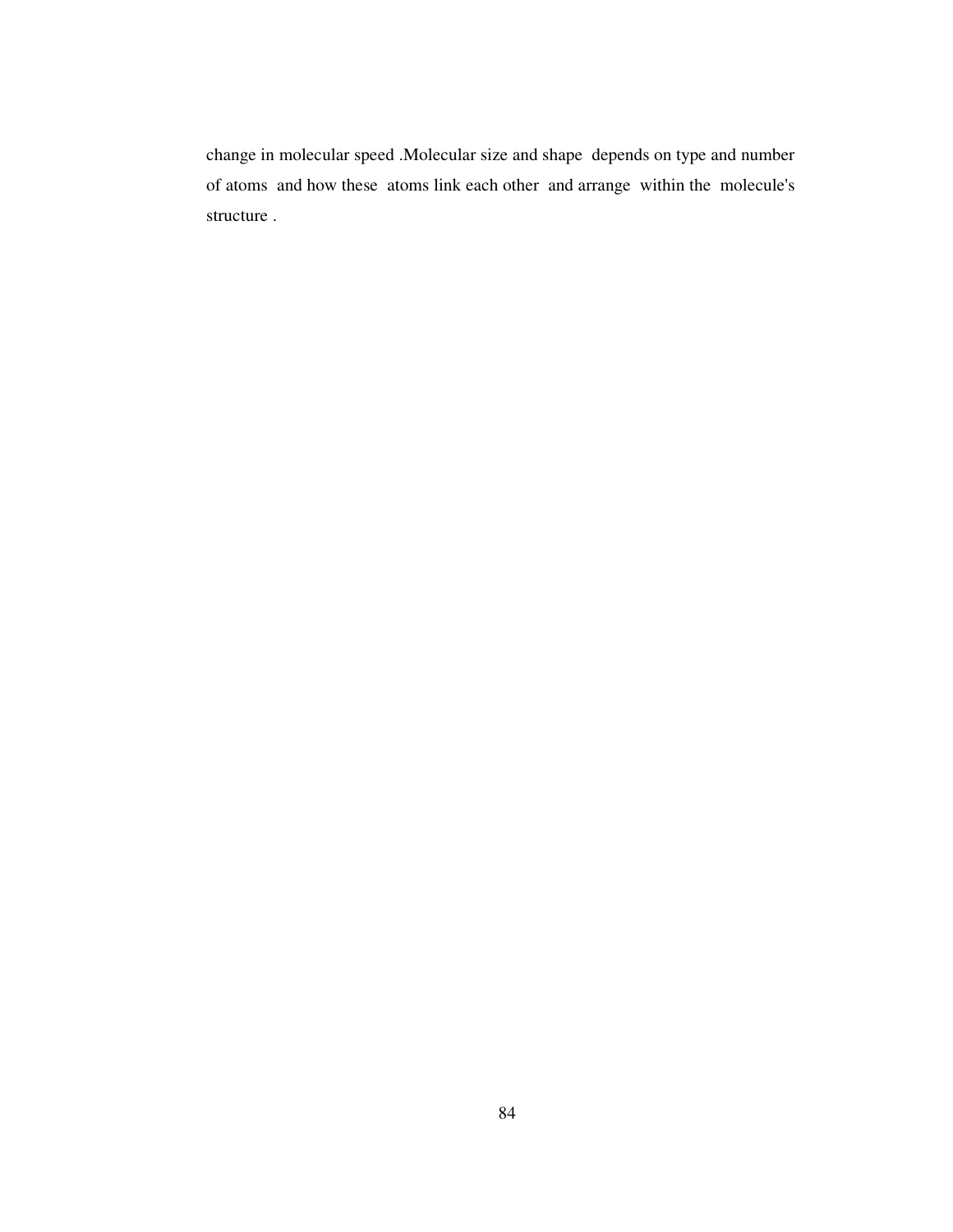### **APPENDIX D**

# **B**İ**L**İ**MSEL** İŞ**LEM BECER**İ **TEST**İ

**AÇIKLAMA:** Bu test, özellikle Fen ve Matematik derslerinizde ve ilerde üniversite sınavlarında karşınıza çıkabilecek karmaşık gibi görünen problemleri analiz edebilme kabiliyetinizi ortaya çıkarabilmesi açısından çok faydalıdır. Bu test içinde, problemdeki değişkenleri tanımlayabilme, hipotez kurma ve tanımlama, işlemsel açıklamalar getirebilme, problemin çözümü için gerekli incelemelerin tasarlanması, grafik çizme ve verileri yorumlayabilme kabiliyetlerini ölçebilen sorular bulunmaktadır. Her soruyu okuduktan sonra kendinizce uygun seçeneği yalnızca cevap kağıdına işaretleyiniz.

Bu testin orijinali James R. Okey, Kevin C. Wise ve Joseph C. Burns tarafından geliştirilmiştir. Türkçe'ye çevrisi ve uyarlaması ise Prof. Dr. İlker Özkan, Prof. Dr. Petek Aşkar ve Doç. Dr. Ömer Geban tarafından yapılmıştır.

**1.** Bir basketbol antrenörü, oyuncuların güçsüz olmasından dolayı maçları kaybettiklerini düşünmektedir. Güçlerini etkileyen faktörleri araştırmaya karar verir. Antrenör, oyuncuların gücünü etkileyip etkilemediğini ölçmek için aşağıdaki değişkenlerden hangisini incelemelidir?

- **a.** Her oyuncunun almış olduğu günlük vitamin miktarını.
- **b.** Günlük ağırlık kaldırma çalışmalarının miktarını.
- **c.** Günlük antrenman süresini.

**d.** Yukarıdakilerin hepsini.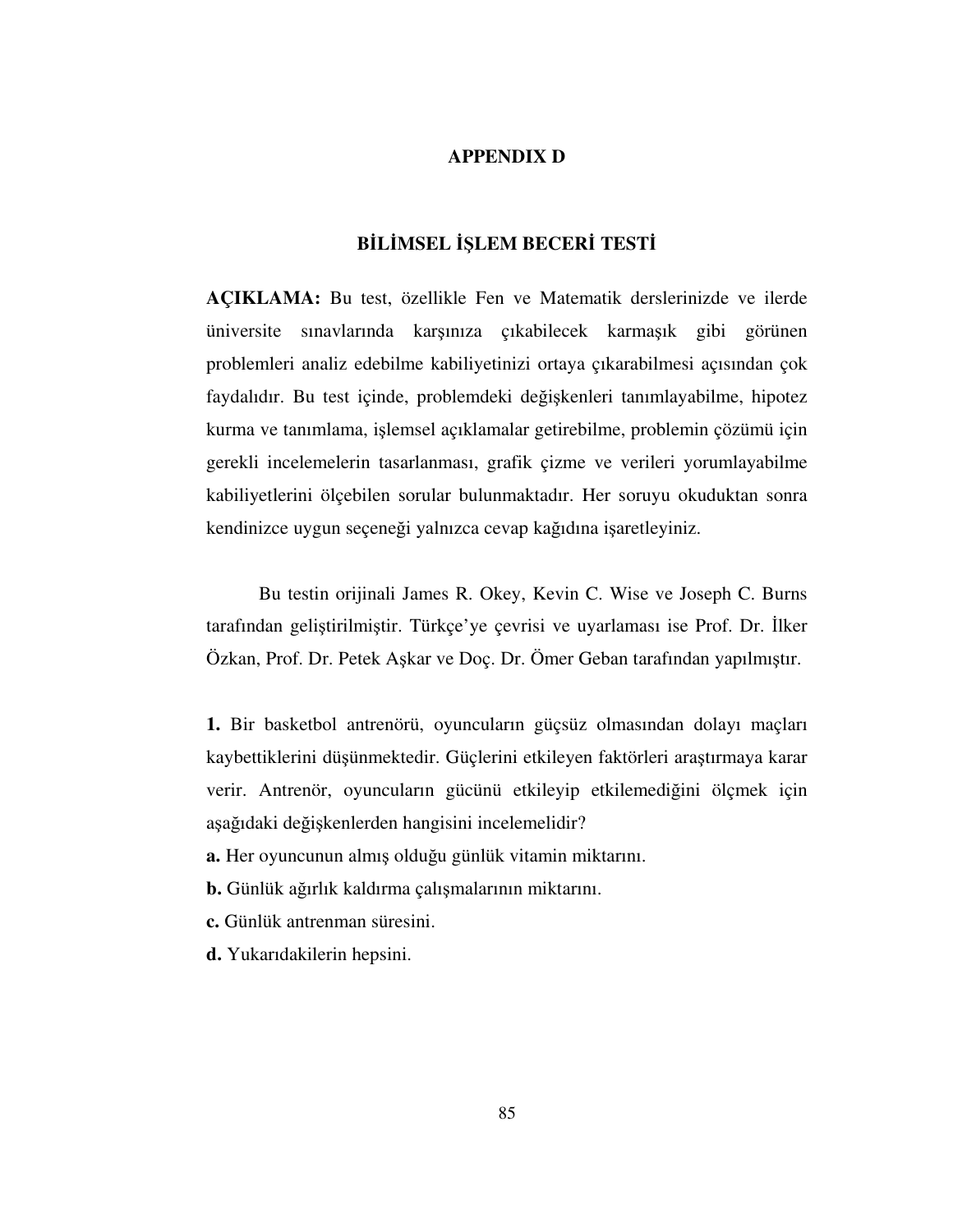**2.** Arabaların verimliliğini inceleyen bir araştırma yapılmaktadır. Sınanan hipotez, benzine katılan bir katkı maddesinin arabaların verimliliğini artırdığı yolundadır.

Aynı tip beş arabaya aynı miktarda benzin fakat farklı miktarlarda katkı maddesi konur. Arabalar benzinleri bitinceye kadar aynı yol üzerinde giderler. Daha sonra her arabanın aldığı mesafe kaydedilir. Bu çalışmada arabaların verimliliği nasıl ölçülür?

**a.** Arabaların benzinleri bitinceye kadar geçen süre ile.

**b.** Her arabanın gittiği mesafe ile.

**c.** Kullanılan benzin miktarı ile.

**d.** Kullanılan katkı maddesinin miktarı ile.

**3.** Bir araba üreticisi daha ekonomik arabalar yapmak istemektedir. Araştırmacılar arabanın litre başına alabileceği mesafeyi etkileyebilecek değişkenleri araştırmaktadırlar. Aşağıdaki değişkenlerden hangisi arabanın litre başına alabileceği mesafeyi etkileyebilir?

**a.** Arabanın ağırlığı.

**b.** Motorun hacmi.

**c.** Arabanın rengi

**d.** a ve b.

**4.** Ali Bey, evini ısıtmak için komşularından daha çok para ödenmesinin sebeplerini merak etmektedir. Isınma giderlerini etkileyen faktörleri araştırmak için bir hipotez kurar. Aşağıdakilerden hangisi bu araştırmada sınanmaya uygun bir hipotez değildir?

**a.** Evin çevresindeki ağaç sayısı ne kadar az ise ısınma gideri o kadar fazladır.

**b.** Evde ne kadar çok pencere ve kapı varsa, ısınma gideri de o kadar fazla olur.

**c.** Büyük evlerin ısınma giderleri fazladır.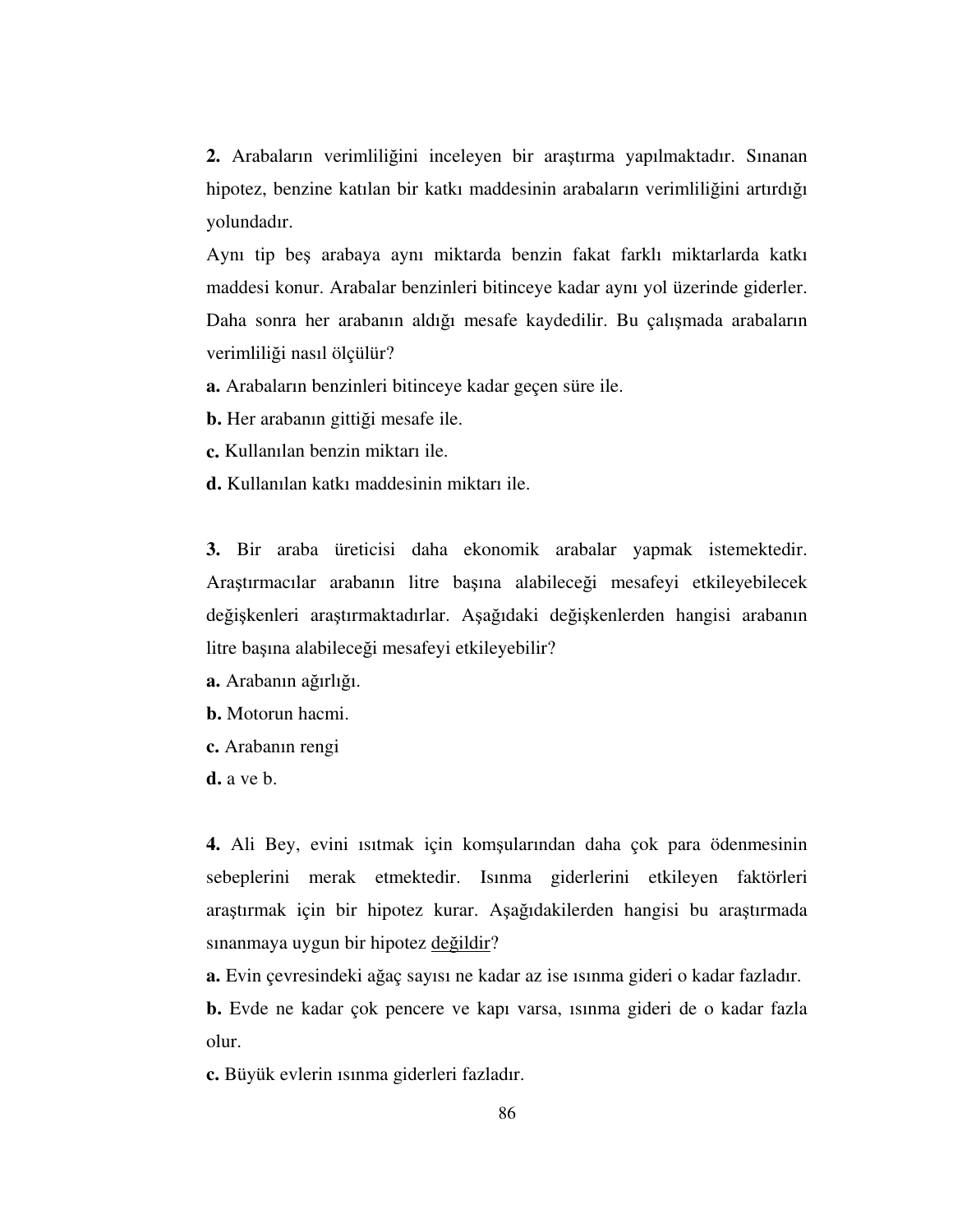**d.** Isınma giderleri arttıkça ailenin daha ucuza ısınma yolları araması gerekir.

**5.** Fen sınıfından bir öğrenci sıcaklığın bakterilerin gelişmesi üzerindeki etkilerini araştırmaktadır. Yaptığı deney sonucunda, öğrenci aşağıdaki verileri elde etmiştir:

| Deney odasının sıcaklığı (°C) | Bakteri kolonilerinin sayısı |  |
|-------------------------------|------------------------------|--|
| 5                             |                              |  |
| 10                            |                              |  |
| 15                            |                              |  |
| 25                            | 12                           |  |
| 50                            |                              |  |
|                               |                              |  |

Aşağıdaki grafiklerden hangisi bu verileri doğru olarak göstermektedir?

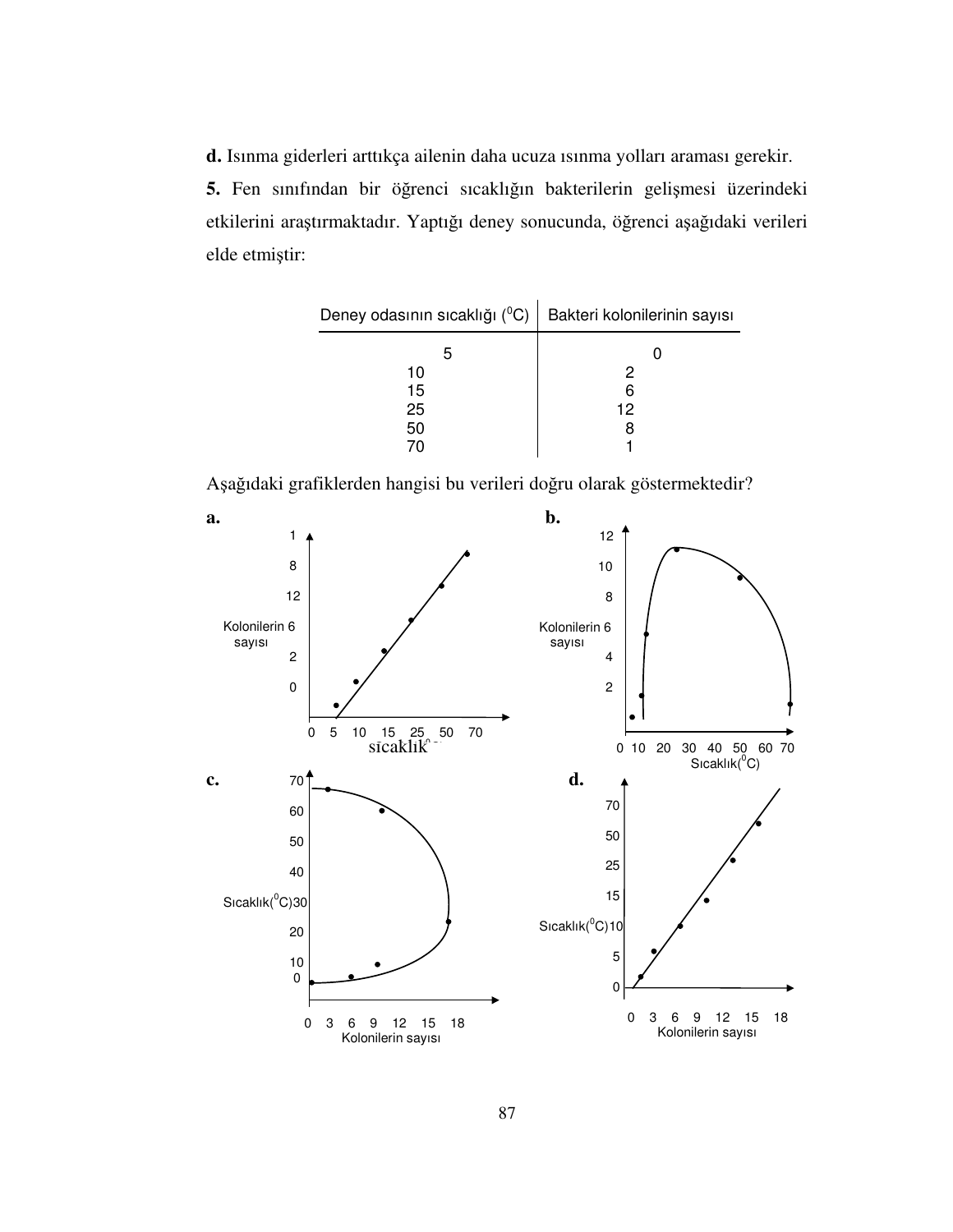**6.** Bir polis şefi, arabaların hızının azaltılması ile uğraşmaktadır. Arabaların hızını etkileyebilecek bazı faktörler olduğunu düşünmektedir. Sürücülerin ne kadar hızlı araba kullandıklarını aşağıdaki hipotezlerin hangisiyle sınayabilir? **a.** Daha genç sürücülerin daha hızlı araba kullanma olasılığı yüksektir.

**b.** Kaza yapan arabalar ne kadar büyükse, içindeki insanların yaralanma olasılığı o kadar azdır.

**c.** Yollarda ne kadar çok polis ekibi olursa, kaza sayısı o kadar az olur.

**d.** Arabalar eskidikçe kaza yapma olasılıkları artar.

**7.** Bir fen sınıfında, tekerlek yüzeyi genişliğinin tekerleğin daha kolay yuvarlanması üzerine etkisi araştırılmaktadır. Bir oyuncak arabaya geniş yüzeyli tekerlekler takılır, önce bir rampadan (eğik düzlem) aşağı bırakılır ve daha sonra düz bir zemin üzerinde gitmesi sağlanır. Deney, aynı arabaya daha dar yüzeyli tekerlekler takılarak tekrarlanır. Hangi tip tekerleğin daha kolay yuvarlandığı nasıl ölçülür?

**a.** Her deneyde arabanın gittiği toplam mesafe ölçülür.

**b.** Rampanın (eğik düzlem) eğim açısı ölçülür.

**c.** Her iki deneyde kullanılan tekerlek tiplerinin yüzey genişlikleri ölçülür.

**d.** Her iki deneyin sonunda arabanın ağırlıkları ölçülür.

**8.** Bir çiftçi daha çok mısır üretebilmenin yollarını aramaktadır. Mısırların miktarını etkileyen faktörleri araştırmayı tasarlar. Bu amaçla aşağıdaki hipotezlerden hangisini sınayabilir?

**a.** Tarlaya ne kadar çok gübre atılırsa, o kadar çok mısır elde edilir.

**b.** Ne kadar çok mısır elde edilirse, kar o kadar fazla olur.

**c.** Yağmur ne kadar çok yağarsa , gübrenin etkisi o kadar çok olur.

**d.** Mısır üretimi arttıkça, üretim maliyeti de artar.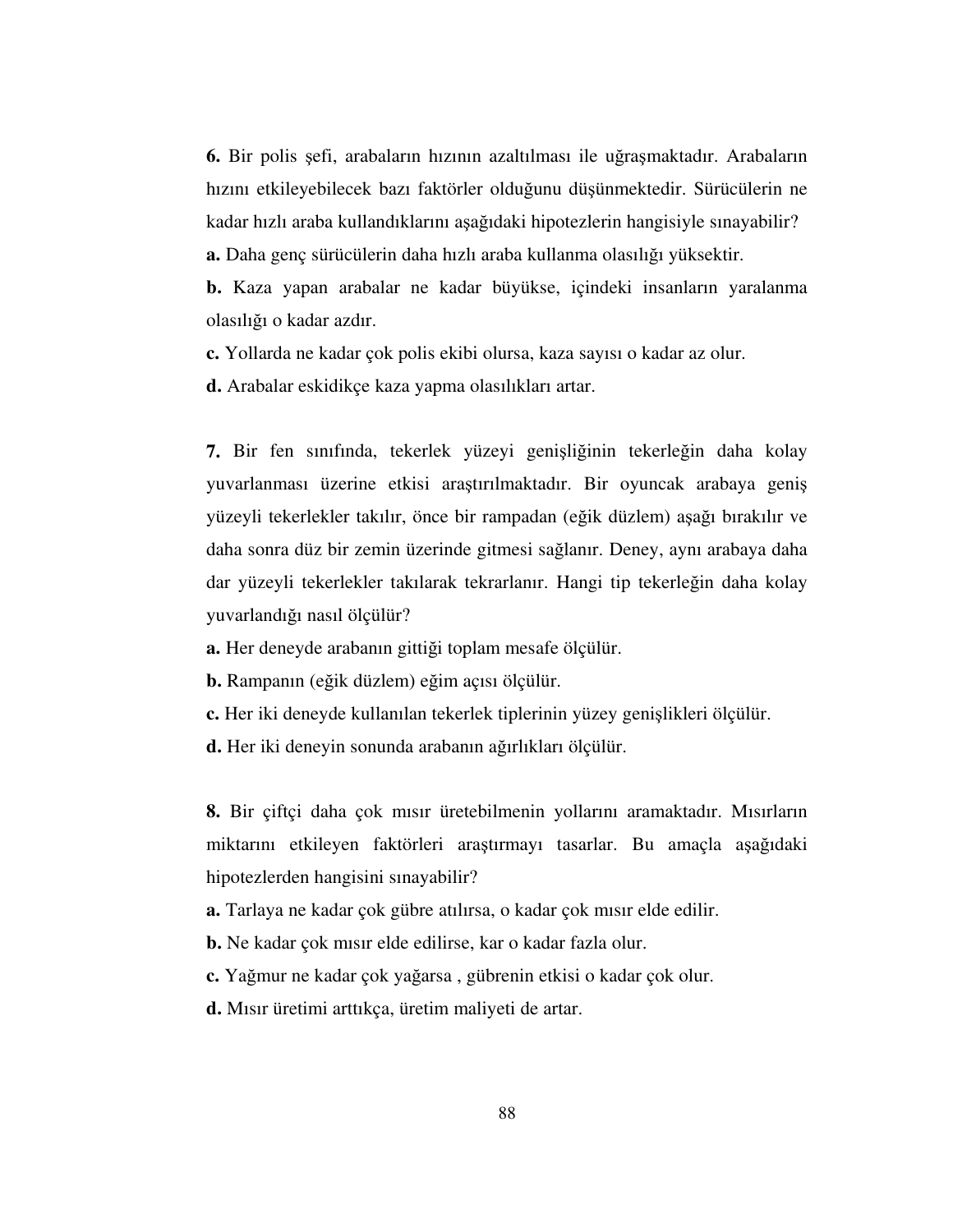**9.** Bir odanın tabandan itibaren değişik yüzeylerdeki sıcaklıklarla ilgli bir çalışma yapılmış ve elde edilen veriler aşağıdaki grafikte gösterilmiştir. Değişkenler arasındaki ilişki nedir?



**a.** Yükseklik arttıkça sıcaklık azalır.

**b.** Yükseklik arttıkça sıcaklık artar.

**c.** Sıcaklık arttıkça yükseklik azalır.

**d.** Yükseklik ile sıcaklık artışı arasında bir ilişki yoktur.

**10.** Ahmet, basketbol topunun içindeki hava arttıkça, topun daha yükseğe sıçrayacağını düşünmektedir. Bu hipotezi araştırmak için, birkaç basketbol topu alır ve içlerine farklı miktarda hava pompalar. Ahmet hipotezini nasıl sınamalıdır?

**a.** Topları aynı yükseklikten fakat değişik hızlarla yere vurur.

**b.** İçlerinde farlı miktarlarda hava olan topları, aynı yükseklikten yere bırakır.

**c.** İçlerinde aynı miktarlarda hava olan topları, zeminle farklı açılardan yere vurur.

**d.** İçlerinde aynı miktarlarda hava olan topları, farklı yüksekliklerden yere bırakır.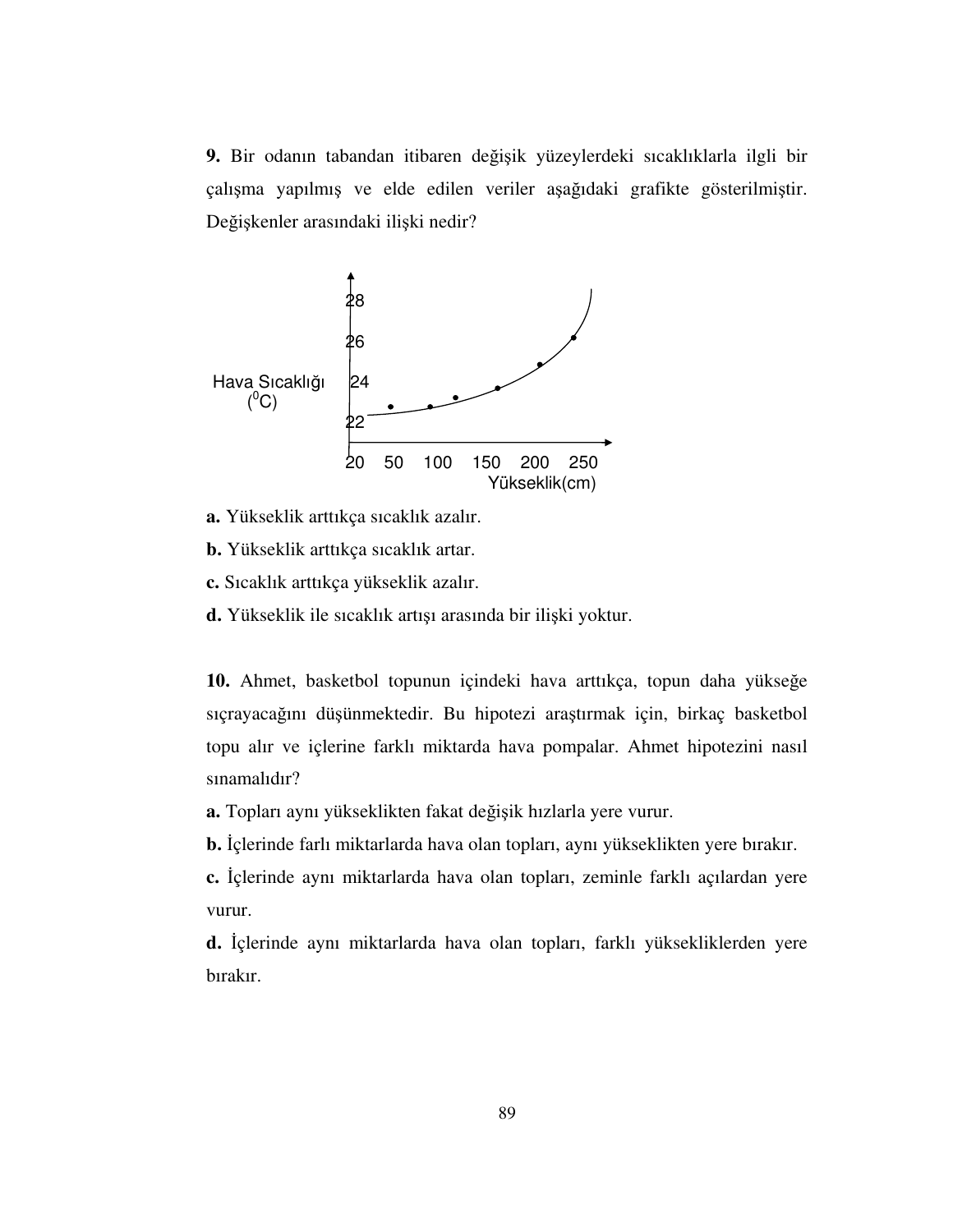**11.** Bir tankerden benzin almak için farklı genişlikte 5 hortum kullanılmaktadır. Her hortum için aynı pompa kullanılır. Yapılan çalışma sonunda elde edilen bulgular aşağıdaki grafikte gösterilmiştir.



Aşağıdakilerden hangisi değişkenler arasındaki ilişkiyi açıklamaktadır? 35**a.** Hortumun çapı genişledikçe dakikada pompalanan benzin miktarı da artar. **b.** Dakikada pompalanan benzin miktarı arttıkça, daha fazla zaman gerekir. **c.** Hortumun çapı küçüldükçe dakikada pompalanan benzin miktarı da artar. **d.** Pompalanan benzin miktarı azaldıkça, hortumun çapı genişler.

Önce aşağıdaki açıklamayı okuyunuz ve daha sonra 12, 13, 14 ve 15 inci soruları açıklama kısmından sonra verilen paragrafı okuyarak cevaplayınız.

**Açıklama:** Bir araştırmada, bağımlı değişken birtakım faktörlere bağımlı olarak gelişim gösteren değişkendir. Bağımsız değişkenler ise bağımlı değişkene etki eden faktörlerdir. Örneğin, araştırmanın amacına göre kimya başarısı bağımlı bir değişken olarak alınabilir ve ona etki edebilecek faktör veya faktörler de bağımsız değişkenler olurlar.

 Ayşe, güneşin karaları ve denizleri aynı derecede ısıtıp ısıtmadığını merak etmektedir. Bir araştırma yapmaya karar verir ve aynı büyüklükte iki kova alır. Bunlardan birini toprakla, diğerini de su ile doldurur ve aynı miktarda güneş ısısı alacak şekilde bir yere koyar. 8.00 - 18.00 saatleri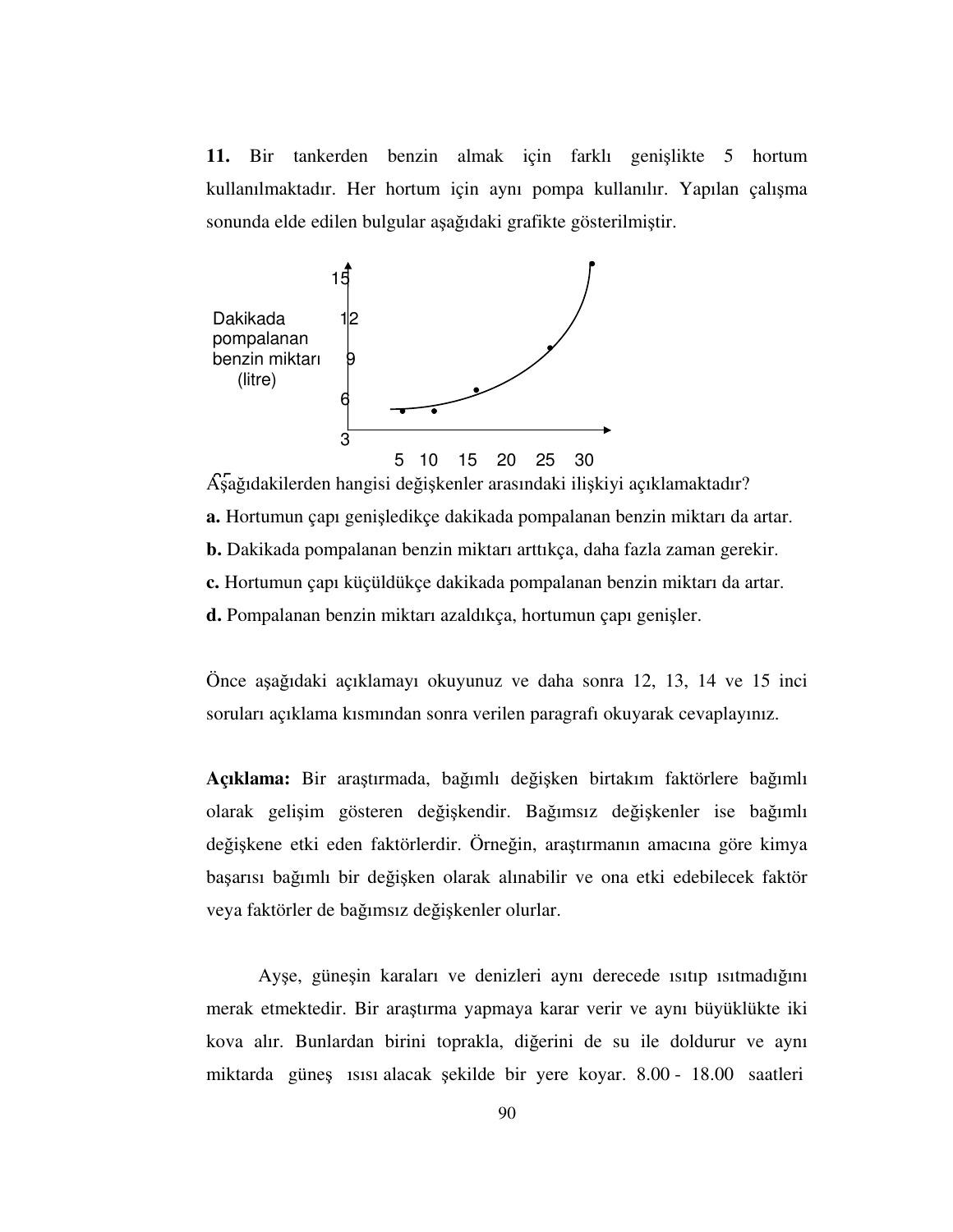arasında, her saat başı sıcaklıklarını ölçer.

- **12.** Araştırmada aşağıdaki hipotezlerden hangisi sınanmıştır?
- **a.** Toprak ve su ne kadar çok güneş ışığı alırlarsa, o kadar ısınırlar.
- **b.** Toprak ve su güneş altında ne kadar fazla kalırlarsa, o kadar çok ısınırlar.
- **c.** Güneş farklı maddeleri farklı derecelerde ısıtır.
- **d.** Günün farklı saatlerinde güneşin ısısı da farklı olur.

**13.** Araştırmada aşağıdaki değişkenlerden hangisi kontrol edilmiştir?

- **a.** Kovadaki suyun cinsi.
- **b.** Toprak ve suyun sıcaklığı.
- **c.** Kovalara koyulan maddenin türü.
- **d.** Her bir kovanın güneş altında kalma süresi.
- **14.** Araştırmada bağımlı değişken hangisidir?
- **a.** Kovadaki suyun cinsi.
- **b.** Toprak ve suyun sıcaklığı.
- **c.** Kovalara koyulan maddenin türü.
- **d.** Her bir kovanın güneş altında kalma süresi.

**15.** Araştırmada bağımsız değişken hangisidir?

- **a.** Kovadaki suyun cinsi.
- **b.** Toprak ve suyun sıcaklığı.
- **c.** Kovalara koyulan maddenin türü.
- **d.** Her bir kovanın güneş altında kalma süresi.

**16.** Can, yedi ayrı bahçedeki çimenleri biçmektedir. Çim biçme makinesiyle her hafta bir bahçedeki çimenleri biçer. Çimenlerin boyu bahçelere göre farklı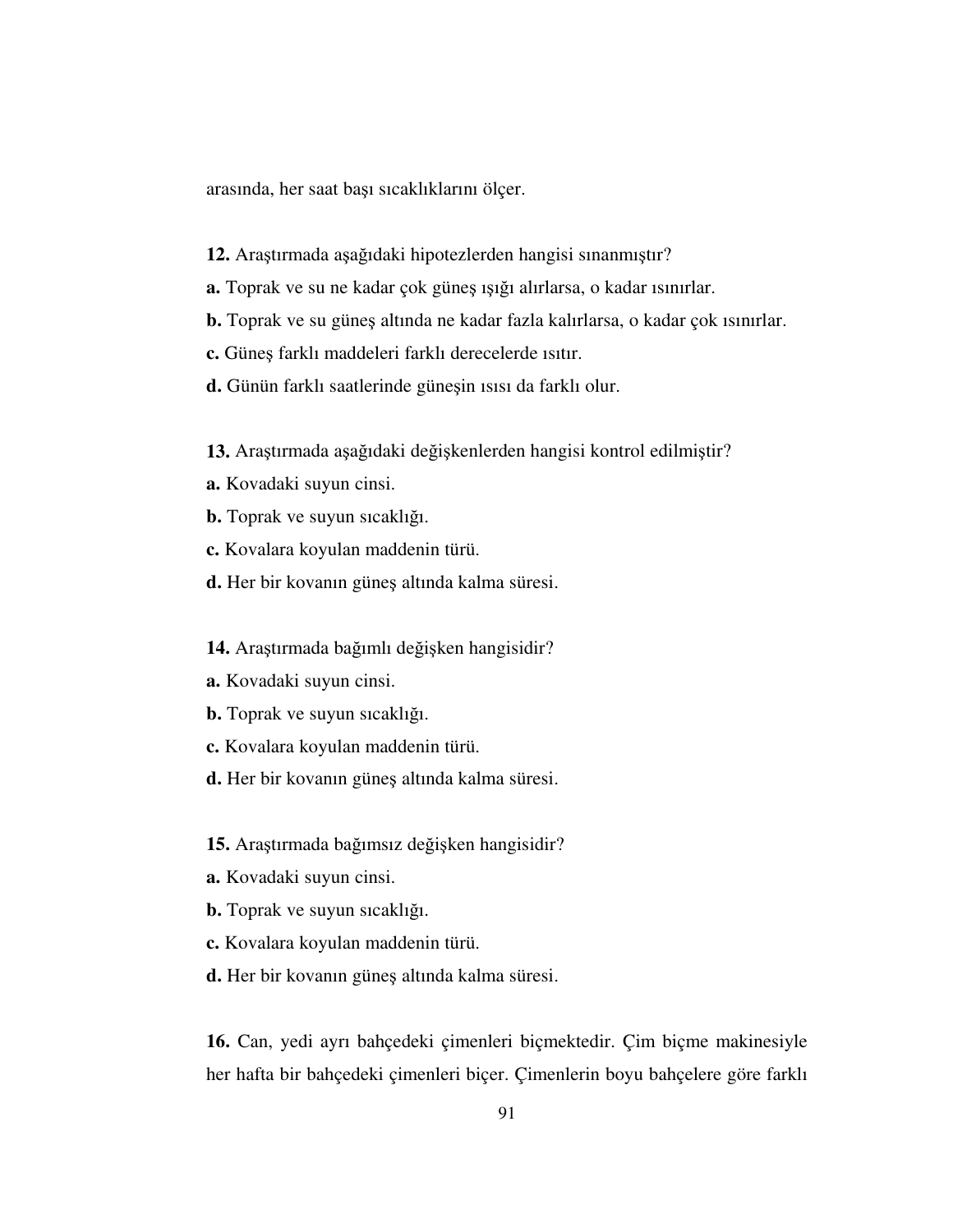olup bazılarında uzun bazılarında kısadır. Çimenlerin boyları ile ilgili hipotezler kurmaya başlar. Aşağıdakilerden hangisi sınanmaya uygun bir hipotezdir?

**a.** Hava sıcakken çim biçmek zordur.

**b.** Bahçeye atılan gürenin miktarı önemlidir.

**c.** Daha çok sulanan bahçedeki çimenler daha uzun olur.

**d.** Bahçe ne kadar engebeliyse çimenleri kesmekte o kadar zor olur.

17, 18, 19 ve 20 inci soruları aşağıda verilen paragrafı okuyarak cevaplayınız.

 Murat, suyun sıcaklığının, su içinde çözünebilecek şeker miktarını etkileyip etkilemediğini araştırmak ister. Birbirinin aynı dört bardağın her birine 50 şer mililitre su koyar. Bardaklardan birisine 0  $^{0}$ C de, diğerine de sırayla 50  $^0C$ , 75  $^0C$  ve 95  $^0C$  sıcaklıkta su koyar. Daha sonra her bir bardağa çözünebileceği kadar şeker koyar ve karıştırır.

**17.** Bu araştırmada sınanan hipotez hangisidir?

**a.** Şeker ne kadar çok suda karıştırılırsa o kadar çok çözünür.

**b.** Ne kadar çok şeker çözünürse, su o kadar tatlı olur.

**c.** Sıcaklık ne kadar yüksek olursa, çözünen şekerin miktarı o kadar fazla olur.

**d.** Kullanılan suyun miktarı arttıkça sıcaklığı da artar.

**18.** Bu araştırmada kontrol edilebilen değişken hangisidir?

**a.** Her bardakta çözünen şeker miktarı.

**b.** Her bardağa konulan su miktarı.

**c.** Bardakların sayısı.

**d.** Suyun sıcaklığı.

**19.** Araştırmanın bağımlı değişkeni hangisidir?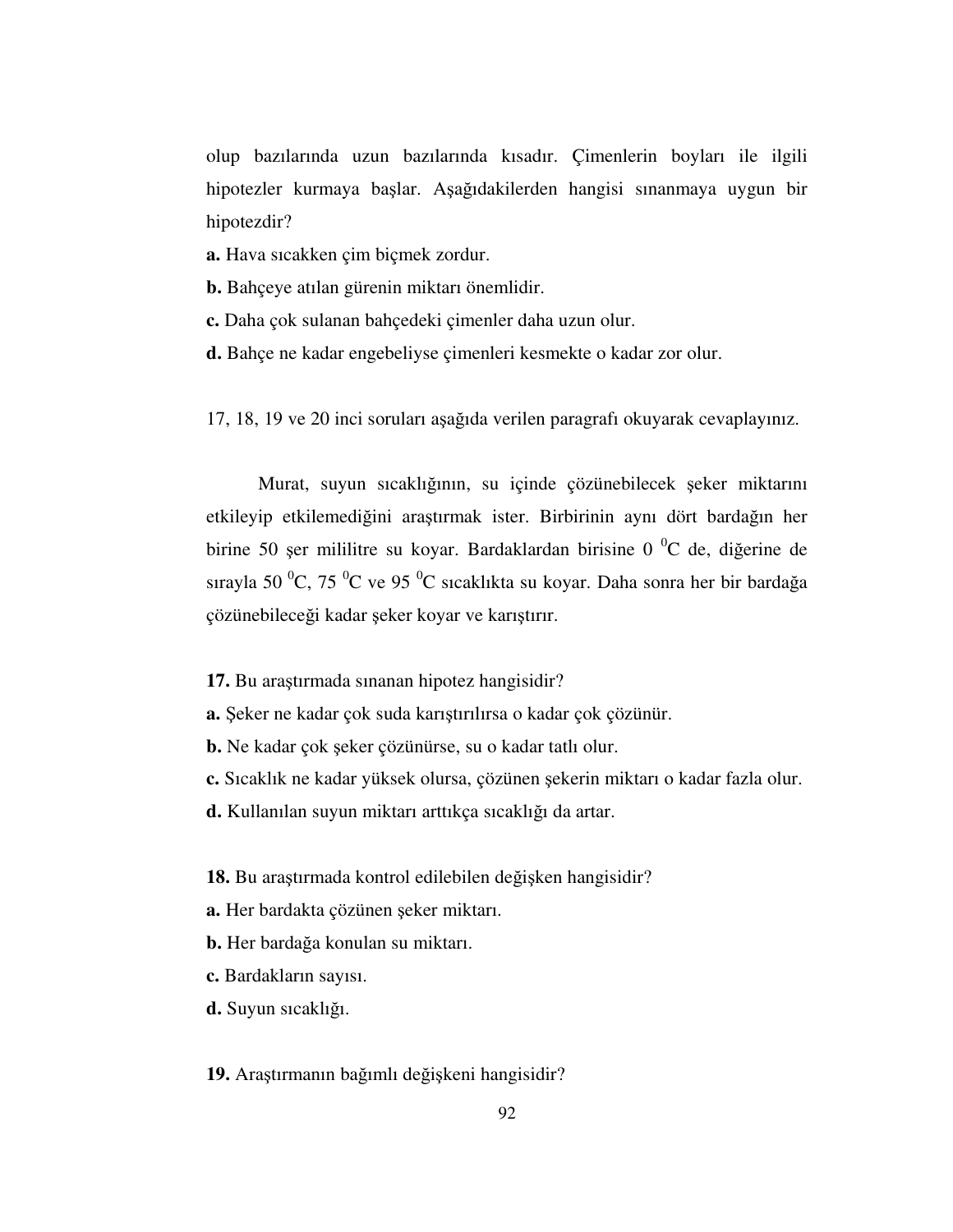- **a.** Her bardakta çözünen şeker miktarı.
- **b.** Her bardağa konulan su miktarı.
- **c.** Bardakların sayısı.
- **d.** Suyun sıcaklığı.

**20.** Araştırmadaki bağımsız değişken hangisidir?

**a.** Her bardakta çözünen şeker miktarı.

**b.** Her bardağa konulan su miktarı.

- **c.** Bardakların sayısı.
- **d.** Suyun sıcaklığı.

**21.** Bir bahçıvan domates üretimini artırmak istemektedir. Değişik birkaç alana domates tohumu eker. Hipotezi, tohumlar ne kadar çok sulanırsa, o kadar çabuk filizleneceğidir. Bu hipotezi nasıl sınar?

**a.** Farklı miktarlarda sulanan tohumların kaç günde filizleneceğine bakar.

**b.** Her sulamadan bir gün sonra domates bitkisinin boyunu ölçer.

**c.** Farklı alanlardaki bitkilere verilen su miktarını ölçer.

**d.** Her alana ektiği tohum sayısına bakar.

**22.** Bir bahçıvan tarlasındaki kabaklarda yaprak bitleri görür. Bu bitleri yok etmek gereklidir. Kardeşi "Kling" adlı tozun en iyi böcek ilacı olduğunu söyler. Tarım uzmanları ise "Acar" adlı spreyin daha etkili olduğunu söylemektedir. Bahçıvan altı tane kabak bitkisi seçer. Üç tanesini tozla, üç tanesini de spreyle ilaçlar. Bir hafta sonra her bitkinin üzerinde kalan canlı bitleri sayar. Bu çalışmada böcek ilaçlarının etkinliği nasıl ölçülür?

**a.** Kullanılan toz yada spreyin miktarı ölçülür.

**b.** Toz yada spreyle ilaçlandıktan sonra bitkilerin durumları tespit edilir.

**c.** Her fidede oluşan kabağın ağırlığı ölçülür.

**d.** Bitkilerin üzerinde kalan bitler sayılır.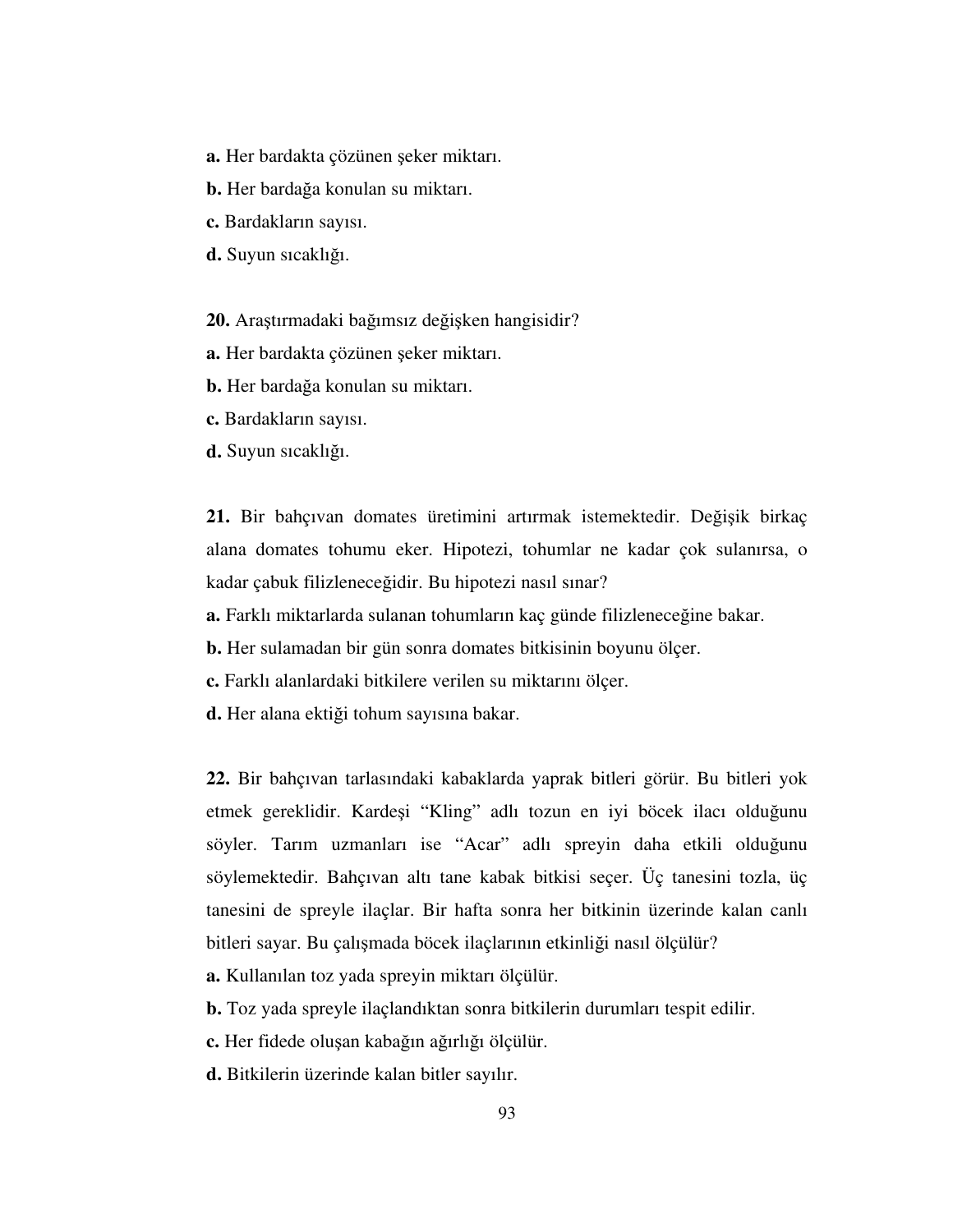**23.** Ebru, bir alevin belli bir zaman süresi içinde meydana getireceği ısı enerjisi miktarını ölçmek ister. Bir kabın içine bir litre soğuk su koyar ve 10 dakika süreyle ısıtır. Ebru, alevin meydana getirdiği ısı enerjisini nasıl ölçer?

**a.** 10 dakika sonra suyun sıcaklığında meydana gelen değişmeyi kaydeder.

**b.** 10 dakika sonra suyun hacminde meydana gelen değişmeyi ölçer.

**c.** 10 dakika sonra alevin sıcaklığını ölçer.

**d.** Bir litre suyun kaynaması için geçen zamanı ölçer.

**24.** Ahmet, buz parçacıklarının erime süresini etkileyen faktörleri merak etmektedir. Buz parçalarının büyüklüğü, odanın sıcaklığı ve buz parçalarının şekli gibi faktörlerin erime süresini etkileyebileceğini düşünür. Daha sonra şu hipotezi sınamaya karar verir: Buz parçalarının şekli erime süresini etkiler. Ahmet bu hipotezi sınamak için aşağıdaki deney tasarımlarının hangisini uygulamalıdır?

**a.** Her biri farklı şekil ve ağırlıkta beş buz parçası alınır. Bunlar aynı sıcaklıkta benzer beş kabın içine ayrı ayrı konur ve erime süreleri izlenir.

**b.** Her biri aynı şekilde fakat farklı ağırlıkta beş buz parçası alınır. Bunlar aynı sıcaklıkta benzer beş kabın içine ayrı ayrı konur ve erime süreleri izlenir.

**c.** Her biri aynı ağırlıkta fakat farklı şekillerde beş buz parçası alınır. Bunlar aynı sıcaklıkta benzer beş kabın içine ayrı ayrı konur ve erime süreleri izlenir.

**d.** Her biri aynı ağırlıkta fakat farklı şekillerde beş buz parçası alınır. Bunlar farklı sıcaklıkta benzer beş kabın içine ayrı ayrı konur ve erime süreleri izlenir.

**25.** Bir araştırmacı yeni bir gübreyi denemektedir. Çalışmalarını aynı büyüklükte beş tarlada yapar. Her tarlaya yeni gübresinden değişik miktarlarda karıştırır. Bir ay sonra, her tarlada yetişen çimenin ortalama boyunu ölçer. Ölçüm sonuçları aşağıdaki tabloda verilmiştir.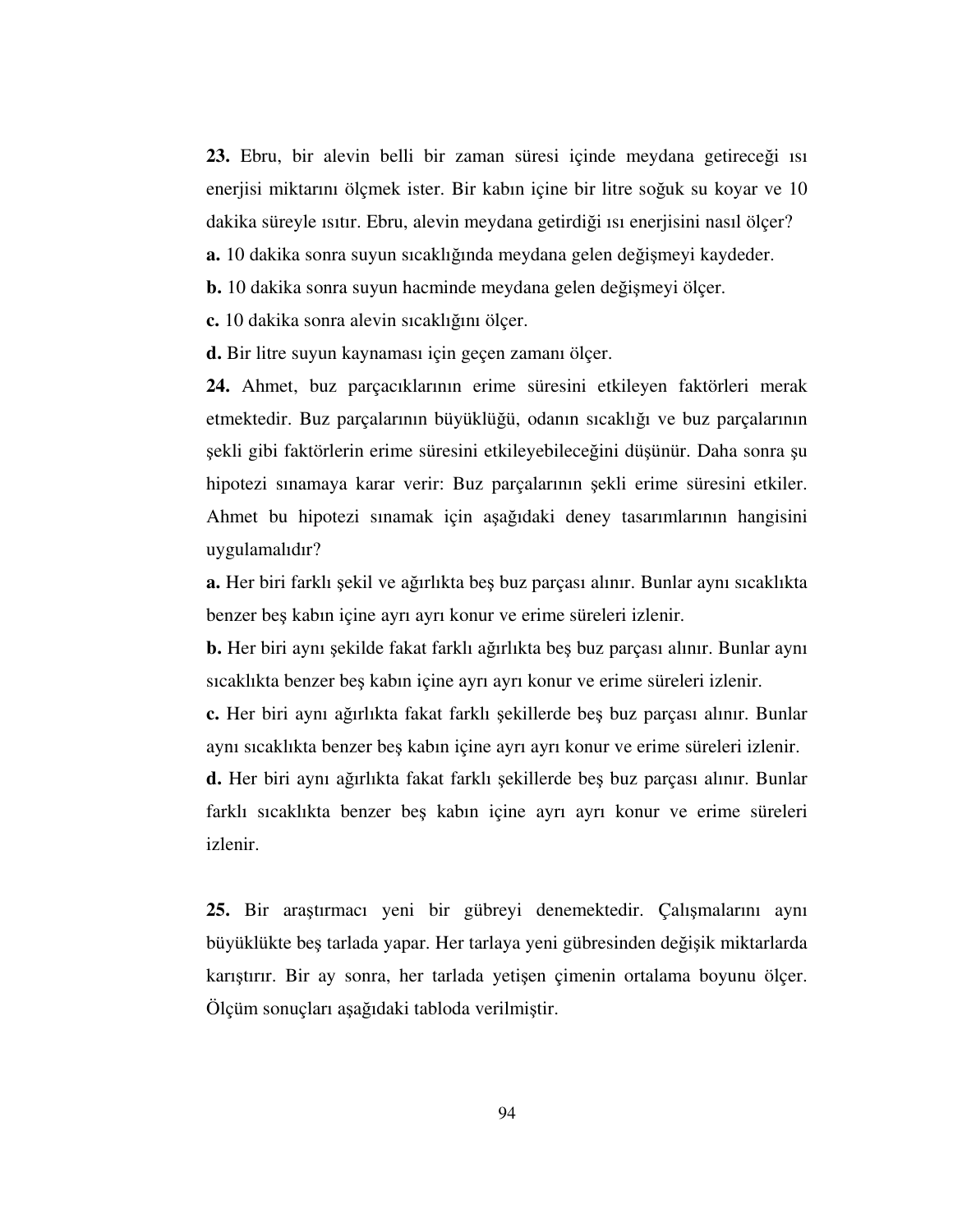|     | Gübre miktarı (kg) Cimenlerin ortalama boyu (cm) |
|-----|--------------------------------------------------|
| 10  |                                                  |
| 30  | 10                                               |
| 50  | 12                                               |
| 80  | 14                                               |
| 100 | 12                                               |

Tablodaki verilerin grafiği aşağıdakilerden hangisidir?



**26.** Bir biyolog şu hipotezi test etmek ister: Farelere ne kadar çok vitamin verilirse o kadar hızlı büyürler. Biyolog farelerin büyüme hızını nasıl ölçebilir?

- **a.** Farelerin hızını ölçer.
- **b.** Farelerin, günlük uyumadan durabildikleri süreyi ölçer.
- **c.** Her gün fareleri tartar.
- **d.** Her gün farelerin yiyeceği vitaminleri tartar.

**27.** Öğrenciler, şekerin suda çözünme süresini etkileyebilecek değişkenleri düşünmektedirler. Suyun sıcaklığını, şekerin ve suyun miktarlarını değişken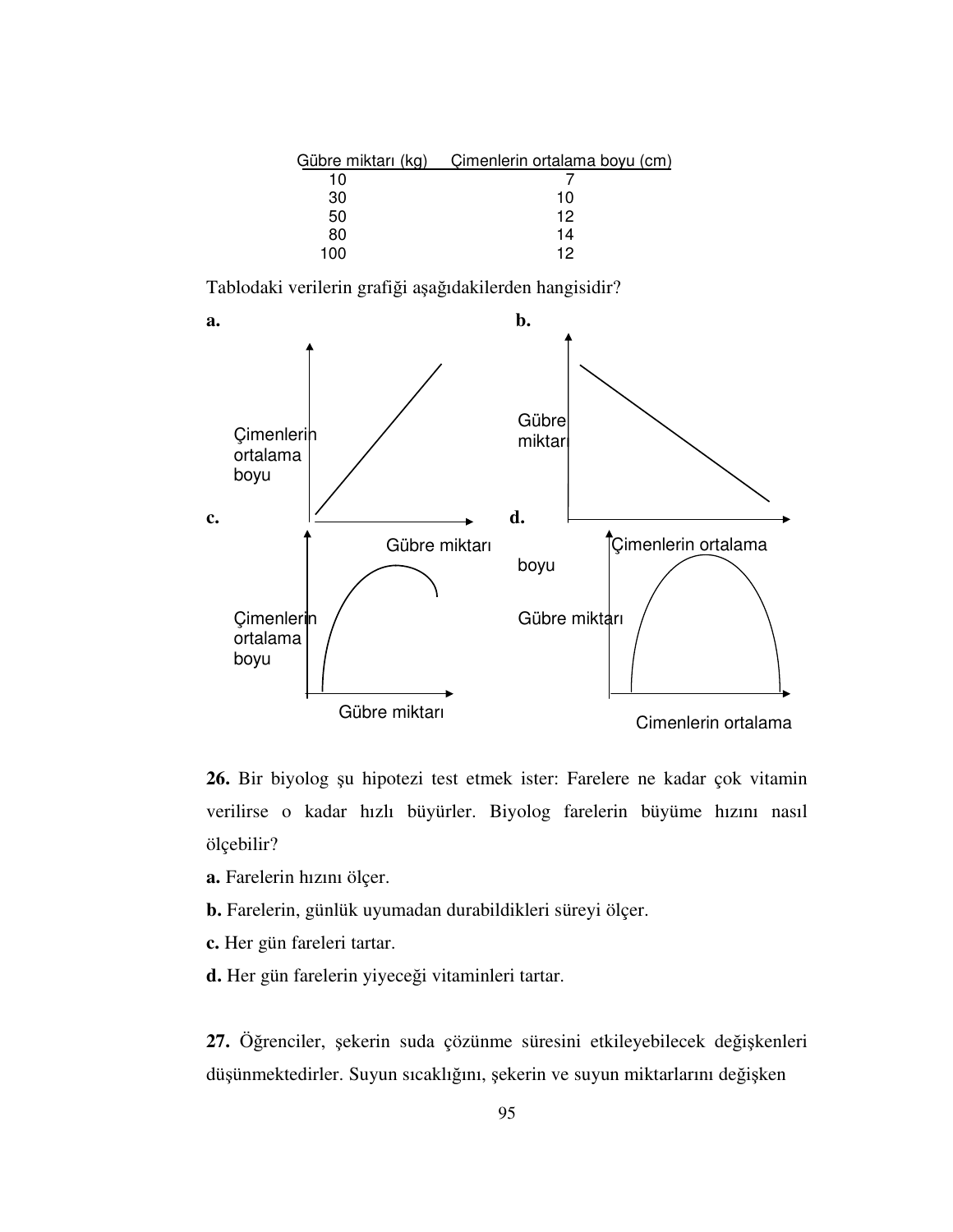olarak saptarlar. Öğrenciler, şekerin suda çözünme süresini aşağıdaki hipotezlerden hangisiyle sınayabilir?

**a.** Daha fazla şekeri çözmek için daha fazla su gereklidir.

**b.** Su soğudukça, şekeri çözebilmek için daha fazla karıştırmak gerekir.

**c.** Su ne kadar sıcaksa, o kadar çok şeker çözünecektir.

**d.** Su ısındıkça şeker daha uzun sürede çözünür.

**28.** Bir araştırma grubu, değişik hacimli motorları olan arabaların randımanlarını ölçer. Elde edilen sonuçların grafiği aşağıdaki gibidir:



Aşağıdakilerden hangisi değişkenler arasındaki ilişkiyi gösterir?

**a.** Motor ne kadar büyükse, bir litre benzinle gidilen mesafe de o kadar uzun olur.

**b.** Bir litre benzinle gidilen mesafe ne kadar az olursa, arabanın motoru o kadar küçük demektir.

**c.** Motor küçüldükçe, arabanın bir litre benzinle gidilen mesafe artar.

**d.** Bir litre benzinle gidilen mesafe ne kadar uzun olursa, arabanın motoru o kadar büyük demektir.

29, 30, 31 ve 32 inci soruları aşağıda verilen paragrafı okuyarak cevaplayınız.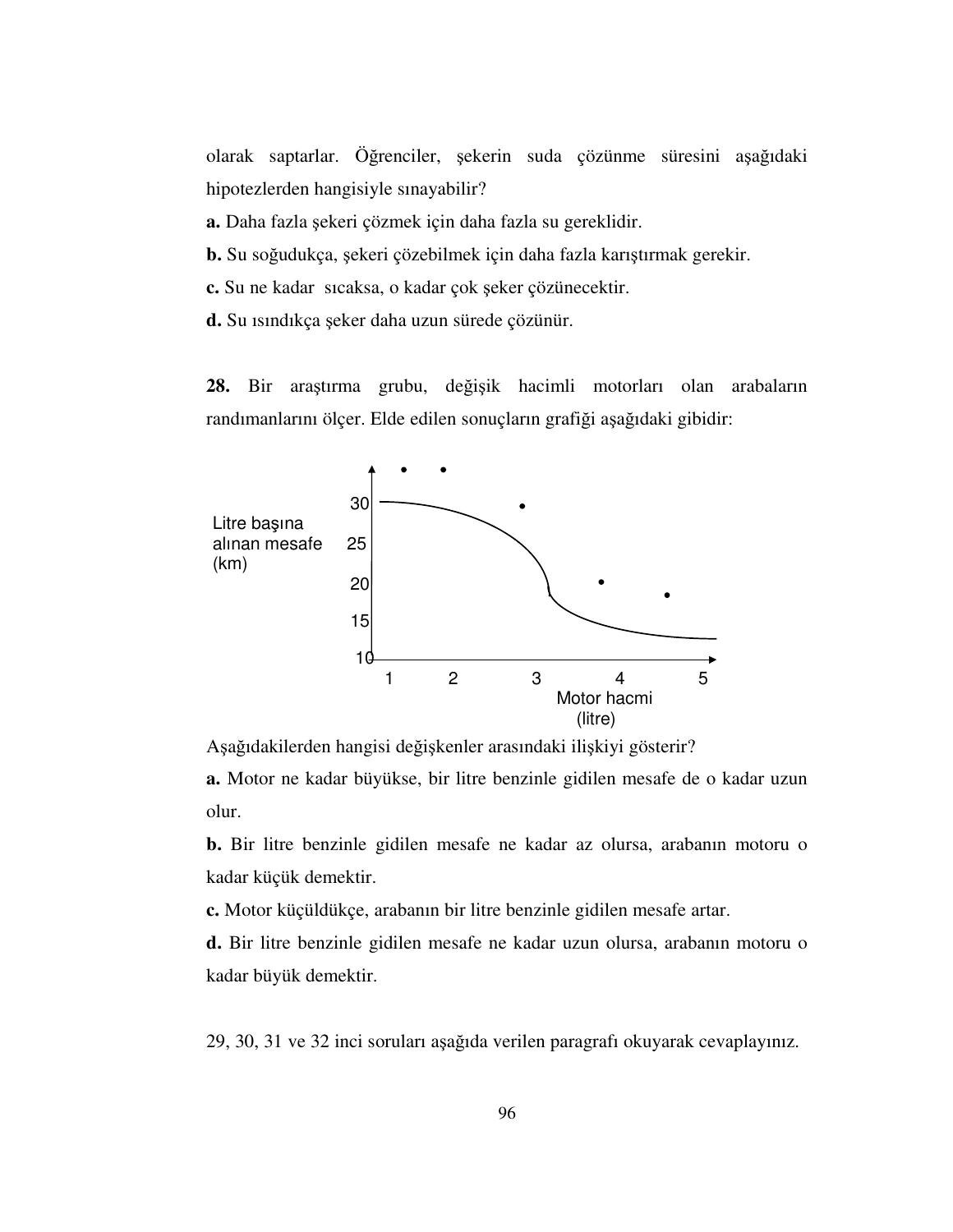Toprağa karıştırılan yaprakların domates üretimine etkisi araştırılmaktadır. Araştırmada dört büyük saksıya aynı miktarda ve tipte toprak konulmuştur. Fakat birinci saksıdaki torağa 15 kg., ikinciye 10 kg., üçüncüye ise 5 kg. çürümüş yaprak karıştırılmıştır. Dördüncü saksıdaki toprağa ise hiç çürümüş yaprak karıştırılmamıştır.Daha sonra bu saksılara domates ekilmiştir. Bütün saksılar güneşe konmuş ve aynı miktarda sulanmıştır. Her saksıdan elde edilen domates tartılmış ve kaydedilmiştir.

**29.** Bu araştırmada sınanan hipotez hangisidir?

**a.** Bitkiler güneşten ne kadar çok ışık alırlarsa, o kadar fazla domates verirler.

**b.** Saksılar ne kadar büyük olursa, karıştırılan yaprak miktarı o kadar fazla olur.

**c.** Saksılar ne kadar çok sulanırsa, içlerindeki yapraklar o kadar çabuk çürür. **d.** Toprağa ne kadar çok çürük yaprak karıştırılırsa, o kadar fazla domates elde edilir.

**30.** Bu araştırmada kontrol edilen değişken hangisidir?

**a.** Her saksıdan elde edilen domates miktarı

**b.** Saksılara karıştırılan yaprak miktarı.

**c.** Saksılardaki torak miktarı.

**d.** Çürümüş yapak karıştırılan saksı sayısı.

**31.** Araştırmadaki bağımlı değişken hangisidir?

**a.** Her saksıdan elde edilen domates miktarı

**b.** Saksılara karıştırılan yaprak miktarı.

**c.** Saksılardaki torak miktarı.

**d.** Çürümüş yapak karıştırılan saksı sayısı.

**32.** Araştırmadaki bağımsız değişken hangisidir?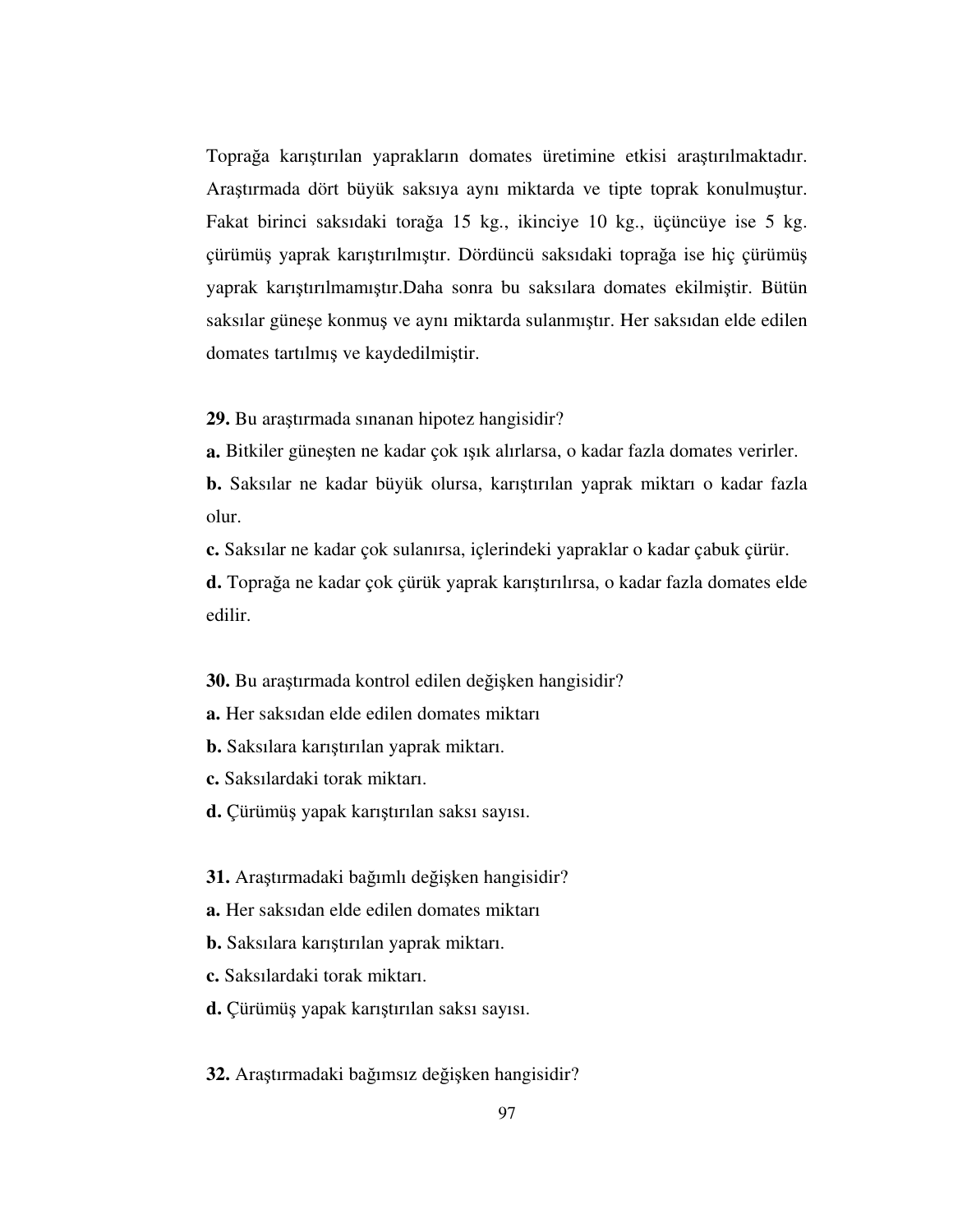- **a.** Her saksıdan elde edilen domates miktarı
- **b.** Saksılara karıştırılan yaprak miktarı.
- **c.** Saksılardaki torak miktarı.
- **d.** Çürümüş yapak karıştırılan saksı sayısı.

**33.** Bir öğrenci mıknatısların kaldırma yeteneklerini araştırmaktadır. Çeşitli boylarda ve şekillerde birkaç mıknatıs alır ve her mıknatısın çektiği demir tozlarını tartar. Bu çalışmada mıknatısın kaldırma yeteneği nasıl tanımlanır?

- **a.** Kullanılan mıknatısın büyüklüğü ile.
- **b.** Demir tozlarını çeken mıknatısın ağırlığı ile.
- **c.** Kullanılan mıknatısın şekli ile.
- **d.** Çekilen demir tozlarının ağırlığı ile.

**34.** Bir hedefe çeşitli mesafelerden 25 er atış yapılır. Her mesafeden yapılan 25 atıştan hedefe isabet edenler aşağıdaki tabloda gösterilmiştir.

| Message(m) | Hedefe vuran atış sayısı |
|------------|--------------------------|
| 5          | 25                       |
| 15         | 10                       |
| 25         | 10                       |
| 50         | 5                        |
|            | 2                        |

Aşağıdaki grafiklerden hangisi verilen bu verileri en iyi şekilde yansıtır?



**a. b. b.** 

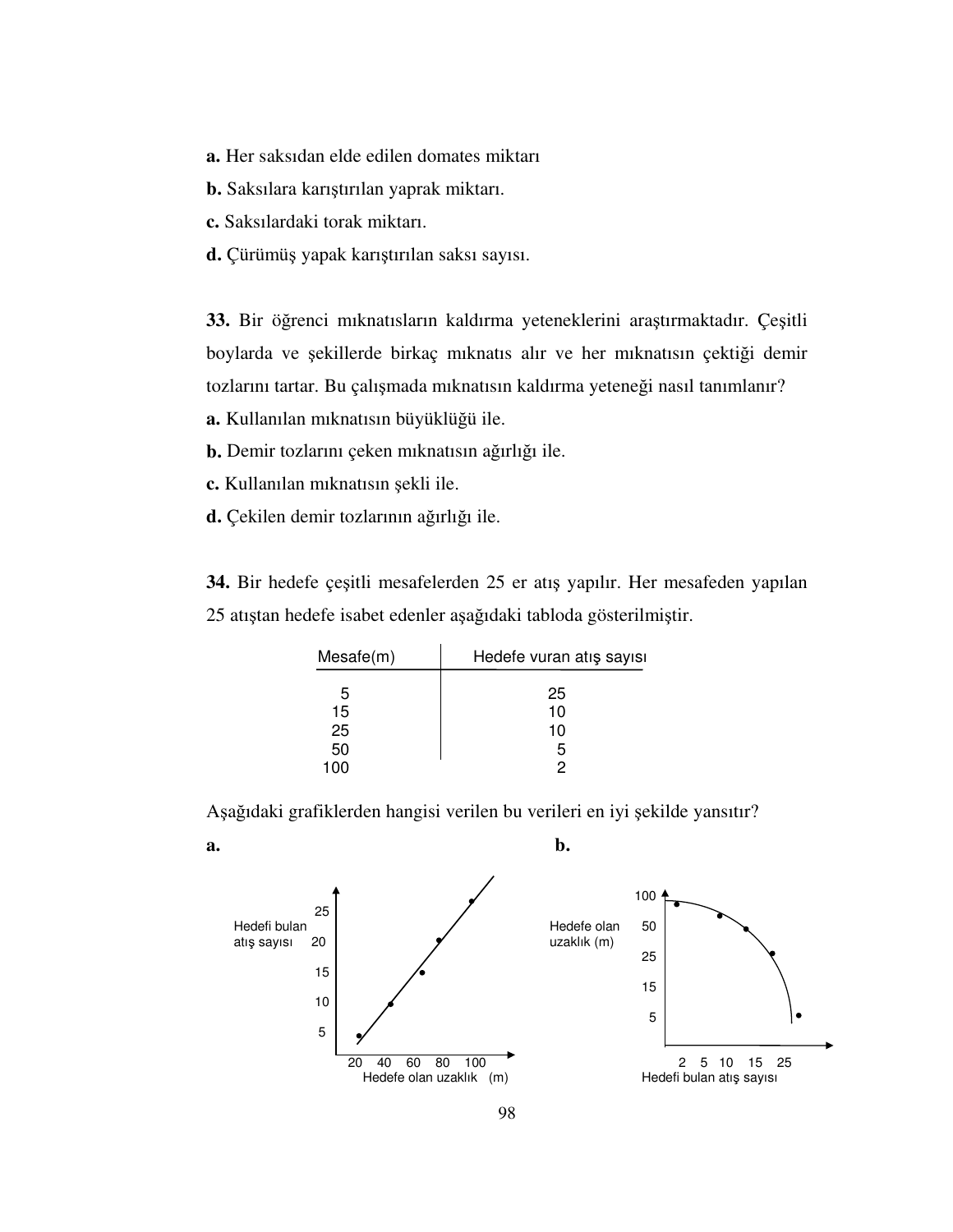



**36.** Murat Bey'in evinde birçok elektrikli alet vardır. Fazla gelen elektrik faturaları dikkatini çeker. Kullanılan elektrik miktarını etkileyen faktörleri araştırmaya karar verir. Aşağıdaki değişkenlerden hangisi kullanılan elektrik enerjisi miktarını etkileyebilir?

- **a.** TV nin açık kaldığı süre.
- **b.** Elektrik sayacının yeri.
- **c.** Çamaşır makinesinin kullanma sıklığı.
- **d.** a ve c.